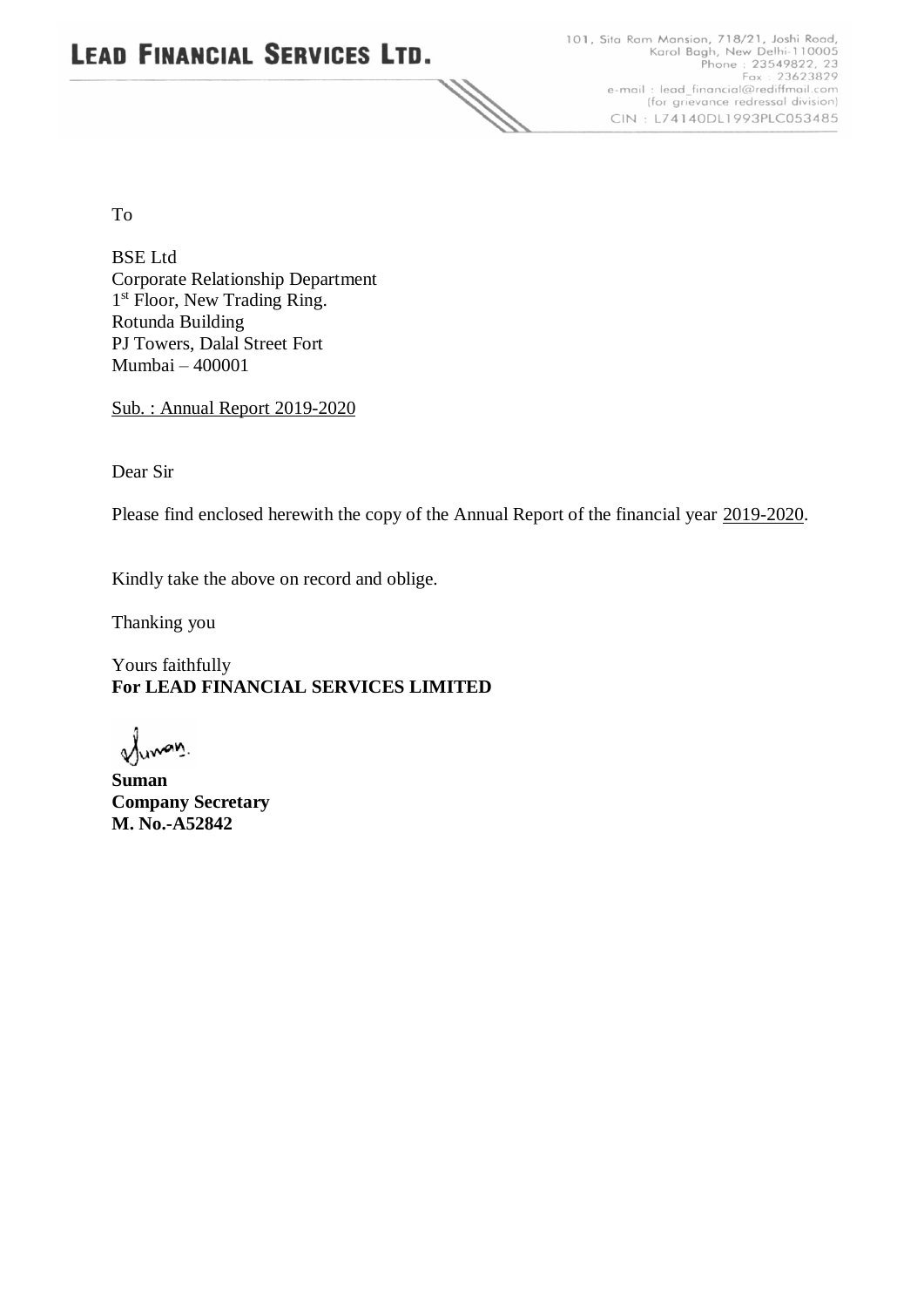

# *Annual* **LEAD FINANCIAL SERVICES LIMITED**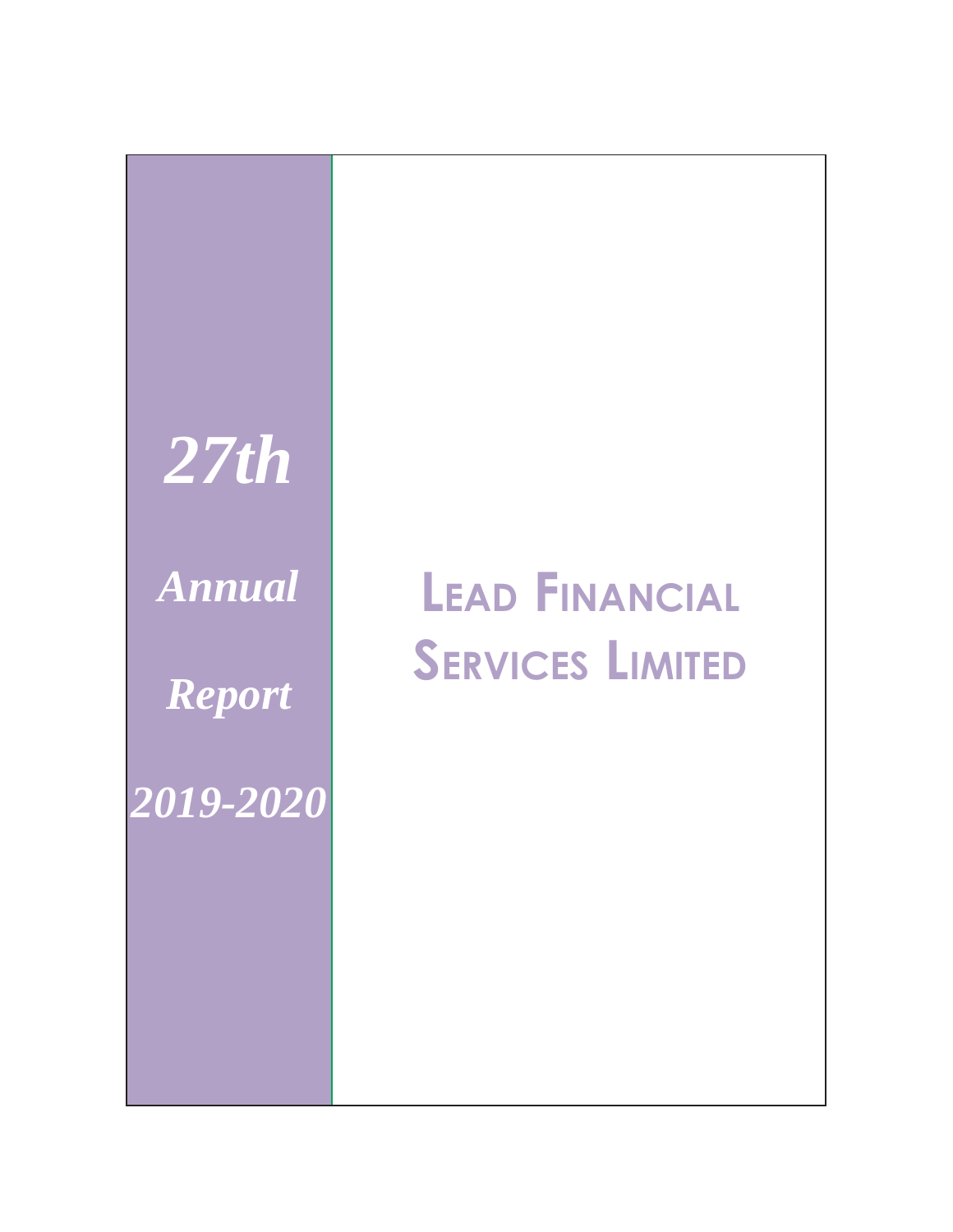### *BOARD OF DIRECTORS*

Padam Chandra Bindal Chairman

Suman Bindal

**Director** 

Pradeep Kumar Jain **Director** 

Jitender Kumar Sharma **Director** 

#### *BANKERS*

ICICI Bank 2212/61, Gurudwara Road, Karol Bagh, New Delhi

### *STATUTORY AUDITORS*

B G G & Associates CharteredAccountants New Delhi

### *REGISTERED OFFICE*

Lead Financial Services Limited 101, Sita Ram Mansion, 718/21, Joshi Road, Karol Bagh, New Delhi-110005 Tel. 23549822-23 Fax. 23623829 email : [lead\\_financial@rediffmail.com W](mailto:lead_financial@rediffmail.com)ebsite : [www.leadfinancialservices.in](http://www.leadfinancialservices.in/) CIN : L74140DL1993PLC053485

### *REGISTRAR & TRANSFERS AGENTS*

Beetal Financial & Computer Services Private Limited, Beetal House, 3rd Floor, 99, Madangir, B/4, Local Shopping Centre, New Delhi-110062 Tel: 011-29961281, 29961282, Fax: 011-29961284, E-Mail ID: beetal @ beetalfinancial.com, Website: [www.beetalfinancial.com](http://www.beetalfinancial.com/)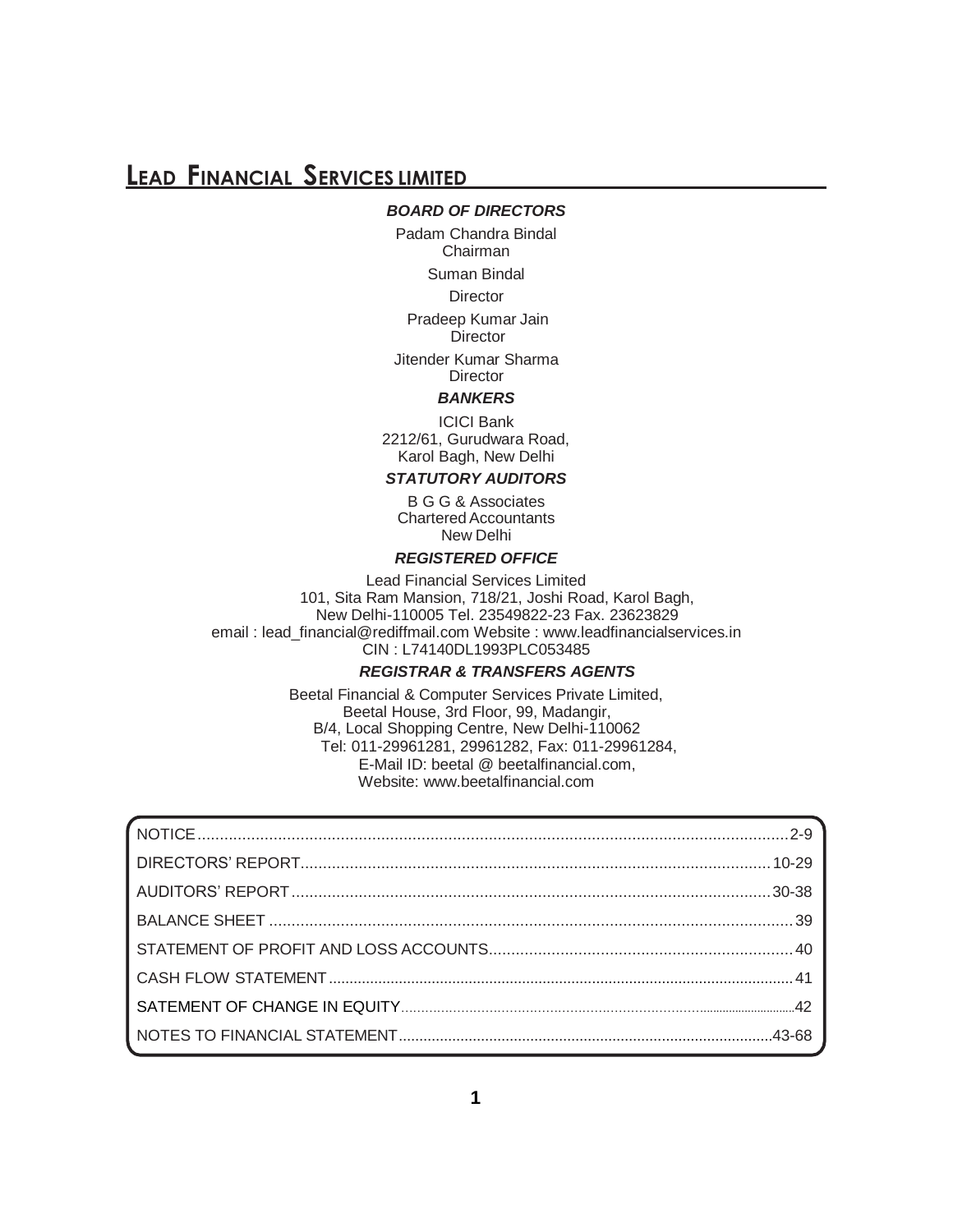### **LEAD FINANCIAL SERVICES LIMITED NOTICE OF ANNUAL GENERAL MEETING**

Notice is hereby given that the 27thAnnual General Meeting of the members of Lead Financial Services Limited will be held on Monday, the 21st day of September, 2020 at 11:30 a.m. through Video Conferencing ("VC") / Other Audio Visual Means ("OAVM"), to transact the following businesses:

#### **Ordinary Business**

- 1. To receive, consider and adopt the Audited Financial Statement of the Company for the financial year ended 31<sup>st</sup> March, 2020 together with Reports of the Board of Directors and the Auditors thereon.
- 2. To appoint Director in place of Mr. Padam Chandra Bindal (DIN: 00004769) who retires by rotation and being eligible offers himself for re-appointment.

#### **Special Business**

#### **3. Appointment of Ms. Suman Bindal as a Director**

To consider and, if thought fit, to pass the following resolution as a Special Resolution:

**"RESOLVED THAT** pursuant to the provision of Section 152 and all other applicable provisions of the Companies Act, 2013 and all other applicable provisions and the Companies (Appointment and Qualification of Directors) Rules, 2014 (including any statutory modification or re-enactment thereof) Ms. Suman Bindal (DIN: 00030791), who was appointed as an Additional Director of the Company with effect from 29th June, 2020 by the Board of Directors pursuant to Section 161 of the Companies Act, 2013 and as recommended by the Nomination & Remuneration Committee and who holds office only upto the date of ensuing Annual General Meeting of the Company and in respect of whom the Company has received a Notice in writing from a Member under Section 160 of the Companies Act, 2013 proposing her candidature for the office of Director, be and is hereby re-appointed as Non-Executive & Non-Independent Women Director of the Company, whose period of office will be liable to determination by retirement of the directors by rotation.

**RESOLVED FURTHER THAT** the Board of Directors and Company Secretary of the Company be and are hereby severally authorised to do all acts or things necessary to give effect to the above resolution."

> By Order of the Board of Directors **For Lead Financial Services Limited**

Suman **Place:** New Delhi Company Secretary and Company Secretary and Company Secretary and Company Secretary and Company Secretary **Dated:** 24.08.2020 M. No.- A52842

#### **NOTES:**

- 1. The relative Explanatory Statement pursuant to Section 102 of the Companies Act, 2013 ("Act") setting out material facts concerning the business under Item No. 3 of the Notice, is annexed hereto.
- 2. In view of the continuing Covid-19 pandemic, the Ministry of Corporate Affairs ("MCA") has vide it's circular dated May 5, 2020 read with circulars dated April 8, 2020 and April 13, 2020 (collectively referred to as "MCA Circulars") permitted the holding of the "AGM" through Video Conferencing (VC) / Other Audio-Visual Means (OAVM), without the physical presence of the Members at a common venue. Accordingly, in compliance with the provisions of the Act, SEBI (Listing Obligations and Disclosure Requirements) Regulations, 2015 ("SEBI Listing Regulations"), applicable SEBI Circulars and MCA Circulars, the AGM of the Company is being held through VC / OAVM.
- 3. The relevant details as required under Regulation 36(3) of SEBI (Listing Obligations and Disclosure Requirements) Regulations, 2015 (" Listing Regulations"), Secretarial Standards- 2 issued by Institute of Company Secretaries of India and the provisions of Companies Act, 2013, of the person seeking appointment/re-appointment/change in terms, are as under: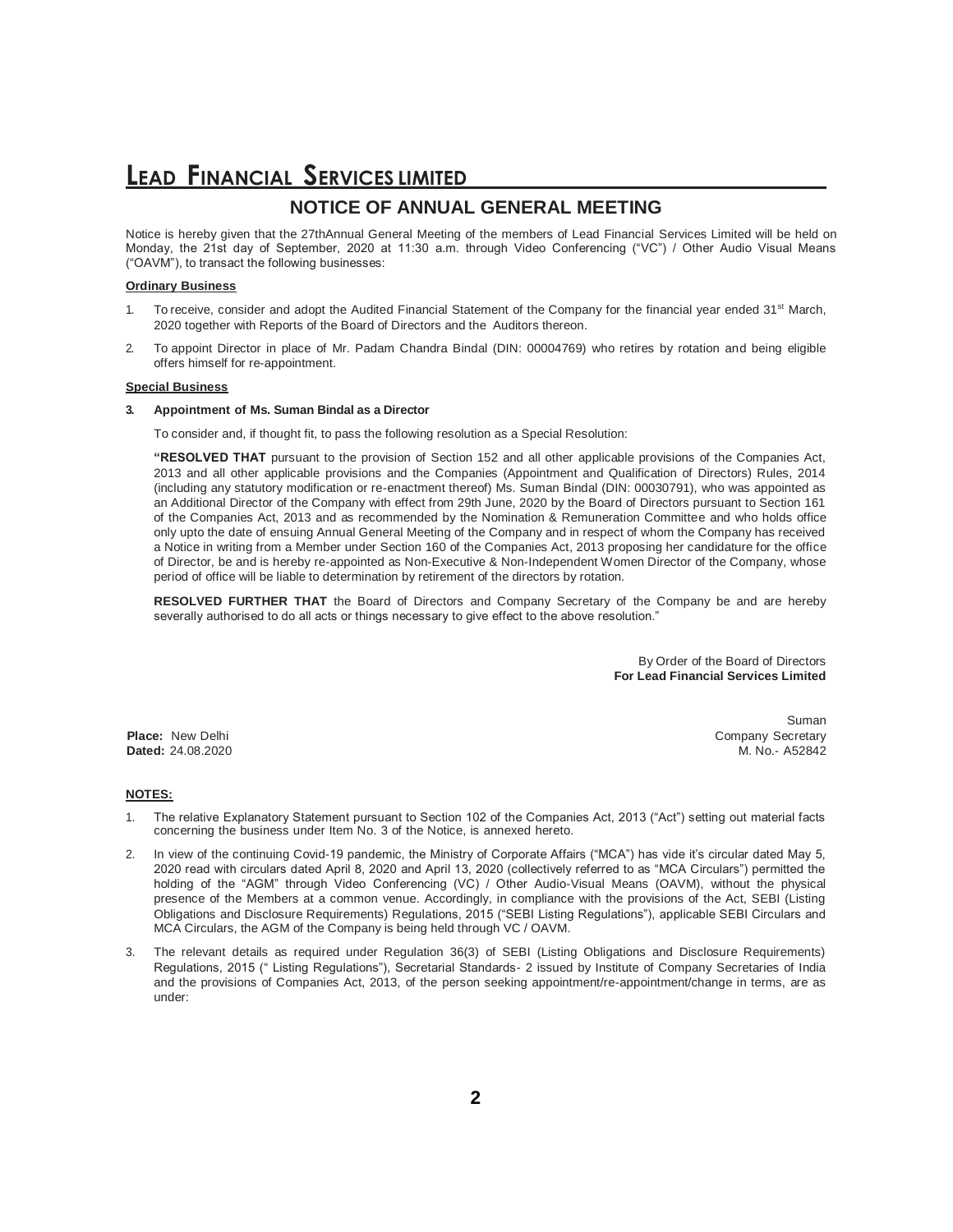| <b>Particulars</b>                                                                            | Name of Directors/KMP                                                                                                                                                                                         |                                                                                                                                                                                                           |  |
|-----------------------------------------------------------------------------------------------|---------------------------------------------------------------------------------------------------------------------------------------------------------------------------------------------------------------|-----------------------------------------------------------------------------------------------------------------------------------------------------------------------------------------------------------|--|
|                                                                                               | Mr. Padam Chandra Bindal                                                                                                                                                                                      | <b>Ms. Suman Bindal</b>                                                                                                                                                                                   |  |
| Date of Birth                                                                                 | 05/06/1960                                                                                                                                                                                                    | 24/07/1962                                                                                                                                                                                                |  |
| Date of first Appointment on Board                                                            | 28/11/1994                                                                                                                                                                                                    | 29/06/2020                                                                                                                                                                                                |  |
| Age                                                                                           | 60                                                                                                                                                                                                            | 58                                                                                                                                                                                                        |  |
| Brief Profile/ Experience/Expertise in<br>specific functional area                            | Mr. Bindal has more than three<br>decades of experience in finance,<br>capital markets and administration.                                                                                                    | Mrs. Suman Bindal, a post graduate has<br>been associated with NBFC Company<br>for more than a decade. She could be<br>guiding force for exploring business<br>opportunities with woman<br>entrepreneurs. |  |
| Qualifications                                                                                | M.Com., FCA                                                                                                                                                                                                   | Post Graduate                                                                                                                                                                                             |  |
| Shareholding in the company<br>as on 31.03.2020                                               | 195200<br>5.92%                                                                                                                                                                                               | 60,000<br>1.82%                                                                                                                                                                                           |  |
| Inter se relationship with other<br><b>Directors</b>                                          | Mr. P C Bindal and Ms. Suman<br>Bindal are relative.                                                                                                                                                          | Mr. P C Bindal and Ms. Suman Bindal<br>are relative.                                                                                                                                                      |  |
| Name of other companies in which the<br>person holds the directorship as at<br>March 31, 2020 | -Privy Value Realty Private Limited<br>-Privy Capital Advisors Private<br>Limited<br>-Privy Capital Limited<br>-LFS Services Private Limited<br>-Bindal Corporate Advisory Services<br><b>Private Limited</b> | -Privy Value Realty Private Limited<br>-Privy Capital Advisors Private Limited<br>-Privy Infosystem Private Limited<br>-Privy Capital Limited<br>-LFS Services Private Limited                            |  |
| Membership/ Chairmanship of<br>committees of other companies*                                 | <b>NIL</b>                                                                                                                                                                                                    | <b>NIL</b>                                                                                                                                                                                                |  |
| Terms and conditions of<br>appointment/re-appointment                                         | Terms and Conditions of appointment<br>are as per the Remuneration and<br>Nomination Policy of the Company                                                                                                    | Terms and Conditions of appointment<br>are as per the Remuneration and<br>Nomination Policy of the Company                                                                                                |  |
| Remuneration last drawn, if any                                                               | <b>NIL</b>                                                                                                                                                                                                    | <b>NA</b>                                                                                                                                                                                                 |  |
| Number of Board meetings attended<br>during the year ended 31.03.2020                         | 6                                                                                                                                                                                                             | <b>NA</b>                                                                                                                                                                                                 |  |

**\***The Companies in which the Director holds position of Director as on the date of meeting and is a member of that Company's Audit Committee/Stakeholders committee is taken into consideration. Companies include listed as well as unlisted entities.

- 4. The AGM is being held pursuant to the MCA Circulars through VC / OAVM, physical attendance of Members has been dispensed with. Accordingly, the facility for appointment of proxies will not be available for the AGM and hence the Proxy Form and Attendance Slip are not annexed to this Notice.
- 5. Corporate Members are required to send a scanned copy (PDF / JPG Format) of its Board or governing body Resolution/Authorization, etc., authorizing its representative to attend the AGM through VC / OAVM on its behalf and to vote through remote e-voting to Beetal Financial & Computer Services (P) Limited, Registrar and Transfer Agent, by e-mail through its registered e-mail address to beetal @ beetalfinancial.com.
- 6. Since the AGM will be held through VC / OAVM, the Route Map is not annexed in this Notice.
- 7. As mandated by SEBI, effective from April 1, 2019, securities of listed companies shall be transferred only in dematerialised form. In order to facilitate transfer of share(s) in view of the above and to avail various benefits of dematerialisation, Members are advised to dematerialise share(s) held by them in physical form.
- 8. The Register of Members and the Share Transfer books of the Company will remain closed from 15th day of September, 2020 to 21st day of September, 2020 (both days inclusive).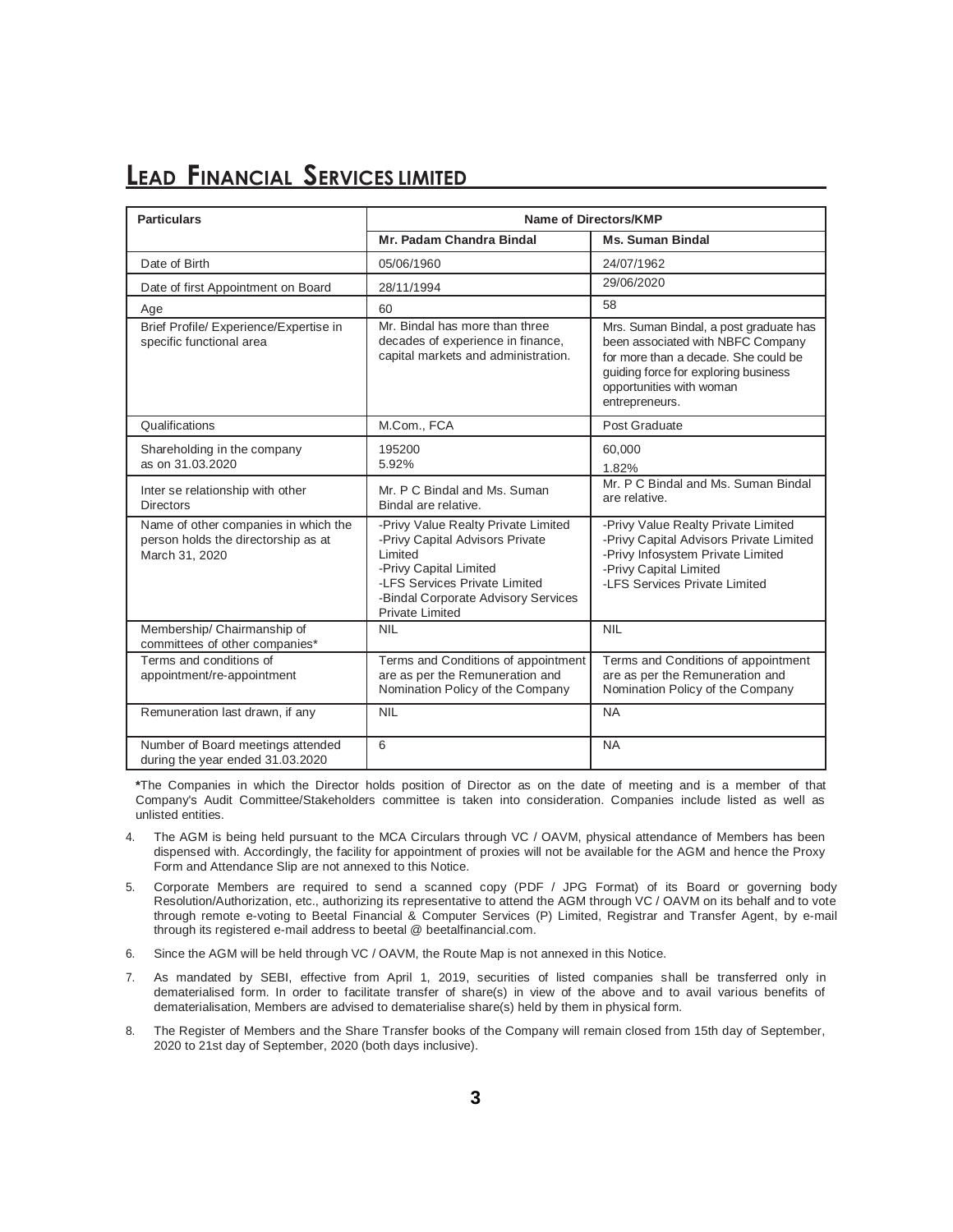- 9. Keeping in view of "Green Initiative in Corporate Governance" taken by Ministry of Corporate Affairs vide their circular no. 17/2011 dated 21/04/2011 and 18/2011 dated 29/04/2011, your Company has decided to send henceforth, all documents, required to be sent to the shareholders like General Meeting Notice (including AGM), Audited Financial Statements, Directors' Report, Auditors' Report etc. in electronic form on the e-mail Id provided and made available to us by the Depository. In case you have not registered your E-mail ID or you desire to have different E-mail ID to be registered, please update the same with your Depository Participant and E-mail to us also at lead\_financial@rediffmail.com. Members may note that this Notice and the Annual Report 2019-20 will also be available on the Company's website viz. www.leadfinancialservices.in.
- 10. All documents referred to in the Notice will also be available electronically for inspection without any fee by the members from the date of circulation of this Notice up to the date of AGM. Members seeking to inspect such documents can send an email to lead\_financial@rediffmail.com.
- 11. In case of joint holders attending the AGM, the Member whose name appears as the first holder in the order of names as per the Register of Members of the Company will be entitled to vote.
- 12. The Company has engaged the services of Beetal Financial & Computer Services (P) Limited, Registrar and Transfer Agent as the authorized agency for conducting of the e-AGM and providing e-voting facility and Central Depository Services (India) Limited ("CDSL") to provide remote e-voting facilities and for security and enabling the members to cast their vote in a secure manner.
- 13. Those members who have registered their e-mail IDs with the Company / their respective Depository Participants are being forwarded the login ID and password for remote e-voting along with process, manner and instructions by e-mail.
- 14. The Company has, in compliance with Rule 20 of the Companies (Management and Administration) Rules, 2014, appointed CS Mukul Tyagi, partner of M/s Pooja Anand & Associates, Company Secretaries in practice, as Scrutinizer (as consented by him to be appointed as scrutinizer) for conducting the electronic Process in a fair and transparent manner.
- 15. Members are requested to intimate immediately any change in their address/email Id or other mandates to their Depository Participants with whom they are maintaining their Demat accounts. The Company or its Registrar and Transfer Agent cannot change mandates for shares in electronic form.
- 16. Non-resident Indian Members are requested to inform Company's Share Registrar Beetal Financial & Computer Services (P) Limited immediately for the change in the residential status on return to India for permanent settlement.
- 17. Members holding shares in single name and physical form are advised to make nomination in respect of their shareholding in the Company. The nomination form can be obtained from the Company's Registrar.
- 18. Members who have not registered their e-mail addresses so far are requested to register their e-mail address so that they can receive the communication from the Company electronically.
- 19. Shareholders seeking any information or clarification on the accounts are requested to send written queries to the Company, at least 7 days before the date of the meeting, to enable the management to keep the required information available at the meeting.
- 20. Instructions for remote e-voting and joining the e-AGM are as follows:

#### **A. Voting through electronic means:**

- 1. As you are aware, in view of the situation arising due to COVID-19 global pandemic, the general meetings of the companies shall be conducted as per the guidelines issued by the Ministry of Corporate Affairs (MCA) vide Circular No. 14/2020 dated April 8, 2020, Circular No.17/2020 dated April 13, 2020 and Circular No. 20/2020 dated May 05, 2020. The forthcoming AGM will thus be held through through video conferencing (VC) or other audio visual means (OAVM). Hence, Members can attend and participate in the ensuing AGM through VC/OAVM.
- 2. Pursuant to the provisions of Section 108 of the Companies Act, 2013 read with Rule 20 of the Companies (Management and Administration) Rules, 2014 (as amended) and Regulation 44 of SEBI (Listing Obligations & Disclosure Requirements) Regulations 2015 (as amended), and MCA Circulars dated April 08, 2020, April 13, 2020 and May 05, 2020 the Company is providing facility of remote e-voting to its Members in respect of the business to be transacted at the AGM. For this purpose, the Company has entered into an agreement with Central Depository Services (India) Limited (CDSL) for facilitating voting through electronic means, as the authorized e-Voting's agency. The facility of casting votes by a member using remote e-voting as well as the e-voting system on the date of the AGM will be provided by CDSL.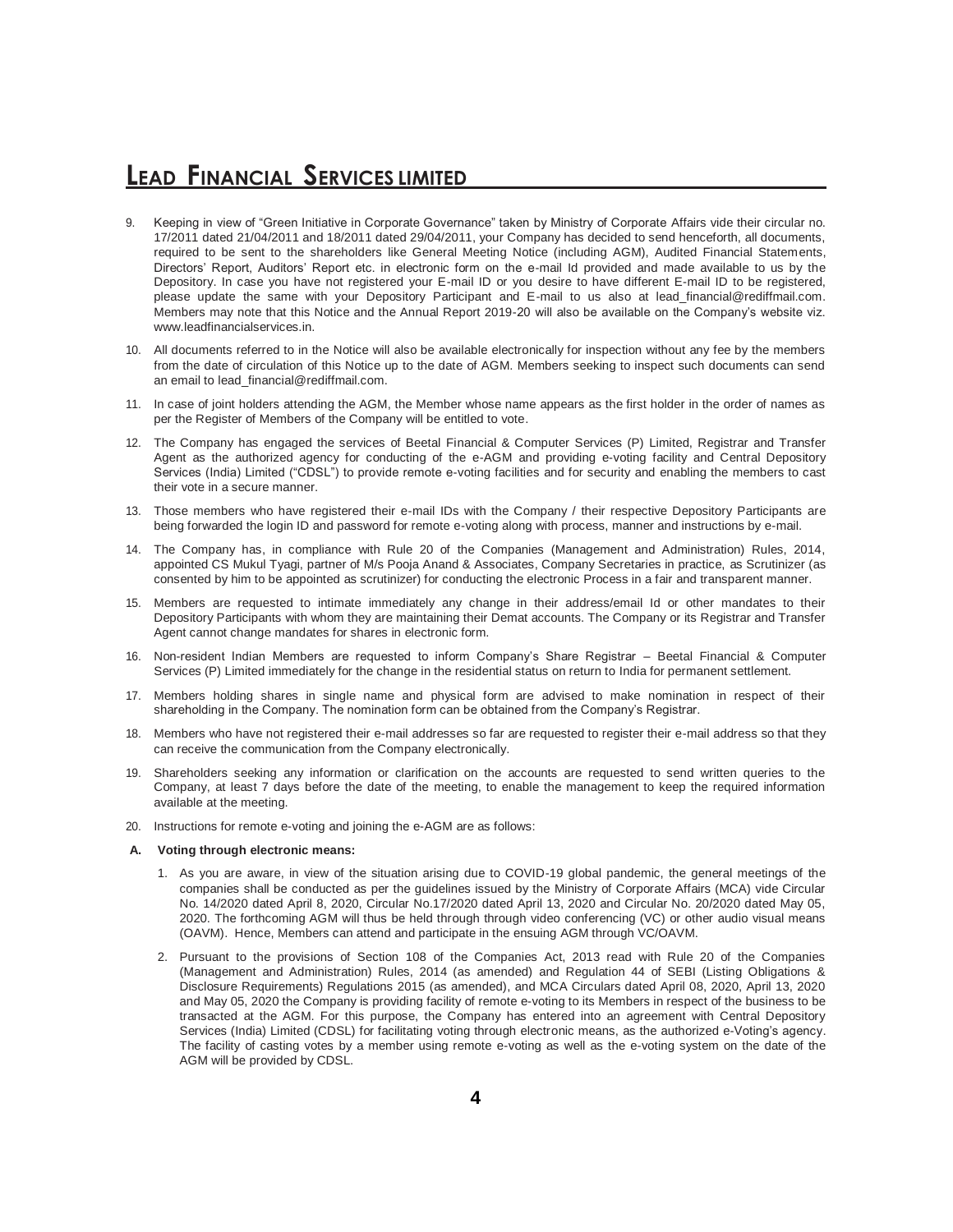- 3. The Members can join the AGM in the VC/OAVM mode 15 minutes before and after the scheduled time of the commencement of the Meeting by following the procedure mentioned in the Notice. The facility of participation at the EGM/AGM through VC/OAVM will be made available to atleast 1000 members on first come first served basis. This will not include large Shareholders (Shareholders holding 2% or more shareholding), Promoters, Institutional Investors, Directors, Key Managerial Personnel, the Chairpersons of the Audit Committee, Nomination and Remuneration Committee and Stakeholders Relationship Committee, Auditors etc. who are allowed to attend the EGM/AGM without restriction on account of first come first served basis.
- 4. The attendance of the Members attending the AGM through VC/OAVM will be counted for the purpose of ascertaining the quorum under Section 103 of the Companies Act, 2013.
- 5. Pursuant to MCA Circular No. 14/2020 dated April 08, 2020, the facility to appoint proxy to attend and cast vote for the members is not available for this AGM. However, in pursuance of Section 112 and Section 113 of the Companies Act, 2013, representatives of the members such company or body corporate or LLP or HUF can attend the AGM through VC/OAVM and cast their votes through e-voting.
- 6. In line with the Ministry of Corporate Affairs (MCA) Circular No. 17/2020 dated April 13, 2020, the Notice calling the AGM has been uploaded on the website of the Company at www.leadfinancial.in. The Notice can also be accessed from the websites of the Stock Exchanges i.e. BSE Limited at www.bseindia.com. The AGM Notice is also disseminated on the website of CDSL (agency for providing the Remote e-Voting facility and e-voting system during the AGM) i.e. www.evotingindia.com.
- 7. The AGM has been convened through VC/OAVM in compliance with applicable provisions of the Companies Act, 2013 read with MCA Circular No. 14/2020 dated April 8, 2020 and MCA Circular No. 17/2020 dated April 13, 2020 and MCA Circular No. 20/2020 dated May 05, 2020.

#### **The instructions for shareholders voting electronically are as under:**

- (i) The voting period begins on <**10.00 a.m. of September 18th 2020, Friday** > and ends on <**5.00 p.m. of September 20th 2020, Sunday**>. During this period shareholders' of the Company, holding shares either in physical form or in dematerialized form, as on the cut-off date (record date) of <**14th September, 2020**>, may cast their vote electronically. The e-voting module shall be disabled by CDSL for voting thereafter.
- (ii) Shareholders who have already voted prior to the meeting date would not be entitled to vote at the meeting venue.
- (iii) The shareholders should log on to the e-voting website www.evotingindia.com.
- (iv) Click on "Shareholders/ Members" module.
- (v) Now Enter your User ID
- a. For CDSL: 16 digits beneficiary ID,
- b. For NSDL: 8 Character DP ID followed by 8 Digits Client ID,
- c. Members holding shares in Physical Form should enter Folio Number registered with the Company.

OR

Alternatively, if you are registered for CDSL's EASI/EASIEST e-services, you can log-in at https://www.cdslindia.com from Login - Myeasi using your login credentials. Once you successfully log-in to CDSL's EASI/EASIEST e-services, click on e-Voting option and proceed directly to cast your vote electronically.

- (vi) Next enter the Image Verification as displayed and Click on Login.
- (vii) If you are holding shares in demat form and had logged on to www.evotingindia.com and voted on an earlier voting of any company, then your existing password is to be used.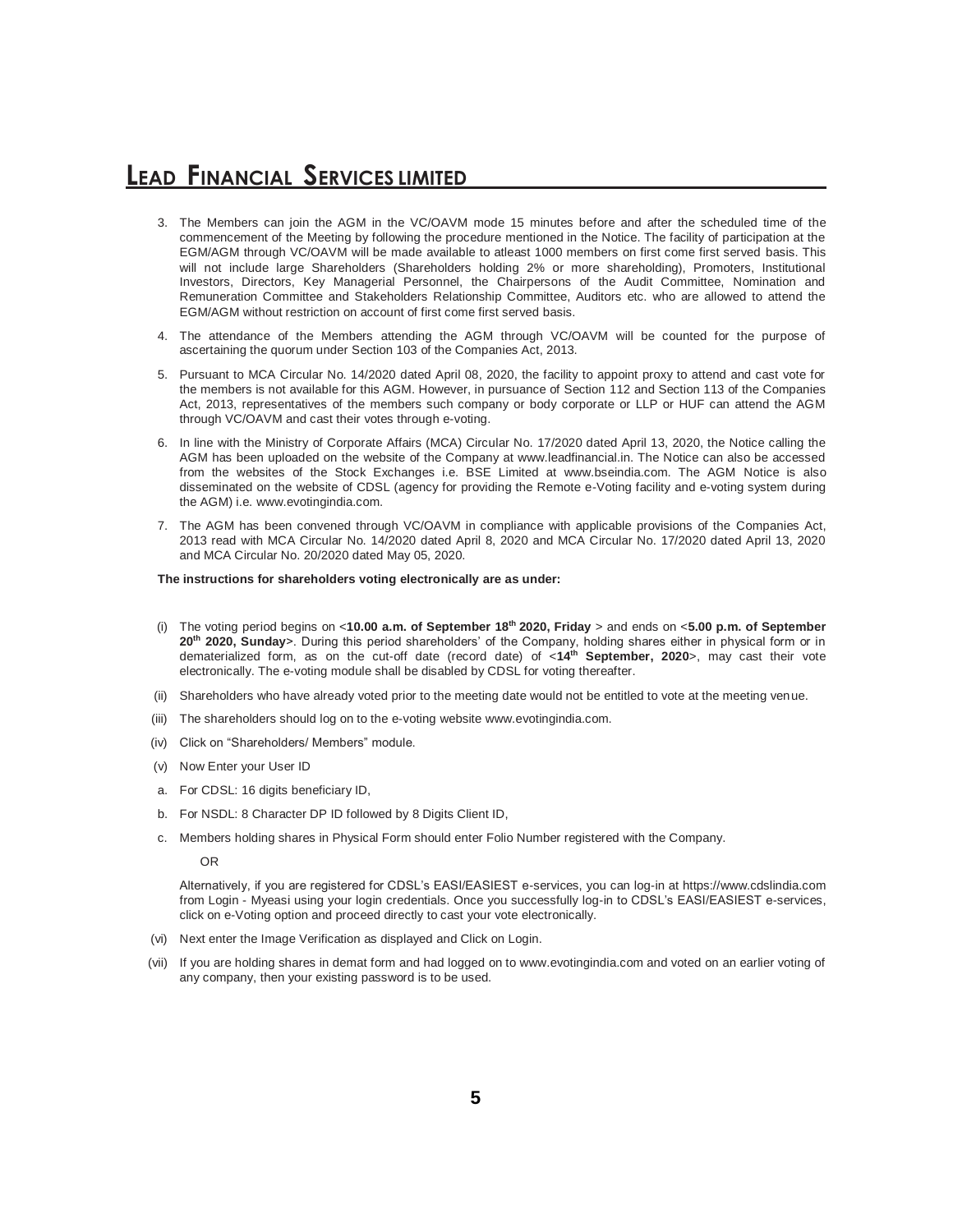(viii) If you are a first time user follow the steps given below:

|                                     | For Shareholders holding shares in Demat Form and Physical Form                                                                                                                                                                                                            |
|-------------------------------------|----------------------------------------------------------------------------------------------------------------------------------------------------------------------------------------------------------------------------------------------------------------------------|
| <b>PAN</b>                          | Enter your 10 digit alpha-numeric *PAN issued by Income Tax Department (Applicable for both<br>demat shareholders as well as physical shareholders)                                                                                                                        |
|                                     | Shareholders who have not updated their PAN with the Company/Depository Participant are<br>requested to use the first two letters of their name and the 8 digits of the sequence number<br>in the PAN field.                                                               |
|                                     | In case the sequence number is less than 8 digits enter the applicable number of 0's before the<br>number after the first two characters of the name in CAPITAL letters. Eg. If your name is<br>Ramesh Kumar with sequence number 1 then enter RA00000001 in the PANfield. |
| Dividend Bank<br>Details OR Date of | Enter the Dividend Bank Details or Date of Birth (in dd/mm/yyyy format) as recorded in your<br>demat account or in the company records in order to login                                                                                                                   |
| Birth (DOB)                         | If both the details are not recorded with the depository or company please enter the member<br>id/folio number in the Dividend Bank details field as mentioned in Instruction (iv)                                                                                         |

(ix) After entering these details appropriately, click on "SUBMIT" tab.

- (x) Shareholders holding shares in physical form will then directly reach the Company selection screen. However, members holding shares in demat form will now reach 'Password Creation' menu wherein they are required to mandatorily enter their login password in the new password field. Kindly note that this password is to be also used by the demat holders for voting for resolutions of any other company on which they are eligible to vote, provided that company opts for e-voting through CDSL platform. It is strongly recommended not to share your password with any other person and take utmost care to keep your password confidential.
- (xi) For Shareholders holding shares in physical form, the details can be used only for e-voting on the resolutions contained in this Notice.
- (xii) Click on the EVSN of LEAD FINANCIAL SERVICES LIMITED on which you choose to vote.
- (xiii) On the voting page, you will see "RESOLUTION DESCRIPTION" and against the same the option "YES/NO" for voting. Select the option YES or NO as desired. The option YES implies that you assent to the Resolution and option NO implies that you dissent to the Resolution.
- (xiv) Click on the "RESOLUTIONS FILE LINK" if you wish to view the entire Resolution details.
- (xv) After selecting the resolution you have decided to vote on, click on "SUBMIT". A confirmation box will be displayed. If you wish to confirm your vote, click on "OK", else to change your vote, click on "CANCEL" and accordingly modify your vote.
- (xvi) Once you "CONFIRM" your vote on the resolution, you will not be allowed to modify your vote.
- (xvii) You can also take a print of the votes cast by clicking on "Click here to print" option on the Voting page.
- (xviii) If a Demat account holder has forgotten the login password then Enter the User ID and the image verification code and click on Forgot Password & enter the details as prompted by the system.
- (xix) Shareholders can also cast their vote using CDSL's mobile app m-Voting available for android based mobiles. The m-Voting app can be downloaded from Google Play Store. Apple and Windows phone users can download the app from the App store and the Window phone store respectively. Please follow the instructions as prompted by the mobile app while voting on your mobile.
- (xx) Note for Non Individual Shareholders and Custodians
- Non-Individual shareholders (i.e. other than Individuals, HUF, NRI etc.) and Custodian are required to log on to [www.evotingindia.com](http://www.evotingindia.com/) and register themselves as Corporates.
- A scanned copy of the Registration Form bearing the stamp and sign of the entity should be emailed to [helpdesk.evoting@cdslindia.com.](mailto:helpdesk.evoting@cdslindia.com)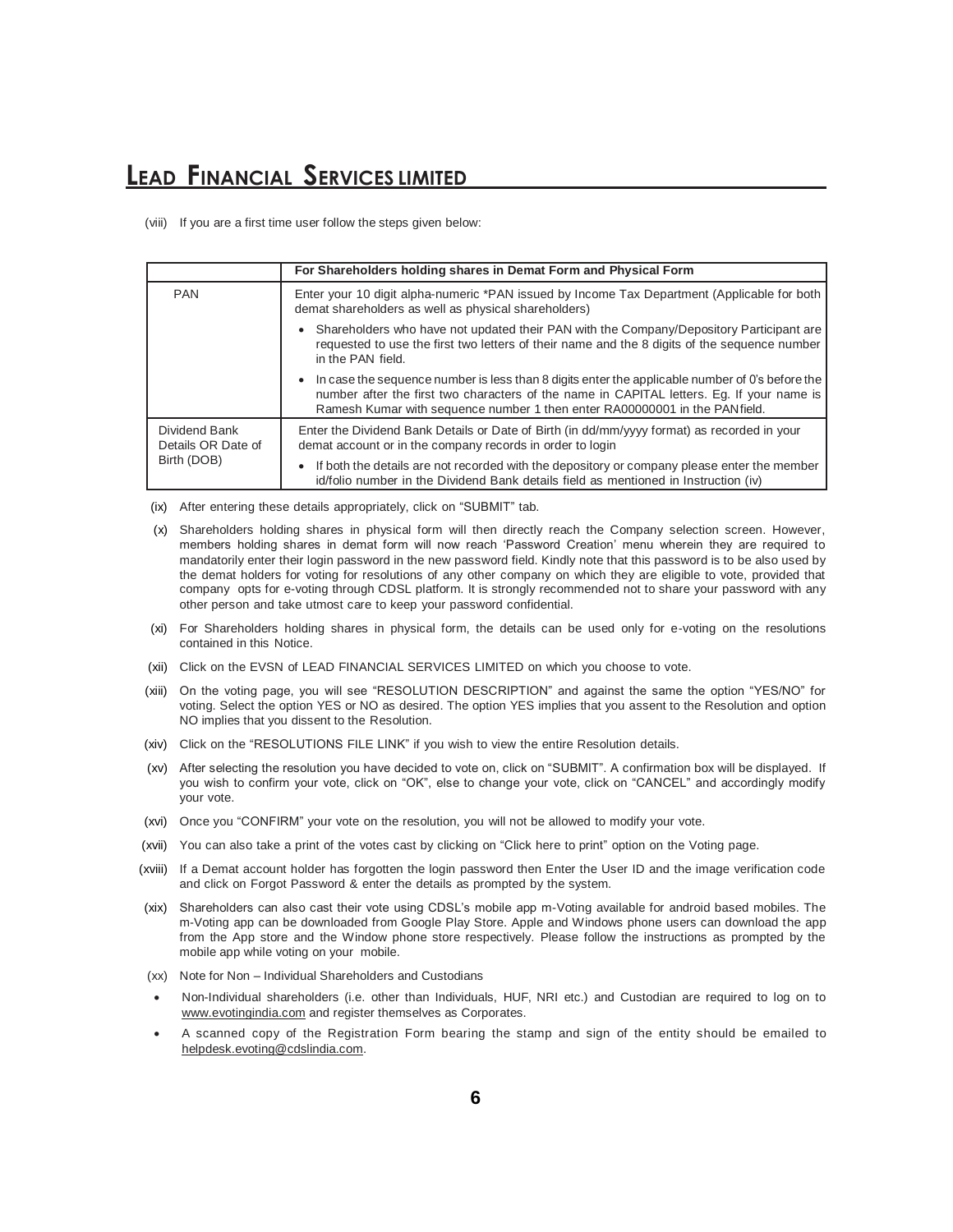- After receiving the login details a compliance user should be created using the admin login and password. The Compliance user would be able to link the account(s) for which they wish to vote on.
- The list of accounts linked in the login should be mailed to [helpdesk.evoting@cdslindia.com](mailto:helpdesk.evoting@cdslindia.com) and on approval of the accounts they would be able to cast their vote.
- A scanned copy of the Board Resolution and Power of Attorney (POA) which they have issued in favour of the Custodian, if any, should be uploaded in PDF format in the system for the scrutinizer to verify the same.
- Alternatively Non Individual shareholders are required to send the relevant Board Resolution/ Authority letter etc. together with attested specimen signature of the duly authorized signatory who are authorized to vote, to the Scrutinizer and to the Company at the email address viz; lead\_financial@rediffmail.com , if they have voted from individual tab & not uploaded same in the CDSL e-voting system for the scrutinizer to verify the same.
- (xxi) In case you have any queries or issues regarding e-voting, you may refer the Frequently Asked Questions ("FAQs") and e-voting manual available at www.evotingindia.com, under help section or write an email to helpdesk.evoting@cdslindia.com or contact Mr. Nitin Kunder (022- 23058738) or Mr. Mehboob Lakhani (022- 23058543) or Mr. Rakesh Dalvi (022-23058542)
- (xxii) All grievances connected with the facility for voting by electronic means may be addressed to Mr. Rakesh Dalvi, Manager, (CDSL, ) Central Depository Services (India) Limited, A Wing, 25th Floor, Marathon Futurex, Mafatlal Mill Compounds, N M Joshi Marg, Lower Parel (East), Mumbai - 400013 or send an email to helpdesk.evoting@cdslindia.com or call on 022-23058542/43.

#### **B. Process for those Shareholders whose email addresses are not registered with the Depositories for obtaining Login Credentials for E-voting for the resolutions proposed in this Notice:**

1. For Physical shareholders- please provide necessary details like Folio No., Name of shareholder, scanned copy of the share certificate (front and back), PAN (self attested scanned copy of PAN card), AADHAR (self attested scanned copy of Aadhar Card) by email to Company/RTA email id.

2. For Demat shareholders- please provide Demat account detials (CDSL-16 digit beneficiary ID or NSDL-16 digit DPID + CLID), Name, client master or copy of Consolidated Account statement, PAN (self attested scanned copy of PAN card), AADHAR (self attested scanned copy of Aadhar Card) to Company/RTA email id.

#### **C. Instructions for attending the AGM through VC / OAVM are as under:**

- i. Member will be provided with a facility to attend the AGM through VC/OAVM through the CDSL e-Voting system. Members may access the same at https://www.evotingindia.com under shareholders/members login by using the remote e-voting credentials. The link for VC/OAVM will be available in shareholder/members login where the EVSN of Company will be displayed.
- ii. Members are encouraged to join the Meeting through Laptops for better experience.
- iii. Further Members will be required to allow Camera and use Internet with a good speed to avoid any disturbance during the meeting.
- iv. Please note that Participants Connecting from Mobile Devices or Tablets or through Laptop connecting via Mobile Hotspot may experience Audio/Video loss due to Fluctuation in their respective network. It is therefore recommended to use Stable Wi-Fi or LAN Connection to mitigate any kind of aforesaid glitches.
- v. Shareholders who would like to express their views/ask questions during the meeting may register themselves as a speaker by sending their request in advance atleast **7 days prior to meeting** mentioning their name, demat account number/folio number, email id, mobile number at (company email id). The shareholders who do not wish to speak during the AGM but have queries may send their queries in advance **7 days prior to meeting** mentioning their name, demat account number/folio number, email id, mobile number at (company email id). These queries will be replied to by the company suitably by email.
- vi. Those shareholders who have registered themselves as a speaker will only be allowed to express their views/ask questions during the meeting.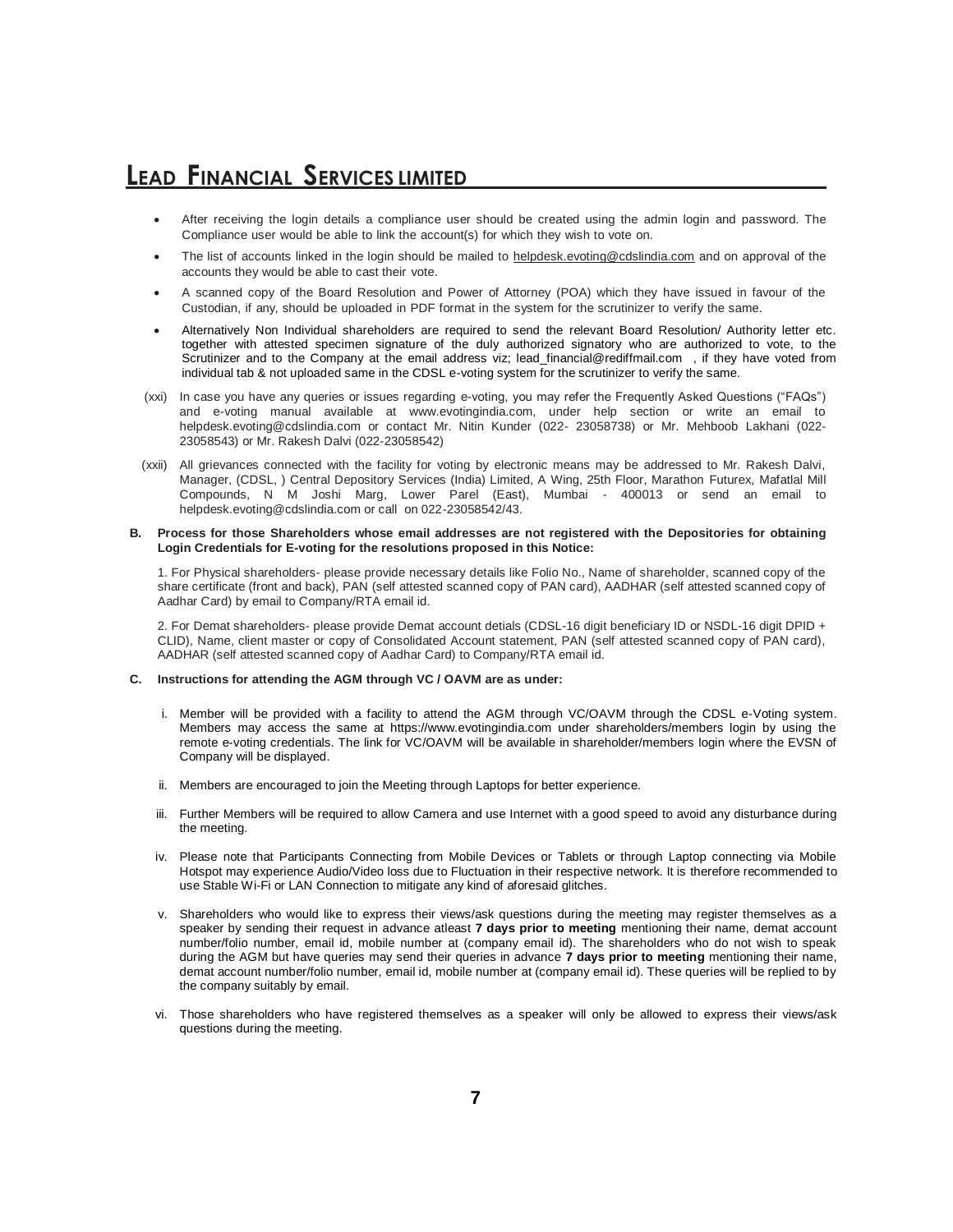- D. **Instructions for shareholders for e-voting during the AGM are as under:**
	- **i.** The procedure for e-Voting on the day of the AGM is same as the instructions mentioned above for Remote e-voting.
	- **ii.** Only those members/shareholders, who will be present in the AGM through video conferencing facility and have not casted their vote on the Resolutions through remote e-Voting and are otherwise not barred from doing so, shall be eligible to vote through e-Voting system available during the AGM.
	- iii. If any Votes are cast by the members through the e-voting available during the AGM and if the same members have not participated in the meeting through VC/OAVM facility, then the votes cast by such members shall be considered invalid as the facility of e-voting during the meeting is available only to the members participating in the meeting.
	- iv. Members who have voted through Remote e-Voting will be eligible to attend the AGM. However, they will not be eligible to vote at the AGM.
- 21. The scrutinizer shall within a period of not exceeding three days from the conclusion of the AGM make a scrutinizer's report of the votes cast in favour or against, if any, and submit the report to the Chairman of the Company or any other person authorised by him.
- 22. The notice is being sent to all the members whose e-mail id is registered with RTA on or before 27<sup>th</sup> August, 2020. Voting rights shall be reckoned on the paid-up value of the shares registered in the name of the member as on cut-off date.
- 23. The results of the remote e-voting along with the scrutinizer's report shall be communicated to the stock exchanges where the shares of the Company are listed.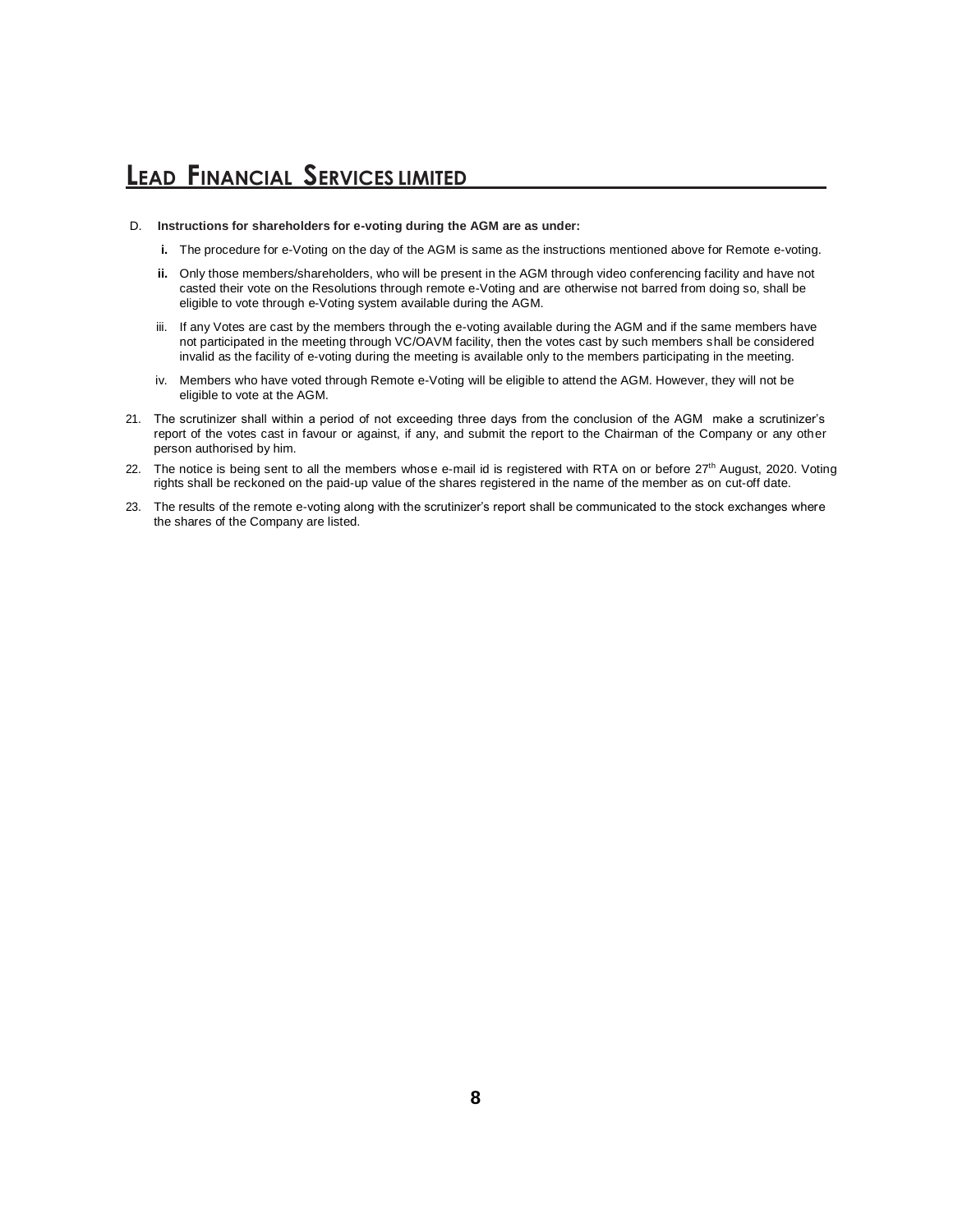### **EXPLANATORY STATEMENT PURSUANT TO SECTION 102 OF THE COMPANIES ACT, 2013**

#### **ITEM NO. 3**

#### **Appointment of Ms. Suman Bindal as a Director**

Ms. Suman Bindal was appointed as an Additional Director of the Company by the Board on the recommendation of the Nomination and Remuneration Committee, with effect from June 29, 2020 , in accordance with the provisions of Section 161 of the Companies Act, 2013 (the "Act"). Pursuant to the provisions of Section 161 of the Act, Ms. Suman Bindal holds office upto the date of the ensuing Annual General Meeting. As required under Section 160 of the Act, the Company has received notice in writing from a member proposing her candidature for office of Director of the Company, liable to retire by rotation. Ms. Suman Bindal is not disqualified from being appointed as a Director in terms of Section 164 of the Act and has given her consent to act as Director.

Ms. Suman Bindal possesses the requisite knowledge, experience and skill for the position of Director. The Board on receipt of the said notice from a member and on the recommendation of the Nomination and Remuneration Committee and subject to the approval of members in the ensuing AGM, has accorded its consent, to appoint Ms. Suman Bindal as a Non-Executive & Non-Independent Women Director liable to retire by rotation. Ms. Suman Bindal will not be entitled for any remuneration as per the Company policy for non-executive directors except sitting fees for attending board meetings.

The Details required under Regulations 36(3) of The SEBI (Listing Obligations and Disclosure Requirements) Regulations, 201 5 and Secretarial Standard -2 is given in notes forming part of this annual report.

Ms. Suman Bindal and Mr. Padam Chandra Bindal are interested in the resolution set out at Item No. 3 of the Notice in regard to her appointment. Save and except the above, none of the other Directors, Key Managerial Personnel and their relatives is concerned or interested, financially or otherwise, in the resolution set out at Item No. 3 of the Notice.

Approval of Members is accordingly sought for appointment of Ms. Suman Bindal as Director as set out in the resolution at Item No. 3 of the accompanying Notice. The Board recommends the Ordinary Resolution set out at Item No. 3 of the accompanying Notice for the approval of the Members.

> By Order of the Board of Directors **For Lead Financial Services Limited**

**Dated: 24.08.2020** 

Suman **Place:** New Delhi Company Secretary<br> **Dated:** 24.08.2020 M. No. 452842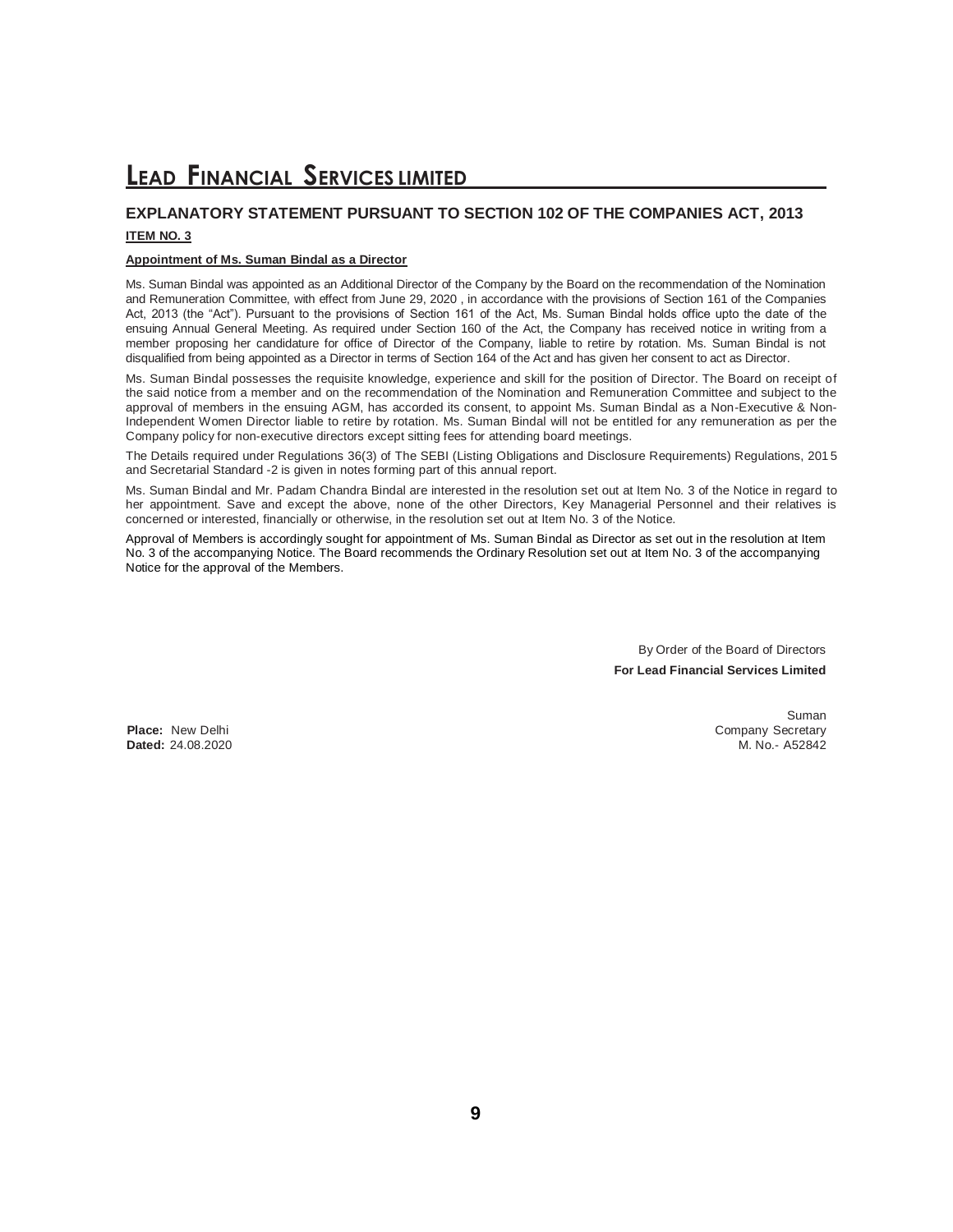### **DIRECTORS' REPORT**

#### To,

The Members

#### **Lead Financial Services Limited**

Your Directors are presenting their 27<sup>th</sup>Annual Report on the business and operations of the Company and Audited Accounts for the Financial Year ended March 31, 2020.

#### **1. Financial Performance**

The Financial results of the Company during the period ended on 31<sup>st</sup> March, 2020 are as under:

|    |                                           |     |                                          |                                    | (Rs in Lakhs)                       |
|----|-------------------------------------------|-----|------------------------------------------|------------------------------------|-------------------------------------|
|    | <b>PARTICULARS</b>                        |     |                                          | <b>CURRENT YEAR</b><br>$(2019-20)$ | <b>PREVIOUS YEAR</b><br>$(2018-19)$ |
| 1. | <b>Total Income</b>                       |     |                                          | 6.13                               | 17.08                               |
|    | Less:                                     | i)  | Operating, Administrative & other Exp.   | 21.06                              | 22.02                               |
| 2. | Earnings before interest and depreciation |     |                                          |                                    |                                     |
|    | Less:                                     | i)  | Interest                                 | 2.89                               | 1.13                                |
|    |                                           | ii) | Depreciation                             |                                    | 0.11                                |
| 3. |                                           |     | Profit/(Loss) before Extra-ordinary item | (17.83)                            | (6.18)                              |
|    |                                           |     | Add: Extra-ordinary item                 |                                    |                                     |
| 3. | Profit/(Loss) before Tax                  |     |                                          | (17.83)                            | (6.18)                              |
|    | Less: provision for Tax                   |     |                                          |                                    |                                     |
|    |                                           | i)  | Current                                  |                                    | 0.24                                |
|    |                                           | ii) | Deferred                                 | (9.82)                             | (1.76)                              |
|    |                                           |     | iii) Earlier year Tax                    |                                    |                                     |
|    |                                           |     | iv) MAT Credit                           |                                    |                                     |
| 4. |                                           |     | Profit/(Loss) after Tax                  | (8.01)                             | (4.67)                              |
|    |                                           |     | Add: Other Comprehensive Income (OCI)    | 5.07                               | (0.25)                              |
| 5. | <b>Total Comprehensive Income</b>         |     |                                          | (2.93)                             | (4.92)                              |
| 6. | <b>Equity Capital</b>                     |     |                                          | 330.00                             | 330.00                              |
| 7. | Earnings Per Share                        |     |                                          | (0.24)                             | (0.14)                              |

#### **2. Dividend**

Your Directors regret their inability to recommend any dividend in view of losses during the financial year under review.

#### **3. Reserves and surplus**

Reserves and Surplus as at 31<sup>st</sup> March, 2020 is Rs. 221.33 lacs. The Company has not transferred any amount to the Statutory Reserve, during the year under review.

#### **4. Management and Discussion Analysis**

The COVID-19 pandemic has caused a huge disruption creating an unprecedented impact on the financial well-being of nations, corporations and individuals. A detailed discussion on impact of COVID-19 on the NBFC sector and operations of the Company is covered in the 'Management Discussion and Analysis.'

The Management Discussion and Analysis of financial condition and results of operation of the Company for the year under review, as required under Regulation 34 of SEBI (LODR) Regulations, 2015, is given separately under the head "Management Discussion & Analysis Report" in Annual Report as **'Annexure-1'.**

#### **5. Material Changes:**

There are no material changes and commitments, affecting the financial position of the company between the end of financial year of your Company and the date of Director's Report.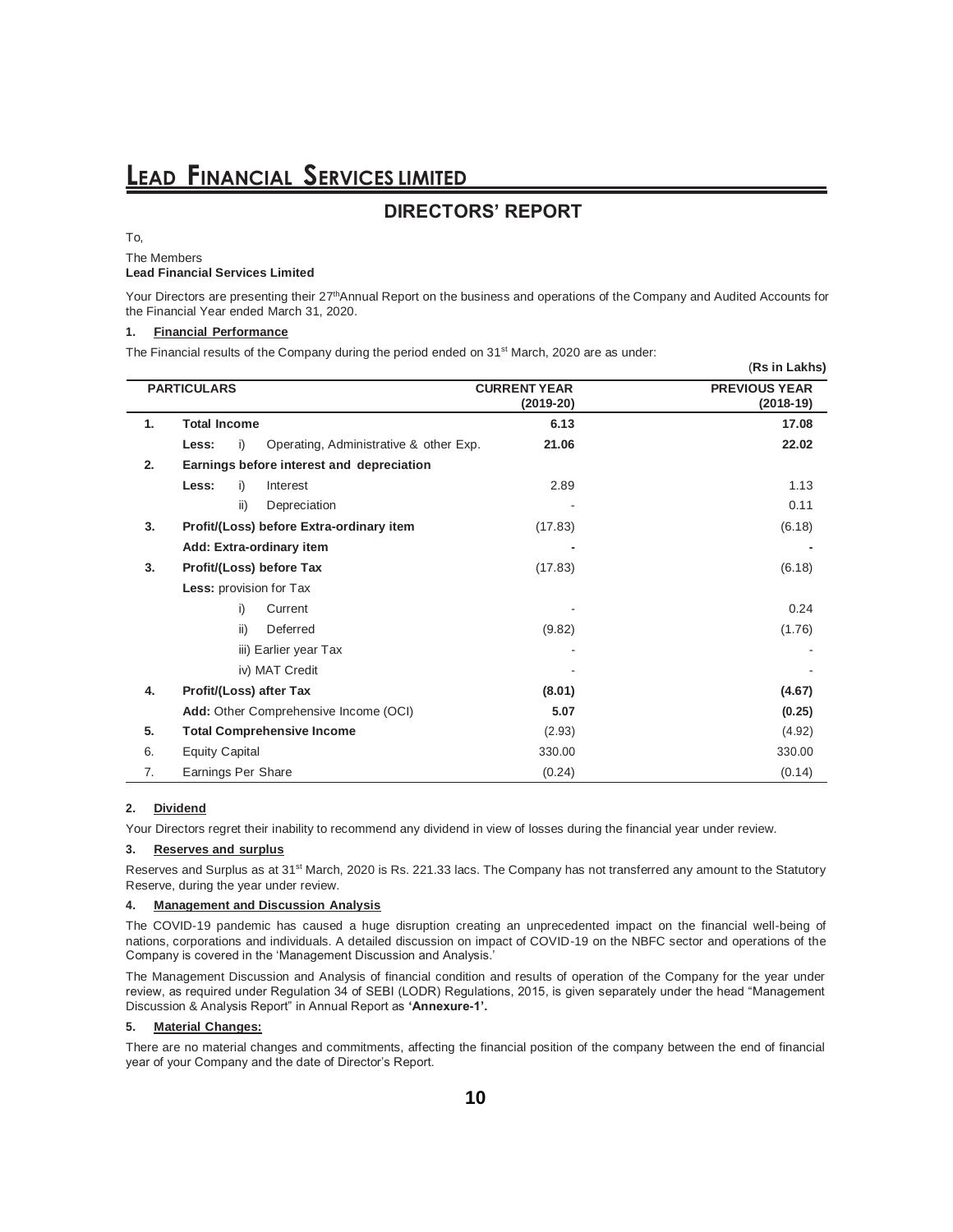#### **6. Details in respect of adequacy of internal financial controls with reference to the Financial Statements:**

The Company has in place adequate internal financial controls with reference to financial statements. During the Financial year, such controls were checked and no reportable material weaknesses were observed.

#### **7. Details of Subsidiary/Joint Ventures/Associate Companies**

| The names of companies which have become or ceased to be its Subsidiaries,<br>joint ventures or associate companies during the year.                      | Not Applicable |
|-----------------------------------------------------------------------------------------------------------------------------------------------------------|----------------|
| Performance & Financial position of each of the subsidiaries, associates and<br>joint venture companies included in the consolidated financial statement. | Not Applicable |
|                                                                                                                                                           |                |

#### **8. Deposits**

The Company did not hold any public deposits at the beginning of the year nor has it accepted any public deposits during the year under review.

#### **9. Auditors**

#### **STATUTORY AUDITORS**

M/s B G G & Associates, Chartered Accountants (ICAI Firm Registration Number: 016874N), New Delhi, were appointed as statutory auditors of the company to hold office for a period of 5 years, commencing from the conclusion of the 24th Annual General Meeting ("AGM") held on 28th September, 2017 till the conclusion of the 29th AGM of the Company to be held in the year 2022, subject to ratification of their appointment by the Members at every AGM, as may be applicable.

Pursuant to the Notification issued by the Ministry of Corporate Affairs on 7th May, 2018 amending Section 139 of the Companies Act, 2013 and the applicable Rules, the mandatory requirement for ratification of appointment of Auditors by the Members at every AGM has been omitted and hence the Company has not proposed ratification of appointment of M/s B G G & Associates, Chartered Accountants, at the ensuing AGM.

The Statutory Auditors have given a confirmation to the effect that they are eligible to continue with their appointment and that they are not disqualified in any manner from continuing as Statutory Auditors. The remuneration payable to the Statutory Auditors shall be determined by the Board of Directors based on the recommendation of the Audit Committee.

#### **SECRETARIAL AUDITORS**

Pursuant to the provisions of Section 204 of the Companies Act, 2013 and the Companies (Appointment and Remuneration of Managerial Personnel) Rules, 2014, the Company has appointed M/s Pooja Anand & Associates, Company Secretaries to undertake the secretarial audit of the company.

#### **INTERNAL AUDITORS**

Mr. PL Verma, Chartered Accountant, performs the duties of internal auditor of the Company. The report given by the internal auditor has been reviewed by the audit committee from time to time

#### **10. Auditors' Report**

The observations in the Auditor's Report are dealt in the notes forming part of accounts at appropriate places and the same being self explanatory, no further comment is considered necessary.

#### **11. Secretarial Audit Report**

A Secretarial Audit Report in Form\_MR-3 given by Mr. Mukul Tyagi partner of M/s Pooja Anand & Associates, Company Secretary in whole time practice is annexed with the report in **'Annexure 2'**.

#### **12. Directors, Key Managerial Personnel and Management:**

#### **A) Changes in Directors**

- Mr. Padam Chandra Bindal (DIN : 00004769), Director of the Company retires by rotation at the forthcoming Annual General Meeting and being eligible offers himself for re-appointment. The Board recommends his re-appointment for the consideration of the Members of the Company at the Annual General Meeting.
- Ms. Suman Bindal (DIN: 00030791) was appointed as an Additional Director of the Company with effect from June 29, 2020 to hold office as Director upto the date of ensuing Annual General Meeting of the Company. The Company has received notices under Section 160 of the Act from a member proposing her candidature for the office of Director of the Company, liable to retire by rotation. On the recommendation of Nomination & Remuneration Committee, the Board hereby recommends the resolution in relation to appointment of Ms. Suman Bindal as a Non-executive & Non-Independent Women Director, for the approval by the members of the Company. The brief profile and requisite details of Ms Suman Bindal as stipulated in regulation 36(3) of SEBI (LODR) Regulation, 2015 is given in notice forming part of this annual report.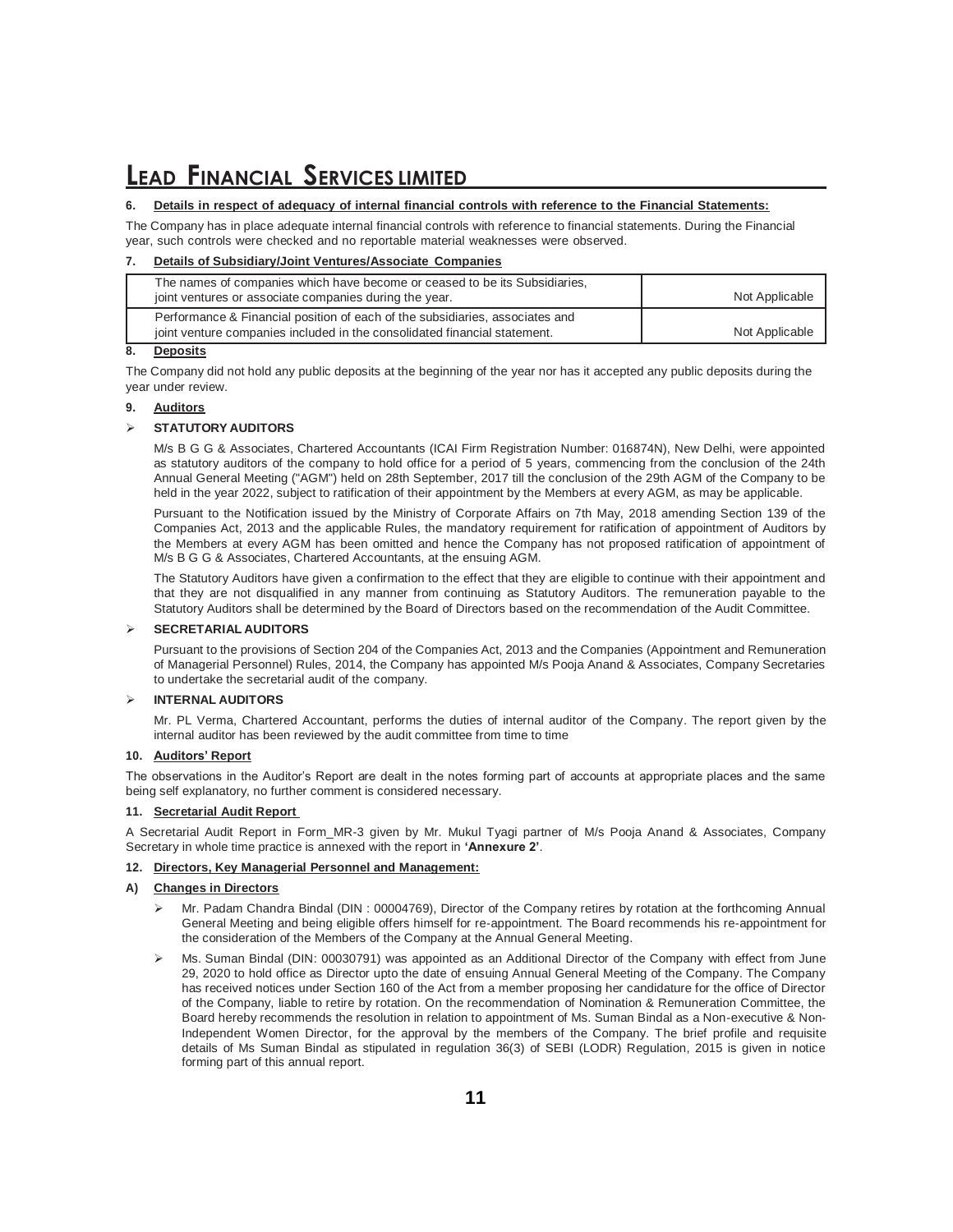- Ms. Kusha Bindal (DIN: 06952708) has resigned from the position of Director of the Company w.e.f. June 29, 2020 due to personal reason.
- Mr. Sanjay Kumar Agarwal (DIN 00832074), who was appointed as an Independent Director of the Company to hold office upto September 28, 2019, ceased to be the independent director of the Company on the said date.

#### **B) Changes in Key Managerial Personnel**

- Mr. Atul Vaibhav was appointed as Chief Financial Officer of the Company with effect from April 22, 2019.
- Mr. Vijay Bansal has resigned from the position of Manager of the Company w.e.f. June 29, 2020 due to personal reason.
- Mr. Sudesh Gupta was appointed as Chief Executive Officer of the Company with effect from June 29, 2020.

#### **C) Declaration by an Independent Director(s)**

The Company has received necessary declaration from all the Independent Directors of the Company confirming that they fulfill the criteria of Independence as prescribed under sub section (6) of Section 149 of the Companies Act, 2013 and Regulation 16(1)(b) of Securities and Exchange Board of India (Listing Obligations and Disclosure Requirements) Regulations, 2015.

#### **D) Evaluation of the Board, its Committees and Individual Directors**

The Company has devised a Policy for performance evaluation of Independent Directors, Board, Committees and other individual Directors which include criteria for performance evaluation of the non-executive directors and executive directors.

Pursuant to the provisions of the Companies Act and the corporate governance requirements as prescribed by Securities and Exchange Board of India (Listing Obligations and Disclosure Requirements), Regulations 2015 ("Listing Regulations"), the Board has carried out an annual evaluation of its own performance, the individual Directors (including the Chairman) as well as an evaluation of the working of all Board Committees. The Board of Directors was assisted by the Nomination and Remuneration Committee. The performance evaluation was carried out by seeking inputs from all the Directors/ Members of the Committees, as the case may be and discussions with the Directors by the Chairman of the NRC.

A separate meeting of the Independent Directors was also held for the evaluation of the performance of non-independent Directors, performance of the Board as a whole and that of the Chairman of the Board.

#### **13. Number of meetings of the Board of Directors**

| <b>S. No.</b> | Dates of Board Meeting | <b>Board Strength</b> | No. of directors present |
|---------------|------------------------|-----------------------|--------------------------|
| 01.           | April 22, 2019         |                       | 5                        |
| 02.           | May 29, 2019           |                       | 5                        |
| 03.           | August 12, 2019        | 5                     | 5                        |
| 04.           | November 30, 2019      |                       |                          |
| 05.           | January 09, 2020       |                       |                          |
| 06.           | February 12, 2020      |                       |                          |

During the financial year ended March 31, 2020, 06 (Six) meetings of the Board were held, as follows:

\*The maximum time gap between two meetings was not more than 120 days.

#### **14. Committee of the Board**

The Board has constituted three Committees of the Board – the Audit Committee, the Nomination and Remuneration Committee, Stakeholders' Relationship Committee. The composition of these Committees, including the number of the meetings held during the financial year are as follows:

#### **A. Audit Committee**

The composition, quorum, powers, role and scope are in accordance with Section 177 of the Companies Act, 2013 and the provisions of Regulation 18 of the SEBI (LODR) Regulations, 2015.

The Audit Committee is responsible for the effective supervision of the financial reporting process, reviewing with the management the financial statements and ensuring their compliance with accounting standards, Listing Regulations and other legal requirements and ensuring compliance with internal controls; reviewing finding of internal audit and ensuring follow up action on significant findings and reviewing quarterly, half yearly and annual accounts. All the recommendations made by the Audit Committee were accepted by the Board.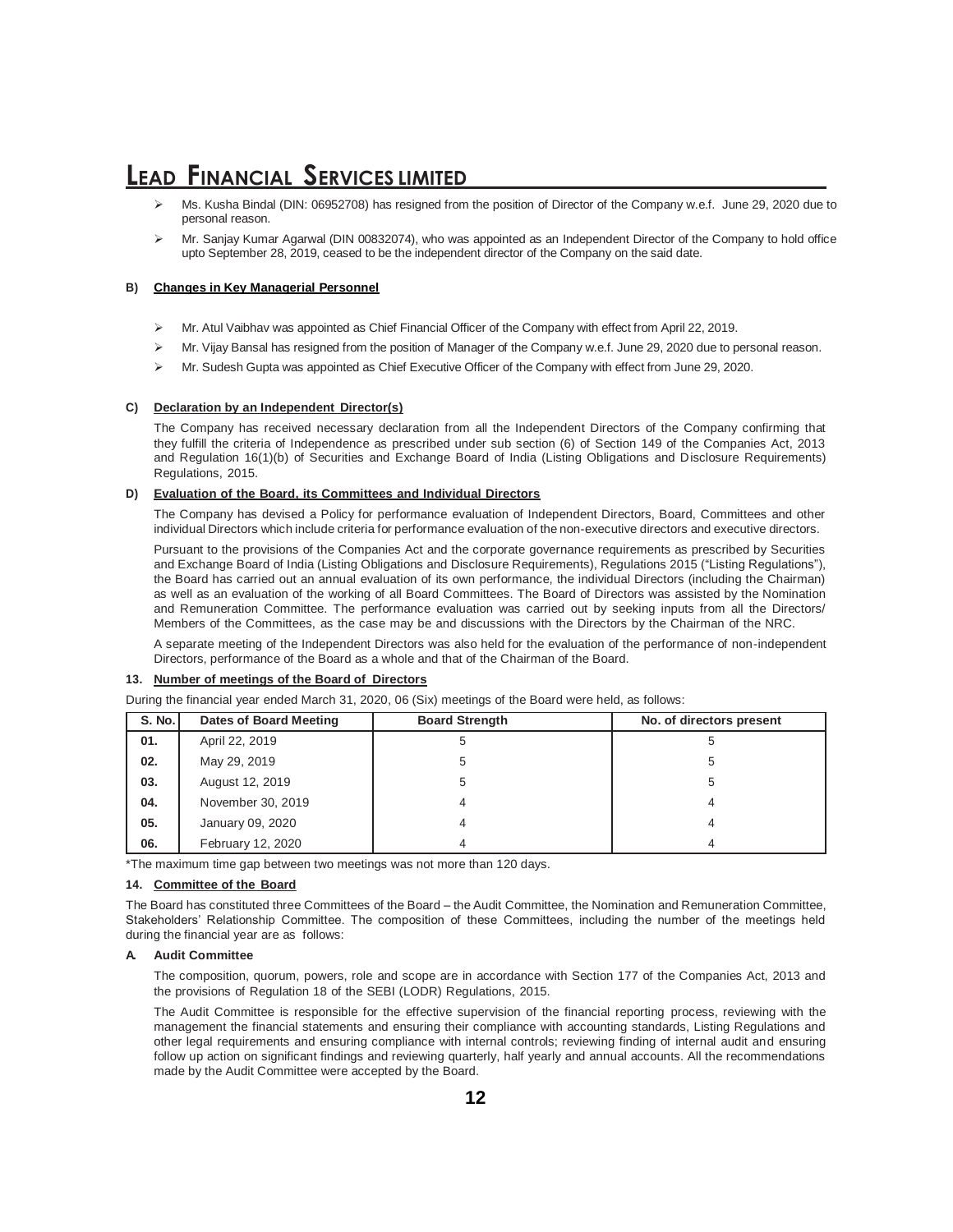Five meetings of Audit Committee were held during the year 2019-20 on April 22, 2019, May 29, 2019, August 12, 2019, November 30, 2019 and February 12, 2020.

The composition of Audit Committee as on March 31, 2019 including the attendance of the committee members at the meeting held during financial year is as follows:

| Name of Members           | Category               |          | Designation   Number of Meetings during the year 2019-20 |                 |
|---------------------------|------------------------|----------|----------------------------------------------------------|-----------------|
|                           |                        |          | Held during tenure<br>of Member/Chairman                 | <b>Attended</b> |
| Mr. Pradeep Kumar Jain    | Independent Director   | Chairman |                                                          |                 |
| Mr. Jitender Kumar Sharma | Independent Director   | Member   |                                                          |                 |
| Mr. P C Bindal            | Non-Executive Director | Member   |                                                          |                 |

#### **B. Nomination & Remuneration Committee**

The Nomination and Remuneration Committee (N & R Committee) of the Company is constituted in line with the Section 178 of the Companies Act, 2013 and as per provisions of Regulation 19 of the SEBI (Listing Obligations and Disclosure Requirements) Regulations, 2015.

The Nomination and Remuneration Committee of the Board, inter alia, recommends to the Board of Directors, the compensation terms of Executive Director/ Manager. It also recommends successions and appointments for the membership of the Board and the senior management.

#### **Nomination and Remuneration Policy**

The Company's Nomination and Remuneration Policy is driven by the success and performance of the individual employee and the Company. Through its compensation programme, the Company endeavour's to attract, retain, develop and motivate a high performance workforce. Individual performance pay is determined by business performance and the performance of the individuals measured through the annual appraisal process.

The Company pays remuneration by way of salary, benefits, perquisites and allowances (fixed component) and commission (variable component) to the Executive Director, if any. Annual increments are decided by the Remuneration Committee within the salary scale approved by the members and are effective from April 1, each year. The Nomination and Remuneration Committee decides on the commission payable to the Executive Director, if any, out of the profits for the financial year and within the ceilings prescribed under the Companies Act, 2013, and amendment thereof based on the performance of the Company as well as that of the each Executive Director.

The Company firmly believes in attracting and retaining high caliber talent. The Nomination and remuneration policy, therefore, takes into account the competitive circumstances so as to attract & retain quality talent.

Moreover, the policy on Directors' appointment and remuneration including criteria for determining qualifications, positive attributes, independence of a director and other matters provided under sub-section (3) of section 178, is available on our website i.e. [www.leadfinancialservices.in.](http://www.leadfinancialservices.in/)

Three meetings of N & R Committee were held during the year 2019-20 on April 22, 2019, May 29, 2019, and August 12, 2019.

The composition of Nomination & Remuneration Committee as on March 31, 2020 including the attendance of the committee members at the meeting held during financial year is as follows:

| Name of Members           | Category               |          | Designation Number of Meetings during the year 2019-20 |                 |
|---------------------------|------------------------|----------|--------------------------------------------------------|-----------------|
|                           |                        |          | Held during tenure<br>of Member/Chairman               | <b>Attended</b> |
| Mr. Jitender Kumar Sharma | Independent Director   | Chairman |                                                        |                 |
| Mr. Pradeep Kumar Jain    | Independent Director   | Member   |                                                        |                 |
| Mr. P C Bindal            | Non-Executive Director | Member   |                                                        |                 |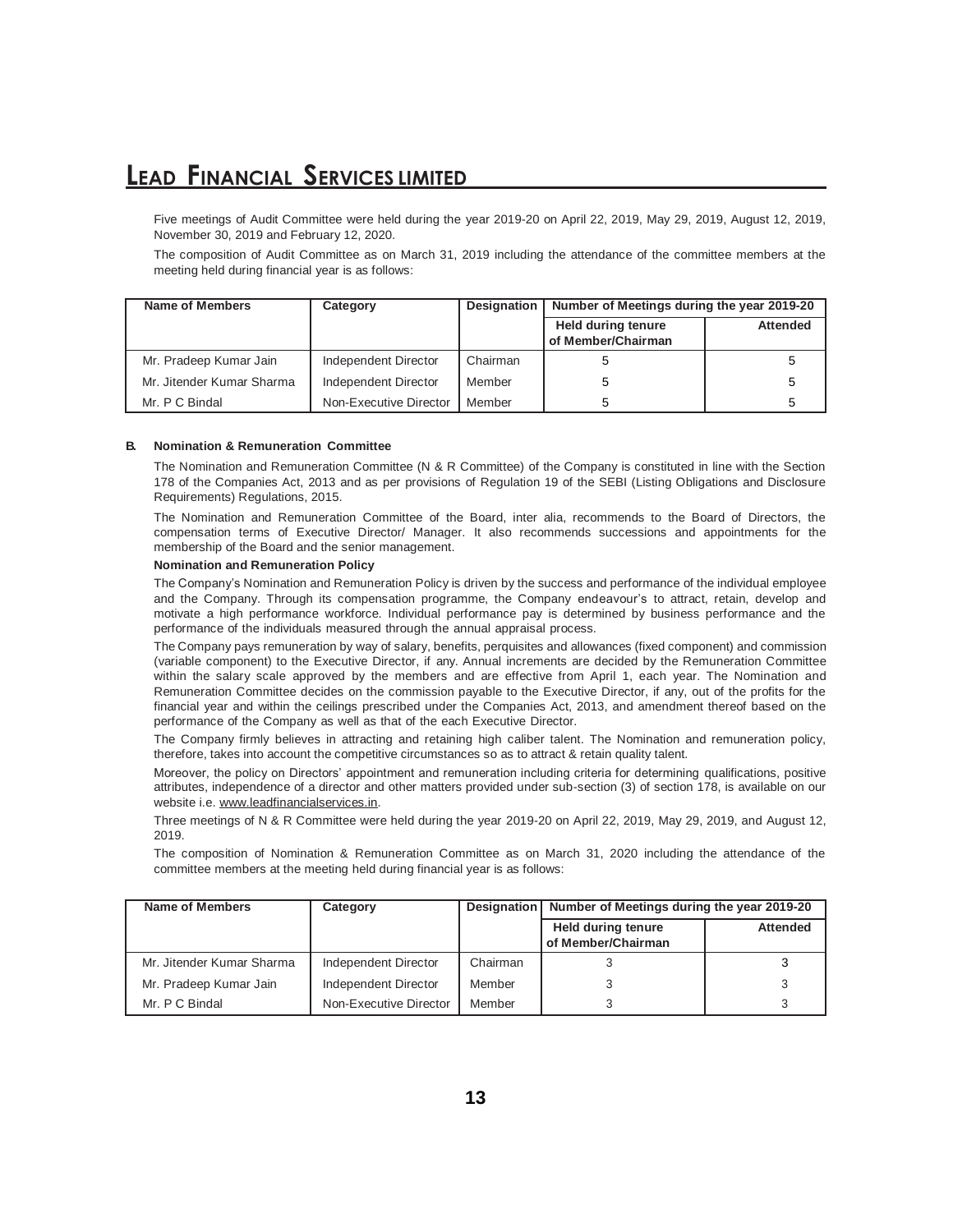#### **C. Stakeholder Relationship Committee**

The Stakeholder Relationship committee of the Company is constituted in line with the Section 178 of the Companies Act, 2013 and as per provisions of Regulation 20 of the SEBI (Listing Obligations and Disclosure Requirements) Regulations, 2015.

The Stakeholder's Relationship Committee is primarily responsible to review all matters connected with the Company's transfer of securities and redressal of shareholders' / investors' / security holders' complaints transposition, issue of duplicate share certificates, approval of demat/ remat of share certificates, issue of duplicate share / debenture certificates. The Committee also monitors the implementation and compliance with the Company's Code of Conduct for prohibition of Insider Trading.

Five meetings of Stakeholder's Relationship Committee were held during the year 2019-20, on April 22, 2019, May 29, 2019, August 12, 2019, November 30, 2019 and February 12, 2020.

The composition of Stakeholder Relationship Committee as on March 31, 2020 including the attendance of the committee members at the meeting held during financial year is as follows:

| Name of Members           | Category               |          | Designation   Number of Meetings during the year 2019-20 |                 |
|---------------------------|------------------------|----------|----------------------------------------------------------|-----------------|
|                           |                        |          | Held during tenure of<br>Member/Chairman                 | <b>Attended</b> |
| Mr. Jitender Kumar Sharma | Independent Director   | Chairman |                                                          |                 |
| Mr. Pradeep Kumar Jain    | Independent Director   | Member   | 5                                                        |                 |
| Mr. P C Bindal            | Non-Executive Director | Member   | 5                                                        |                 |

 During the year under review no investor grievance was received or was pending in the SCORES account of the Company. There are no pending transfers as on 31<sup>st</sup> March 2020.

#### **15. Vigil Mechanism and Whistle Blower Policy:**

The Company promotes ethical behaviour in all its business activities and has put in place a mechanism for reporting illegal or unethical behaviour. The Company has a Vigil mechanism and Whistle blower policy under which the employees are free to report violations of applicable laws and regulations and the Code of Conduct. Employees may also report to the Chairman of the Audit Committee. During the financial year, no employee was denied access to the Audit Committee.

#### **16. Particulars of Loans, Guarantees or Investments under section 186**

The provisions of Section 186 of the Act pertaining to granting of loans to any persons or bodies corporate and giving of guarantees or providing security in connection with the loan to any other bodies corporate or persons are not applicable to the Company, as the Company is a Non Banking Financial Company.

#### **17. Corporate Social Responsibility (CSR)**

Section 135 of the Companies Act, 2013, is not applicable to the company.

#### **18. Related Party Transactions :**

Particulars of Contracts or Arrangements with Related parties referred to in Section 188(1) are mentioned in Form AOC- 2 **(Annexure – 3)**

#### **19. Share Capital**

The paid-up Equity Share Capital of the Company as on March 31, 2020, was Rs. 3,30,00,000/- There was no change in the Authorised or Paid-up Capital or Subscribed Capital during FY 2019-20.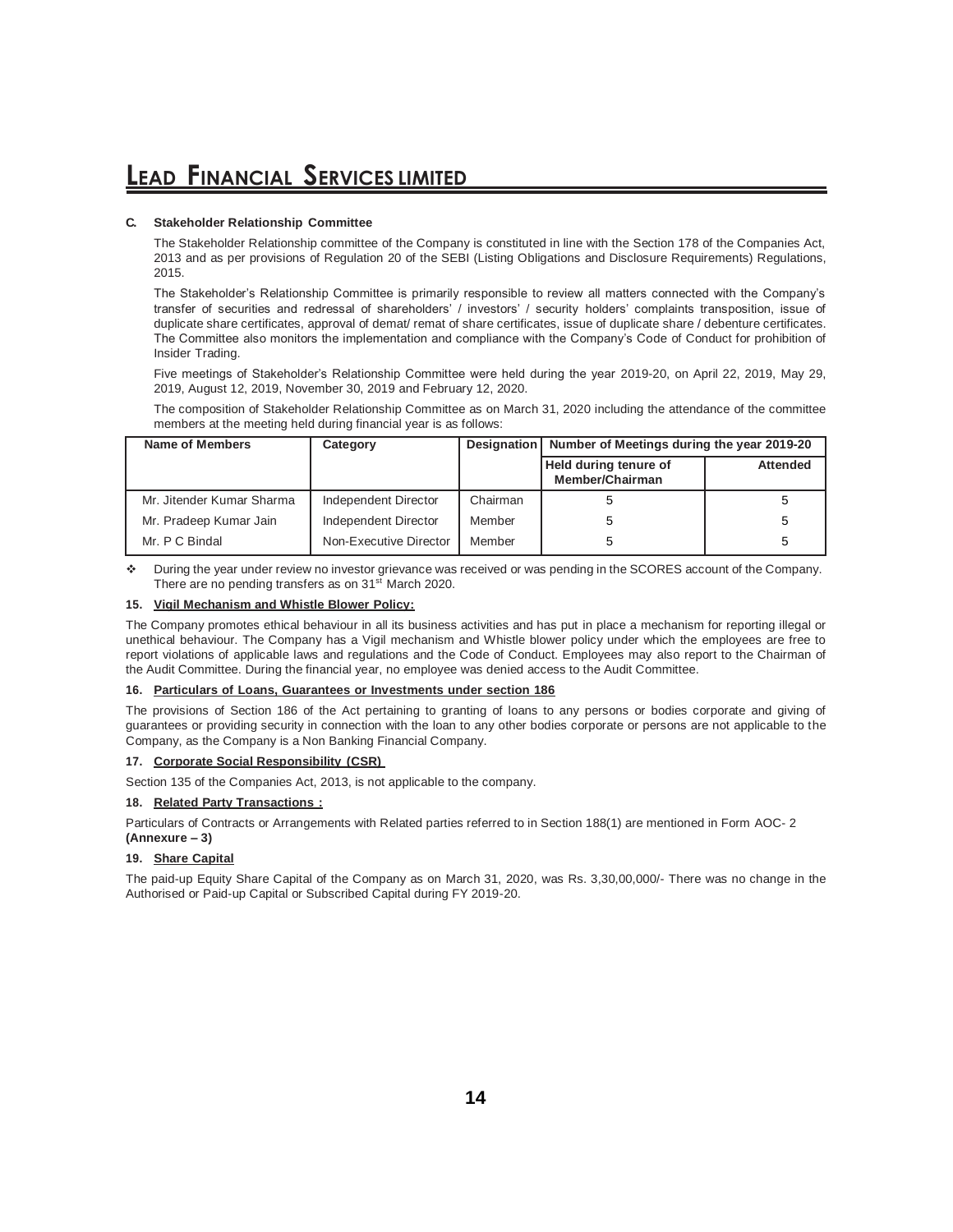#### **20. Conservation of Energy, Technology Absorption and Foreign Exchange Earnings and Outgo**

The details of conservation of energy, technology absorption, foreign exchange earnings and outgo are as follows:

| A)  |                                         | Conservation of energy:                                                                        |            |  |  |  |  |  |
|-----|-----------------------------------------|------------------------------------------------------------------------------------------------|------------|--|--|--|--|--|
|     | (i)                                     | the steps taken or impact on conservation of energy;                                           | N.A.       |  |  |  |  |  |
|     | (ii)                                    | the steps taken by the company for utilising alternate sources of energy;                      | N.A.       |  |  |  |  |  |
|     | (iii)                                   | the capital investment on energy conservation equipments;                                      | N.A.       |  |  |  |  |  |
| B)  |                                         | Technology absorption:                                                                         |            |  |  |  |  |  |
|     | (i)                                     | the efforts made towards technology absorption;                                                | N.A.       |  |  |  |  |  |
|     |                                         | (ii) the benefits derived like product improvement, cost reduction,                            |            |  |  |  |  |  |
|     |                                         | product development or import substitution;                                                    | N.A.       |  |  |  |  |  |
|     |                                         | (iii) in case of imported technology (imported during the last three years                     |            |  |  |  |  |  |
|     |                                         | reckoned from the beginning of the financial year)-                                            |            |  |  |  |  |  |
|     | (a) the details of technology imported; |                                                                                                |            |  |  |  |  |  |
|     | (b) the year of import;                 |                                                                                                |            |  |  |  |  |  |
|     |                                         | (c) whether the technology been fully absorbed;                                                | N.A.       |  |  |  |  |  |
|     |                                         | (d) if not fully absorbed, areas where absorption has not taken place, and                     |            |  |  |  |  |  |
|     |                                         | the reasons thereof: and                                                                       | N.A.       |  |  |  |  |  |
|     |                                         | (iv) the expenditure incurred on Research and Development.                                     | N.A.       |  |  |  |  |  |
| (C) |                                         | Foreign exchange earnings and Outgo:                                                           |            |  |  |  |  |  |
|     | 1.                                      | Activities relating to exports; initiative taken to increase exports;                          |            |  |  |  |  |  |
|     |                                         | development of new export markets for products, services and export plans.                     | <b>NIL</b> |  |  |  |  |  |
|     | 2.                                      | Total foreign exchange used and earned.                                                        | <b>NIL</b> |  |  |  |  |  |
|     |                                         | The information of foreign exchange earnings and outflow<br>is furnished in notes to accounts. |            |  |  |  |  |  |

#### **21. Extract of the annual return**

Pursuant to section 92(3) of the Companies Act, 2013 and rule 12(1) of the Companies (Management and Administration) Rules, 2014, an extract of annual return in MGT 9 is annexed **(Annexure- 4) and is available on the Company's website viz. www.leadfinancialservices.in.**

#### **22. Regulatory Action:**

There are no significant and material orders passed by the regulators or courts or tribunals impacting the going concern status and operations of the Company in future.

#### **23. Managerial/ Employee Remuneration:**

The information required under section 197 of the Act read with rule 5(1) of the Companies (Appointment and Remuneration of Managerial Personnel) Rules, 2014 is mentioned in **(Annexure– 5)**

No employees are in receipt of remuneration as specified under section 197(12) of the Act read with Rule 5(2) of the Companies (Appointment and Remuneration of Managerial Personnel) Rules, 2014

#### **24. Corporate Governance:**

Since, the paid- up capital of the Company is less than Rs10 Crores and Net worth is less than Rs 25 Crores, the provisions of the Corporate Governance (specified in the regulations 17 to 27 and clauses (b) to (i) of sub-regulation (2) of regulation 46 and Para C, D and E of Schedule V) as stipulated under Regulation 15(2) of SEBI (Listing Obligations and Disclosure Requirements) Regulations, 2015 are not applicable to the Company. Hence, no separate report on Corporate Governance Report has been given.

However, your Company is complying and doing every effort to comply with the provisions of the Corporate Governance and to see that the interest of the Shareholders and the Company are properly served. It has always been the Company's endeavor to excel through better Corporate Governance and fair & transparent practices, many of which have already been in place even before they were mandated by the law of land.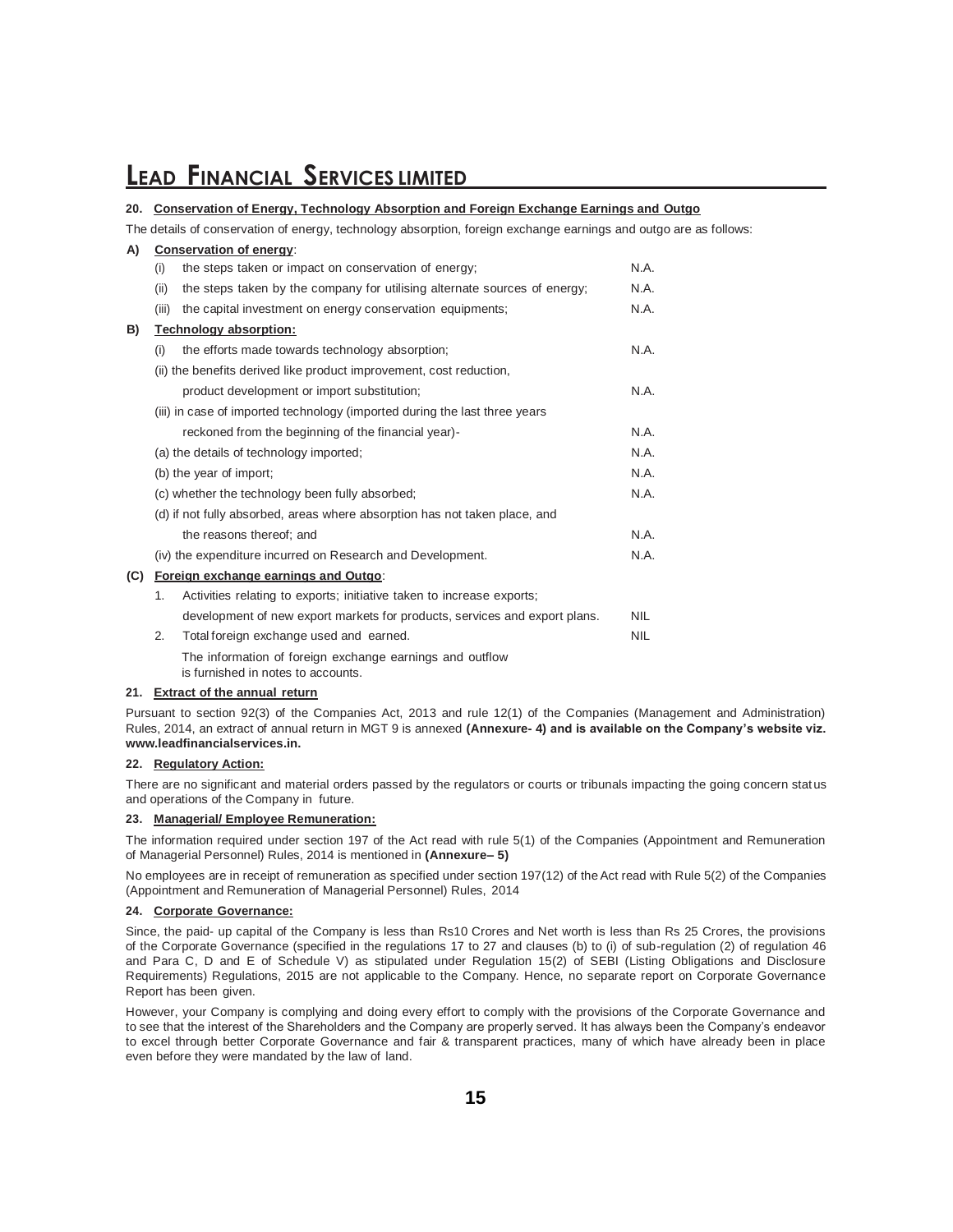#### **25. Directors' Responsibility Statement**

The Directors' Responsibility Statement referred to in clause (*c*) of sub-section (*3*) of Section 134 of the Companies Act, 2013, confirm that :-

- (a) in the preparation of the annual accounts, the applicable accounting standards have been followed along with proper explanation relating to material departures;
- the directors have selected such accounting policies and applied them consistently and made judgments and estimates that are reasonable and prudent so as to give a true and fair view of the state of affairs of the company at the end of the financial year and of the profit and loss of the company for that period;
- the directors have taken proper and sufficient care for the maintenance of adequate accounting records in accordance with the provisions of this Act for safeguarding the assets of the company and for preventing and detecting fraud and other irregularities;
- the directors have prepared the annual accounts on a going concern basis; and
- the directors have laid down internal financial controls to be followed by the company and that such internal financial controls are adequate and were operating effectively.
- (f) the directors have devised proper systems to ensure compliance with the provisions of all applicable laws and that such systems were adequate and operating effectively.

#### **26. Maintenance of Cost Record**

The maintenance of cost records as specified by the Central Government under sub-section (1) of section 148 of the Companies Act, 2013, is not applicable to the Company.

#### **27. Risk Management and policy**

As a NBFC, the Company has laid down a well-defined risk management framework to identify, assess and monitor risk and strengthen controls to mitigate risk. The Company has laid down procedures to inform the Audit Committee as well as the Board of Directors about risk assessment and management procedures and status. The Risk management process has been established across the Company and is designed to identify, assess and frame a response to threats that affect the achievement of its objectives. Further, it is embedded across all the major functions and revolves around the goals and objectives of the Company

The Company has a strong risk management framework to identify, monitor and minimize risk as also identify business opportunities.

#### **28. Listing on Stock Exchanges**

Your company's shares are listed on the following stock exchanges:

(1) BSE Ltd.

Corporate Relationship Department Phiroze Jeejeebhoy Towers, Dalal Street, Mumbai – 400 001

Listing fees including for the year 2020-21 has been paid within due date to the Stock Exchange.

#### **29. Registrar & Share Transfer Agent**

The company has appointed Beetal Financial and Computer Services (P) Limited (Beetal) as its Registrar and Share Transfer Agent. The shareholders are advised to approach Beetal on the following address for any share & demat related queries and problem.

Beetal Financial & Computer Services Private Limited, Beetal House, 3rd Floor, 99, Madangir, B/4, Local Shopping Centre, New Delhi-110062 Tel: 011-29961281, 29961282, Fax: 011-29961284, E-Mail ID: beetal @ beetalfinancial.com, Website: [www.beetalfinancial.com](http://www.beetalfinancial.com/)

#### **30. Transfer System**

During the year, shares in physical form were processed by the Registrar and Share Transfer Agents within 15 days from the date of receipt, provided the documents are valid and complete in all respects. Beetal Financial and Computer Services (P) Limited, Share Transfer Agents of the Company, is authorized to sign the share certificates on behalf of the Company for expeditious disposal of transfer requests.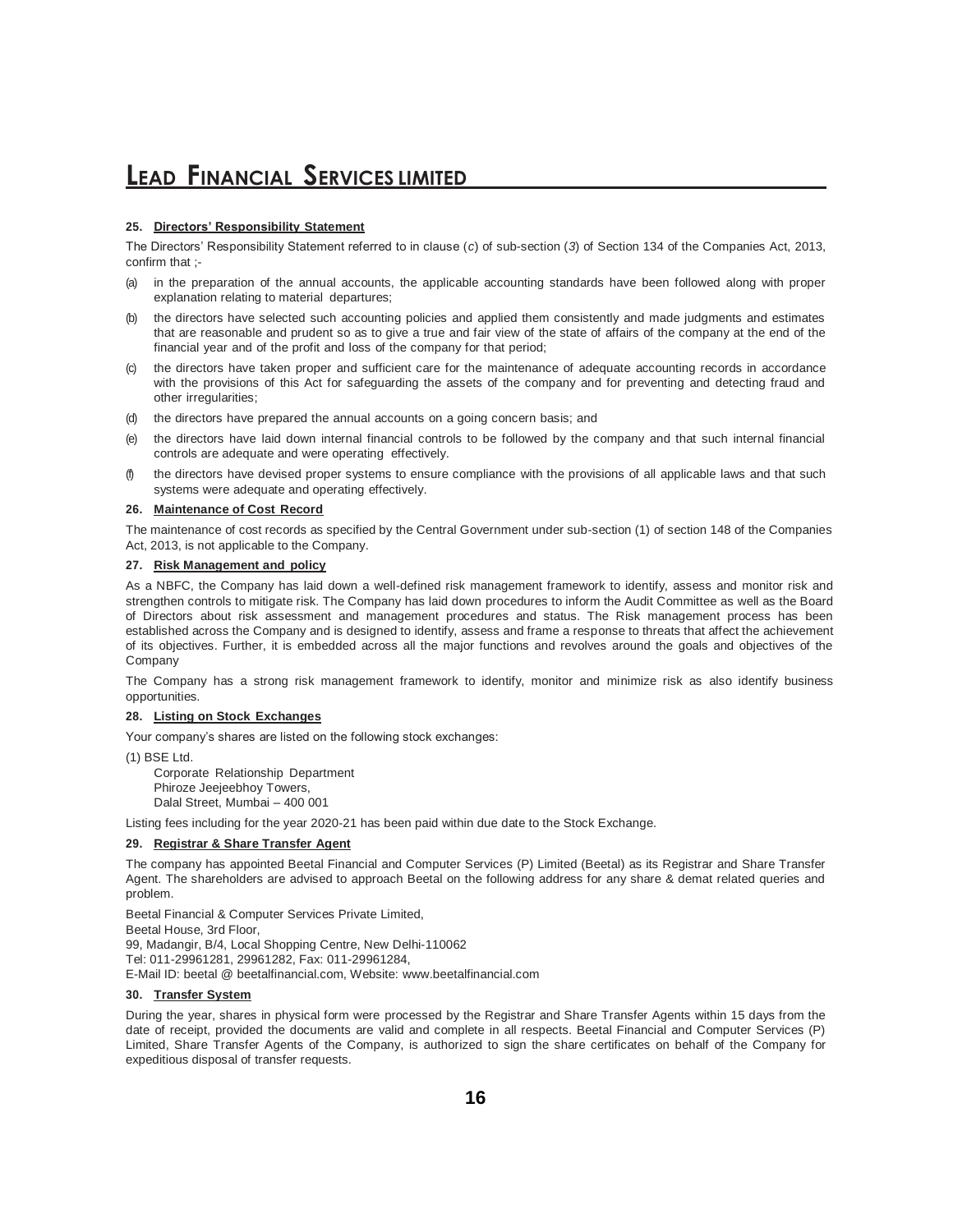SEBI vide its Notification No. SEBI/LAD-NRO/GN/2018/24 dated 8th June, 2018 amended Regulation 40 of SEBI Listing Regulations which mandated transfer of securities only in dematerialised mode from 5th December, 2018. Further, as per SEBI Notification No. SEBI/LAD-NRO/GN/2018/49 dated 30th November, 2018, the date for transfer of securities in physical form was extended from 5th December, 2018 to 1st April, 2019. Accordingly, requests for effecting transfer of securities shall not be processed unless the securities are held in the dematerialised form with the depository, with effect from 1st April, 2019.

In case of shares in electronic form, the transfers are processed by NSDL/CDSL through respective Depository Participants.

#### **31. Dematerialization of Shares**

The company's equity shares are eligible for dematerialization. The company has signed agreements with both the depositories namely NSDL and CDSL. The shareholders may therefore hold company's shares in electronic mode.

The company's ISIN No. for both the depositories is INE531D01010. Stock Code for the Equity Shares of the Company at BSE Ltd. is: 531288

As on 31st March2020, 53.59 % and 4.88 % of the Equity Shares of the Company are held in dematerialized form with NSDL and CDSL respectively.

#### 32. Details in respect of frauds reported by Auditors other than those which are reportable to the Central Government

The Statutory Auditors, Secretarial Auditors, Internal Auditors of the Company have not reported any frauds to the Audit Committee or to the Board of Directors under Section 143(12) of the Companies Act, 2013, including rules made thereunder.

#### **33. Disclosure under the Sexual Harassment of Women at Work Place (Prevention, Prohibition and Redressal) Act, 2013.**

As required by the Sexual Harassment of Women at Workplace (Prevention, Prohibition & Redressal) Act, 2013, the Company has formulated and implemented a policy on prevention of sexual harassment at workplace with a mechanism of loading complaints. There is an Internal Complaints Mechanism wherein any wrongful conduct as regards sexual harassment or any discrimination can be reported. The following is a summary of sexual harassment complaints received and disposed of during the year under review-

- No. of complaints received: Nil
- No. of complaints disposed of: NA
- No. of complaints pending: Nil

#### **ACKNOWLEDGEMENT:**

We thank our clients, investors and bankers for their continued support during the year. We place on record our appreciation of the contribution made by employees at all levels. We thank the Government of India, particularly the Reserve Bank of India, the Securities and Exchange Board of India (SEBI), Stock Exchanges, and other government agencies/authorities for their support, and look forward to their continued support in future.

Your Company's employees are the keys for its attaining new heights. Your Directors place on record their deep appreciation of the commitment and professionalism displayed by them.

We also value the support provided by the Company's Shareholders and we look forward to your continuing future support.

**For and on behalf of the Board For Lead Financial Services Limited**

Place : New Delhi

**PADAM CHANDRA BINDAL CHAIRMAN**<br>DIN: 00004769 Date : 24.08.2020 **DIN: 00004769 DIN: 00030791**

**SUMAN BINDAL DIRECTOR**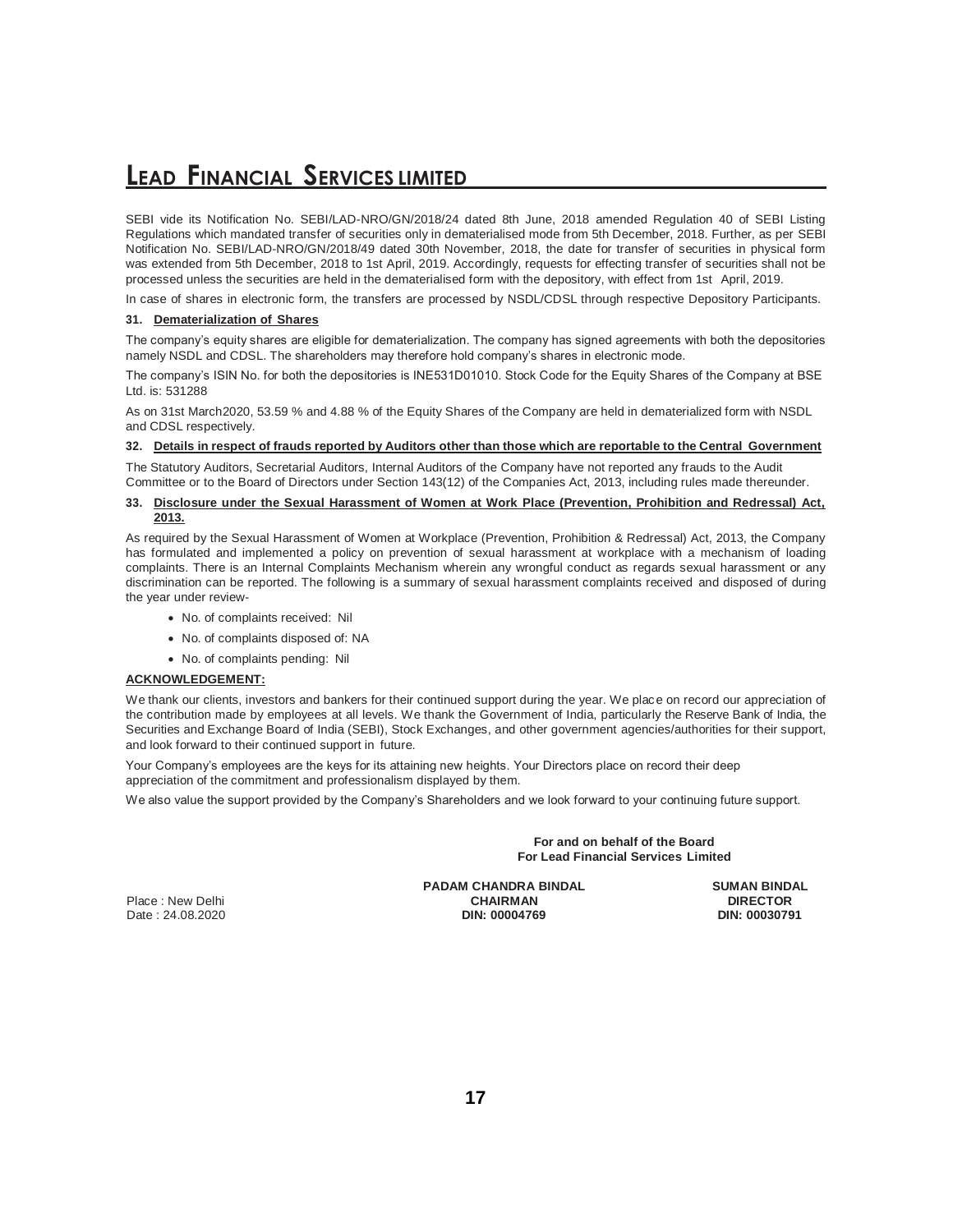### **MANAGEMENT DISCUSSION AND ANALYSIS REPORT**

#### **Industrial Structure and Development**

India's financial sector is a highly diversified one comprising commercial banks, insurance companies, non-banking financial companies, co-operatives, pension funds, mutual funds and other smaller financial entities. The sector is predominantly driven by banking and non-banking financial companies ('NBFCs'). Over the past few years NBFCs have emerged as important financial intermediaries, particularly for the small-scale and retail sectors in underserved areas and unbanked sectors. The sector turned out to be growth engines in an environment where significant importance is assigned to financial inclusion and have aided the economy in employment generation and wealth creation by making credit available to the rural segment. However, in recent times the sector is becoming a weaker segment in Indian financial system.

During FY 19-20 the sector continues to witness liquidity challenges which led to certain NBFCs experience stress in their loan books as evidenced by the growing level of non-performing assets ('NPAs'). The onset of COVID-19 during the fourth quarter, further weakened NBFCs stance in the economy. Asset quality deterioration in NBFCs is expected to be more severe than banks because of its exposure in riskier segments. To support the economy, the RBI eased monetary policy to maintain adequate liquidity in the system, facilitate smooth bank credit flow and moderate financial strain. Revival measures initiated by the regulator include provision of moratorium on EMI repayments, cut on repo rates from 6.25% to 4.40%, relaxation in classification of loan as NPAs and provision of long-term repo operations (LTRO). Prudential requirements for banks have also been eased to free up liquidity for lending.

#### **Indian Economy Overview**

Indian economy had shown clear signs of slowing down even before the onset of the pandemic. The country's GDP grew by 4.2% in the FY 19-20 with a moderate growth of 4.8% in the first half year. A weak consumer demand, slow private investment and tight credit conditions in the financial sectors were some of the key factors for the decelerated growth during the year. Reforms undertaken by the government to revamp the financial sector, address the NBFC crisis, reduce the stress in the real estate sector and speed up the resolution under Insolvency and Bankruptcy Code (IBC) had a marginal impact during the second half year. However, GDP growth tapered significantly to 3.1% in the fourth quarter due to the outbreak of coronavirus pandemic and the resultant nationwide lock down.

#### **Opportunities and threats**

#### **Opportunities**

NBFCs have served the unbanked customers by pioneering into retail asset-backed lending, lending against securities and microfinance. Following variables in the external environment may be seen as opportunities for the Company:

- NBFCs aspire to emerge as a one-stop shop for all financial services;
- The sector has witnessed moderate consolidation activities in recent years, a trend expected to continue in the near future;
- New banking license-related guidelines issued by RBI place NBFCs ahead in competition for licenses owing largely to their rural network;
- New RBI guidelines on NBFCs with regard to capital requirements, provisioning norms & enhanced disclosure requirements are expected to benefit the sector in the long run.

#### **Threats**

Being an NBFC, the Company has to face various threats as under mentioned;

- High cost of funds;
- Financial services companies often compete on the basis of offering lower financing rates, higher deposit rates and investment services;
- Competition from other NBFCs and banks;
- Stringent regulatory norms prevent new entrants;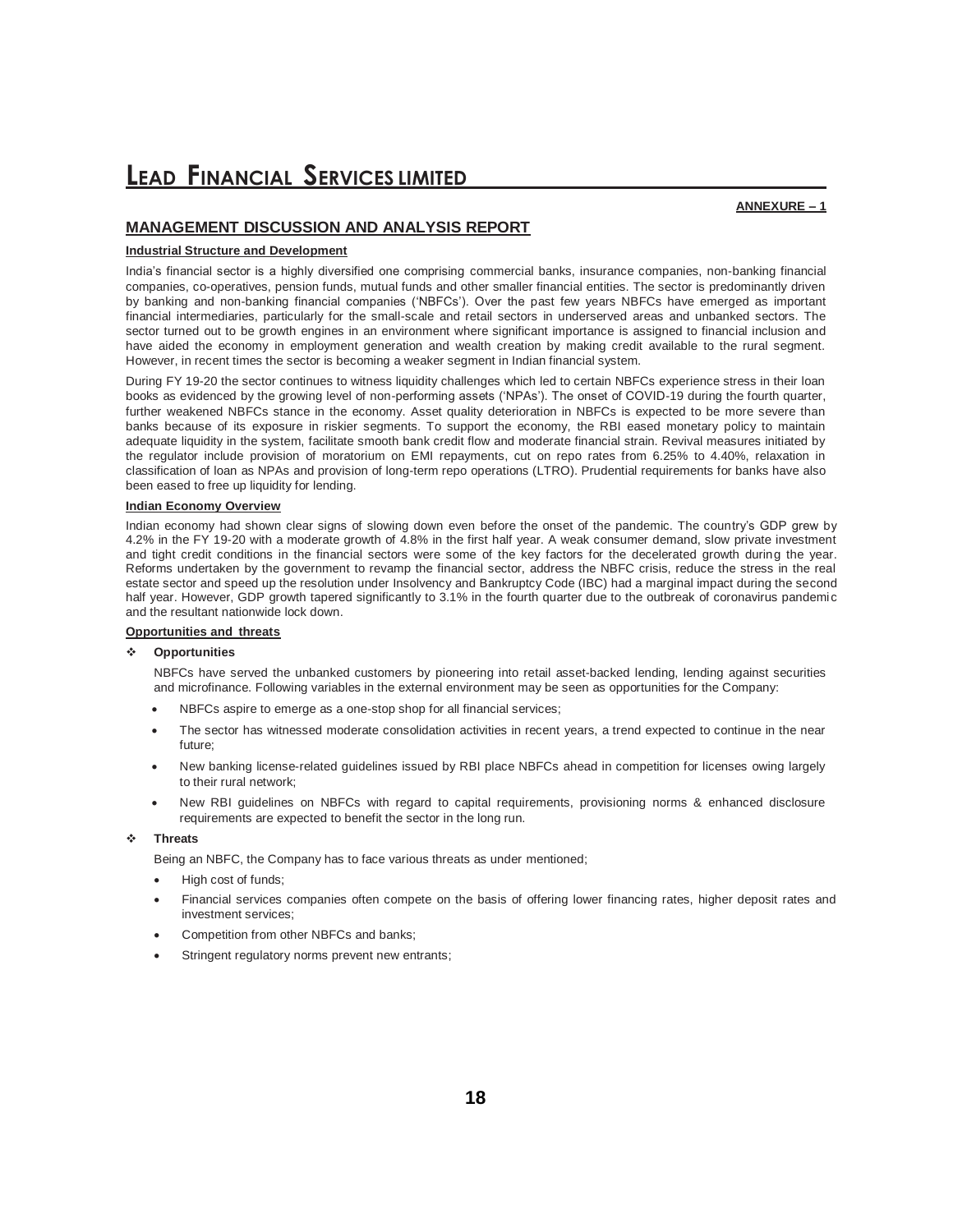#### **COVID-19 Impact on the NBFC sector**

- o Retail financing industry, which was one of the key drivers of credit growth, will be impacted for at least two quarters, as the demand for housing assets, consumer goods and working capital financing will get hit due to general slowdown in economic activity.
- $\circ$  There is an enormous risk of defaults and insolvencies unless the regulatory framework is modified urgently to address the unprecedented challenge.
- $\circ$  Uncertainty on the potential credit loss in portfolios will result in lower securitisation deals thus impacting the fund-raising ability of NBFCs.
- o Auto and auto-ancillary, aviation, travel and hospitality, retail and consumer durables, real estate and construction are likely to be stressed assets in the absence of significant government stimulus to these sectors.

The actual impact is still difficult to predict, and it will depend upon the time frame required to curb the pandemic and the various relief measures, which the government is expected to roll out. The NBFC/ HFC sector, which has managed to sustain amid a challenging funding scenario by taking various mitigating steps, will now have to weather the COVID-19 disruption. While the sector remains fairly well-capitalised, the trend in delinquencies in retail asset classes will be a key factor to monitor for the sector over the next few quarters, along with resource mobilisation capabilities.

#### **Segment wise Performance:**

The Company is a Non Banking Finance Company (NBFC). It operates only in one segment. Hence, the results for the year under review pertain to only financing activity

#### **Outlook, Risk and Concern**

In today's complex business environment, almost every business decision requires executives and managers to balance risk and rewards. Effective risk management is therefore critical to an organisation's success. Globalisation with increasing integration of markets, newer and more complex products and transactions and an increasingly stringent regulatory framework has exposed organisations making them take an integrated approach to risk management. Timely and effective risk management is of prime importance to our continued success. The sustainability of the business is derived from the following:

- Identification of the diverse risks faced by the Company.
- The evolution of appropriate systems and processes to measure and monitor them.
- Risk management through appropriate mitigation strategies within the policy framework.
- Monitoring the progress of the implication of such strategies and subjecting them to periodical audit and review.
- Reporting these risk mitigation results to the appropriate managerial levels.

Except for some unforeseen and extreme event, the Company is well placed on the liquidity front and appropriate policies exist for underwriting credit risk. The Company endeavors to continuously learn and modifies its policies to manage the aforementioned risks.

#### **Adequacy of Internal Control System**

The Company maintains a system of internal controls designed to provide a high degree of assurance regarding the effectiveness and efficiency of operations, the adequacy of safeguards for assets, the reliability of financial controls, and compliance with applicable laws and regulations.

The Company has put in place adequate systems to ensure that assets are safeguarded against loss from unauthorised use or disposition and that transactions are authorised, recorded and reported. The Company also has an exhaustive budgetary control system to monitor all expenditures against approved budgets on an ongoing basis.

The Company has an internal audit function which continuously evaluates the adequacy of, and compliance with, policies, plans, regulatory and statutory requirements. Risk based approach is adopted while carrying out the audits. Internal audit also evaluates and suggests improvement in effectiveness of risk management, control and governance process. The Audit Committee of the Board provides necessary oversight and directions to the internal audit function and periodically reviews the findings and ensures corrective measures are taken.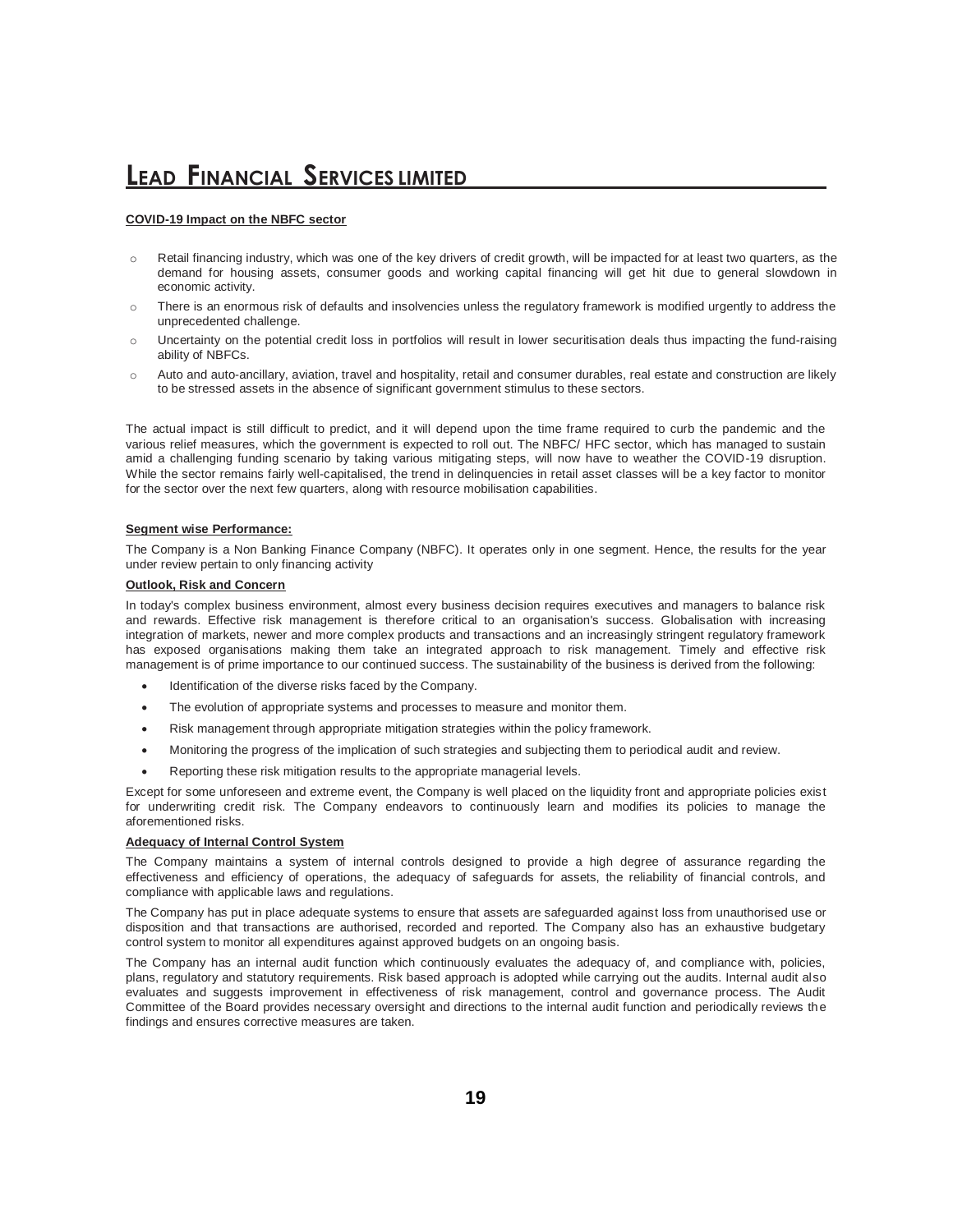#### **Performance Review**

During the Financial year under review, your company achieved total revenue of Rs. 6.13 Lacs as compared to Rs. 17.08 Lacs in the previous year. Net Loss (after tax) for the year is Rs. (8.01) Lacs as compared to Net Loss of Rs. (4.67) Lacs in the previous year. Your directors are exploring new initiatives for long term growth of the Company.

**Material developments in Human Resources / Industrial Relations front, including number of people employed**.

The Company recognizes people as its most valuable asset and it has built an open, transparent and meritocratic culture to nurture this asset. Employees are central as well as critical to the Company as they are the real assets of the organization. The Company believes in retaining high caliber employees while engaging and nurturing them to achieve great heights in the area of operations. The employee relationship with the company remained harmonious throughout the year.

The Company had 3 permanent employees on the rolls of the Company as at March 31, 2020.

**For and on behalf of the Board For Lead Financial Services Limited**

Place : New Delhi Date: 24.08.2020 **PADAM CHANDRA BINDAL CHAIRMAN**<br>DIN: 00004769

**SUMAN BINDAL DIRECTOR**<br>DIN: 00030791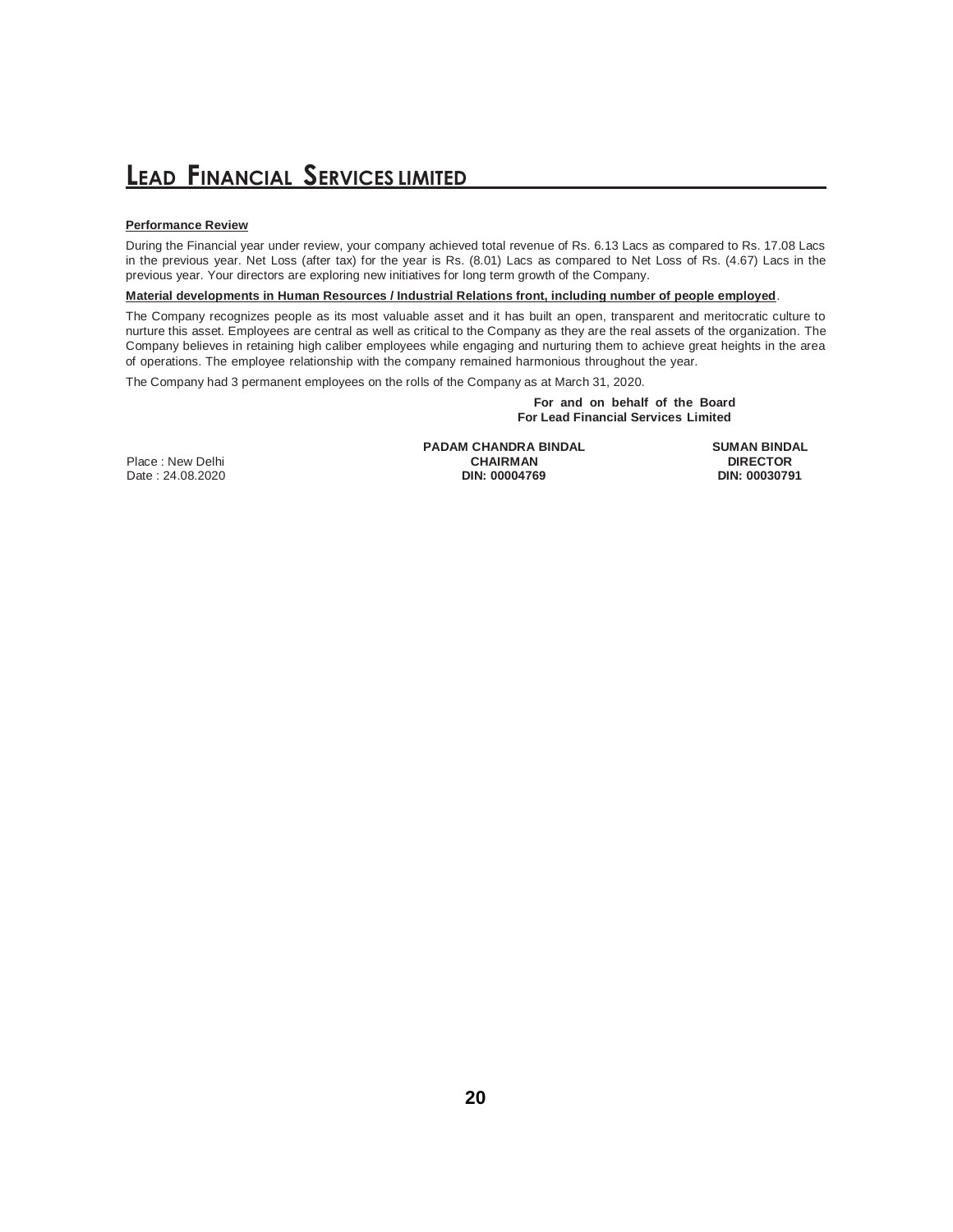**Annexure 2**

### **Form No. MR-3 SECRETARIAL AUDIT REPORT** FOR THE FINANCIAL YEAR ENDED 31<sup>st</sup> March, 2020

*[Pursuant to section 204(1) of the Companies Act, 2013 and rule No.9 of the Companies (Appointment and Remuneration Personnel) Rules, 2014]*

To, The Members, Lead Financial Services Limited New Delhi

We have conducted the Secretarial Audit of the compliance of applicable statutory provisions and the adherence to good corporate practices by Lead Financial Services Limited (CIN L74140DL1993PLC053485) having its registered office at 101, Sita Ram Mansion, 718/21, Joshi Road, Karol Bagh, New Delhi-110005 , (hereinafter called the Company). Secretarial Audit was conducted in a manner that provided us a reasonable basis for evaluating the corporate conducts/statutory compliances and expressing our opinion thereon.

Based on our verification of the Company's books, papers, minute books, forms and returns filed and other records maintained by the Company and also the information provided by the Company, its officers, agents and authorized representatives during the conduct of secretarial audit, we hereby report that in our opinion, the Company has, during the audit period covering the financial year ended on 31<sup>st</sup> March, 2020 complied with the statutory provisions listed hereunder and also that the Company has proper board-processes and compliance mechanism in place to the extent, in the manner and subject to the reporting made hereinafter.

We have examined the books, papers, minute books, forms and returns filed and other records maintained by Lead Financial Services Limited ("the Company") for the financial year ended on 31<sup>st</sup> March, 2020 according to the provisions of:

- (i) The Companies Act, 2013 (the Act) and the rules made thereunder including amendments thereof;
- (ii) The Securities Contracts (Regulation) Act, 1956 ('SCRA') and the rules made thereunder (Not applicable to the Company during the Audit Period);
- (iii) The Depositories Act, 1996 and the Regulations and Bye-laws framed thereunder;
- (iv) Foreign Exchange Management Act, 1999 and the rules and regulations made thereunder to the extent of Foreign Direct Investment, Overseas Direct Investment and External Commercial Borrowings (Not applicable to the Company during the Audit Period);
- (v) The following Regulations and Guidelines prescribed under the Securities and Exchange Board of India Act, 1992 ('SEBI Act'):
	- a) The Securities and Exchange Board of India (Substantial Acquisition of Shares and Takeovers) Regulations, 2011;
	- b) The Securities and Exchange Board Of India (Prohibition Of Insider Trading) Regulations, 2015;
	- c) The Securities and Exchange Board of India (Issue of Capital and Disclosure Requirements) Regulations, 2018, (Not applicable to the Company during the Audit Period);
	- d) The Securities and Exchange Board of India (Share Based Employee Benefits) Regulations, 2014; (Not applicable to the Company during the Audit Period);
	- e) The Securities and Exchange Board of India (Issue and Listing of Debt Securities) Regulations, 2008 (Not applicable to the Company during the Audit Period);
	- f) The Securities and Exchange Board of India (Registrars to an Issue and Share Transfer Agents) Regulations, 1993 regarding the Companies Act and dealing with client;
	- g) The Securities and Exchange Board of India (Delisting of Equity Shares) Regulations, 2009 (Not applicable to the Company during the Audit Period); and
	- h) The Securities and Exchange Board of India (Buyback of Securities) Regulations, 2018 (Not applicable to the Company during the Audit Period);
	- i) The Securities and Exchange Board of India (Listing Obligations And Disclosure Requirements) Regulations, 2015
	- Securities and Exchange Board of India(Issue and Listing of Non-Convertible and Redeemable Preference Shares) Regulations,2013 (Not applicable to the Company during the Audit Period);
- (vi) The laws relating to Non Banking Financial Companies to the extent applicable to the Company as per the representations made by the Company.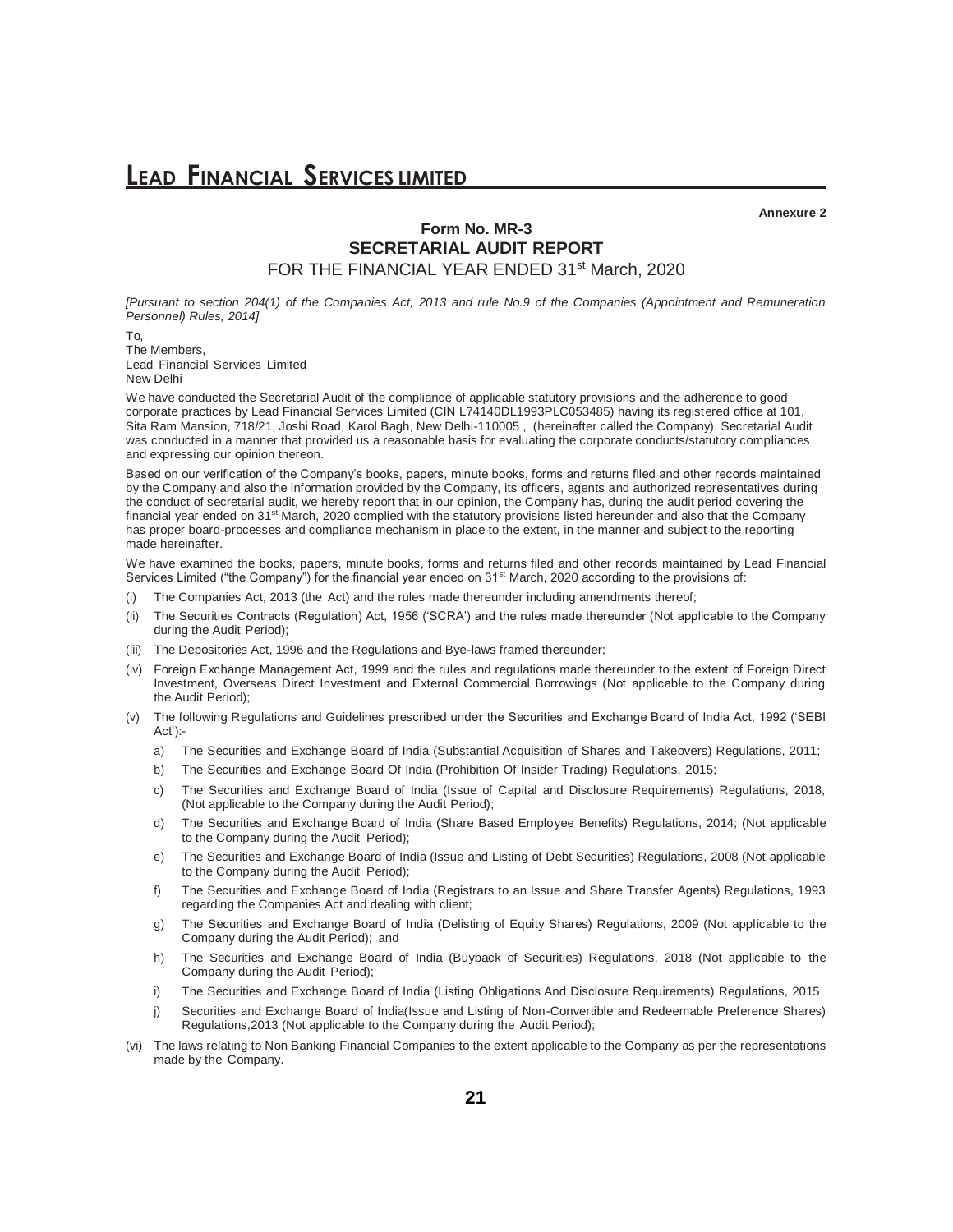We have also examined compliance with the applicable clauses of the following:

- (i) Secretarial Standards issued by The Institute of Company Secretaries of India.
- (ii) The Listing Agreements entered into by the Company with BSE Limited;

#### **We further report that**

The Board of Directors of the Company is duly constituted with proper balance of Executive Directors, Non-Executive Directors and Independent Directors along with the appointment of woman director during the financial year ended 31.03.2020. The changes in the composition of the Board of Directors that took place during the period under review were carried out in compliance with the provisions of the Act.

Adequate notice is given to all the directors to schedule the Board Meetings, Agenda and detailed notes on agenda were sent at least seven days in advance, and a system exists for seeking and obtaining further information and clarifications on the agenda items before the meeting and for meaningful participation at the meeting.

All the decision are carried unanimously and recorded as part of the minutes.

**We further report that** there are adequate systems and processes in the company commensurate with the size and operations of the company to monitor and ensure compliance with applicable laws, rules, regulations and guidelines.

**For Pooja Anand & Associates Company Secretaries Sd/- MUKUL TYAGI Date:21.08.2020 FCS: 9973 UDIN: F009973B000601993**

**Place: New Delhi**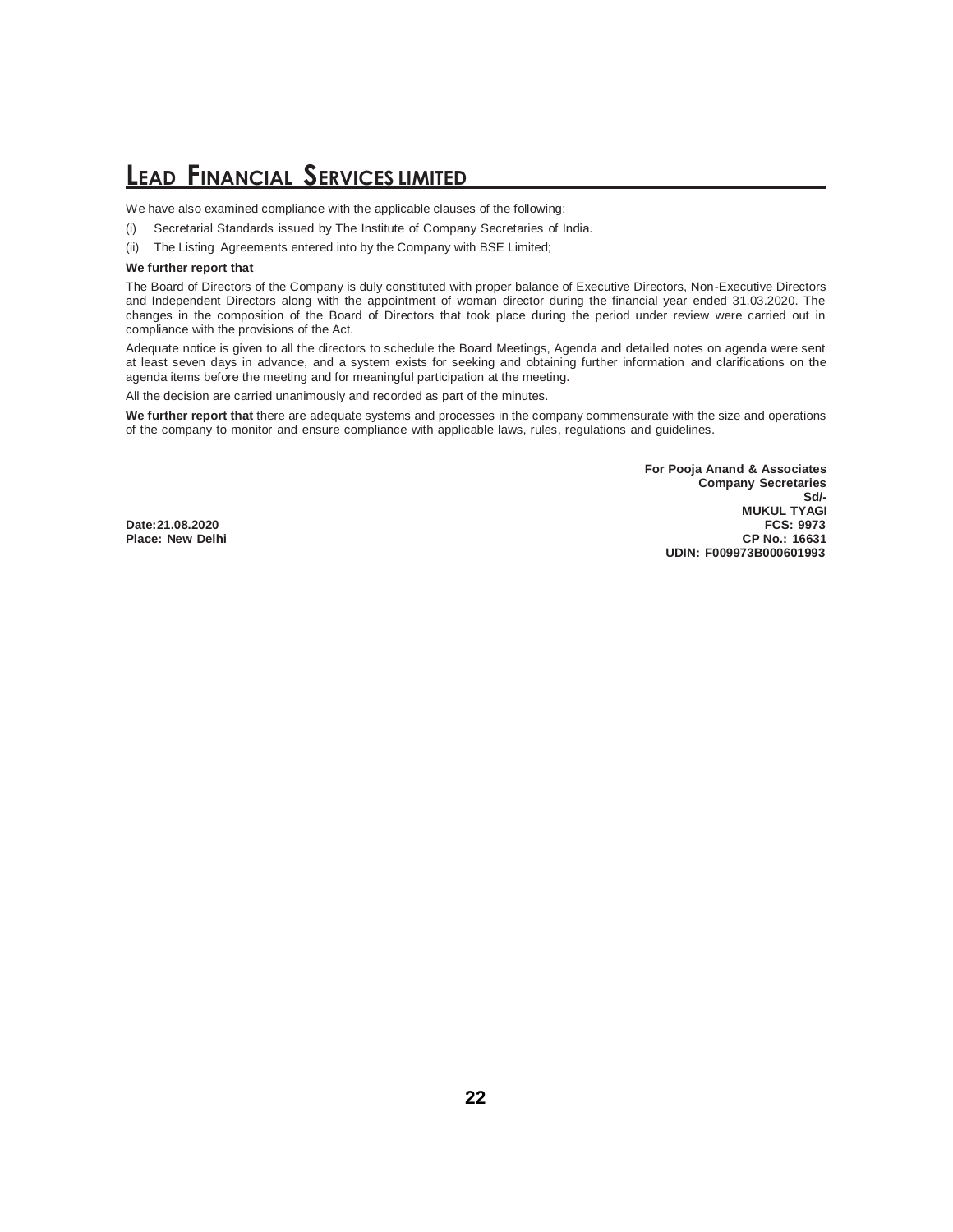### **Annexure - 3**

### **FORM NO. AOC.2**

Form for disclosure of particulars of contracts/arrangements entered into by the company with related parties referred to in subsection (1) of section 188 of the Companies Act, 2013 including certain arms length transactions under third proviso thereto

*(Pursuant to clause (h) of sub-section (3) of section 134 of the Act and Rule 8(2) of the Companies (Accounts) Rules, 2014)*

#### **1) Details of contracts or arrangements or transactions not at arm's length basis**

| Name of the<br><b>Related Party</b><br>and Nature of<br>Relationship | Nature of contracts/<br>arrangements /<br>transactions | Duration of the<br>contracts/<br>arrangements/<br>transactions | Salient terms of<br>the contracts or<br>arrangements or<br>transactions including<br>the value, if any | Justification<br>for enterning<br>into such<br>contracts or<br>arrangements or<br>transactions | Date (s) of<br>approval by<br>the Board | Amount paid<br>as advances,<br>if anv | Date on which the<br>special resolution was<br>passed in general<br>meeting as required<br>under first proviso<br>to section 188 |
|----------------------------------------------------------------------|--------------------------------------------------------|----------------------------------------------------------------|--------------------------------------------------------------------------------------------------------|------------------------------------------------------------------------------------------------|-----------------------------------------|---------------------------------------|----------------------------------------------------------------------------------------------------------------------------------|
| NIL                                                                  |                                                        |                                                                |                                                                                                        |                                                                                                |                                         |                                       |                                                                                                                                  |

#### **2) Details of material contracts or arrangement or transactions at arm's length basis**

| Name of the<br><b>Related Party</b><br>and Nature of<br>Relationship | Nature of contracts/<br>arrangements /<br>transactions | Duration of the<br>contracts/<br>arrangements/<br>transactions | Salient terms of<br>the contracts or<br>arrangements or<br>transactions including<br>the value, if any | Date (s) of<br>approval by<br>the Board | Amount paid<br>as advances,<br>if any |
|----------------------------------------------------------------------|--------------------------------------------------------|----------------------------------------------------------------|--------------------------------------------------------------------------------------------------------|-----------------------------------------|---------------------------------------|
|                                                                      |                                                        |                                                                | <b>NIL</b>                                                                                             |                                         |                                       |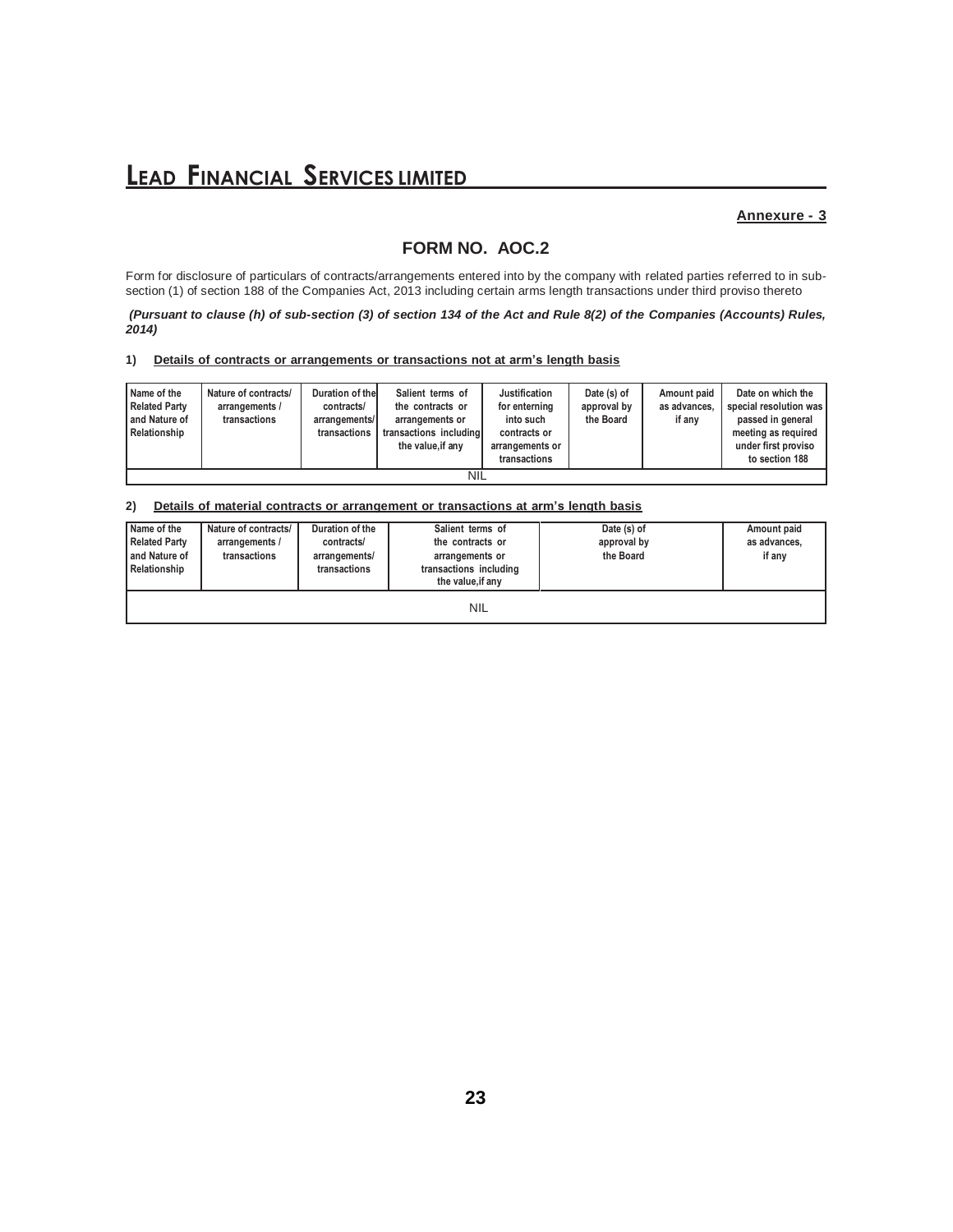#### **Annexure - 4**

### **Form No. MGT-9**

EXTRACT OF ANNUAL RETURN

as on the financial year ended on 31<sup>st</sup> March, 2020

[Pursuant to section 92(3) *of the Companies Act, 2013* and rule 12(1) of the Companies (Management and Administration) Rules, 2014]

#### **I. REGISTRATION AND OTHER DETAILS**:

- 
- 2 Registration Date : 11/05/1993
- 
- 4 Category/Sub-Category of the Company : Company Limited by Shares
- 
- 6 Whether listed Company : Yes
- 7 Name, Address and Contact details of RTA, If any : Beetal Financial & Computer Services Private Limited
- 1 CIN : L74140DL1993PLC053485
	-
- 3 Name of the Company **1992** : Lead Financial Services Limited

- 5 Address of the Registered office of the Company : 101 Sita Ram Mansion, 718/21, Joshi Road, Karol Bagh, Delhi -110005
	-
	- Add: Beetal House, 3rd Floor, 99, Madangir, B/4, Local Shopping Centre, New Delhi-110062 Tel: 011-29961281, 29961282

shares Held

#### **II. PRINCIPAL BUSINESS ACTIVITIES OF THE COMPANY**

All the business activities contributing 10 % or more of the total turnover of the company shall be stated:-

| Sr.<br>No.                                                                 | Name and Description of<br>main products / services                         | NIC Code of the |                     | <b>Product/service</b> | % to total turnover of<br>the company |
|----------------------------------------------------------------------------|-----------------------------------------------------------------------------|-----------------|---------------------|------------------------|---------------------------------------|
|                                                                            | Interest Income, Sale of Shares,<br>Dividend Income, Income from Investment |                 | 64990               | 100%                   |                                       |
| <b>PARTICULARS OF HOLDING, SUBSIDIARY AND ASSOCIATE COMPANIES-</b><br>III. |                                                                             |                 |                     |                        |                                       |
| Isr.                                                                       | Name and Address                                                            | CIN/GLN         | Holding/Subsidiary/ | $%$ of No.             | <b>Applicable Section</b>             |

Associate

N.A.

### **IV. SHARE HOLDING PATTERN (Equity Share Capital Breakup as percentage of Total Equity)**

#### *i) Category-wise Share Holding*

of the company

No.

| <b>Category of Shareholders</b>                                                                     |                          | No. of Shares held at the<br>beginning of the year |                             |          | No. of Shares held at the<br>end of the year | % Change<br>during the year |  |
|-----------------------------------------------------------------------------------------------------|--------------------------|----------------------------------------------------|-----------------------------|----------|----------------------------------------------|-----------------------------|--|
|                                                                                                     | Physical                 | Demat                                              | % of Total<br><b>Shares</b> | Physical | Demat                                        | % of Total<br><b>Shares</b> |  |
| A. Promoters                                                                                        |                          |                                                    |                             |          |                                              |                             |  |
| $(1)$ Indian                                                                                        |                          |                                                    |                             |          |                                              |                             |  |
| a) Individual/HUF                                                                                   | $\overline{\phantom{0}}$ | 356200                                             | 10.79                       |          | 356200                                       | 10.79                       |  |
| b) Central Govt                                                                                     | $\overline{\phantom{0}}$ |                                                    |                             |          |                                              |                             |  |
| c) State Govt (s)                                                                                   | -                        |                                                    |                             |          |                                              |                             |  |
| d) Bodies Corp.                                                                                     | $\overline{\phantom{a}}$ | 294500                                             | 8.92                        |          | 294500                                       | 8.92                        |  |
| e) Banks / FI                                                                                       | -                        |                                                    |                             |          |                                              |                             |  |
| f) Any Other director and their<br>relatives, societies partnership<br>firms, RBI, Employee welfare |                          |                                                    |                             |          |                                              |                             |  |
| fund, EBIP/ESOS Trusts                                                                              | $\overline{\phantom{a}}$ | 280820                                             | 8.51                        |          | 280820                                       | 8.51                        |  |
| Sub-total (A) (1) :-                                                                                | $\overline{\phantom{0}}$ | 931520                                             | 28.23                       |          | 931520                                       | 28.23                       |  |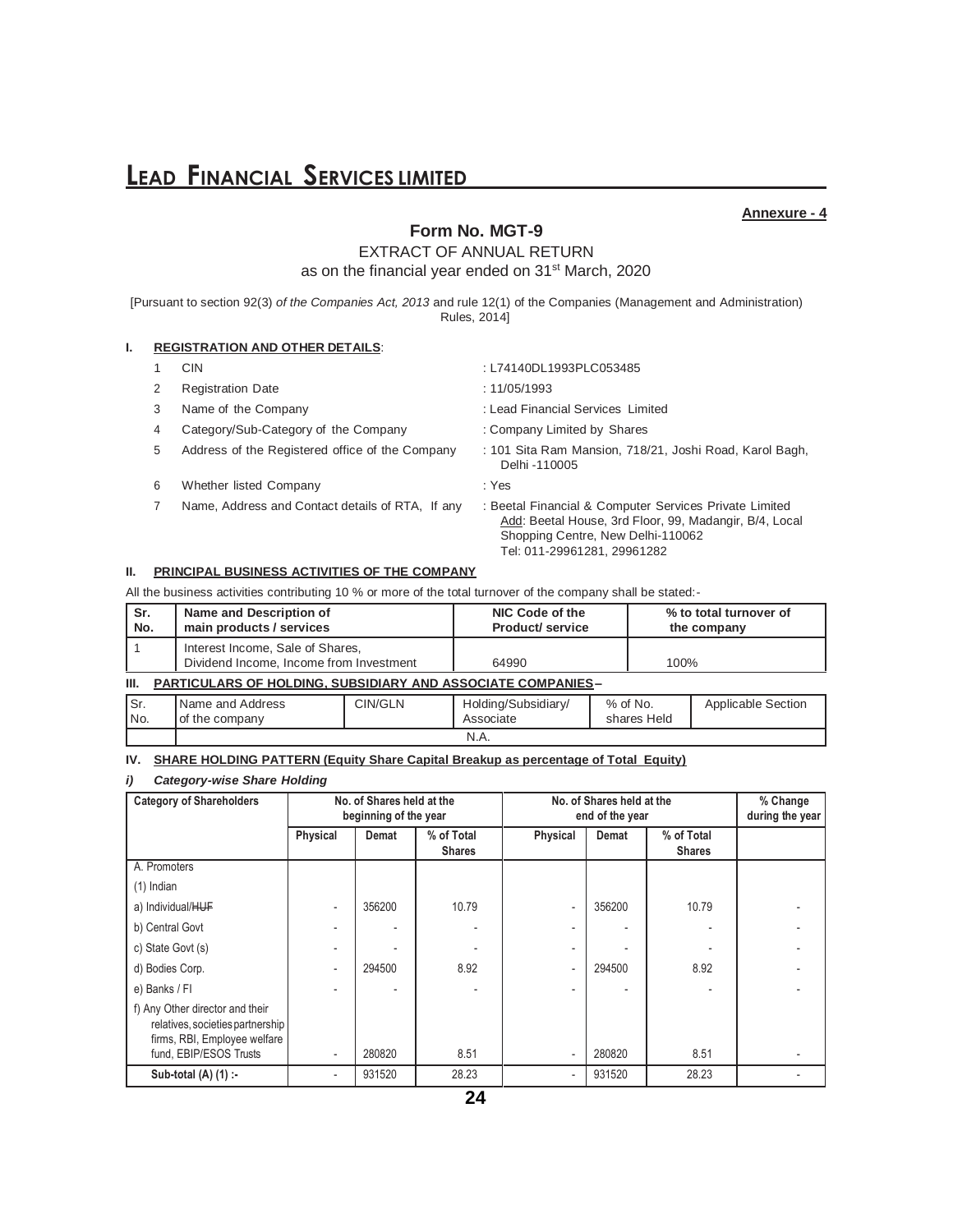| (2) Foreigna) NRIs -Individuals                                                         | $\overline{\phantom{a}}$ |         |        |         |         |        |        |
|-----------------------------------------------------------------------------------------|--------------------------|---------|--------|---------|---------|--------|--------|
| b) Other -Individuals                                                                   |                          |         |        |         |         |        |        |
| c) Bodies Corp.                                                                         |                          |         |        |         |         |        |        |
| d) Banks / Fl                                                                           |                          |         |        |         |         |        |        |
| e) Any Other                                                                            | $\overline{a}$           |         |        |         |         |        |        |
| Sub-total (A) (2) :-                                                                    | $\overline{a}$           |         |        |         |         |        |        |
| Total shareholding of<br>Promoter (A) = $(A)(1)+(A)(2)$                                 | $\blacksquare$           | 931520  | 28.23  |         | 931520  | 28.23  |        |
| <b>B. Public Shareholding</b>                                                           |                          |         |        |         |         |        |        |
| 1. Institutions                                                                         |                          |         |        |         |         |        |        |
| a) Mutual Funds                                                                         |                          |         |        |         |         |        |        |
| b) Banks / Fl                                                                           | $\overline{a}$           | 17988   | 0.55   |         | 17988   | 0.55   |        |
| c) Central Govt                                                                         |                          |         |        |         |         |        |        |
| d) State Govt(s)                                                                        |                          |         |        |         |         |        |        |
| e) Venture Capital funds                                                                |                          |         |        |         |         |        |        |
| f) Insurance Companies                                                                  |                          |         |        |         |         |        |        |
| g) Flls                                                                                 |                          |         |        |         |         |        |        |
| h) Foreign Venture Capital Funds                                                        |                          |         |        |         |         |        |        |
| i) Others (specify)                                                                     | $\overline{a}$           |         |        |         |         |        |        |
| Sub-total $(B)(1)$ :-                                                                   | $\overline{\phantom{a}}$ | 17988   | 0.55   |         | 17988   | 0.55   |        |
| 2. Non-Institutions                                                                     |                          |         |        |         |         |        |        |
| a) Bodies Corp.                                                                         | 448760                   | 1764    | 13.65  | 448760  | 1226    | 13.63  | (0.02) |
| b) Individuals                                                                          |                          |         |        |         |         |        |        |
| i) Individual shareholders holding<br>nominal share capital upto<br>Rs. 2 lakh          | 549400                   | 97452   | 19.60  | 549400  | 98286   | 19.63  | 0.03   |
| ii) Individual shareholders holding<br>nominal share capital in excess<br>of Rs. 2 lakh | 408320                   | 735858  | 34.67  | 305320  | 838858  | 34.67  |        |
| c) Others                                                                               |                          |         |        |         |         |        |        |
| - NRI                                                                                   | 67000                    | 360     | 2.04   | 67000   | 60      | 2.03   | (0.01) |
| - HUF                                                                                   |                          | 41578   | 1.26   |         | 41577   | 1.26   |        |
| - Clearing Members                                                                      |                          |         |        |         | 5       | 0.00   |        |
| Sub-total (B)(2):-                                                                      | 1473480                  | 877012  | 71.22  | 1370480 | 980012  | 71.22  |        |
| Total Public Shareholding(B)=(B)<br>$(1)+(B)(2)$                                        | 1473480                  | 895000  | 71.77  | 1370480 | 998000  | 71.77  |        |
| C. Shares held by Custodian for<br><b>GDRs &amp; ADRs</b>                               |                          |         |        |         |         |        |        |
| Grand Total(A+B+C)                                                                      | 1473480                  | 1826520 | 100.00 | 1370480 | 1929520 | 100.00 |        |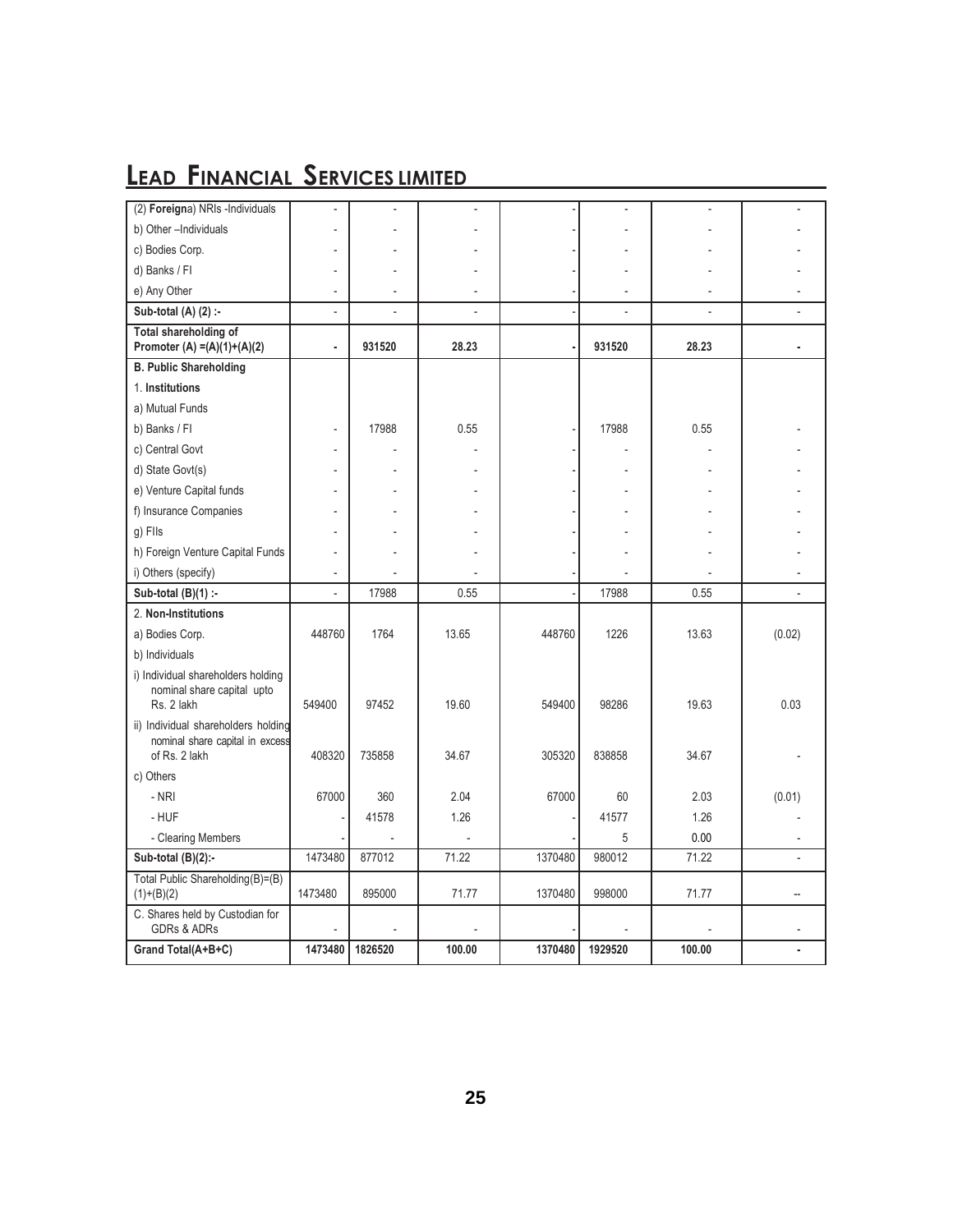#### **(ii) Shareholding of Promoters**

| Sr.<br>No.     | Shareholder's Name           |                                                                         | Shareholding at the<br>beginning of the year |                         | Shareholding at the<br>end of the year |                 |                         | % Change in<br>Shareholding |  |  |  |
|----------------|------------------------------|-------------------------------------------------------------------------|----------------------------------------------|-------------------------|----------------------------------------|-----------------|-------------------------|-----------------------------|--|--|--|
|                |                              |                                                                         |                                              |                         |                                        |                 |                         |                             |  |  |  |
|                |                              | No. of                                                                  | % of total                                   | % of Shares             | No. of                                 | % of total      | % of Shares             |                             |  |  |  |
|                |                              | <b>Shares</b>                                                           | <b>Sharesof</b>                              | Pledged /<br>encumbered | <b>Shares</b>                          | <b>Sharesof</b> | Pledged /<br>encumbered |                             |  |  |  |
|                |                              |                                                                         | the company                                  | to total shares         |                                        | the company     | to total shares         |                             |  |  |  |
|                | Padam Chandra Bindal         | 195200                                                                  | 5.92                                         |                         | 195200                                 | 5.92            |                         |                             |  |  |  |
| 2              | Manushree Bindal             | 189000                                                                  | 5.73                                         |                         | 189000                                 | 5.73            |                         |                             |  |  |  |
| 3              | Kusha Bindal                 | 161000                                                                  | 4.88                                         |                         | 161000                                 | 4.88            |                         |                             |  |  |  |
| 4              | D.K. Bindal                  | 4510                                                                    | 0.14                                         |                         | 4510                                   | 0.14            |                         |                             |  |  |  |
| 5              | <b>Privy Capital Limited</b> | 184500                                                                  | 5.59                                         |                         | 184500                                 | 5.59            |                         |                             |  |  |  |
| 6              | <b>LFS Services Private</b>  |                                                                         |                                              |                         |                                        |                 |                         |                             |  |  |  |
|                | Limited                      | 110000                                                                  | 3.33                                         |                         | 110000                                 | 3.33            |                         |                             |  |  |  |
| $\overline{7}$ | K C Gupta                    | 20810                                                                   | 0.63                                         |                         | 20810                                  | 0.63            |                         |                             |  |  |  |
| 8              | Reni Gupta                   | 6500                                                                    | 0.20                                         |                         | 6500                                   | 0.20            |                         |                             |  |  |  |
| 9              | Suman Bindal                 | 60000                                                                   | 1.82                                         |                         | 60000                                  | 1.82            |                         |                             |  |  |  |
|                | Total                        | 931520                                                                  | 28.23                                        |                         | 931520                                 | 28.23           |                         |                             |  |  |  |
|                |                              | (iii) Change in Promoters' Shareholding (Specify if there is no change) |                                              |                         |                                        |                 |                         |                             |  |  |  |

### **(iii) Change in Promoters' Shareholding (Specify, if there is no change)**

|                                                                                                                             |                            | Shareholding at the beginning of the year | Cumulative Shareholding during the year |                                     |  |  |  |
|-----------------------------------------------------------------------------------------------------------------------------|----------------------------|-------------------------------------------|-----------------------------------------|-------------------------------------|--|--|--|
|                                                                                                                             | No. of shares              | % of total shares<br>of the company       | No. of shares                           | % of total shares<br>of the company |  |  |  |
| At the beginning of the year                                                                                                | 931520                     | 28.23%                                    | 931520                                  | 28.23%                              |  |  |  |
| Date wise Increase /Decrease in Promoters<br>Share holding during the year specifying<br>the reasons for increase /decrease |                            | <b>NO CHANGE</b>                          |                                         |                                     |  |  |  |
| At the End of the year                                                                                                      | 931520<br>931520<br>28.23% |                                           |                                         |                                     |  |  |  |

### **(iv) Shareholding Pattern of top ten Shareholders (other than Directors, Promoters and Holders of GDRs and ADRs):**

| <b>Name</b>                 | Shareholding at the<br>beginning of the year |                                        | Date | Increase/Decrease<br>in shareholding | Reason | during the year | <b>Cumulative Shareholding</b>         |
|-----------------------------|----------------------------------------------|----------------------------------------|------|--------------------------------------|--------|-----------------|----------------------------------------|
|                             | No. of Shares                                | % of total<br>shares of<br>the company |      |                                      |        | No. of Shares   | % of total<br>shares of<br>the company |
| Pack-N-Move Travels Pyt Ltd | 159500                                       | 4.833                                  |      |                                      |        | 159500          | 4.833                                  |
| Era Infra Engineering Ltd.  | 134760                                       | 4.084                                  |      |                                      |        | 134760          | 4.084                                  |
| Sanjay Jasubhai Desai       | 131179                                       | 3.975                                  |      |                                      |        | 131179          | 3.975                                  |
| <b>Bhaqwat Dass</b>         | 129500                                       | 3.920                                  |      |                                      |        | 129500          | 3.920                                  |
| Seema Bansal                | 108400                                       | 3.285                                  |      |                                      |        | 108400          | 3.285                                  |
| Sudesh Gupta                | 103000                                       | 3.120                                  |      |                                      |        | 103000          | 3.120                                  |
| Shalu Sharma                | 100000                                       | 3.030                                  |      |                                      |        | 100000          | 3.030                                  |
| Ashish Sharma               | 94000                                        | 2.848                                  |      |                                      |        | 94000           | 2.848                                  |
| <b>Bijender Singh</b>       | 82600                                        | 2.503                                  |      |                                      |        | 82600           | 2.503                                  |
| Mundhwa Investment Limited  | 82000                                        | 2.485                                  |      |                                      |        | 82000           | 2.485                                  |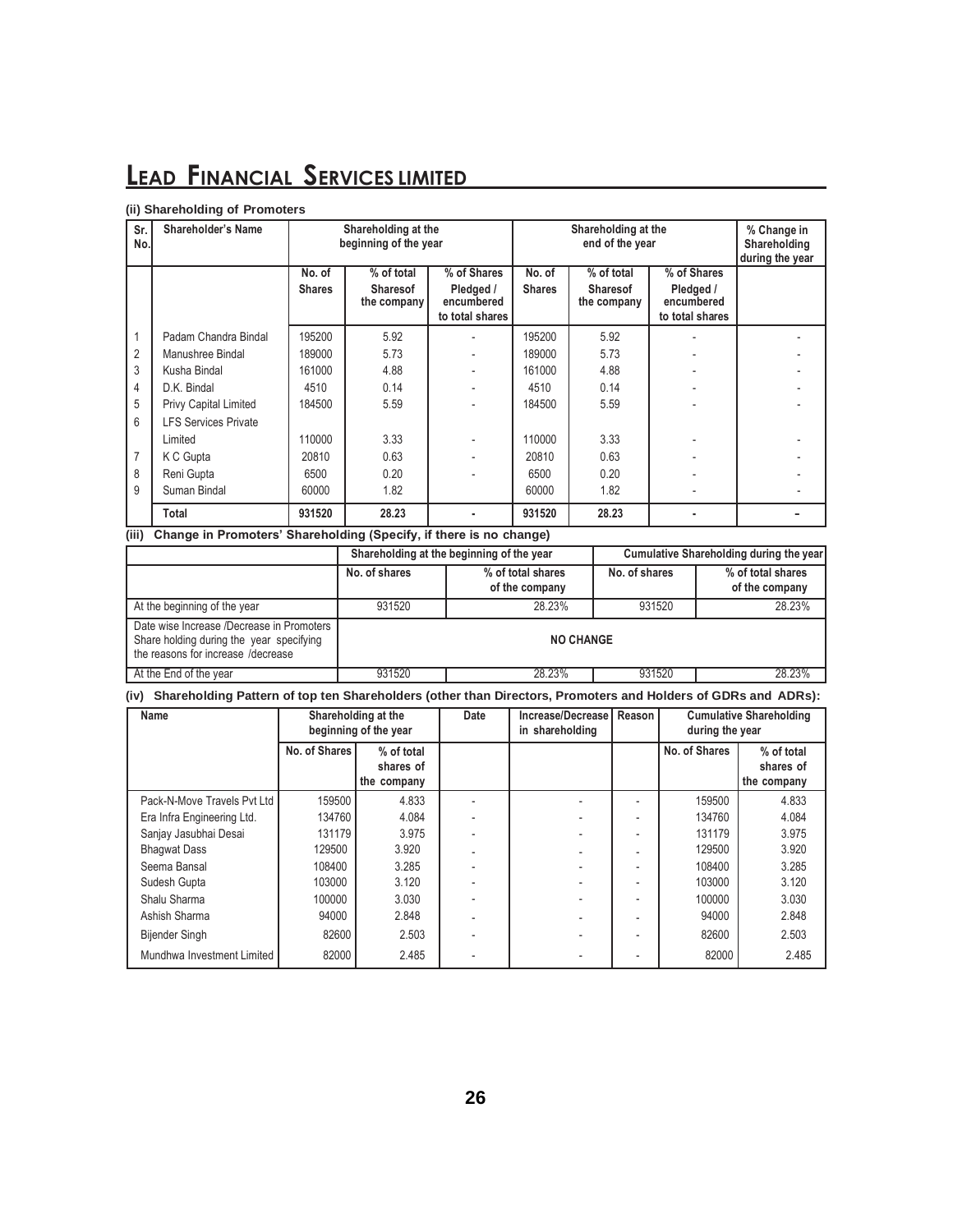#### **(v) Shareholding of Directors and Key Managerial Personnel:**

| For Each of the Directors and KMP                                                                                    | Shareholder's Name                           | Shareholding at the<br>beginning of the year |                                        | <b>Cumulative Shareholding</b><br>during the year |                                        |  |
|----------------------------------------------------------------------------------------------------------------------|----------------------------------------------|----------------------------------------------|----------------------------------------|---------------------------------------------------|----------------------------------------|--|
|                                                                                                                      |                                              | No. of shares                                | % of total<br>shares of<br>the company | No. of shares                                     | % of total<br>shares of<br>the company |  |
| At the beginning of the year                                                                                         | Mr. Padam Chandra Bindal<br>Ms. Kusha Bindal | 195200<br>161000                             | 5.92<br>4.88                           | 195200<br>161000                                  | 5.92<br>4.88                           |  |
| Date wise Increase / Decrease in<br>Shareholding during the year<br>specifying the reasons for increase/<br>decrease |                                              | N.A.                                         |                                        |                                                   |                                        |  |
| At the End of the year                                                                                               | Mr. Padam Chandra Bindal<br>Ms. Kusha Bindal | 195200<br>161000                             | 5.92<br>4.88                           | 195200<br>161000                                  | 5.92<br>4.88                           |  |

### **V. INDEBTEDNESS**

#### **Indebtedness of the Company including interest outstanding/accrued but not due for payment**

**( Amount in Rs.)**

|                                                            | Secured Loans<br>excluding deposits | Unsecured Loans | Deposits       | Total<br>Indebtedness |
|------------------------------------------------------------|-------------------------------------|-----------------|----------------|-----------------------|
| Indebtedness at the beginning<br>of the financial year     |                                     |                 |                |                       |
| i) Principal Amount                                        |                                     | 24,01,420       |                | 24,01,420             |
| ii) Interest due but not paid                              |                                     |                 |                |                       |
| iii) Interest accrued but not due                          |                                     |                 |                |                       |
| Total $(i + ii + iii)$                                     | ٠                                   | 24,01,420       | $\blacksquare$ | 24,01,420             |
| <b>Change in Indebtedness</b><br>during the financial year |                                     |                 |                |                       |
| · Addition                                                 |                                     |                 |                |                       |
| · Reduction                                                |                                     | 24,01,420       |                | 24,01,420             |
| <b>Net Change</b>                                          | ٠                                   | (24, 01, 420)   |                | (24, 01, 420)         |
| Indebtedness at the end<br>of the financial year           |                                     |                 |                |                       |
| i) Principal Amount                                        |                                     |                 |                |                       |
| ii) Interest due but not paid                              |                                     |                 |                |                       |
| iii) Interest accrued but not due                          |                                     |                 |                |                       |
| Total (i+ii+iii)                                           |                                     |                 |                |                       |

### **VI. REMUNERATION OF DIRECTORS AND KEY MANAGERIAL PERSONNEL**

**( Amount in Rs.)**

| Remuneration to Managing Director, Whole-time Directors and/or Manager:<br>А.                     | Amount in Rs.) |            |                                   |                     |
|---------------------------------------------------------------------------------------------------|----------------|------------|-----------------------------------|---------------------|
| <b>Particulars of Remuneration</b>                                                                |                |            | Name of MD/WTD/ Manager           | <b>Total Amount</b> |
|                                                                                                   | MD             | <b>WTD</b> | <b>Manager</b><br>Mr. Vijay Kumar |                     |
| Gross salary                                                                                      |                |            | 2,20,000 p.a.                     | 2,20,000 p.a.       |
| Salary as per provisions contained in<br>a.                                                       |                |            |                                   |                     |
| section 17(1) of the Income-tax Act, 1961                                                         | ---            | $- - -$    |                                   |                     |
| Value of perquisites u/s 17(2) Income-tax Act, 1961<br>b.                                         |                | ---        |                                   |                     |
| Profits in lieu of salary under section 17(3)<br>C.                                               |                |            |                                   |                     |
| Income-tax Act, 1961                                                                              | ---            | ---        | ---                               | ---                 |
| <b>Stock Option</b>                                                                               | ---            | ---        | ---                               | ---                 |
| <b>Sweat Equity</b>                                                                               | ---            | ---        | ---                               | ---                 |
| Commission-as % of profit                                                                         | ---            | ---        | ---                               | ---                 |
| Total                                                                                             | ---            | ---        | ---                               | ---                 |
| Ceiling as per the Act (in compliance with the<br>provision of Schedule 'V' Part II Section II(A) |                | ---        | 2,50,000 p.m.                     | 2,50,000 p.m.       |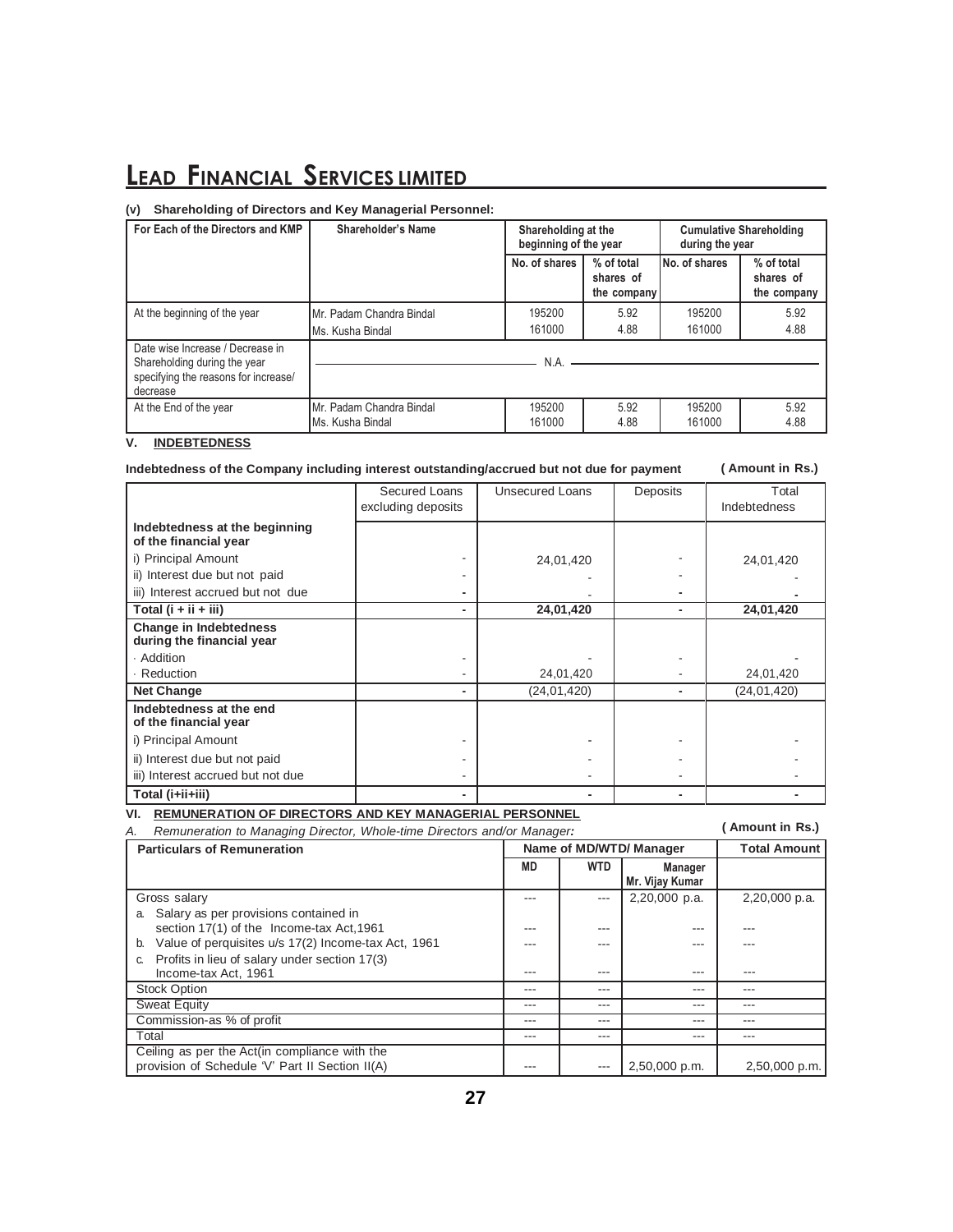| В              | Remuneration to other directors:                                                                                                                                                                                                                 |            |                |                          |                                 |     |                |                       |                 |
|----------------|--------------------------------------------------------------------------------------------------------------------------------------------------------------------------------------------------------------------------------------------------|------------|----------------|--------------------------|---------------------------------|-----|----------------|-----------------------|-----------------|
| Sr.<br>No.     | <b>Particulars of Remuneration</b>                                                                                                                                                                                                               |            |                | <b>Name of Directors</b> |                                 |     |                | <b>Total Amount</b>   |                 |
|                | <b>Independent Directors</b><br>Fee for attending board/committee meetings<br>Commission<br>Others, please specify                                                                                                                               |            |                |                          |                                 |     |                |                       |                 |
|                | Total (1)                                                                                                                                                                                                                                        |            |                | $\overline{a}$           | $\overline{a}$                  |     | $\overline{a}$ | $\overline{a}$        |                 |
|                | Other Non-Executive Directors<br>Fee for attending board/committee meetings<br>Commission<br>Others, please specify<br>$\bullet$                                                                                                                 |            |                |                          |                                 |     |                |                       |                 |
|                | Total $(2)$                                                                                                                                                                                                                                      |            | $---$          | $---$                    | $\overline{a}$                  |     | ---            | $---$                 |                 |
|                | Total $(B)=(1+2)$                                                                                                                                                                                                                                |            | $\overline{a}$ | ---                      | $---$                           |     | $- - -$        | ---                   |                 |
|                | <b>Total Managerial Remuneration</b>                                                                                                                                                                                                             |            | ---            |                          |                                 |     |                |                       |                 |
|                | Overall Ceiling as per the Act                                                                                                                                                                                                                   |            |                |                          |                                 |     |                |                       |                 |
| C.             | Remuneration to Key Managerial Personnel Other Than MD/ Manager/ WTD-                                                                                                                                                                            |            |                |                          |                                 |     |                |                       | (Amount in Rs.) |
| Sr.            | <b>Particulars of Remuneration</b>                                                                                                                                                                                                               |            |                |                          | <b>Key Managerial Personnel</b> |     |                |                       |                 |
| No.            |                                                                                                                                                                                                                                                  | <b>CEO</b> |                |                          | <b>Company Secretary</b>        |     | <b>CFO</b>     |                       | Total           |
|                |                                                                                                                                                                                                                                                  |            |                | (Ms. Suman)              |                                 |     |                | (Mr. Atul<br>vaibhav) |                 |
| 1              | Gross salary<br>(a) Salary as per provisions contained<br>in section 17(1) of the Income-tax Act, 1961<br>(b) Value of perquisitesu/s 17(2) Income-tax<br>Act, 1961<br>(c) Profits in lieu of salary under section 17(3)<br>Income-tax Act, 1961 |            | ---            |                          | 3,60,000 p.a.                   |     |                | 1,69,500 p.a.         | 5,29,500 p.a.   |
| $\overline{2}$ | <b>Stock Option</b>                                                                                                                                                                                                                              |            | ---            |                          |                                 | --- |                | ---                   |                 |
| 3              | <b>Sweat Equity</b>                                                                                                                                                                                                                              |            | ---            |                          |                                 | --- |                | $---$                 |                 |
| 4              | Commission                                                                                                                                                                                                                                       |            |                |                          |                                 |     |                |                       |                 |
|                | - as % of profit<br>- others, specify                                                                                                                                                                                                            |            |                |                          |                                 | --- |                |                       |                 |
| 5              | Others, please Specify                                                                                                                                                                                                                           |            | $-$ --         |                          |                                 |     |                | $- - -$               |                 |
|                | <b>Total</b>                                                                                                                                                                                                                                     |            | ---            |                          | 3,60,000 p.a.                   |     |                | 1,69,500 p.a.         | 5,29,500 p.a.   |

**VII. PENALTIES / PUNISHMENT/ COMPOUNDING OF OFFENCES: NIL**

| <b>Type</b>                  | Section of the<br><b>Companies Act</b> | <b>Brief Description</b> | Details of Penalty /<br>Punishment/<br>Compounding<br>fees imposed | Authority (RD /<br><b>NCLT/Court)</b> | Appeal made,<br>if any<br>(give Details) |
|------------------------------|----------------------------------------|--------------------------|--------------------------------------------------------------------|---------------------------------------|------------------------------------------|
| A. Company                   |                                        |                          |                                                                    |                                       |                                          |
| Penalty                      |                                        |                          |                                                                    |                                       |                                          |
| Punishment                   |                                        |                          |                                                                    |                                       |                                          |
| Compounding                  |                                        |                          |                                                                    |                                       |                                          |
| <b>B.</b> Directors          |                                        |                          |                                                                    |                                       |                                          |
| Penalty                      |                                        |                          |                                                                    |                                       |                                          |
| Punishment                   |                                        |                          |                                                                    |                                       |                                          |
| Compounding                  |                                        |                          |                                                                    |                                       |                                          |
| C. Other Officers in default |                                        |                          |                                                                    |                                       |                                          |
| Penalty                      |                                        |                          |                                                                    |                                       |                                          |
| Punishment                   |                                        |                          |                                                                    |                                       |                                          |
| Compounding                  |                                        |                          |                                                                    |                                       |                                          |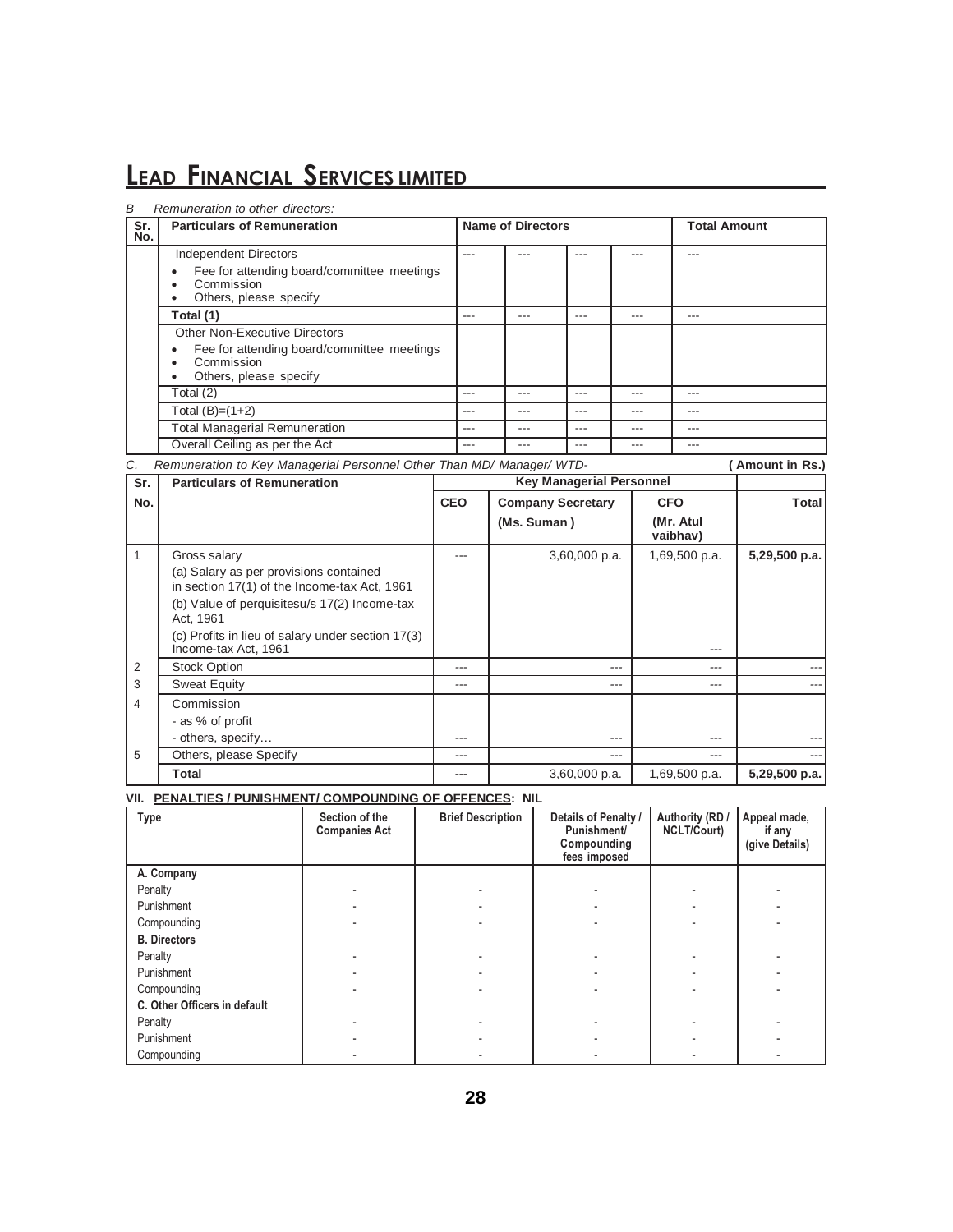#### **MANAGERIAL REMUNERATION:**

#### **Annexure- 5**

**The information required under section 197 of the Act read with rule 5(1) of the companies (Appointment and Remuneration of Managerial Personnel) Rule 2014 are given below :**

| the ratio of the remuneration of each director to the median<br>$\left( 1\right)$<br>remuneration of the employees of the company for the financial year;                                                                                                                                                                                                              | N.A                     |
|------------------------------------------------------------------------------------------------------------------------------------------------------------------------------------------------------------------------------------------------------------------------------------------------------------------------------------------------------------------------|-------------------------|
| the percentage increase in remuneration of each director,<br>(ii)<br>Chief Financial Officer, Chief Executive Officer, Company Secretary<br>or Manager, if any, in the financial year;                                                                                                                                                                                 | Company Secretary - 20% |
| (iii) the percentage increase in the median remuneration of employees<br>in the financial year;                                                                                                                                                                                                                                                                        | <b>NIL</b>              |
| (iv) the number of permanent employees on the rolls of company;                                                                                                                                                                                                                                                                                                        | 3                       |
| average percentile increase already made in the salaries of<br>(v)<br>employees other than the managerial personnel in the last financial<br>year and its comparison with the percentile increase in the managerial<br>remuneration and justification thereof and point out if there are any<br>exceptional circumstances for increase in the managerial remuneration; | N.A                     |

It is hereby affirmed that the remuneration paid is as per the as per the Remuneration Policy for Directors, Key Managerial Personnel and other Employees.

> **For and on behalf of the Board For Lead Financial Services Limited**

Place : New Delhi Date : 24.08.2020 **DIN: 00004769 DIN: 00030791** **PADAM CHANDRA BINDAL CHAIRMAN**<br>DIN: 00004769

**SUMAN BINDAL DIRECTOR**<br>DIN: 00030791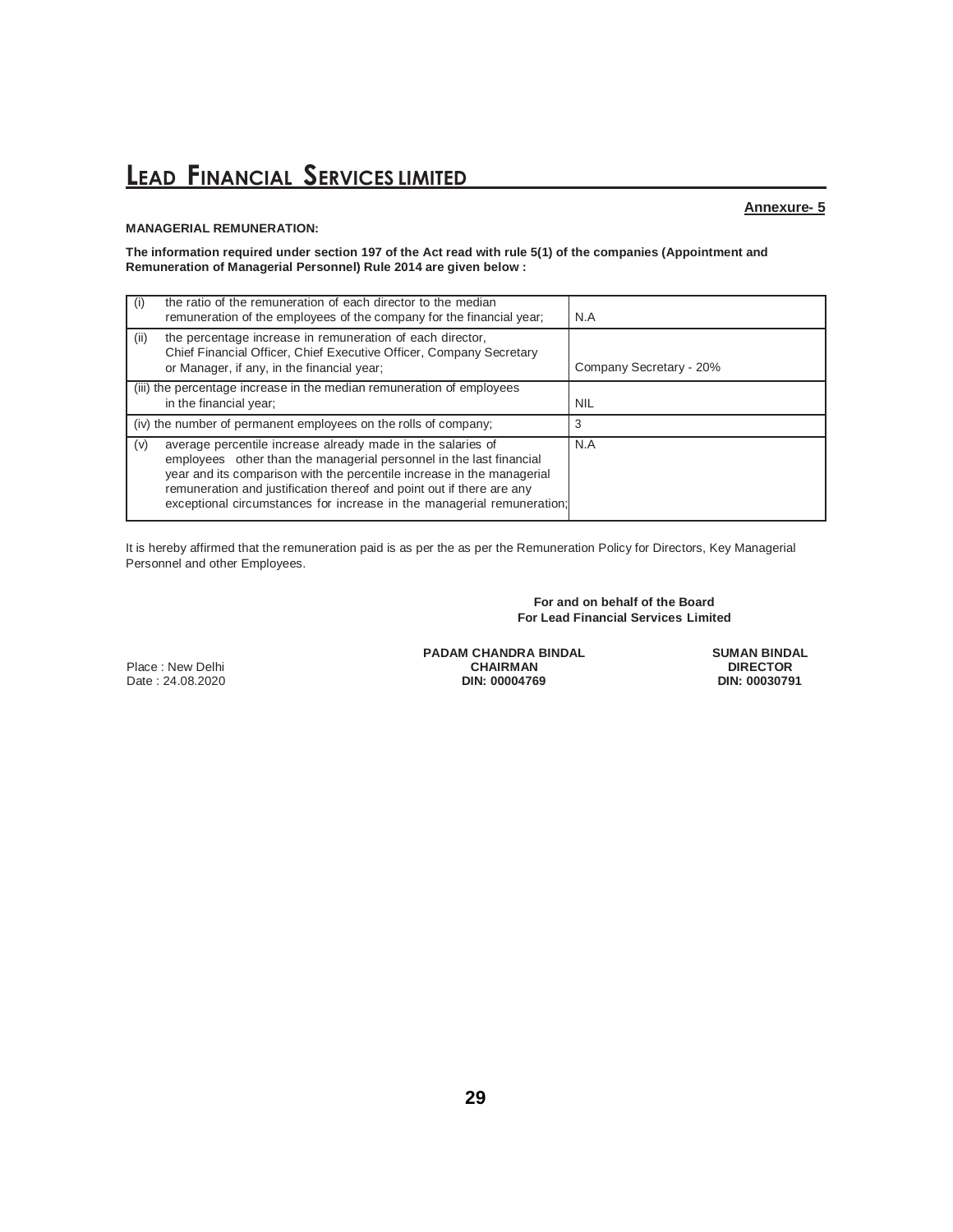### **LEAD FINANCIAL SERVICES LIMITED INDEPENDENT AUDITOR'S REPORT**

#### **To the Members of LEAD FINANCIAL SERVICES LIMITED**

#### **Report on the audit of financial statements**

#### **Opinion**

We have audited the accompanying financial statements of LEAD FINANCIAL SERVICES LIMITED (the 'Company'), which comprise the Balance Sheet as at 31 March 2020, the Statement of Profit and Loss, the Cash Flow Statement for the year then ended, and the notes to the financial statements, including a summary of the significant accounting policies and other explanatory information.

In our opinion and to the best of our information and according to the explanations given to us, the aforesaid financial statements give the information required by the Companies Act, 2013 (the 'Act') in the manner so required and give a true and fair view in conformity with the accounting principles generally accepted in India, of the state of affairs of the Company as at 31 March 2020, its loss, and its cash flows for the year ended on that date.

#### **Basis for Opinion**

We conducted our audit in accordance with the Standards on Auditing (SAs) specified under Section 143(10) of the Act. Our responsibilities under those standards are further described in the Auditor's Responsibilities for the Audit of the Financial Statements section of our report. We are independent of the Company in accordance with the Code of Ethics issued by the Institute of Chartered Accountants of India ('ICAI') together with the ethical requirements that are relevant to our audit of the financial statements under the provisions of the Act and the rules thereunder, and we have fulfilled our other ethical responsibilities in accordance with these requirements and the Code of Ethics. We believe that the audit evidence we have obtained is sufficient and appropriate to provide a basis for our audit opinion on the financial statements.

#### **Key Audit Matters**

Key audit matters are those matters that, in our professional judgment, were of most significance in our audit of the financial statements of the current period. These matters were addressed in the context of our audit of the financial statements as a whole, and in forming our opinion thereon, and we do not provide a separate opinion on these matters.

We have determined that there are no key audit matters to communicate in our report.

#### **Emphasis of matter**

We draw your attention to Note 37 to the financial statements relating to carrying value of Loans and Investments as at March 31, 2020. As described in the Note, the carrying value of such Loans and Investments is subject to uncertainties related to the impact of Covid-19 pandemic.

Our opinion is not modified in respect of the above matter.

#### **Other Information**

The Company's Board of Directors is responsible for the other information. The other information comprises the information included in the Director's Report and Management Discussion & Analysis, but does not include the financial statements and our auditor's report thereon.

Our opinion on the financial statements does not cover the other information and we do not express any form of assurance conclusion thereon.

In connection with our audit of the financial statements, our responsibility is to read the other information and, in doing so, consider whether the other information is materially inconsistent with the financial statements or our knowledge obtained in the audit, or otherwise appears to be materially misstated. If, based on the work we have performed, we conclude that there is a material misstatement of this other information, we are required to report that fact.

We have nothing to report in this regard.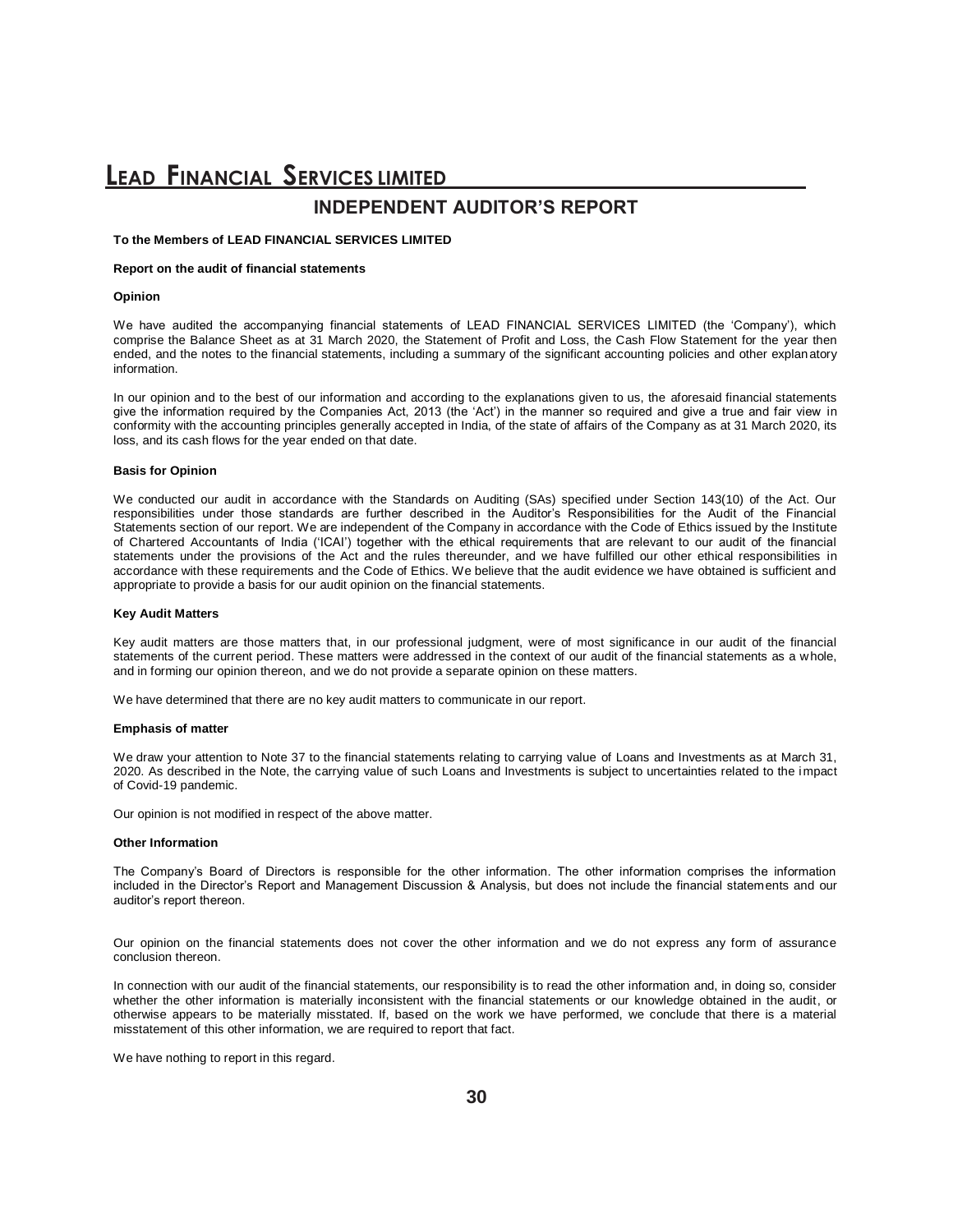#### **Management's Responsibility for the Financial Statements**

The Company's Board of Directors is responsible for the matters stated in Section 134 (5) of the Act with respect to the preparation of these financial statements that give a true and fair view of the financial position, financial performance and cash flows of the Company in accordance with the accounting principles generally accepted in India, including the accounting standards specified under section 133 of the Act. This responsibility also includes maintenance of adequate accounting records in accordance with the provisions of the Act for safeguarding of the assets of the Company and for preventing and detecting frauds and other irregularities; selection and application of appropriate accounting policies; making judgments and estimates that are reasonable and prudent; and design, implementation and maintenance of adequate internal financial controls, that were operating effectively for ensuring the accuracy and completeness of the accounting records, relevant to the preparation and presentation of the financial statements that give a true and fair view and are free from material misstatement, whether due to fraud or error.

In preparing the financial statements, management is responsible for assessing the Company's ability to continue as a going concern, disclosing, as applicable, matters related to going concern and using the going concern basis of accounting unless management either intends to liquidate the Company or to cease operations, or has no realistic alternative but to do so. The Board of Directors are also responsible for overseeing the Company's financial reporting process.

#### **Auditor's Responsibilities for the Audit of the Financial Statements**

Our objectives are to obtain reasonable assurance about whether the financial statements as a whole are free from material misstatement, whether due to fraud or error, and to issue an auditor's report that includes our opinion. Reasonable assurance is a high level of assurance, but is not a guarantee that an audit conducted in accordance with Standards on Auditing will always detect a material misstatement when it exists. Misstatements can arise from fraud or error and are considered material if, individually or in the aggregate, they could reasonably be expected to influence the economic decisions of users taken on the basis of these financial statements.

As part of an audit in accordance with Standards on Auditing, we exercise professional judgment and maintain professional skepticism throughout the audit. We also:

- i. Identify and assess the risks of material misstatement of the financial statements, whether due to fraud or error, design and perform audit procedures responsive to those risks, and obtain audit evidence that is sufficient and appropriate to provide a basis for our opinion. The risk of not detecting a material misstatement resulting from fraud is higher than for one resulting from error, as fraud may involve collusion, forgery, intentional omissions, misrepresentations, or the override of internal control.
- ii. Obtain an understanding of internal financial control relevant to the audit in order to design audit procedures that are appropriate in the circumstances. Under Section 143(3) (i) of the Act, we are also responsible for explaining our opinion on whether the Company has adequate internal financial controls system in place and the operating effectiveness of such controls.
- iii. Evaluate the appropriateness of accounting policies used and the reasonableness of accounting estimates and related disclosures made by management.
- iv. Conclude on the appropriateness of management's use of the going concern basis of accounting and, based on the audit evidence obtained, whether a material uncertainty exists related to events or conditions that may cast significant doubt on the Company's ability to continue as a going concern. If we conclude that a material uncertainty exists, we are required to draw attention in our auditor's report to the related disclosures in the financial statements or, if such disclosures are inadequate, to modify our opinion. Our conclusions are based on the audit evidence obtained up to the date of our auditor's report. However, future events or conditions may cause the Company to cease to continue as a going concern.
- v. Evaluate the overall presentation, structure and content of the financial statements, including the disclosures, and whether the financial statements represent the underlying transactions and events in a manner that achieves fair presentation.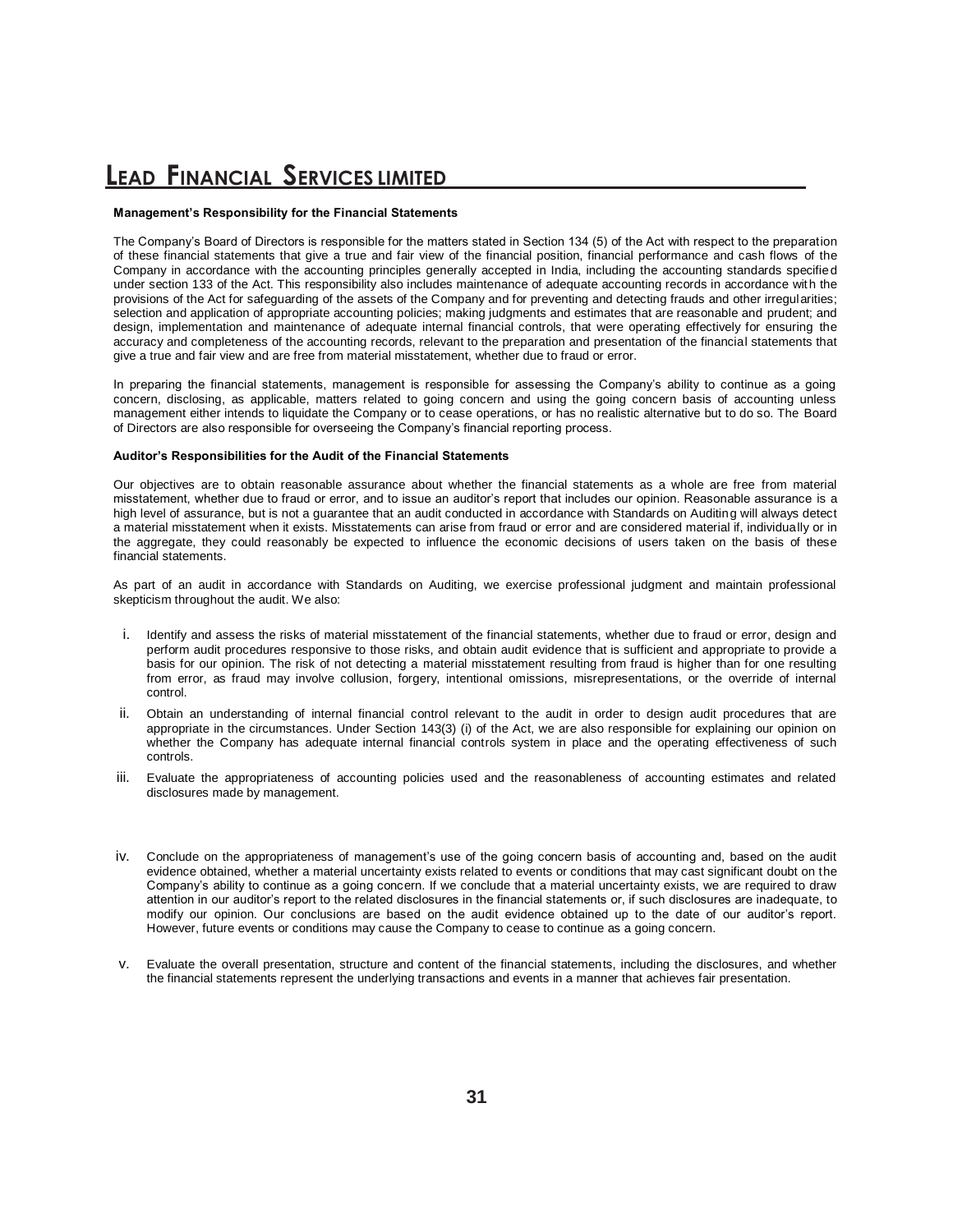Materiality is the magnitude of misstatements in the financial statements that, individually or in aggregate, makes it probable that the economic decisions of a reasonably knowledgeable user of the financial statements may be influenced. We consider quantitative materiality and qualitative factors in (i) planning the scope of our audit work and in evaluating the results of our work; and (ii) to evaluate the effect of any identified misstatements in the financial statements.

We communicate with those charged with governance regarding, among other matters, the planned scope and timing of the audit and significant audit findings, including any significant deficiencies in internal control that we identify during our audit.

We also provide those charged with governance with a statement that we have complied with relevant ethical requirements regarding independence, and to communicate with them all relationships and other matters that may reasonably be thought to bear on our independence, and where applicable, related safeguards.

From the matters communicated with those charged with governance, we determine those matters that were of most significance in the audit of the financial statements of the current period and are therefore the key audit matters. We describe these matters in our auditor's report unless law or regulation precludes public disclosure about the matter or when, in extremely rare circumstances, we determine that a matter should not be communicated in our report because the adverse consequences of doing so would reasonably be expected to outweigh the public interest benefits of such communication.

#### **Report on Other Legal and Regulatory Requirements**

- 1) As required by the Companies (Auditor's Report) Order, 2016 (the 'Order') issued by the Central Government of India in terms of Section 143(11) of the Act, we give in the "Annexure A", a statement on the matters specified in paragraphs 3 and 4 of the Order, to the extent applicable.
- 2) As required by Section 197(16) of the Act, we report that the Company has not paid any remuneration to its directors during the current year.
- 3) As required by section 143 (3) of the Act, we report that:
	- a) We have sought and obtained all the information and explanations which to the best of our knowledge and belief were necessary for the purposes of our audit.
	- b) In our opinion proper books of account as required by law have been kept by the Company so far as appears from our examination of those books.
	- c) The Balance Sheet, the Statement of Profit and Loss and the Statement of Cash Flow dealt with by this Report are in agreement with the relevant books of account.
	- d) In our opinion, the aforesaid financial statements comply with the accounting standards specified under Section 133 of the Act.
	- e) On the basis of written representations received from the directors as on 31 March, 2020, taken on record by the Board of Directors, none of the directors is disqualified as on 31 March, 2020, from being appointed as a director in terms of Section 164(2) of the Act.
	- f) With respect to the adequacy of the internal financial controls over financial reporting of the Company and the operating effectiveness of such controls, refer to our separate Report in **"Annexure B".**
	- g) With respect to the other matters included in the Auditor's Report and to the best of our information and according to the explanations given to us:
		- a. The Company has disclosed the impact of pending litigations on its financial position in its financial statements. Refer Note 25 to the financial statements.
		- b. The Company did not have any long-term contracts including derivatives contracts for which there were any material foreseeable losses;
		- c. There are no amounts which are required to be transferred to the Investor Education and Protection Fund by the Company;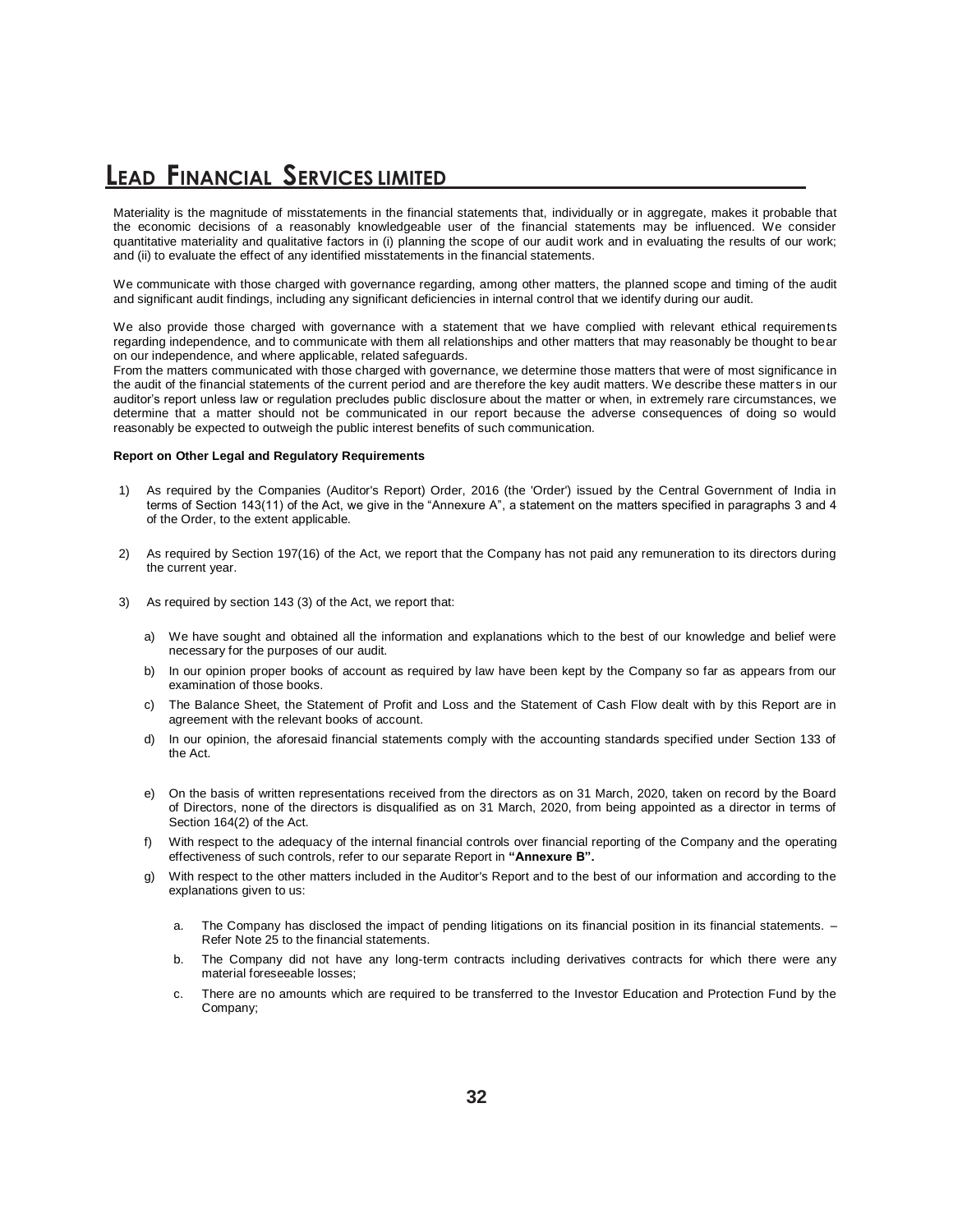d. The reporting on disclosures relating to Specified Bank Notes is not applicable to the Company for the year ended March 31, 2020.

> **For B G G & Associates** Chartered Accountants F R N. 016874N

Place of Signature: New Delhi **Partner** Partner and the Second Partner and the Partner of Signature: New Delhi Date: June 29, 2020 M. No. 092854

CA. Alok Kumar Bansal UDIN: 20092854AAAACD3772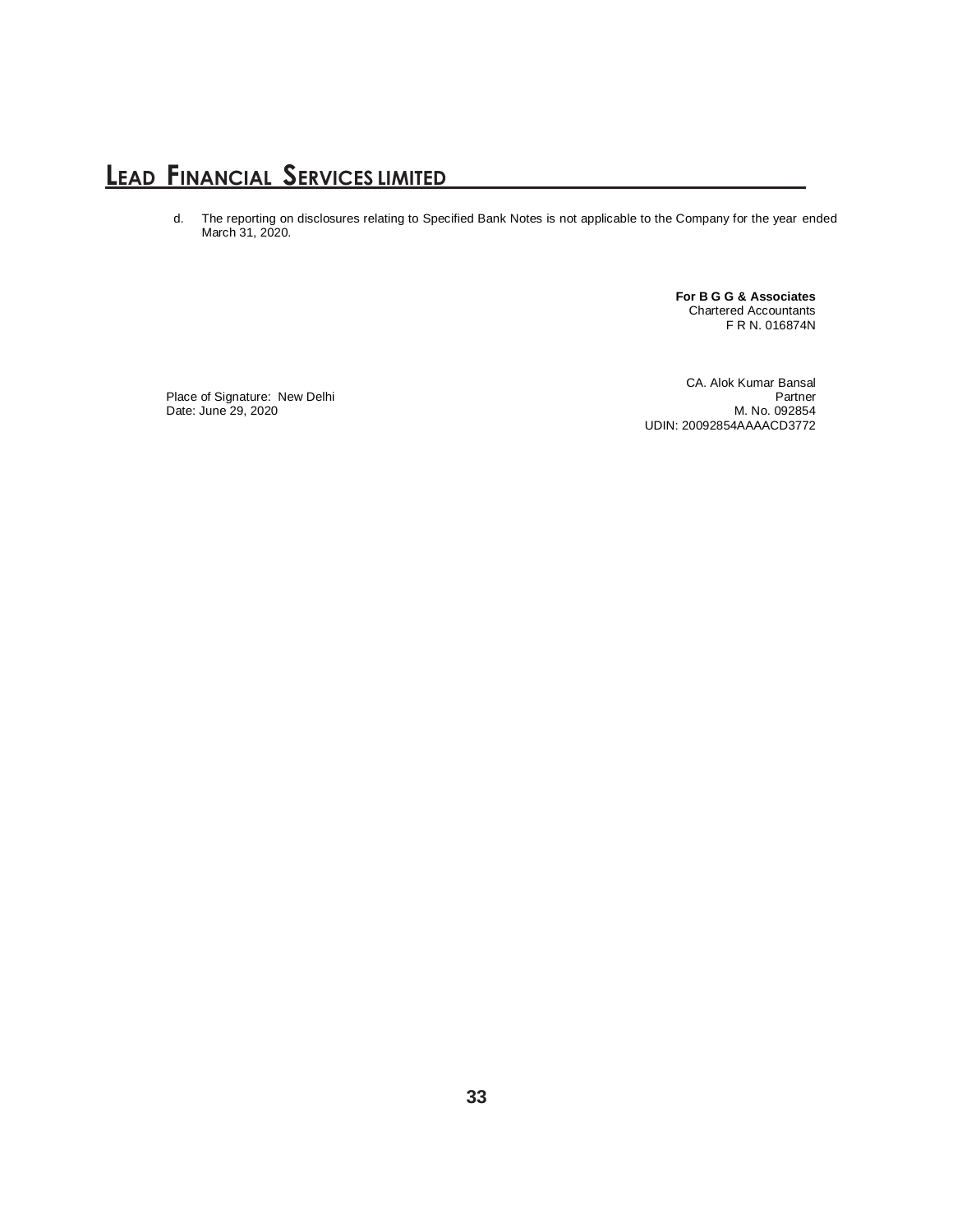#### **"Annexure A" to the Independent Auditors' Report**

(Referred to in paragraph 1 under 'Report on Other Legal and Regulatory Requirements' section of our report to the Members of LEAD FINANCIAL SERVICES LIMITED ("the Company") of even date)

Based on the audit procedures performed for the purpose of reporting a true and fair view on the financial statements of the Company and taking into consideration the information and explanations given to us and the books of account and other records examined by us in the normal course of audit, and to the best of our knowledge and belief, we report that:

- i. (a) The Company has maintained proper records showing full particulars including quantitative details and situation of fixed assets.
	- (b) The fixed assets have been physically verified during the year by the management. In our opinion, the frequency of verification is reasonable having regard to the size of the Company and the nature of its assets. To the best of our knowledge, no discrepancies have been noticed on such verification.
	- (c) As per the records and according to information and explanations given to us, title deeds of immovable properties are held in the name of the Company.
- ii. As explained to us, inventories have been verified by the management at regular intervals during the year. No discrepancy has been noticed on verification between the statements obtained from depository participants and the books records.
- iii. According to the Information and explanation given to us, the Company has not granted any loans, secured or unsecured to companies, firms or other parties covered in the register maintained under section 189 of the Companies Act 2013. Accordingly, Clauses (a), (b) and (c) of sub Para iii of paragraph 3 of the Order are not applicable.
- iv. In our opinion and according to information and explanation given to us, the Company has not granted any loans or provided any guarantees or given any security or made any investments to which the provision of section 185 and 186 of the Companies Act, 2013. Accordingly, paragraph 3 (iv) of the Order is not applicable.
- v. In our opinion and according to the information and explanations given to us, the Company has not accepted any deposits from public to which the directives issued by Reserve Bank of India and provisions of sections 73 to 76 of the Companies Act, 2013, including rules framed there under, apply. Further, no order has been passed by the Company Law Board or National Company Law Tribunal or Reserve Bank of India or any other tribunal.
- vi. The Company is a Non-Banking Finance Company. Hence, clause (vi) of the Order regarding compliance of maintenance of cost records under clause of sub section (1) of section 148 of the Companies Act, 2013 is not applicable to the Company.
- vii. (a) According to the books and records produced before us, the Company is regular in depositing with appropriate authorities undisputed statutory dues including provident fund, employees' state insurance, income-tax, goods & services tax, cess and any other statutory dues with the appropriate authority, as applicable to it. According to the information and explanations given to us, no undisputed amounts payable in respect of provident fund, employees' state insurance, income-tax, sales- tax, service tax, goods and service tax, duty of customs, duty of excise, value added tax, cess and other material statutory dues were in arrears as at 31 March, 2020 for a period of more than six months from the date they became payable.

(b) According to the books and records produced before us, there are no dues of income tax or service tax or goods & service tax or cess which have not been deposited on account of any dispute.

- viii. According to the books of accounts and records of the Company, the Company has not taken any loan from any financial institutions or banks or debenture holders. Thus, this clause is not applicable to Company.
- ix. According to the information and explanations given to us and our examination of the records of the Company, the Company has not raised any moneys by way of initial public offer or further public offer (including debt instruments) or by way of term loan during the current financial year.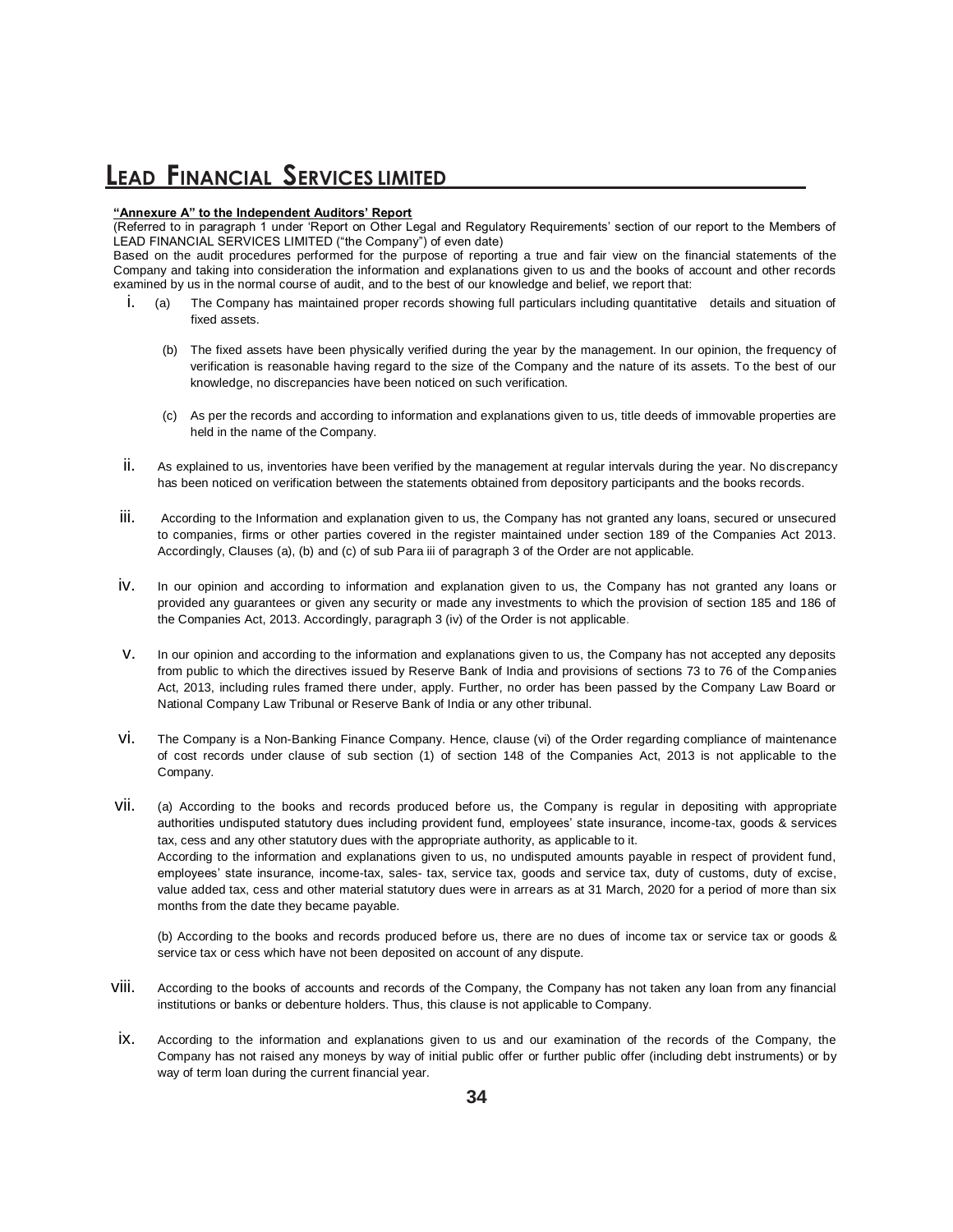- x. Based on our audit procedures and on the basis of the information and explanations given to us, no fraud by the Company or by its officer or employees has been noticed or reported during the course of our audit.
- xi. According to the books of accounts and records of the Company, managerial remuneration has been paid / provided in accordance with the requisite approvals mandated by the provisions of section 197 read with schedule V to the Companies Act 2013.
- xii. According to the information and explanations given to us, the Company is not a Nidhi Company. Therefore, the provisions of paragraph 3 (xii) of the Order are not applicable to the Company.
- xiii. Based on our audit procedure and according to the information and explanation given to us, all transactions with the related parties are in compliance with section 177 & section 188 of Companies Act-2013 and details of the same is disclosed in the financial statement as required by the applicable accounting standards.
- xiv. Based on our audit procedures and on the basis of the information and explanations given to us, the Company has not made any preferential allotment or private placement of shares or fully or partly convertible debentures during the year under audit.
- xv. According to the books of accounts and records of the Company, the Company has not entered into any non-cash transactions with directors or persons connected with him in compliance with provisions of Section 192 of Companies Act, 2013.
- xvi. The Company is registered under section 45-IA of the Reserve Bank of India Act, 1934. A copy of such registration has been obtained.

**For B G G & Associates** Chartered Accountants F R N. 016874N

Date: June 29, 2020

CA. Alok Kumar Bansal Place of Signature: New Delhi Partner<br>
Date: June 29. 2020 M. No. 092854 UDIN: 20092854AAAACD3772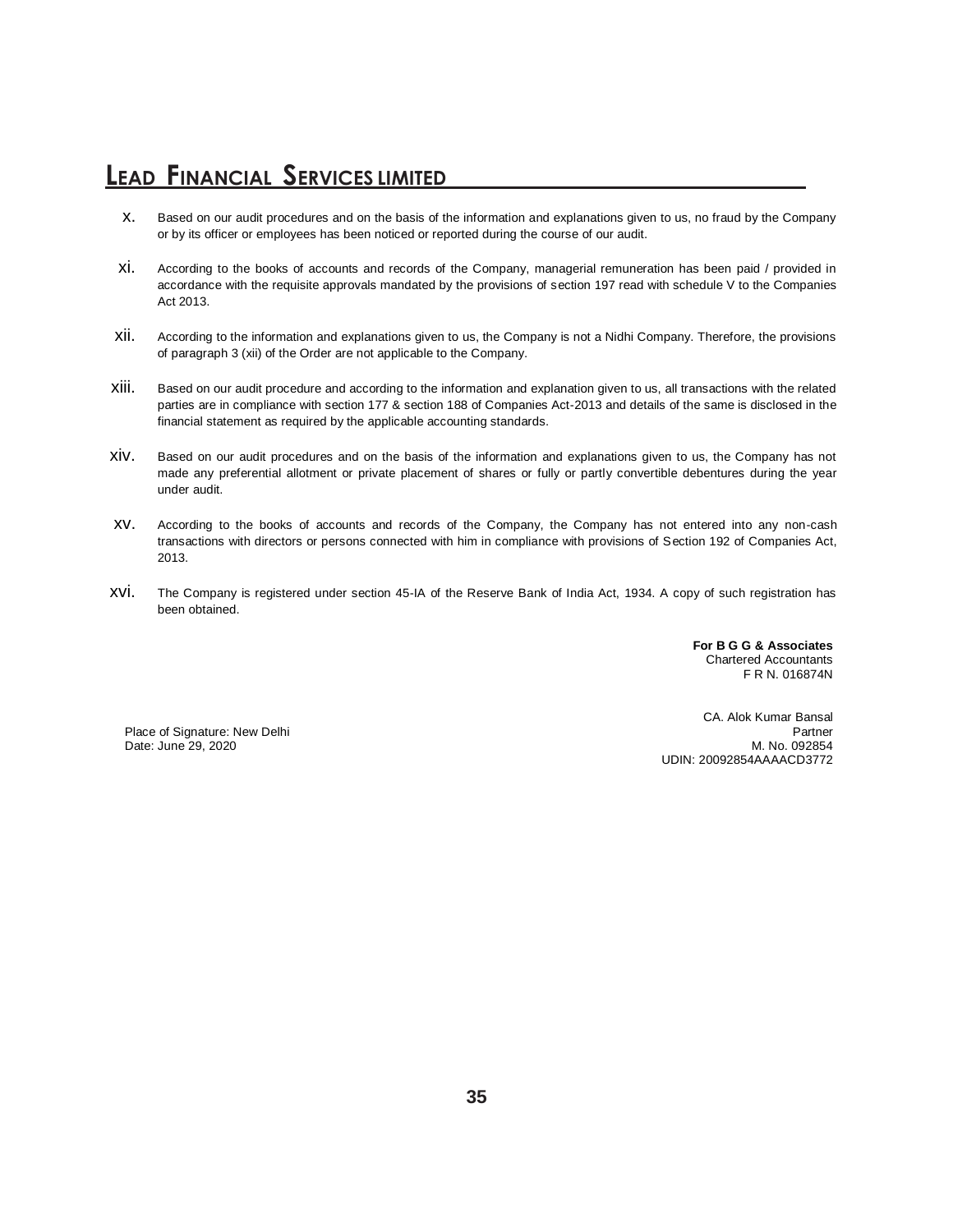#### **"Annexure B" to the Independent Auditor's Report**

(Referred to in paragraph 3 (f) under 'Report on Other Legal and Regulatory Requirements' section of our report to the Members of LEAD FINANCIAL SERVICES LIMITED ("the Company") of even date)

#### **Report on the Internal Financial Controls under Clause (i) of Sub-section 3 of Section 143 of the Companies Act, 2013 ("the Act")**

We have audited the internal financial controls over financial reporting of LEAD FINANCIAL SERVICES LIMITED ("the Company") as of 31 March, 2020 in conjunction with our audit of the financial statements of the Company for the year ended on that date.

#### **Management's Responsibility for Internal Financial Controls**

The Company's management is responsible for establishing and maintaining internal financial controls based on the internal control over financial reporting criteria established by the Company considering the essential components of internal control stated in the Guidance Note on Audit of Internal Financial Controls over Financial Reporting issued by the Institute of Chartered Accountants of India ('ICAI').These responsibilities include the design, implementation and maintenance of adequate internal financial controls that were operating effectively for ensuring the orderly and efficient conduct of its business, including adherence to company's policies, the safeguarding of its assets, the prevention and detection of frauds and errors, the accuracy and completeness of the accounting records, and the timely preparation of reliable financial information, as required under the Companies Act, 2013.

#### **Auditors' Responsibility**

Our responsibility is to express an opinion on the Company's internal financial controls over financial reporting based on our audit. We conducted our audit in accordance with the Guidance Note on Audit of Internal Financial Controls Over Financial Reporting (the "Guidance Note") and the Standards on Auditing, issued by ICAI and deemed to be prescribed under section 143(10) of the Companies Act, 2013, to the extent applicable to an audit of internal financial controls, both applicable to an audit of Internal Financial Controls and, both issued by the Institute of Chartered Accountants of India. Those Standards and the Guidance Note require that we comply with ethical requirements and plan and perform the audit to obtain reasonable assurance about whether adequate internal financial controls over financial reporting was established and maintained and if such controls operated effectively in all material respects.

Our audit involves performing procedures to obtain audit evidence about the adequacy of the internal financial controls system over financial reporting and their operating effectiveness. Our audit of internal financial controls over financial reporting included obtaining an understanding of internal financial controls over financial reporting, assessing the risk that a material weakness exists, and testing and evaluating the design and operating effectiveness of internal control based on the assessed risk. The procedures selected depend on the auditor's judgement, including the assessment of the risks of material misstatement of the financial statements, whether due to fraud or error.

We believe that the audit evidence we have obtained is sufficient and appropriate to provide a basis for our audit opinion on the Company's internal financial controls system over financial reporting.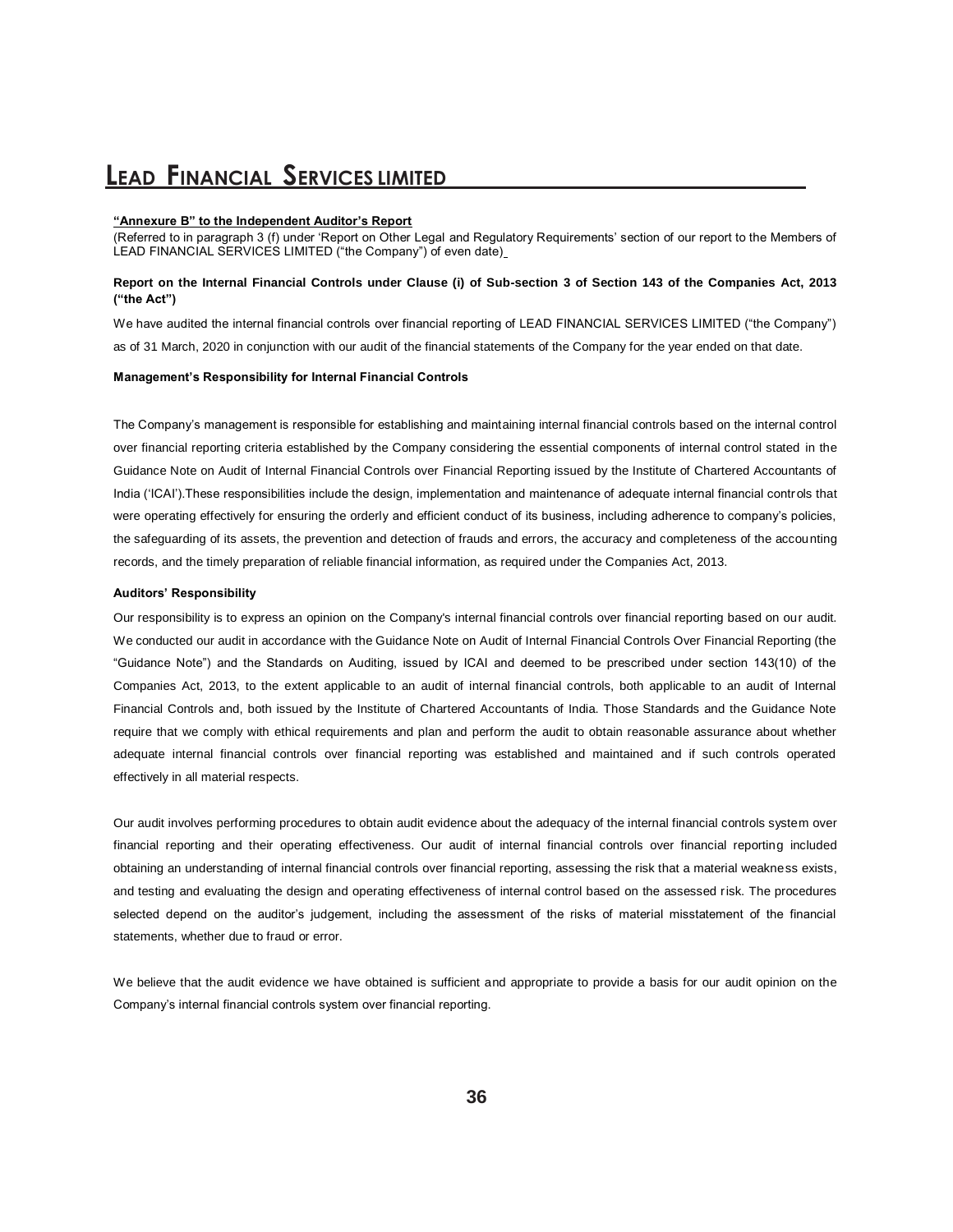#### **Meaning of Internal Financial Controls over Financial Reporting**

A company's internal financial control over financial reporting is a process designed to provide reasonable assurance regarding the reliability of financial reporting and the preparation of financial statements for external purposes in accordance with generally accepted accounting principles. A company's internal financial control over financial reporting includes those policies and procedures that (1) pertain to the maintenance of records that, in reasonable detail, accurately and fairly reflect the trans actions and dispositions of the assets of the company; (2) provide reasonable assurance that transactions are recorded as necessary to permit preparation of financial statements in accordance with generally accepted accounting principles, and that receipts and expenditures of the company are being made only in accordance with authorizations of management and directors of the company; and (3) provide reasonable assurance regarding prevention or timely detection of unauthorized acquisition, use, or disposition of the company's assets that could have a material effect on the financial statements.

#### **Inherent Limitations of Internal Financial Controls over Financial Reporting**

Because of the inherent limitations of internal financial controls over financial reporting, including the possibility of collusion or improper management override of controls, material misstatements due to error or fraud may occur and not be detected. Also, projections of any evaluation of the internal financial controls over financial reporting to future periods are subject to the risk that the internal financial control over financial reporting may become inadequate because of changes in conditions, or that the degree of compliance with the policies or procedures may deteriorate.

#### **Opinion**

In our opinion, the Company has, in all material respects, an adequate internal financial controls system over financial reporting and such internal financial controls over financial reporting were operating effectively as at 31 March, 2020, based on the internal control over financial reporting criteria established by the Company considering the essential components of internal control stated in the Guidance Note on Audit of Internal Financial Controls Over Financial Reporting issued by the Institute of Chartered Accountants of India.

> **For B G G & Associates** Chartered Accountants F R N. 016874N

Date: June 29, 2020

CA. Alok Kumar Bansal Place of Signature: New Delhi Partner<br>
Date: June 29. 2020 M. No. 092854 UDIN: 20092854AAAACD3772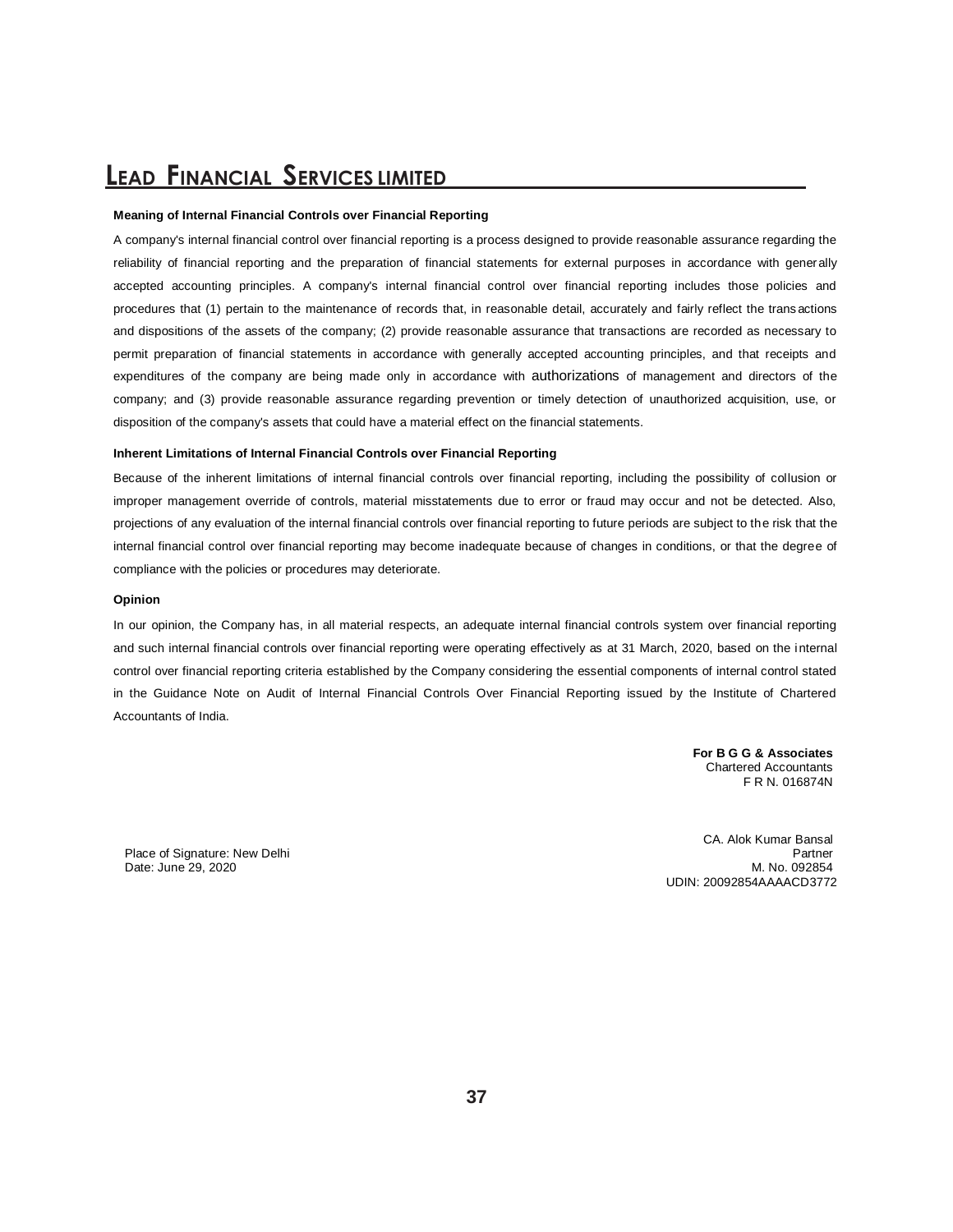### **LEAD FINANCIAL SERVICES LIMITED INDEPENDENT AUDITOR'S REPORT**

#### **To the Board of Directors of Lead Financial Services Limited**

#### **Additional Report as per Direction of RBI**

As required by the Non-Banking Financial Companies Auditor's Report (Reserve Bank) Directions, 2016, (the Directions) issued by the Reserve Bank of India in terms of sub-section (1A) of section 45MA of the Reserve Bank of India Act, 1934, we give the following statements on the matters specified in paragraphs 3 and 4 of the Directions-

- 1. The Company is engaged in the business of Non Banking Financial institution as defined in section 45-I (a) of the RBI Act and meeting the Principal Business Criteria (Financial asset/ Income pattern) as laid down vide the Bank's press release dated April 08, 1999, and directions issued by DNBR. The Company has obtained a Certificate of Registration (CoR) from the Bank.
- 2. The Company is entitled to hold such CoR in terms of Principal Business Criteria (Financial asset/ Income pattern) as on March 31, 2020.
- 3. The Company is meeting the required net owned fund requirement as laid down in Master Direction Non-Banking Financial Company - Non-Systemically Important Non-Deposit Taking Company (Reserve Bank) Directions, 2016.
- 4. The Board of Directors has passed a resolution for non acceptance of any public deposits.
- 5. The Company has not received any public deposits during the financial year 2019-20.
- 6. The Company has duly complied with the prudential norms relating to income recognition, accounting standards, asset classification and provisioning for bad and doubtful debts as applicable to it in terms of Non-Banking Financial Company - Non-Systemically Important Non-Deposit Taking Company (Reserve Bank) Directions, 2016.

**For B G G & Associates** Chartered Accountants F R N. 016874N

Date: June 29, 2020

CA. Alok Kumar Bansal Place of Signature: New Delhi Partner<br>
Date: June 29, 2020 M. No. 092854 UDIN: 20092854AAAACD3772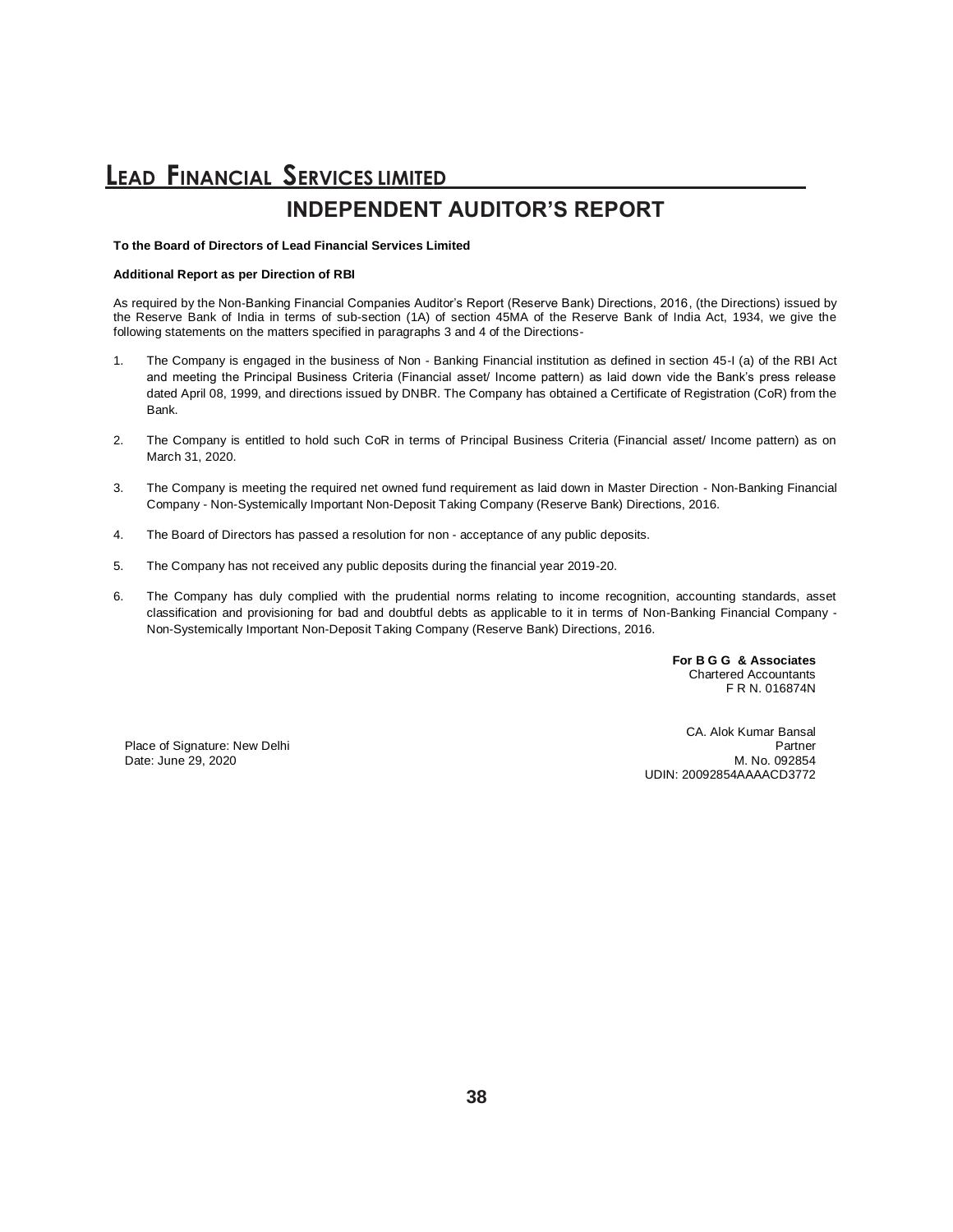|     | <b>BALANCE SHEET AS AT 31ST MARCH, 2020</b> |                |                  |                  | (Amount in ₹ Lakhs) |
|-----|---------------------------------------------|----------------|------------------|------------------|---------------------|
|     | <b>Particulars</b>                          | <b>Note</b>    | As at            | As at            | As at               |
|     |                                             |                | 31st March, 2020 | 31st March, 2019 | 01st April, 2018    |
| L.  | <b>ASSETS</b>                               |                |                  |                  |                     |
| (1) | <b>Financial Assets</b>                     |                |                  |                  |                     |
|     | (a) Cash & Cash Equivalents                 | 6              | 2.72             | 3.80             | 16.66               |
|     | (b) Loans                                   | $\overline{7}$ | 32.30            | 32.30            | 32.31               |
|     | (c) Securities for Trade                    | 8              | 457.92           | 460.59           | 460.86              |
|     | (d) Investments                             | 9              | 1.47             | 28.79            | 29.13               |
|     |                                             | (A)            | 494.41           | 525.48           | 538.96              |
| (2) | <b>Non-Financial Assets</b>                 |                |                  |                  |                     |
|     | (a) Current Tax Assets (Net)                | 10(d)          | 1.74             | 4.63             | 4.09                |
|     | (b) Deferred Tax Assets (Net)               | 10(a)          | 12.92            | 3.22             | 1.37                |
|     | (c) Investment Property                     | 11             | 210.20           | 210.20           | 210.20              |
|     | (d) Property, Plant & Equipment             | 12             | 0.57             | 0.57             | 0.69                |
|     | (e) Other Non-Financial Assets              | 13             | 285.89           | 285.09           | 285.02              |
|     |                                             | (B)            | 511.33           | 503.71           | 501.36              |
|     | <b>Total Assets</b>                         |                | 1005.73          | 1029.19          | 1040.32             |
|     | <b>LIABILITIES AND EQUITY</b>               |                |                  |                  |                     |
| Ш.  | <b>Financial Liabilities</b>                |                |                  |                  |                     |
| (1) | (a) Borrowings                              | 14             |                  | 24.01            | 20.00               |
|     | (b) Other Financial Liabilities             | 15             | 3.98             | 0.89             | 1.30                |
|     |                                             | (A)            | 3.98             | 24.90            | 21.30               |
|     | <b>Non-Financial Liabilities</b>            |                |                  |                  |                     |
| (2) | (a) Current Tax Liabilities (Net)           | 10(d)          |                  |                  | 8.57                |
|     | (b) Other Non-Financial Liabilities         | 16             | 450.42           | 450.02           | 451.26              |
|     |                                             | (B)            | 450.42           | 450.02           | 459.83              |
| (3) | <b>Equity</b>                               |                |                  |                  |                     |
|     | (a) Equity Share Capital                    | 17             | 330.00           | 330.00           | 330.00              |
|     | (b) Other Equity                            | 18             | 221.33           | 224.27           | 229.18              |
|     |                                             | (C)            | 551.33           | 554.27           | 559.18              |
|     | <b>Total Equity &amp; Liabilities</b>       |                | 1005.73          | 1029.19          | 1040.32             |

Summary of significant accounting policies 4

The accompanying notes are an integral part of the financial statements

As per our report of even date

For **B G G & Associates On behalf of the Board of Directors** Chartered Accountants Firm Registration No. 016874N

**(CA. Alok Kumar Bansal)** Partner M.No.092854 Place : New Delhi Date : June 29, 2020

**P.C. Bindal** Chairman DIN: 00004769

39 **Atul Vaibhav** Chief Financial Officer

**Sudesh Gupta** Chief Executive Officer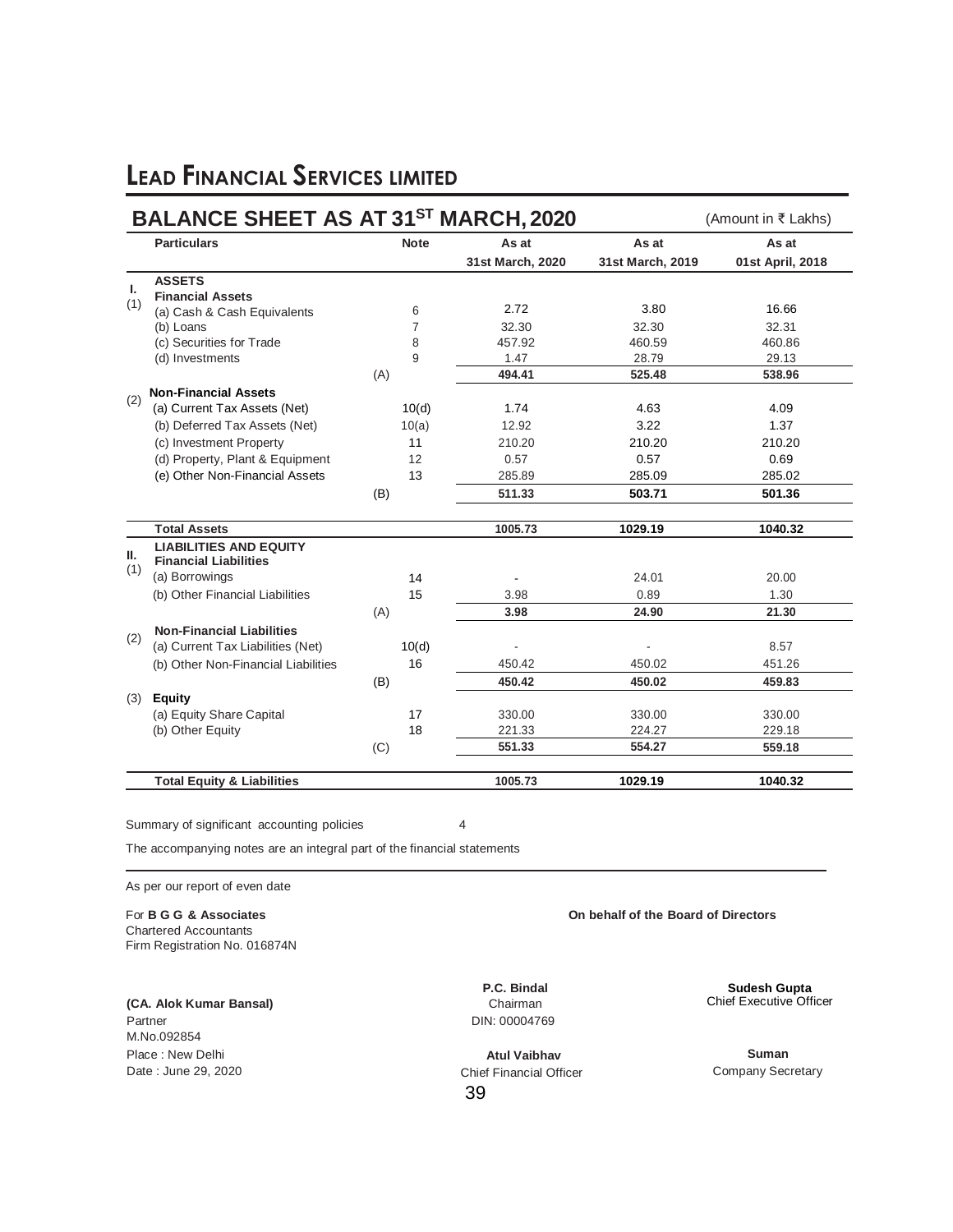### **LEAD FINANCIAL SERVICES LIMITED STATEMENTOF PROFIT & LOSS FOR THE YEAR ENDED 31ST MARCH, 2020**

(Amount in ₹ Lakhs)

| <b>Particulars</b>                                                                                                                                    | Note No.             | <b>Year Ended</b><br>31st March, 2020 | <b>Year Ended</b><br>31st March, 2019 |
|-------------------------------------------------------------------------------------------------------------------------------------------------------|----------------------|---------------------------------------|---------------------------------------|
| (I) Revenue from Operations<br>(i) Interest Income                                                                                                    | 19                   | 6.00                                  | 6.02                                  |
| (ii) Dividend Income                                                                                                                                  |                      | 0.06                                  | 0.06                                  |
| <b>Total Revenue from Operations</b>                                                                                                                  |                      | 6.06                                  | 6.08                                  |
| (II) Other Income                                                                                                                                     | 20                   | 0.07                                  | 11.00                                 |
| (III) Total Income (I+II)                                                                                                                             |                      | 6.13                                  | 17.08                                 |
| (IV) Expenses<br>(i) Finance Costs                                                                                                                    | 21                   | 2.89                                  | 1.13                                  |
| (ii) Changes in Inventories of Stock-in-Trade<br>(iii) Employee Benefit Expenses<br>(iv) Depreciation and amortization expenses<br>(v) Other Expenses | 22<br>23<br>12<br>24 | 2.67<br>7.92<br>10.47                 | 0.27<br>8.43<br>0.11<br>13.32         |
| <b>Total Expenses (III)</b>                                                                                                                           |                      | 23.95                                 | 23.26                                 |
| (V) Profit/ (Loss) before tax (III-IV)                                                                                                                |                      | (17.83)                               | (6.18)                                |
| (VI)Tax Expense:<br>(a) Current Tax                                                                                                                   |                      |                                       | 0.24                                  |
| (b) Deferred Tax                                                                                                                                      |                      | (9.82)                                | (1.76)                                |
| (VII) Profit / (Loss) after tax (V-VI)                                                                                                                |                      | (8.01)                                | (4.67)                                |
| (VIII) Other Comprehensive Income (OCI)<br>(i) Items that will not be reclassified to Profit or Loss                                                  |                      |                                       |                                       |
| (a) Change in fair value of FVOCI equity instruments                                                                                                  |                      | 5.19                                  | (0.34)                                |
| (b) Income Tax relating to these items                                                                                                                |                      | (0.11)                                | 0.09                                  |
| (ii) Items that will be reclassified to Profit or Loss                                                                                                |                      |                                       |                                       |
| Other Comprehensive Income (net of tax)                                                                                                               |                      | 5.07                                  | (0.25)                                |
| <b>Total Comprehensive Income (VII+VIII)</b><br><b>Earnings Per Equity Share</b><br>(par value Rs. 10 per share)                                      |                      | (2.93)                                | (4.92)                                |
| Basic & Diluted                                                                                                                                       |                      | (0.24)                                | (0.14)                                |
| Cummany of gianificant accounting policies                                                                                                            | $\overline{A}$       |                                       |                                       |

Summary of significant accounting policies 4

The accompanying notes are an integral part of the financial statements

As per our report of even date

For **B G G & Associates On behalf of the Board of Directors** Chartered Accountants Firm Registration No. 016874N

**(CA. Alok Kumar Bansal)** Partner M.No.092854 Place : New Delhi Date : June 29, 2020

**P.C. Bindal** Chairman DIN: 00004769

**Atul Vaibhav** Chief Financial Officer **Sudesh Gupta**

Chief Executive Officer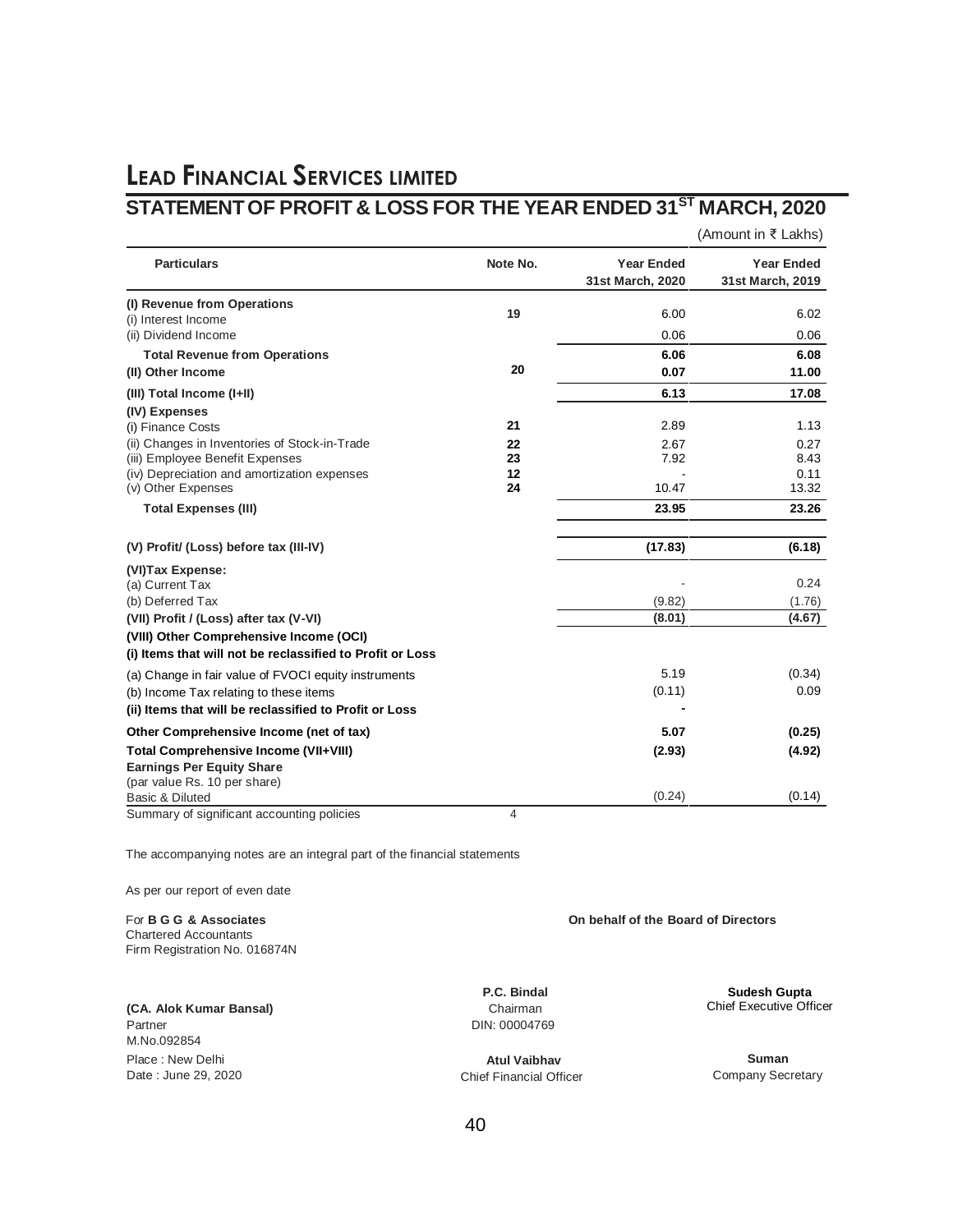### **CASH FLOW STATEMENT FOR THE YEAR ENDED 31ST MARCH, 2020**

|                                                                                                                   | (Amount in $\bar{\tau}$ Lakhs)             |                                            |  |
|-------------------------------------------------------------------------------------------------------------------|--------------------------------------------|--------------------------------------------|--|
| <b>Particulars</b>                                                                                                | For the Year<br><b>Ended</b><br>31.03.2020 | For the Year<br><b>Ended</b><br>31.03.2019 |  |
| <b>Cash Flow from Operating Activities</b>                                                                        |                                            |                                            |  |
| Profit before Tax                                                                                                 | (17.83)                                    | (6.18)                                     |  |
| Adjustments for:                                                                                                  |                                            |                                            |  |
| - Depreciation                                                                                                    |                                            | 0.11                                       |  |
| - Finance Charges                                                                                                 | 2.89                                       | 1.13                                       |  |
| <b>Operating profit before Working Capital changes</b>                                                            | (14.93)                                    | (4.94)                                     |  |
| <b>Changes in Working Capital:</b>                                                                                |                                            |                                            |  |
| Decrease/ (Increase) in Securities for Trade                                                                      | 2.67                                       | 0.27                                       |  |
| Decrease/ (Increase) in Loans                                                                                     |                                            | 0.01                                       |  |
| Decrease/ (Increase) in Other Assets                                                                              | 2.09                                       | (0.61)                                     |  |
| (Decrease)/ Increase in Other Liabilities                                                                         | 3.49                                       | (1.66)                                     |  |
| Cash generated from /(used in) Operations                                                                         | (6.68)                                     | (6.94)                                     |  |
| Income Tax Paid                                                                                                   |                                            | (8.82)                                     |  |
| Cash generated from /(used in) Operating Activities (A)                                                           | (6.68)                                     | (15.75)                                    |  |
| <b>Cash Flow from Investing Activities</b>                                                                        |                                            |                                            |  |
| Proceeds from Sale of Investments                                                                                 | 32.51                                      |                                            |  |
| Cash generated from /(used in) Investing Activities (B)                                                           | 32.51                                      |                                            |  |
| <b>Cash Flow from Financing Activities</b>                                                                        |                                            |                                            |  |
| Proceeds/(Repayment) from Short Term Borrowings                                                                   | (24.01)                                    | 4.01                                       |  |
| <b>Finance Charges</b>                                                                                            | (2.89)                                     | (1.13)                                     |  |
| Cash generated from /(used in) Financing Activities (C)                                                           | (26.90)                                    | 2.88                                       |  |
| Net Increase/ (Decrease) in Cash & Cash Equivalents (A+B+C)                                                       | (1.08)                                     | (12.87)                                    |  |
| Cash & Cash Equivalents at the beginning of year                                                                  | 3.80                                       | 16.66                                      |  |
| Cash & Cash Equivalents at the end of year (Note No.6)                                                            | 2.72                                       | 3.80                                       |  |
| • The above statement of cash flows has been prepared under the indirect method as set out in Ind AS 7 'Statement |                                            |                                            |  |

**of Cash Flows'. • Previous year figures have been regrouped/ reclassified wherever necessary to conform to the current year classification.**

The accompanying notes are an integral part of the financial statements

As per our report of even date

For **B G G & Associates On behalf of the Board of Directors** Chartered Accountants Firm Registration No. 016874N

**(CA. Alok Kumar Bansal)** Partner M.No.092854 Place : New Delhi Date : June 29, 2020

**P.C. Bindal** Chairman

DIN: 00004769

**Sudesh Gupta** Chief Executive Officer

**Atul Vaibhav** Chief Financial Officer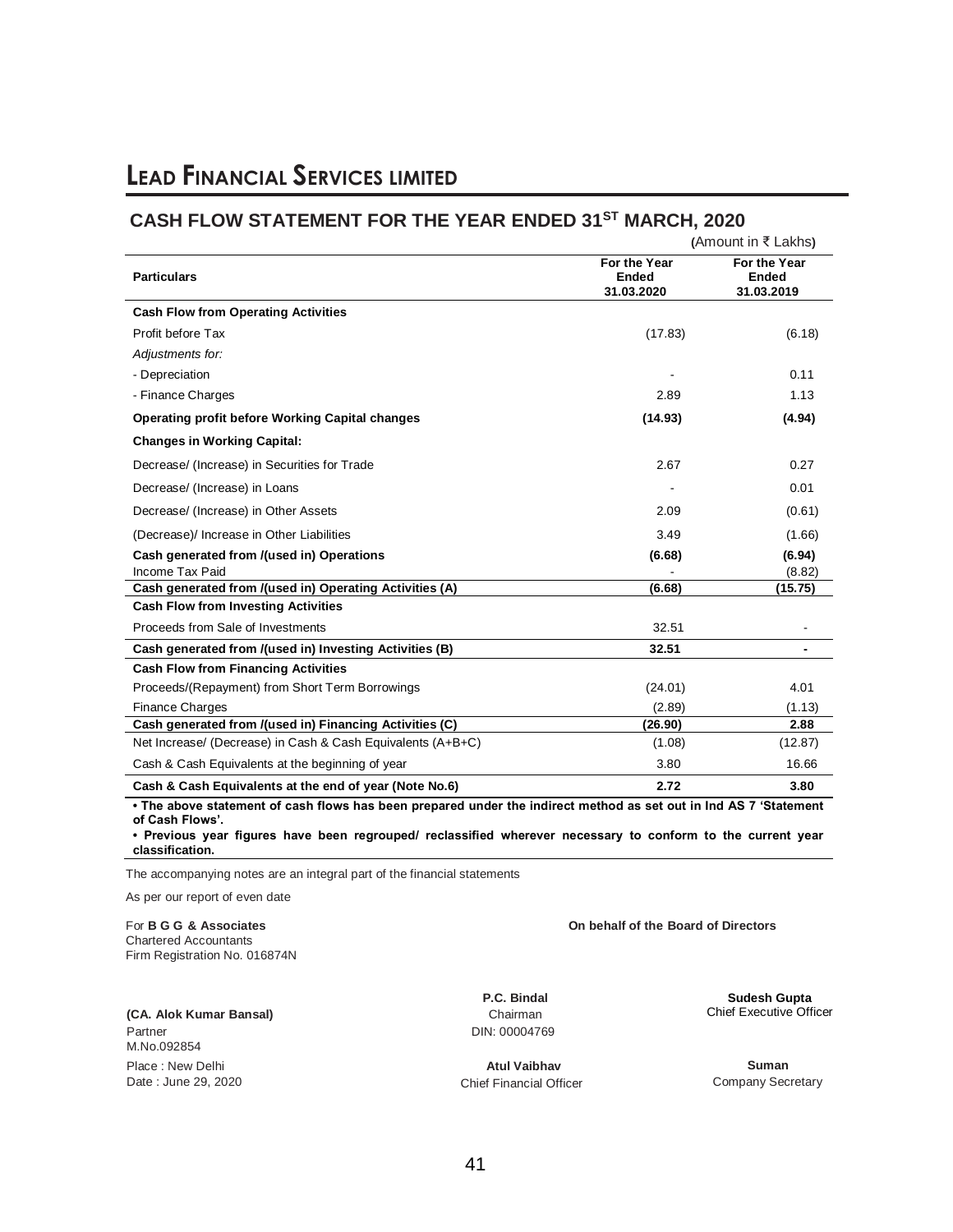### **Statement of changes in Equity for the financial year ended 31st March, 2020**

(All amounts in ₹ Lakhs, unless otherwise stated)

| (a) Equity Share Capital<br>As at 1st April, 2018                         | <b>Note</b> | Amount<br>330.00         |
|---------------------------------------------------------------------------|-------------|--------------------------|
| Changes in equity share capital during the year                           | 17          | $\overline{\phantom{a}}$ |
| As at 31st March, 2019<br>Changes in equity share capital during the year | 17          | 330.00                   |
| As at 31st March, 2020                                                    |             | 330.00                   |

### **(b) Other Equity**

|                                                    | <b>Reserves &amp; Surplus</b> |                                                                                | Other<br>Comprehensive<br><b>Income</b> |                                           |                          |
|----------------------------------------------------|-------------------------------|--------------------------------------------------------------------------------|-----------------------------------------|-------------------------------------------|--------------------------|
|                                                    | General<br>Reserve            | Reserve<br><b>Retained</b><br>Fund as per<br><b>Earnings</b><br><b>RBI Act</b> |                                         | <b>FVOCI-Equity</b><br><b>Instruments</b> | Total                    |
| Balance As at 01st April, 2018                     | 0.63                          | 41.18                                                                          | 184.74                                  | 2.64                                      | 229.18                   |
| Profit/ (loss) for the year                        | $\blacksquare$                |                                                                                | (4.67)                                  | $\blacksquare$                            | (4.67)                   |
| Other comprehensive income/ (loss) (net of<br>tax) |                               |                                                                                |                                         | (0.25)                                    | (0.25)                   |
| Transfer to Reserve Fund in terms of RBI Act       | $\blacksquare$                | $\overline{\phantom{a}}$                                                       |                                         | ٠                                         |                          |
| Balance as at 31st March, 2019                     | 0.63                          | 41.18                                                                          | 180.07                                  | 2.39                                      | 224.27                   |
| Profit/ (loss) for the year                        | $\blacksquare$                | -                                                                              | (8.01)                                  | $\overline{\phantom{a}}$                  | (8.01)                   |
| Other comprehensive income/ (loss) (net of<br>tax) | $\blacksquare$                |                                                                                | 5.62                                    | (0.54)                                    | 5.07                     |
| Transfer to Reserve Fund in terms of RBI Act       | $\overline{\phantom{a}}$      | ۰                                                                              | $\overline{\phantom{a}}$                | $\overline{\phantom{a}}$                  | $\overline{\phantom{a}}$ |
| Balance as at 31st March, 2020                     | 0.63                          | 41.18                                                                          | 177.68                                  | 1.84                                      | 221.33                   |

Summary of significant accounting policies 4

The accompanying notes are an integral part of the financial statements

As per our report of even date

For **B G G & Associates On behalf of the Board of Directors** Chartered Accountants Firm Registration No. 016874N

**(CA. Alok Kumar Bansal)** Partner M.No.092854 Place : New Delhi Date : June 29, 2020

**P.C. Bindal** Chairman DIN: 00004769

**Atul Vaibhav** Chief Financial Officer **Sudesh Gupta**

Chief Executive Officer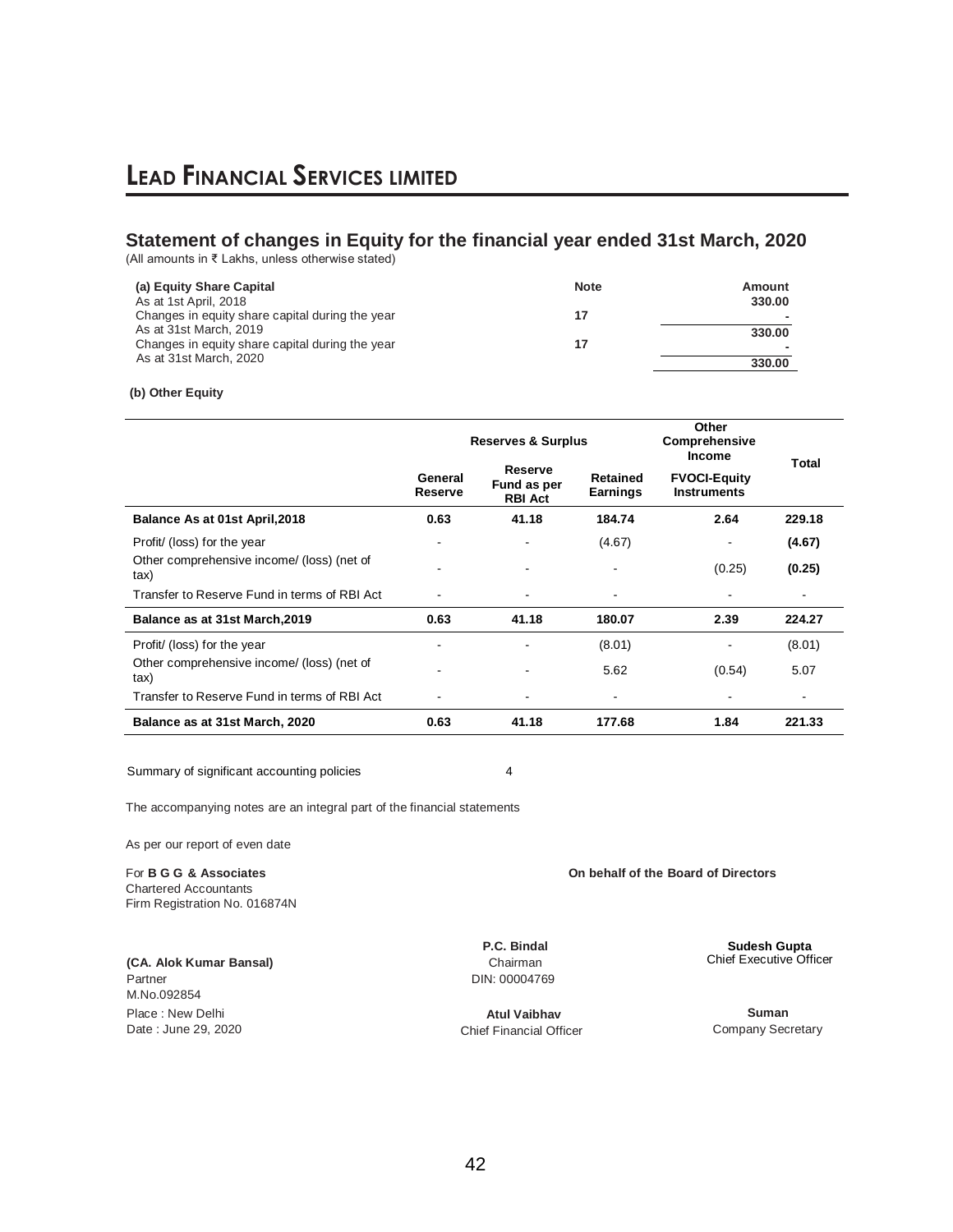#### **NOTES TO THE FINANCIAL STATEMENTS FOR THE YEAR ENDED 31ST MARCH, 2020**

#### **1. Corporate Information**

Lead Financial Services Limited ("the Company") is a public company domiciled in India and incorporated under the provisions of the Companies Act, 1956. The Company is a Non-Banking Finance Company registered with Reserve Bank of India and engaged in (i) providing loans and various financial services to its clients and (ii) making investments.

The registered office of the Company is located at 101 Sitaram Mansion, 718/21 Joshi Road, Karol Bagh, New Delhi-110005.

#### **2. Basis of Preparation**

In accordance with the notification issued by the Ministry of Corporate Affairs, with effect from 1 April 2019 the Company has adopted Indian Accounting Standards (referred to as "Ind AS" notified under the Companies (Indian Accounting Standards) Rules, 2015. Previous period numbers in the financial statements have been restated to Ind AS.

In accordance with Ind AS 101 – First Time Adoption of Indian Accounting Standard, the Company has presented a reconciliation of the financial statements under Accounting Standards notified under the Companies (Accounting Standards) Rules, 2006 ("Previous GAAP") to Ind AS of shareholders' equity as at 31 March 2019 and 1 April 2018 being the transition date and of the total comprehensive income for the year ended 31 March 2019.

These financial statements have been prepared in accordance with Ind AS 1 – Presentation of Financial Statements as notified under the Companies (Indian Accounting Standards) Rules, 2015 read with Section 133 of the Companies Act, 2013.

The financial statements have been prepared on a going concern basis using historical cost convention and on an accrual method of accounting, except for certain financial assets and financial liabilities which are measured at fair value/ amortized cost (Refer accounting policy regarding financial instruments).

Accounting policies have been consistently applied except where newly issued accounting standard is initially adopted or a revision to an existing accounting standard requires a change in the accounting policy hitherto in use.

These financial statements are the Company's first Ind AS financial statements. The Company's financial statements are presented in Indian Rupees, which is also its functional currency and values are rounded to nearest lakhs, except when otherwise indicated.

These financial statements are approved for issue by the Board of Directors on June 29, 2020.

#### **3. Use of Estimates**

The preparation of the financial statements in conformity with Ind AS requires that management make judgments, estimates and assumptions that affect the application of accounting policies and the reported amounts of assets, liabilities and disclosures of contingent assets and liabilities as of the date of the financial statements and the income and expense for the reporting period. The actual results could differ from these estimates. Estimates and underlying assumptions are reviewed on an ongoing basis. Revisions to accounting estimates are recognized in the period in which the estimate is revised and in any future periods affected.

The Company makes certain judgments and estimates for valuation and impairment of financial instruments, useful life of property, plant and equipment and investment property and deferred taxes. Management believes that the estimates used in the preparation of the financial statements are prudent and reasonable.

#### **4. Significant Accounting Policies**

#### **a. Property, Plant & Equipment**

Property plant and equipment are stated at cost less accumulated depreciation and accumulated impairment losses, if any. Subsequent costs are included in the asset's carrying amount.

All property, plant and equipment are initially recorded at cost. Cost comprises acquisition cost, borrowing cost if capitalization criteria are met, and directly attributable cost of bringing the asset to its working condition for the intended use.

Subsequent expenditure relating to property, plant and equipment is capitalized only when it is probable that future economic benefit associated with these will flow with the Company and the cost of the item can be measured reliably.

Depreciation on property, plant and equipment is provided on written down value basis over the estimated useful life as prescribed in Schedule II of the Companies Act, 2013.The residual values, useful lives and methods of depreciation of property, plant and equipment are reviewed at each reporting date and adjusted prospectively, if appropriate.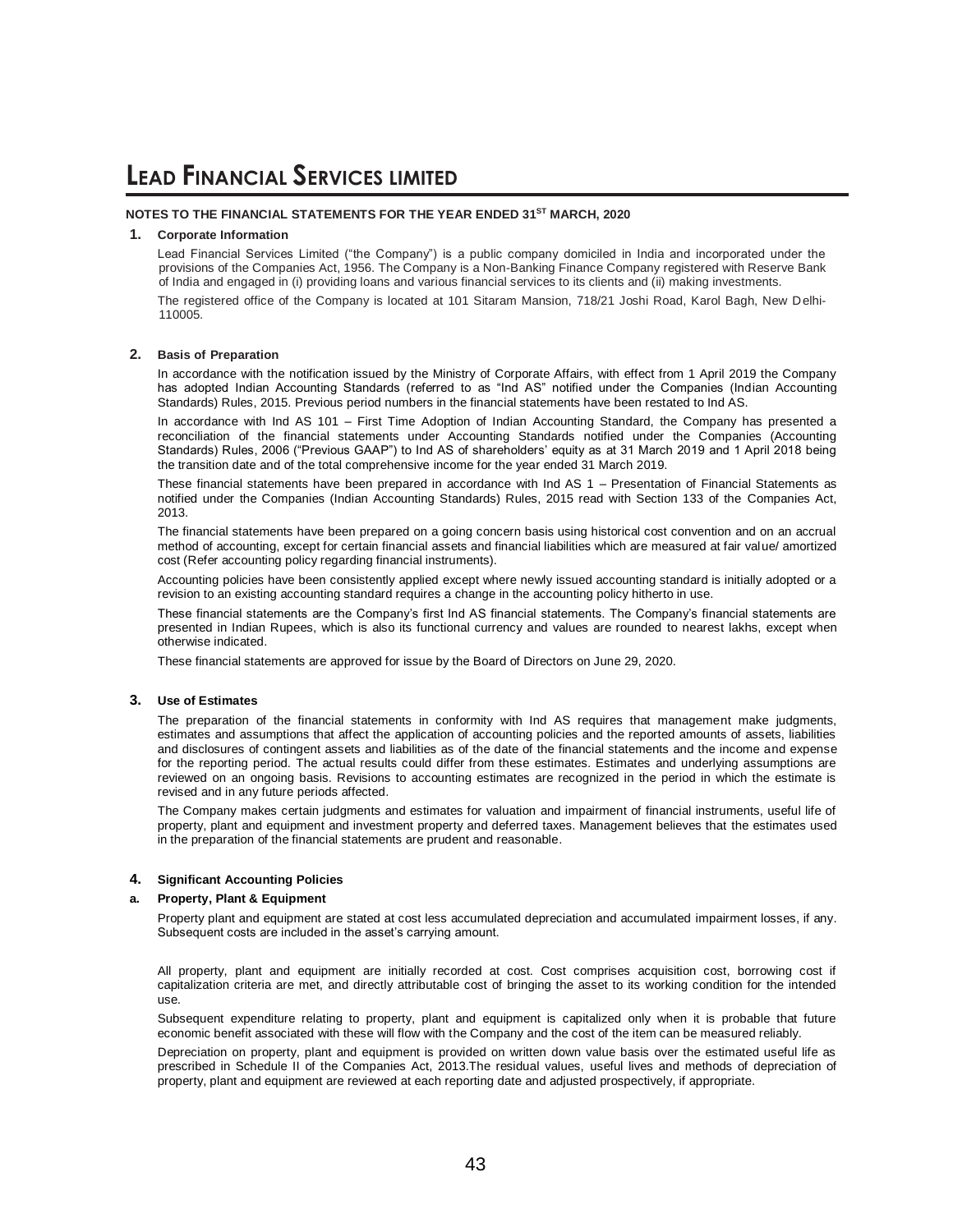The carrying amount of an item of property, plant and equipment is derecognized on disposal or when no future economic benefits are expected from its use or disposal. The gain or loss arising from the derecognition of an item of property, plant and equipment is measured as the difference between the net disposal proceeds and the carrying amount of the item and is recognized in the Statement of Profit and Loss when the item is derecognized.

For transition to Ind AS, the Company has elected to continue with the carrying value of all of its property, plant and equipment recognised as of 1 April, 2018 measured as per the previous GAAP and use that carrying value as its deemed cost as of the transition date.

#### b. **Investment property**

Property that is held for long-term rental yields or for capital appreciation or both, and that is not occupied by the Company, is classified as investment property. Investment property is measured initially at its cost, including related transaction costs and wherever applicable borrowing costs. Subsequent expenditure is capitalised to the asset's carrying amount only when it is probable that future economic benefits associated with the expenditure will flow to the Company and the cost of the item can be measured reliably. All other repair and maintenance costs are expensed when incurred. When part of an investment property is replaced, the carrying amount of the replaced part is derecognised.

Depreciation on investment properties is calculated using the straight-line method (SLM) to allocate their cost, net of their residual values, over their estimated useful lives, as per the useful life prescribed in Schedule II to the Companies Act, 2013.

Investment properties are derecognised either when they have been disposed of or when they are permanently withdrawn from use and no future economic benefit is expected from their disposal. The difference between the net disposal proceeds and the carrying amount of the asset is recognised in the statement of profit and loss in the period of derecognition.

For transition to Ind AS, the Company has elected to continue with the carrying value of all of its investment properties recognised as of 1 April, 2018 measured as per the previous GAAP and use that carrying value as its deemed cost as of the transition date.

#### **c. Revenue Recognition**

(i) Under Ind AS 109, Interest Income is recorded using the Effective Interest Rate (EIR) method for all financial instruments measured at amortised cost, debt instruments measured at fair value through other comprehensive Income (FVOCI) and debt instruments designated at fair value through profit & loss (FVTPL). The EIR is the rate that exactly discounts estimated future cash receipts through the expected life of the financial instrument or, when appropriate, a shorter period, to the net carrying amount of the financial asset.

The EIR (and therefore, the amortised cost of the asset) is calculated by taking into account any discount or premium on acquisition, fees and costs that are an integral part of the EIR. The Company recognises interest income using a rate of return that represents the best estimate of a constant rate of return over the expected life of the loan

The Company calculates interest income by applying the EIR to the gross carrying amount of financial assets other than credit-impaired assets.

(ii) Income from trading in securities comprises profit/ loss on sale of securities held as stock in trade. Profit/ loss on sale of securities is determined based on the First-in-First-Out ('FIFO') cost of the securities sold and are accounted for on the trade date of transaction.

(iii) Dividend income (including from FVOCI investments) is recognised when the Company's right to receive the payment is established, it is probable that the economic benefits associated with the dividend will flow to the entity and the amount of the dividend can be measured reliably. This is generally when the shareholders approve the dividend.

(iv) Other income and expenses are accounted for on accrual basis.

#### **d. Securities for trade**

Securities for trade are classified as financial assets in accordance with IND AS on Financial Instruments, hence recognized and measured at fair value (FVTPL) with the corresponding debit/ credit in Statement of Profit & Loss.

#### **e. Borrowings**

Borrowings are initially recognized at net of transaction costs incurred and measured at amortized cost. Any difference between the proceeds (net of transaction costs) and the redemption amount is recognized in the Statement of Profit and Loss over the period of the borrowings using the Effective Interest Rate (EIR) method.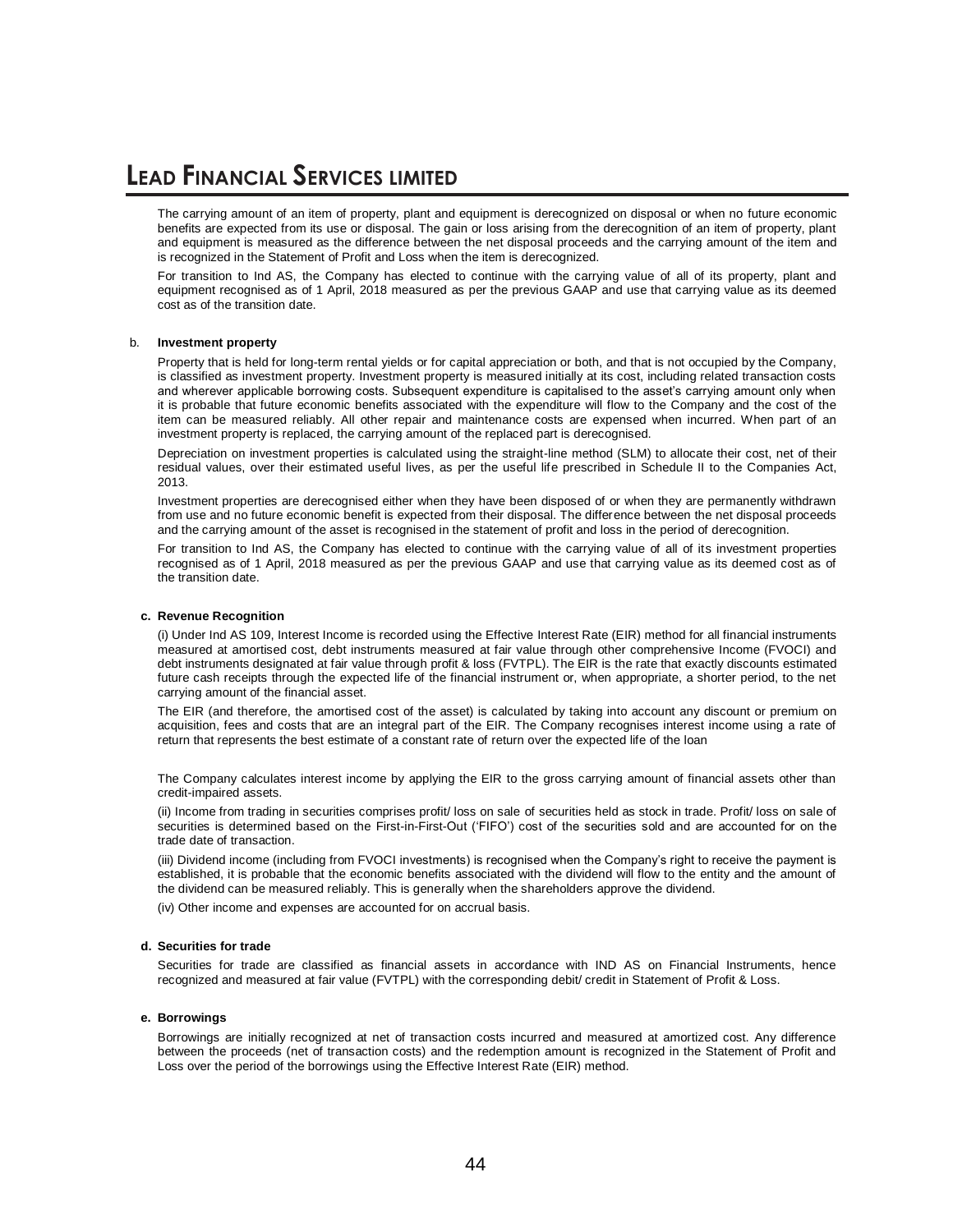#### **f. Provisions**

Provision is recognized when an enterprise has a present obligation (legal or constructive) as a result of a past event and it is probable that an outflow of resources will be required to settle the obligation, in respect of which a reliable estimate can be made. Provisions are determined based on management estimates required to settle the obligation at the balance sheet date, supplemented by experience of similar transactions. These are reviewed at the balance sheet date and adjusted to reflect the current management estimates.

#### **g. Borrowing Costs**

Borrowing costs include interest expense as per the EIR and other costs incurred by the Company in connection with the borrowing of funds. Borrowing costs directly attributable to acquisition or construction of those property, plant & equipment which necessarily take a substantial period of time to get ready for their intended use are capitalized. Other borrowing costs are recognized as an expense in the year in which they are incurred.

#### **h. Operating Leases**

The Company assesses at contract inception whether a contract is, or contains, a lease. That is, if the contract conveys the right to control the use of an identified asset for a period of time in exchange for consideration.

#### **As a Lessee**

The Company applies the short-term lease recognition exemption to its short-term leases of office spaces (i.e., those leases that have a lease term of 12 months or less from the commencement date and do not contain a purchase option). Lease payments on short-term leases are recognised as expense on a straight-line basis over the lease term.

#### **As a lessor**

Leases in which the Company does not transfer substantially all the risks and rewards incidental to ownership of an asset are classified as operating leases. Rental income arising is accounted for on a straight-line basis over the lease terms.

#### **i. Tax Expenses**

#### **Income Taxes**

The income tax expense comprises current and deferred tax incurred by the Company. Income tax expense is recognized in the income statement except to the extent that it relates to items recognized directly in equity or OCI, in which case the tax effect is recognized in equity or OCI. Income tax payable on profits is based on the applicable tax laws in each tax jurisdiction and is recognized as an expense in the period in which profit arises.

#### **Current Income Tax**

Current tax is the expected tax payable/receivable on the taxable income/ loss for the year using applicable tax rates at the Balance Sheet date, and any adjustment to taxes in respect of previous years.

#### **Deferred Tax**

Deferred tax is recognized in respect of temporary differences between the carrying amounts of assets and liabilities for financial reporting purpose and the amounts for tax purposes.

Deferred tax liabilities are generally recognized for all taxable temporary differences and deferred tax assets are recognized, for all deductible temporary differences, to the extent it is probable that future taxable profits will be available against which deductible temporary differences can be utilized. Deferred tax is measured at the tax rates that are expected to be applied to the temporary differences when they reverse, based on the laws that have been enacted or substantively enacted by the reporting date. Deferred tax assets are reviewed at each reporting date and are reduced to the extent that it is no longer probable that the related tax benefit will be realized.

The tax effects of income tax losses, available for carry forward, are recognized as deferred tax asset, when it is probable that future taxable profits will be available against which these losses can be set-off.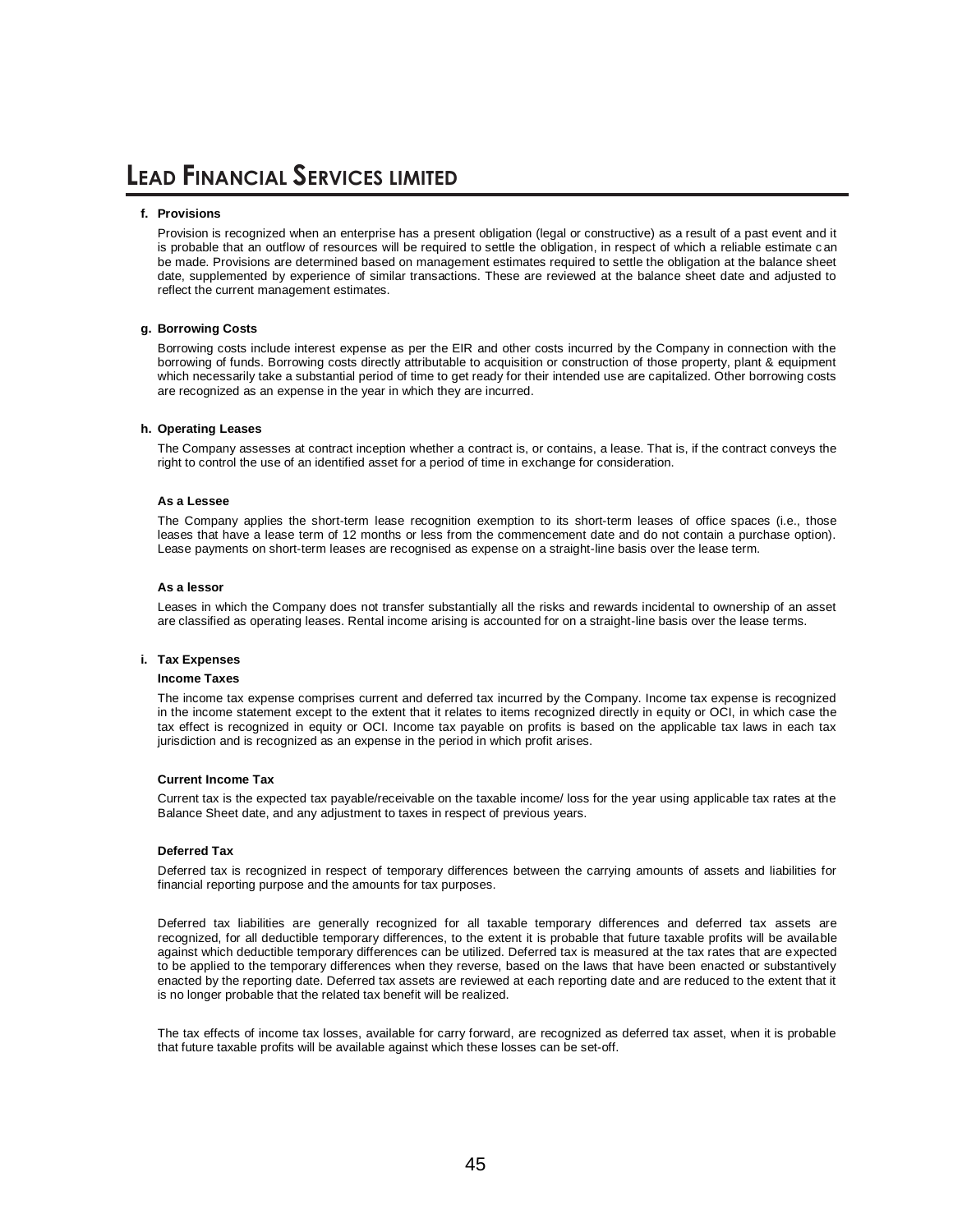#### j. **Financial instruments**

A financial instrument is any contract that gives rise to a financial asset of one entity and a financial liability or equity instrument of another entity.

#### **Financial assets**

#### **Initial recognition and measurement**

All financial assets are recognised initially at fair value plus, in the case of financial assets not recorded at fair value through profit or loss, transaction costs that are attributable to the acquisition of the financial asset.

#### **Subsequent measurement**

For purposes of subsequent measurement, financial assets are classified into four categories:

- Debt instruments at amortised cost
- Debt instruments at fair value through other comprehensive income (FVTOCI)
- Debt instruments, derivatives and equity instruments at fair value through profit or loss (FVTPL)
- Equity instruments measured at fair value through other comprehensive income (FVTOCI)

#### **i. Debt instruments at amortised cost**

- A 'debt instrument' is measured at the amortised cost, if both the following conditions are met:
- a. The asset is held within a business model whose objective is to hold assets for collecting contractual cash flows, and
- b. Contractual terms of the asset that give rise on specified dates to

After initial measurement, such financial assets are subsequently measured at amortised cost using the effective interest rate (EIR) method. Amortised cost is calculated by taking into account any discount or premium on acquisition and fees or costs that are an integral part of the EIR. The EIR amortization is included in finance income in the statement of profit and loss. The losses arising from impairment are recognised in the statement of profit and loss.

#### **ii. Debt instruments at FVTOCI**

A 'debt instrument' is classified as at the FVTOCI if both of the following criteria are met: a. The objective of the business model is achieved both by collecting contractual cash flows and selling the financial assets, and

b. The asset's contractual cash flows represent SPPI.

Debt instruments included within the FVTOCI category are measured initially as well as at each reporting date at fair value. Fair value movements are recognized in the other comprehensive income (OCI). However, the Company recognizes interest income, impairment losses and reversals and foreign exchange gain or loss in the statement of profit and loss. On derecognition of the asset, cumulative gain or loss previously recognised in OCI is reclassified from the equity to statement of profit and loss. Interest earned whilst holding FVTOCI debt instrument is reported as interest income using the EIR method.

#### iii. **Debt instruments at FVTPL**

FVTPL is a residual category for debt instruments. Any debt instrument, which does not meet the criteria for categorization as at amortized cost or as FVTOCI, is classified as at FVTPL.

Debt instruments included within the FVTPL category are measured at fair value with all changes recognized in the statement of profit and loss.

#### iv. **Equity investments**

All equity investments in scope of Ind AS 109 are measured at fair value. Equity instruments which are held for trading are classified as at FVTPL. For all other equity instruments, the Company may make an irrevocable election to present in other comprehensive income subsequent changes in the fair value. The Company makes such election on an instrument-by-instrument basis. The classification is made on initial recognition and is irrevocable.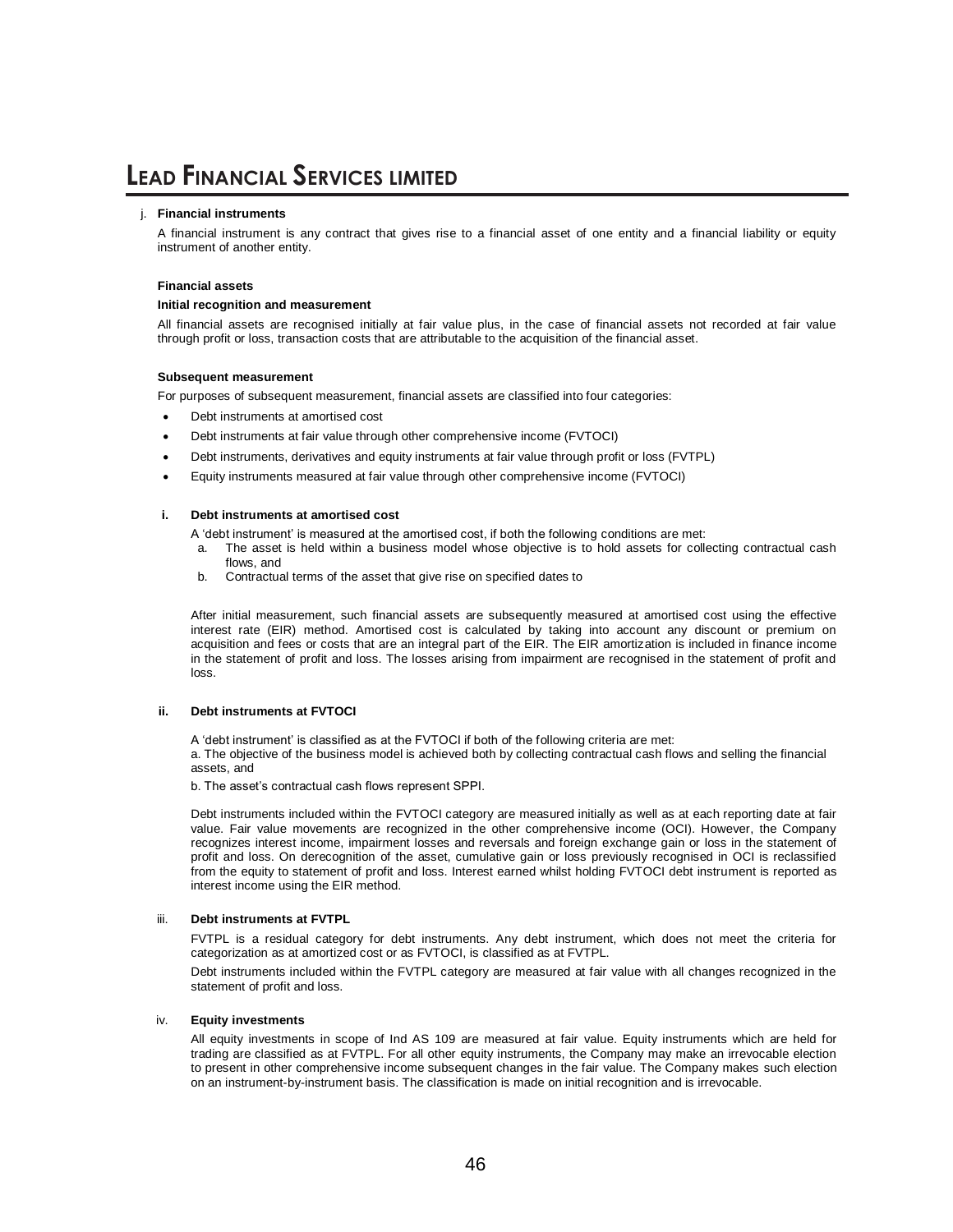If the Company decides to classify an equity instrument as at FVTOCI, then all fair value changes on the instrument, excluding dividends, are recognized in the OCI. There is no recycling of the amounts from OCI to statement of profit and loss, even on sale of investment. However, the Company may transfer the cumulative gain or loss within equity.

Equity instruments included within the FVTPL category are measured at fair value with all changes recognized in the statement of profit and loss.

#### **Derecognition**

A financial asset (or, where applicable, a part of a financial asset or part of a group of similar financial assets) is primarily derecognised (i.e. removed from the Company's combined balance sheet) when:

- The rights to receive cash flows from the asset have expired, or
- The Company has transferred its rights to receive cash flows from the asset or has assumed an obligation to pay the received cash flows in full without material delay to a third party under a 'pass-through' arrangement and either (a) the Company has transferred substantially all the risks and rewards of the asset, or (b) the Company has neither transferred nor retained substantially all the risks and rewards of the asset, but has transferred control of the asset.

#### **Impairment of financial assets**

The Company recognises loss allowances for ECLs on the following financial instruments that are not measured at FVTPL:

- Loans and advances to customers;
- Debt investment securities; and
- Trade and other receivables;

ECLs are required to be measured through a loss allowance at an amount equal to:

- 12-month ECL, i.e. that result from those default events on the financial instrument that are possible within 12 months after the reporting date, (referred to as Stage 1); or
- full lifetime ECL, i.e. lifetime ECL that result from all possible default events over the life of the financial instrument, (referred to as Stage 2 and Stage 3).

A loss allowance for full lifetime ECL is required for a financial instrument if the credit risk on that financial instrument has increased significantly since initial recognition (and consequently for credit impaired financial assets). For all other financial instruments, ECLs are measured at an amount equal to the 12 month ECL.

ECLs are a probability-weighted estimate of the present value of credit losses. These are measured as the present value of the difference between the cash flows due to the Company under the contract and the cash flows that the Company expects to receive arising from the weighting of multiple future economic scenarios, discounted at the asset's EIR.

The Company measures ECL on an individual basis, or on a collective basis for portfolios of loans that share similar economic risk characteristics. The measurement of the loss allowance is based on the present value of the asset's expected cash flows using the asset's original EIR, regardless of whether it is measured on an individual basis or a collective basis.

#### **Financial liabilities**

#### **Initial recognition and measurement**

All financial liabilities are recognised initially at fair value and, in the case of loans and borrowings and payables, net of directly attributable transaction costs. The Company's financial liabilities include trade and other payables and borrowings, etc.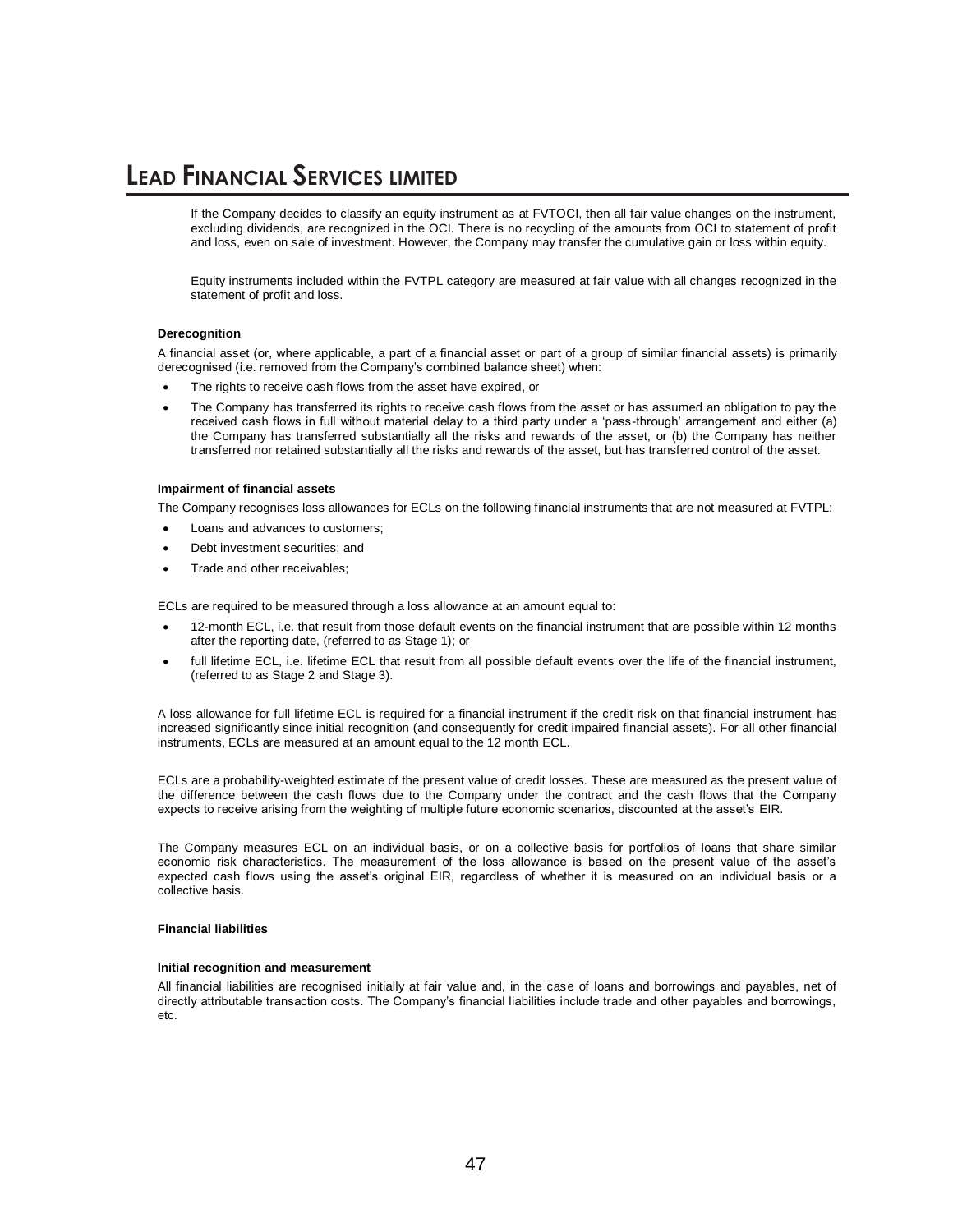#### **Subsequent measurement**

The measurement of financial liabilities depends on their classification, as described below:

#### **i. Financial liabilities at FVTPL**

Financial liabilities at fair value through profit or loss include financial liabilities held for trading and financial liabilities designated upon initial recognition as at fair value through profit or loss. Financial liabilities are classified as held for trading if they are incurred for the purpose of repurchasing in the near term.

#### ii. **Loans and borrowings**

This is the category most relevant to the Company. After initial recognition, interest-bearing loans and borrowings are subsequently measured at amortised cost using the EIR method. Gains and losses are recognised in profit or loss when the liabilities are derecognised as well as through the EIR amortisation process.

Amortised cost is calculated by taking into account any discount or premium on acquisition and fees or costs that are an integral part of the EIR. The EIR amortisation is included as finance costs in the statement of profit and loss.

#### **Derecognition**

A financial liability is derecognised when the obligation under the liability is discharged or cancelled or expires.

#### **Offsetting of financial instruments**

Financial assets and financial liabilities are offset and the net amount is reported in the balance sheet if there is a currently enforceable legal right to offset the recognised amounts and there is an intention to settle on a net basis, to realise the assets and settle the liabilities simultaneously.

#### k. **Impairment of Non-Financial Assets**

The Company assesses at the reporting date whether there is an indication that an asset may be impaired. If any indication exists, or when annual impairment testing for an asset is required, the Company estimates the asset's recoverable amount. An asset's recoverable amount is the higher of an asset's or cash-generating unit's ("CGU") fair value less costs of disposal and its value in use. The recoverable amount is determined for an individual asset, unless the asset does not generate cash inflows that are largely independent of those from other assets or groups of assets. Where the carrying amount of an asset or CGU exceeds its recoverable amount, the asset is considered impaired and is written down to its recoverable amount. In assessing value in use, the estimated future cash flows are discounted to their present value using a pre-tax discount rate that reflects current market assessments of the time value of money and the risks specific to the asset. In determining fair value less costs of disposal, recent market transactions are taken into account, if available. If no such transactions can be identified, an appropriate valuation model is used. Impairment losses are recognised in statement of profit and loss.

#### **l. Cash & Cash Equivalents**

For the purpose of presentation in statement of cash flow, cash and cash equivalents include cash on hand, other short term, highly liquid investments with original maturities of three months or less that are readily convertible to known amount of cash and which are subject to an insignificant risk of change in value.

#### **m. Dividends**

The Company recognises a liability to make cash distributions to equity holders of the Company when the distribution is authorised and the distribution is no longer at the discretion of the Company. As per the corporate laws in India, a distribution is authorised when it is approved by the shareholders. A corresponding amount is recognised directly in equity.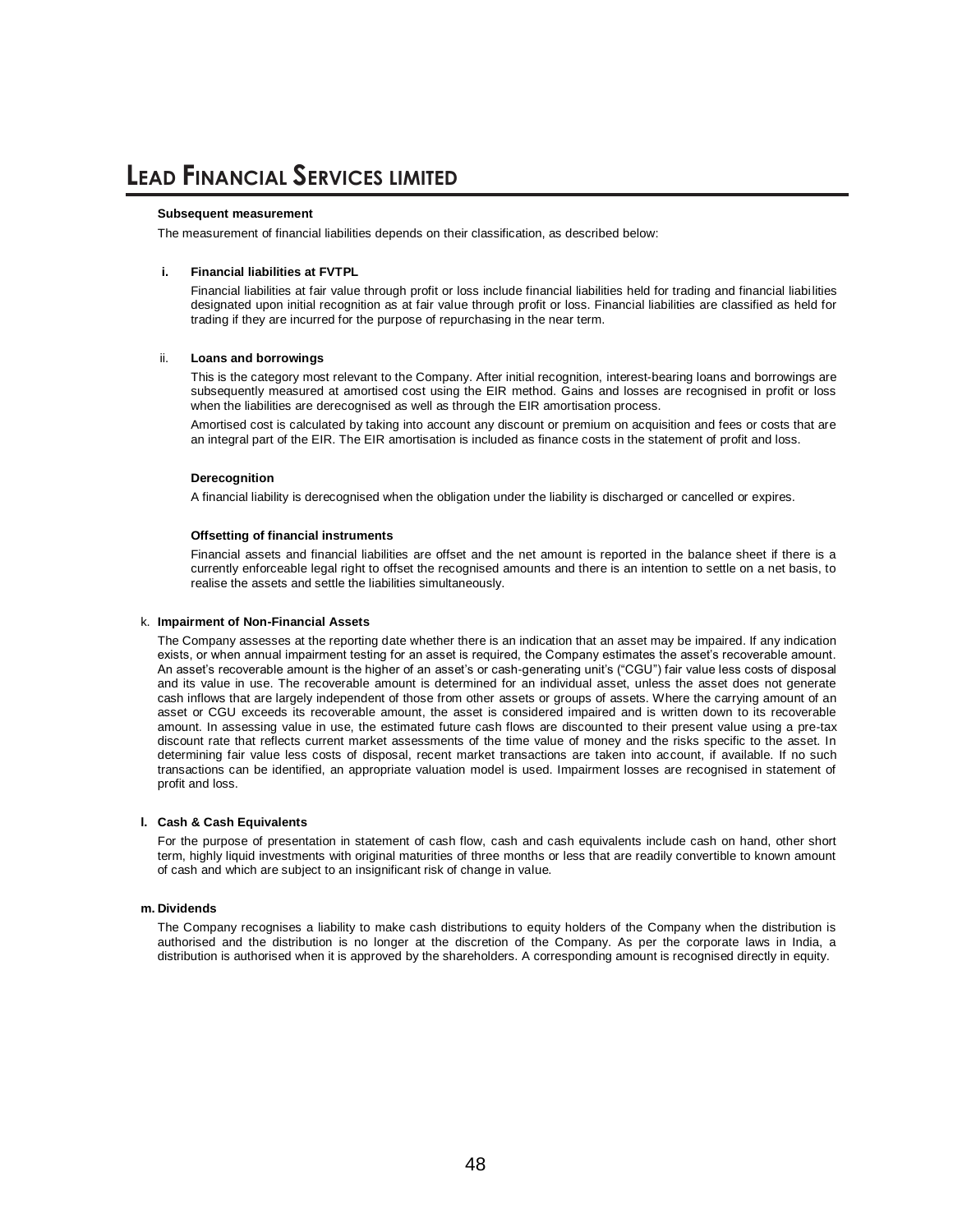#### **n. Earnings Per Share**

Basic earnings per share is calculated by dividing the profit attributable to the shareholders of the Company by the weighted average number of equity shares outstanding during the financial year.

Diluted earnings per share is calculated by dividing the profit attributable to the shareholders of the Company (after adjusting the corresponding income/ charge for dilutive potential equity shares, if any) by the weighted average number of equity shares outstanding during the financial year plus the weighted average number of additional equity shares that would have been issued on conversion of all the dilutive potential equity shares.

### **5. Recent accounting pronouncements**

Ministry of Corporate Affairs ("MCA") notifies new standard or amendments to the existing standards. There is no such notification which would have been applicable from April 1, 2020.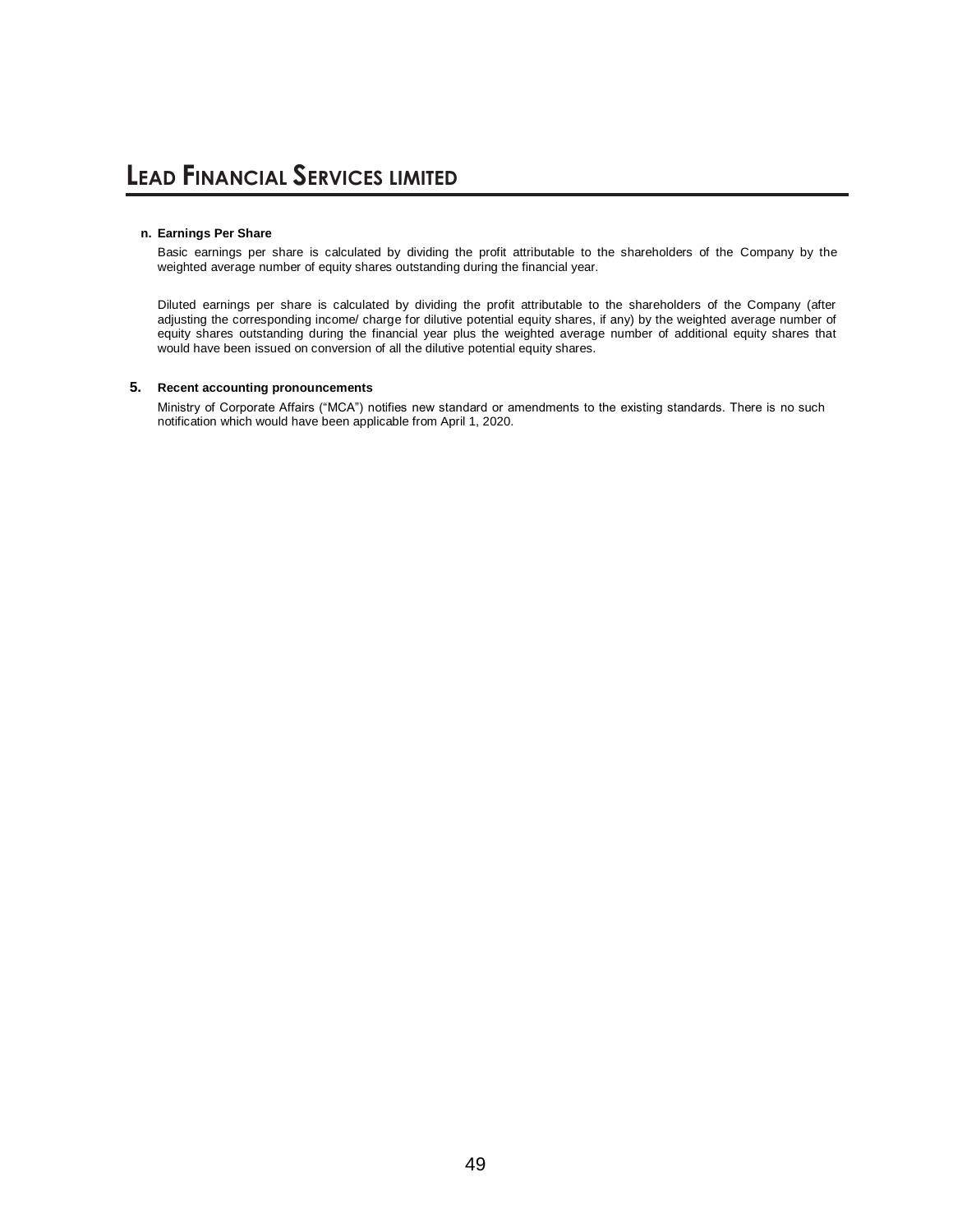### **NOTES TO THE FINANCIAL STATEMENTS FOR THE YEAR ENDED 31ST MARCH, 2020**

### **(All amounts in ₹ Lakhs, unless otherwise stated)**

|      |                                                |                | As at        |                |
|------|------------------------------------------------|----------------|--------------|----------------|
| 6    | <b>Cash &amp; Cash Equivalents</b>             | 31.03.2020     | 31.03.2019   | 01.04.2018     |
|      | Cash on hand                                   | 0.42           | 0.80         | 1.27           |
|      | Balances with Banks in current accounts        | 2.29<br>2.72   | 3.00<br>3.80 | 15.39<br>16.66 |
|      |                                                |                |              |                |
| 7    | Loans                                          |                |              |                |
|      | (Carried at Fair Value through Amortised Cost) |                |              |                |
| (A)  | Inter-Corporate Loans                          | 32.43          | 32.43        | 32.44          |
|      | Less: Impairment Loss Allowance                | 0.13           | 0.13         | 0.13           |
|      | Total (A)                                      | 32.30          | 32.30        | 32.31          |
| (B)  | Out of above                                   |                |              |                |
|      | Secured by Tangible Assets                     | $\blacksquare$ |              |                |
|      | Unsecured                                      | 32.43          | 32.43        | 32.44          |
|      | Less: Impairment Loss Allowance                | 0.13           | 0.13         | 0.13           |
|      | Total (B)                                      | 32.30          | 32.30        | 32.31          |
| (C)  | Out of above                                   |                |              |                |
| (i)  | Loans in India                                 |                |              |                |
|      | - Public Sector                                |                |              |                |
|      | - Others                                       | 32.43          | 32.43        | 32.44          |
|      | Less: Impairment Loss Allowance                | 0.13           | 0.13         | 0.13           |
|      | Sub-Total (i)                                  | 32.30          | 32.30        | 32.31          |
| (ii) | Loans Outside India                            | $\overline{a}$ | L,           |                |
|      | Less: Impairment Loss Allowance                |                |              |                |
|      | Sub-Total (ii)                                 |                |              |                |
|      | Total (C)                                      | 32.30          | 32.30        | 32.31          |
|      | <b>Stage-wise breakup of Loans</b>             |                |              |                |
|      | Stage-1: Low Credit Risk                       | 32.30          | 32.30        | 32.31          |
|      | Stage-2: Significant Increase in Credit Risk   |                |              |                |
|      | Stage-3: Credit Impaired                       |                |              |                |
|      | <b>Total</b>                                   |                |              |                |
|      |                                                | 32.30          | 32.30        | 32.31          |
| 8    | <b>Securities for Trade</b>                    |                |              |                |
|      | (Valued at Fair Value through Profit & Loss)   |                |              |                |
|      | Inventories of Shares/ Securities              | 457.92         | 460.59       | 460.86         |
|      |                                                | 457.92         | 460.59       | 460.86         |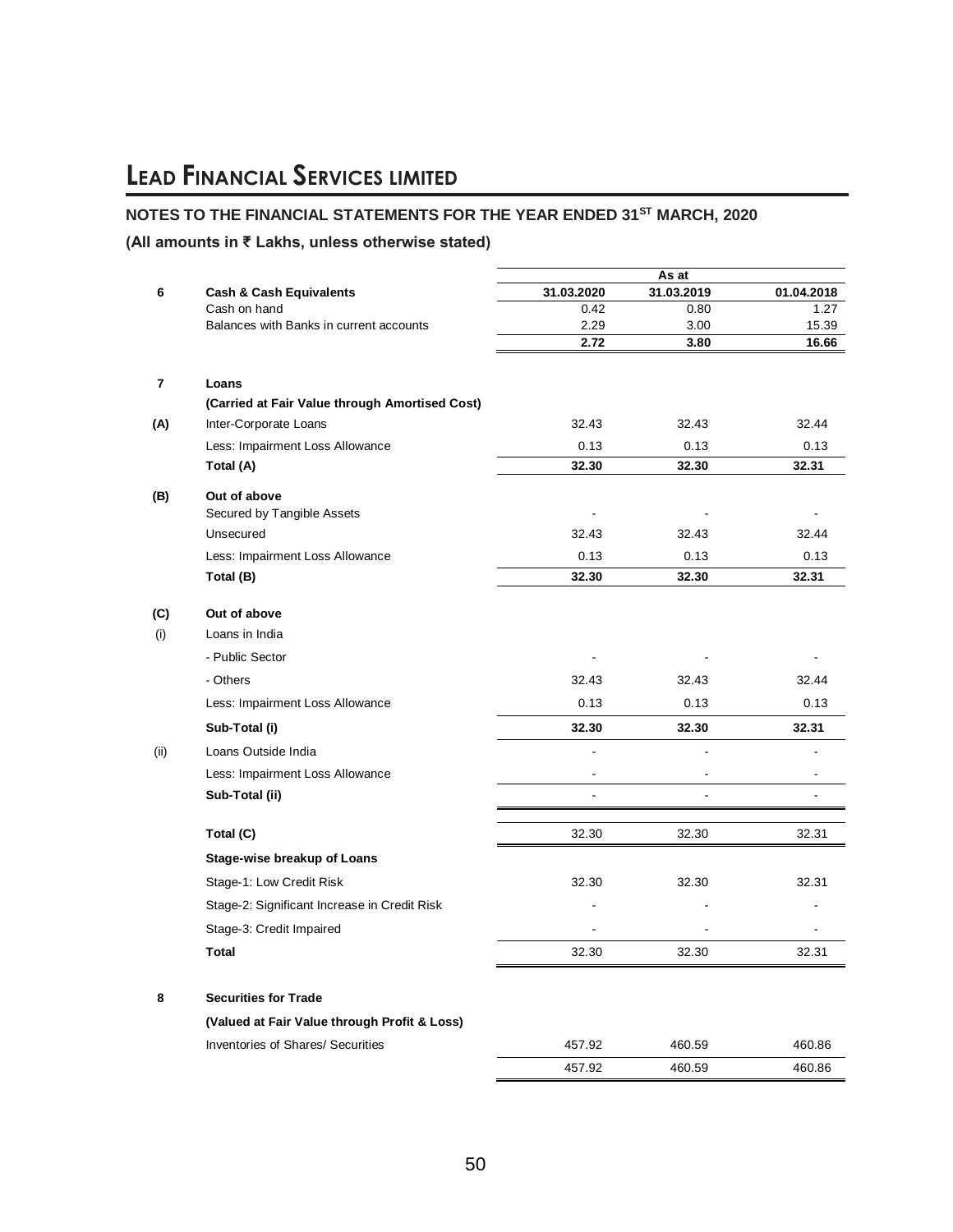| Opening Deferred Tay Assate (Il inhibition)                                                                               | ר מ                              | 1. 27      |               |
|---------------------------------------------------------------------------------------------------------------------------|----------------------------------|------------|---------------|
|                                                                                                                           | 31.03.2020                       | 31.03.2019 |               |
| <b>Reconciliation of movement in Deferred Tax</b><br>Assets (Net)                                                         |                                  |            |               |
|                                                                                                                           |                                  |            | 1.37          |
| Impact of Fair Value of Financial Instruments                                                                             | (0.95)                           | (0.84)     | (0.93)        |
| <b>Deferred Tax Liabilities</b>                                                                                           |                                  |            |               |
| <b>MAT Credit Entitlement</b>                                                                                             | 1.98                             | 1.98       | 1.98          |
| <b>Brought forward losses</b>                                                                                             | 11.68                            | 1.80       |               |
| Property, plant & equipment: impact of difference<br>between tax depreciation and depreciation for<br>financial reporting | 0.21                             | 0.27       | 0.31          |
| <b>Deferred Tax Assets</b>                                                                                                |                                  |            |               |
| <b>Deferred Tax Assets/ (Liabilities)</b>                                                                                 |                                  |            |               |
|                                                                                                                           |                                  |            |               |
| Total                                                                                                                     | 1.47                             | 28.79      | 29.13         |
| Less: Impairment Loss Allowance                                                                                           |                                  |            |               |
| Investments Outside India                                                                                                 |                                  |            |               |
| Investments in India                                                                                                      | 1.47                             | 28.79      | 29.13         |
| Out of above                                                                                                              |                                  |            |               |
| Total                                                                                                                     | 1.47                             | 28.79      | 29.13         |
| Less: Impairment Loss Allowance                                                                                           |                                  |            |               |
| - Investments in Equity Instruments                                                                                       | 0.13                             | 27.06      | 27.52         |
| income)<br>- Investments in Mutual Funds                                                                                  | 1.34                             | 1.74       | 1.61          |
| (At fair value through other comprehensive                                                                                |                                  |            |               |
|                                                                                                                           | <b>Deferred Tax Assets (Net)</b> | 12.92      | 3.22<br>As at |

| Opening Deferred Tax Assets/ (Liabilities)                              | 3.22   | 1.37 |
|-------------------------------------------------------------------------|--------|------|
| Deferred tax credit/ (charge) recorded in statement<br>of profit & loss | 9.82   | 1.76 |
| Deferred tax credit/ (charge) recorded in OCI                           | (0.11) | 0.09 |
| <b>Closing Deferred Tax Assets/ (Liabilities)</b>                       | 12.92  | 3.22 |

#### **(c) Reconciliation of Tax Expense recognised in the statement of profit & loss**

| J |  |  | ٥<br>w |
|---|--|--|--------|
|   |  |  |        |

|                                             | For the Year Ended |            |  |
|---------------------------------------------|--------------------|------------|--|
|                                             | 31.03.2020         | 31.03.2019 |  |
| Accounting profit/ (loss) before income tax | (17.83)            | (6.18)     |  |
| At India's statutory income tax rate        | (4.63)             | (1.61)     |  |
| Tax Effect of Brought Forward Losses        | (7.04)             |            |  |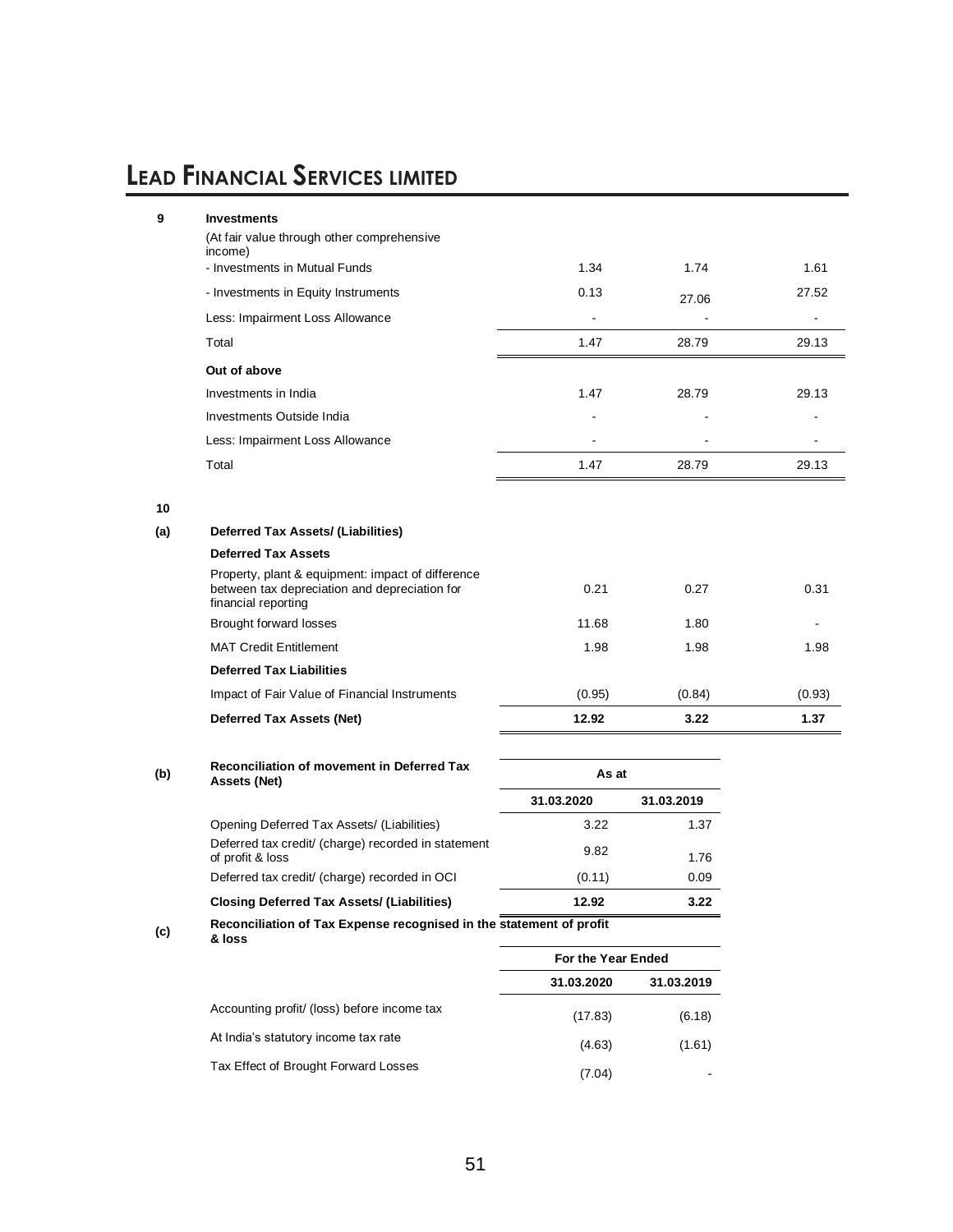|     | Current income tax of previous years                                                                         |        | 0.24   |        |
|-----|--------------------------------------------------------------------------------------------------------------|--------|--------|--------|
|     | <b>Others</b>                                                                                                | 1.86   | (0.15) |        |
|     |                                                                                                              | (9.82) | (1.52) |        |
| (d) | <b>Current Tax Assets &amp; Liabilities</b>                                                                  |        |        |        |
|     | Current Tax Assets (Net)                                                                                     | 1.74   | 4.63   | 4.09   |
|     | Current Tax Liabilities (Net)                                                                                |        |        | 8.57   |
|     |                                                                                                              |        |        |        |
| 11  | <b>Investment Property</b>                                                                                   |        |        |        |
|     | <b>Particulars</b>                                                                                           |        |        |        |
|     | Cost as at 01st April, 2018                                                                                  |        |        | 210.20 |
|     | Addition during the year                                                                                     |        |        |        |
|     | Deletion during the year                                                                                     |        |        |        |
|     | As at 31st March, 2019                                                                                       |        |        | 210.20 |
|     | Addition during the year                                                                                     |        |        |        |
|     | Deletion during the year                                                                                     |        |        |        |
|     | As at 31st March, 2020                                                                                       |        |        | 210.20 |
|     | <b>Accumulated Depreciation</b>                                                                              |        |        |        |
|     | As at 01st April, 2018                                                                                       |        |        |        |
|     | Charge during the year                                                                                       |        |        |        |
|     | Disposals / adjustments during the year                                                                      |        |        |        |
|     | As at 31st March, 2019                                                                                       |        |        |        |
|     | Charge during the year                                                                                       |        |        |        |
|     | Disposals / adjustments during the year                                                                      |        |        |        |
|     | As at 31st March, 2020                                                                                       |        |        |        |
|     | <b>Net Block Value</b>                                                                                       |        |        |        |
|     | As at 01st April, 2018                                                                                       |        |        | 210.20 |
|     | As at 31st March, 2019                                                                                       |        |        | 210.20 |
|     | As at 31st March, 2020                                                                                       |        |        | 210.20 |
| (i) | Notes:<br>Disclosures relating to fair valuation of Investment Property<br>Fair Value of Investment Property |        |        |        |
|     | <b>Particulars</b>                                                                                           |        |        |        |
|     | As at 01st April, 2018                                                                                       |        |        | 450.00 |
|     | As at 31st March, 2019                                                                                       |        |        | 450.00 |
|     | As at 31st March, 2020                                                                                       |        |        | 450.00 |

These values are based on valuations performed by management. Resulting fair value estimates for Investment Property are included in Level 3.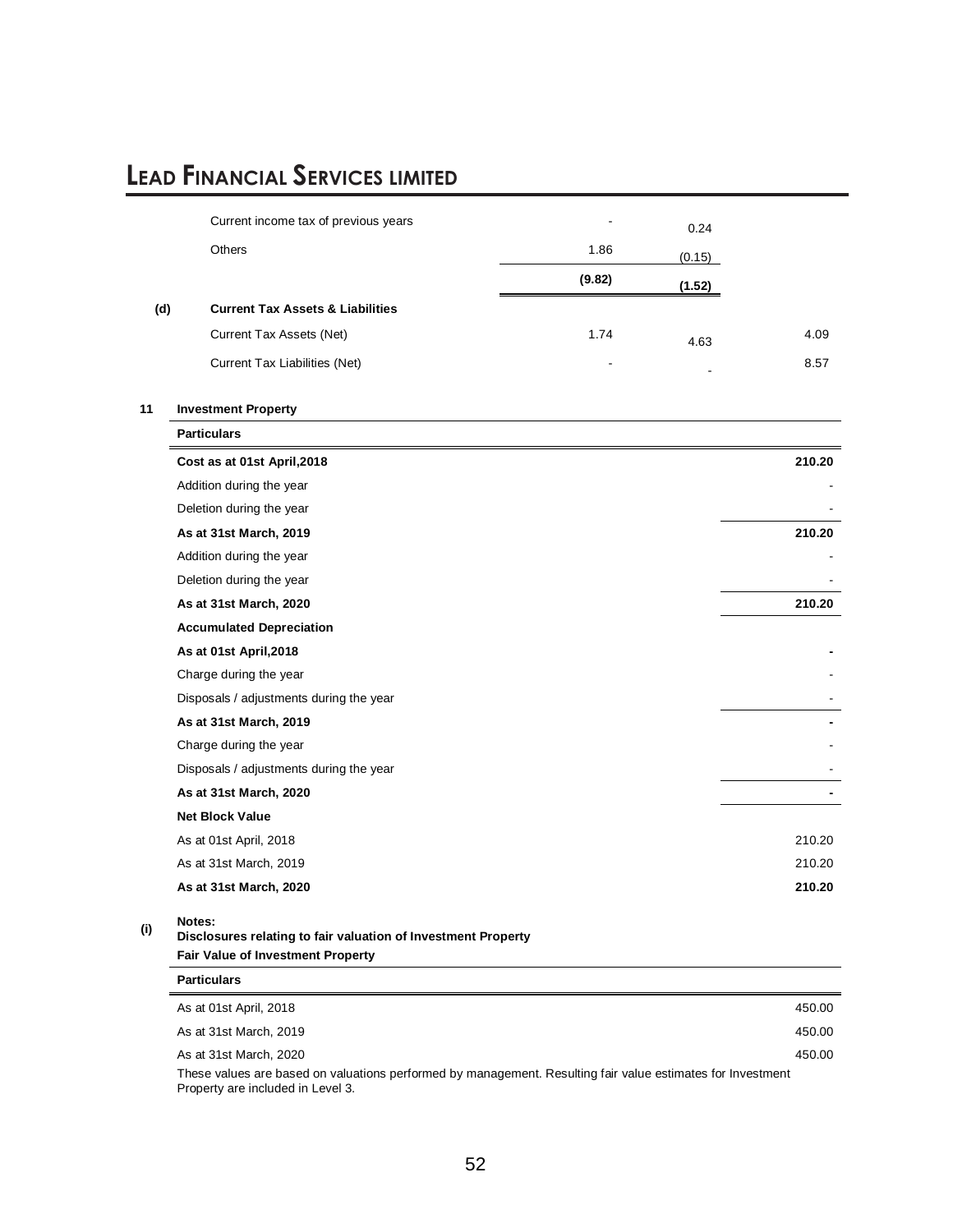#### **(ii) Amount recognised in Statement of Profit & Loss for Investment Property**

Year ended 31st March, 2019

Year ended 31st March, 2020

**(iii)** Investment Property have been mortgaged as security with banks against specific term loans taken by others.

**(iv)** Investment Property has been measured at the lower of carrying amount and fair value, and accordingly, no depreciation has been charged on such Investment Property.

#### **12 Property, Plant & Equipments**

| <b>Particulars</b>                      | <b>Computers</b> | <b>Furniture</b><br>& Fixtures | <b>Office</b><br><b>Equipments</b> | <b>Total</b> |
|-----------------------------------------|------------------|--------------------------------|------------------------------------|--------------|
| Cost as at 01st April, 2018             | 0.30             | 14.61                          | 2.40                               | 17.31        |
| Addition during the year                |                  |                                |                                    |              |
| Deletion during the year                |                  |                                |                                    |              |
| As at 31st March, 2019                  | 0.30             | 14.61                          | 2.40                               | 17.31        |
| Addition during the year                |                  |                                |                                    |              |
| Deletion during the year                |                  |                                |                                    |              |
| As at 31st March, 2020                  | 0.30             | 14.61                          | 2.40                               | 17.31        |
| <b>Accumulated Depreciation</b>         |                  |                                |                                    |              |
| As at 01st April, 2018                  | 0.17             | 14.17                          | 2.28                               | 16.63        |
| Charge during the year                  | 0.11             |                                |                                    | 0.11         |
| Disposals / adjustments during the year |                  |                                |                                    |              |
| As at 31st March, 2019                  | 0.28             | 14.17                          | 2.28                               | 16.74        |
| Charge during the year                  |                  |                                |                                    |              |
| Disposals / adjustments during the year |                  |                                |                                    |              |
| As at 31st March, 2020                  | 0.28             | 14.17                          | 2.28                               | 16.74        |
| <b>Net Block Value</b>                  |                  |                                |                                    |              |
| As at 31st March, 2020                  | 0.01             | 0.44                           | 0.12                               | 0.57         |
| As at 31st March, 2019                  | 0.01             | 0.44                           | 0.12                               | 0.57         |
| As at 01st April, 2018                  | 0.13             | 0.44                           | 0.12                               | 0.69         |

#### **Note:**

No depreciation has been charged during the current financial year considering that the entire depreciable amount of these property, plant & equipments has already been charged as depreciation in earlier years.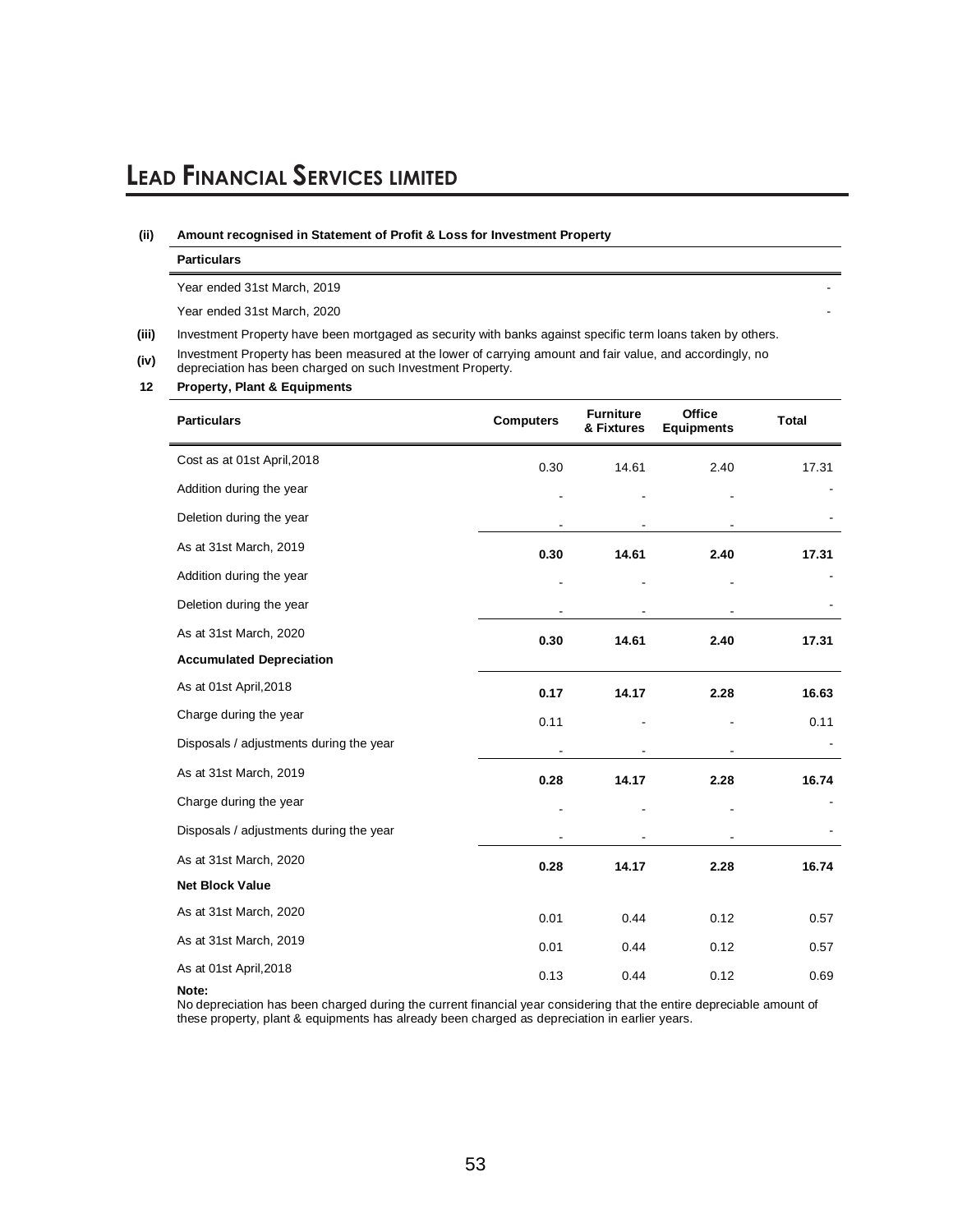| 13   | <b>Other Non-Financial Assets</b>      |                          |                |        |
|------|----------------------------------------|--------------------------|----------------|--------|
|      | Capital Advances                       | 285.00                   | 285.00         | 285.00 |
|      | Balances with statutory authorities    | 0.89                     | 0.09           |        |
|      | Other recoverable                      | $\blacksquare$           | $\overline{a}$ | 0.02   |
|      |                                        | 285.89                   | 285.09         | 285.02 |
| 14   | <b>Borrowings</b>                      |                          |                |        |
|      | (other than debt securities)           |                          |                |        |
| (1)  | In India                               |                          |                |        |
|      | Measured at amortised cost:            |                          |                |        |
|      | Inter Corporate Loans                  | ٠                        | 24.01          | 20.00  |
|      |                                        | ä,                       | 24.01          | 20.00  |
|      | <b>Outside India</b>                   | $\overline{\phantom{0}}$ | L,             |        |
|      |                                        | $\overline{a}$           | $\overline{a}$ |        |
| (II) | Out of above                           |                          |                |        |
|      | Secured                                |                          |                |        |
|      | Un-Secured                             |                          | 24.01          | 20.00  |
|      |                                        |                          | 24.01          | 20.00  |
| 15   | <b>Other Financial Liabilities</b>     |                          |                |        |
|      | Expenses Payable                       | 3.98                     | 0.89           | 1.30   |
|      |                                        | 3.98                     | 0.89           | 1.30   |
|      |                                        |                          |                |        |
| 16   | <b>Other Non-Financial Liabilities</b> |                          |                |        |
|      | <b>Advances Received</b>               | 450.00                   | 450.00         | 450.00 |
|      | <b>Statutory Liabilities</b>           | 0.42                     | 0.02           | 1.26   |
|      |                                        | 450.42                   | 450.02         | 451.26 |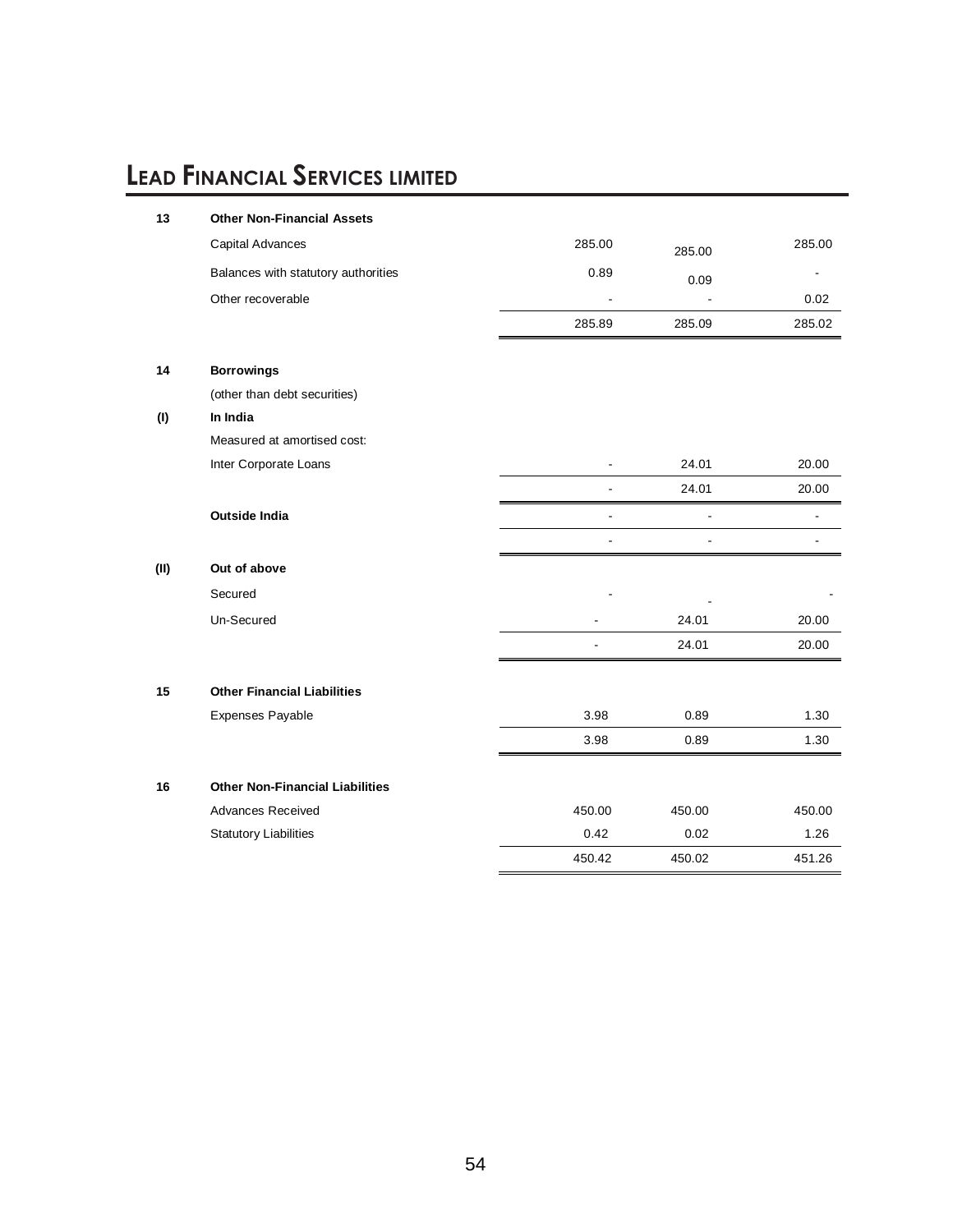### **17 Equity Share Capital Authorised**  35,00,000 (31 March, 2019: 35,00,000) (1 April, 35,00,000 (31 March, 2019: 35,00,000) (1 April,<br>2018: 35,00,000) Equity Shares of Rs.10/- each 350.00 350.00 350.00 350.00 **Issued, subscribed and fully paid-up:** 33,00,000 (31 March, 2019: 33,00,000) (1 April, 2018: 33,00,000) Equity Shares of Rs.10/- each fully paid-up 330.00 330.00 330.00 **(a) Reconciliation of the shares outstanding at the beginning & end of the year 31-Mar-20** No. ₹ Lakhs **Equity Shares** At the beginning of the Year 3,300,000 330.00 Issued during the Year Outstanding at the end of the Year **3,300,000 330.00 31-Mar-19** No. ₹ Lakhs **Equity Shares** At the beginning of the Year 3,300,000 330.00 Issued during the Year - - 1990 - 1990 - 1990 - 1990 - 1990 - 1990 - 1990 - 1990 - 1990 - 1990 - 1990 - 1990 - 1990 - 1990 - 1990 - 199 Outstanding at the end of the Year **3,300,000 330.00**

#### **(b) Terms/ Rights attached to equity shares**

The Company has only one class of equity shares having par value of Rs. 10 per share. Each Holder of Equity Shares is entitled to one vote per share. The Company declares and pays dividend in Indian Rupees.

In the event of liquidation of the Company, the holders of equity shares will be entitled to receive remaining assets of the Company, after distribution of all preferential amounts. The distribution will be in proportion to the number of equity shares held by shareholders.

**(c) Details of shareholders holding more than 5% shares.**

| w<br>× | ٠<br>۰.<br>I |  |
|--------|--------------|--|
|        |              |  |

|                                            | 31-Mar-20 |           |  |
|--------------------------------------------|-----------|-----------|--|
|                                            | No.       | % holding |  |
| Equity Shares of Rs. 10 each fully paid up |           |           |  |
| P. C. Bindal                               | 195,200   | 5.92      |  |
| Manushree Bindal                           | 189,000   | 5.73      |  |
| <b>Privy Capital Limited</b>               | 184,500   | 5.59      |  |
|                                            | 568,700   | 17.23     |  |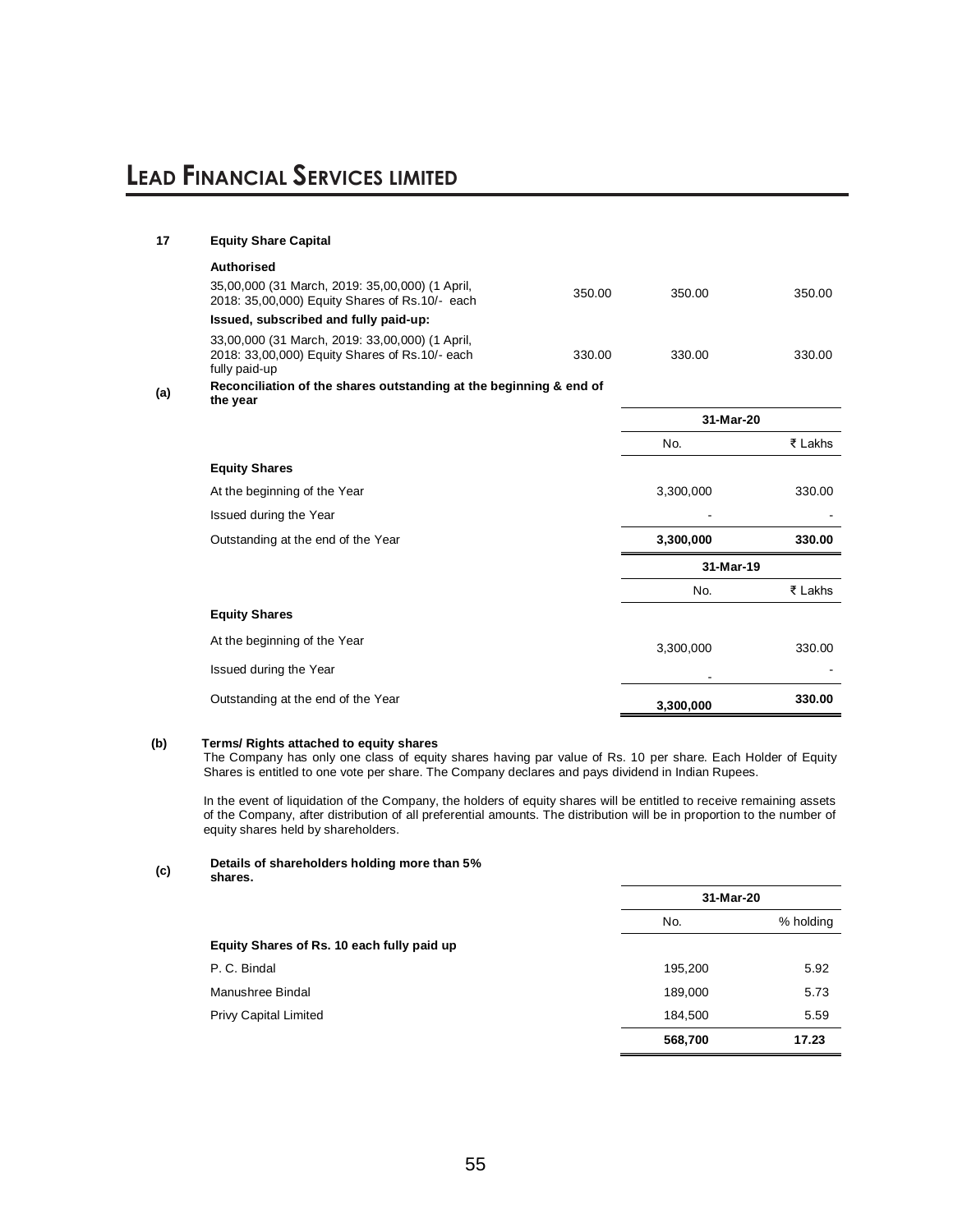|                                            | 31-Mar-19  |           |  |
|--------------------------------------------|------------|-----------|--|
|                                            | No.        | % holding |  |
| Equity Shares of Rs. 10 each fully paid up |            |           |  |
| P. C. Bindal                               | 195,200    | 5.92      |  |
| Manushree Bindal                           | 189,000    | 5.73      |  |
| Privy Capital Limited                      | 184,500    | 5.59      |  |
|                                            | 568,700    | 17.23     |  |
|                                            | $1-Apr-18$ |           |  |
|                                            | No.        | % holding |  |
| Equity Shares of Rs. 10 each fully paid up |            |           |  |
| P. C. Bindal                               | 195,200    | 5.92      |  |
| Manushree Bindal                           | 189,000    | 5.73      |  |
| Privy Capital Limited                      | 184,500    | 5.59      |  |
|                                            | 568,700    | 17.23     |  |

**(d) Other details of Equity Shares for a period of five years immediately preceding 31st March 2020**

The Company has not issued any bonus shares for consideration other than cash nor there been any buyback of shares during the years immediately preceding 31 March 2020.

|       |                                  | 221.33 | 224.27 | 229.18 |
|-------|----------------------------------|--------|--------|--------|
| (iv)  | Other Comprehensive Income       | 1.84   | 2.39   | 2.64   |
| (iii) | <b>General Reserve</b>           | 0.63   | 0.63   | 0.63   |
| (ii)  | Statutory Reserve (Reserve Fund) | 41.18  | 41.18  | 41.18  |
|       | <b>Other Reserves</b>            |        |        |        |
| (i)   | <b>Retained Earnings</b>         | 177.68 | 180.07 | 184.74 |
| 18    | Other Equity *                   |        |        |        |

#### **Nature & Purpose of Other Equity**

- (i) Retained Earnings: Retained earnings are the profits that the Company has earned till date, less any transfers to general reserve.
- (ii) Statutory Reserve (Reserve Fund): Reserve fund is created as per the terms of section 45-IC(1) of the Reserve Bank of India Act, 1934 as a statutory reserve.
- (iii) General Reserve: Amounts set aside from retained earnings as a reserve to be utilised for permissible general purpose as per Law.
- (iv) Other Comprehensive Income: Other comprehensive income consists of gain/ (loss) of equity instruments carried through FVTOCI.

\* For movements during the period refer Statement of Changes in Equity.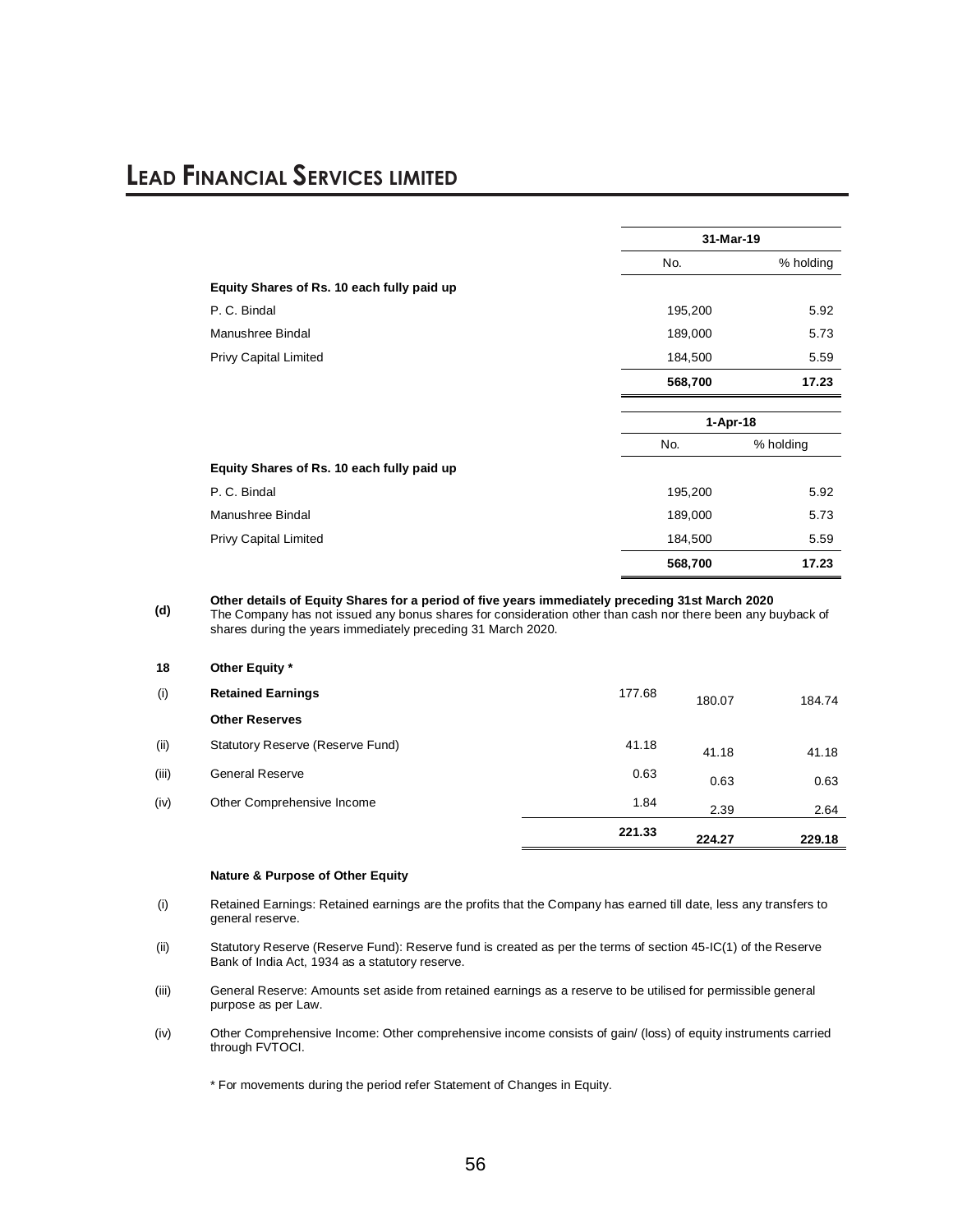|    |                                                  | For the Year Ended |            |
|----|--------------------------------------------------|--------------------|------------|
| 19 | <b>Interest Income</b>                           | 31.03.2020         | 31.03.2019 |
|    | (on financial assets measured at amortised cost) |                    |            |
|    | Interest on Loans                                | 6.00               | 6.02       |
|    |                                                  | 6.00               | 6.02       |
| 20 | <b>Other Income</b>                              |                    |            |
|    | Interest on Income Tax Refunds                   | 0.07               |            |
|    | <b>Others</b>                                    |                    | 11.00      |
|    |                                                  | 0.07               | 11.00      |
| 21 | <b>Finance Costs</b>                             |                    |            |
|    | <b>Interest Expense</b>                          | 2.88               | 1.12       |
|    | <b>Bank Charges</b>                              | 0.01               | 0.01       |
|    |                                                  | 2.89               | 1.13       |
|    |                                                  |                    |            |
| 22 | <b>Changes in Inventories of Stock-in-Trade</b>  |                    |            |
|    | Inventories at the beginning of the year         |                    |            |
|    | Inventories of Shares/ Securities                | 460.59             | 460.86     |
|    | Inventories at the end of the year               |                    |            |
|    | <b>Inventories of Shares/ Securities</b>         | 457.92             | 460.59     |
|    | <b>Changes in Inventories of Stock-in-Trade</b>  | 2.67               | 0.27       |
| 23 | <b>Employee Benefit Expense</b>                  |                    |            |
|    | Salaries, wages & incentives                     | 7.80               | 8.24       |
|    | Staff Welfare Expenses                           | 0.13               | 0.19       |
|    |                                                  | 7.92               | 8.43       |
| 24 | <b>Other Expenses</b>                            |                    |            |
|    | Rent                                             | 3.60               | 3.60       |
|    | Repair & Maintenance                             | 0.71               | 1.73       |
|    | <b>Communication Expenses</b>                    | 0.04               | 0.05       |
|    | Printing and Stationery                          | 0.11               | 0.15       |
|    | Fee & Subscription                               | 3.70               | 3.23       |
|    | Professional & Legal Expenses                    | 1.34               | 3.36       |
|    | Auditors' Remuneration@                          | 0.25               | 0.25       |
|    | Travelling & Conveyance                          | 0.10               | 0.13       |
|    | Insurance Charges                                |                    | 0.02       |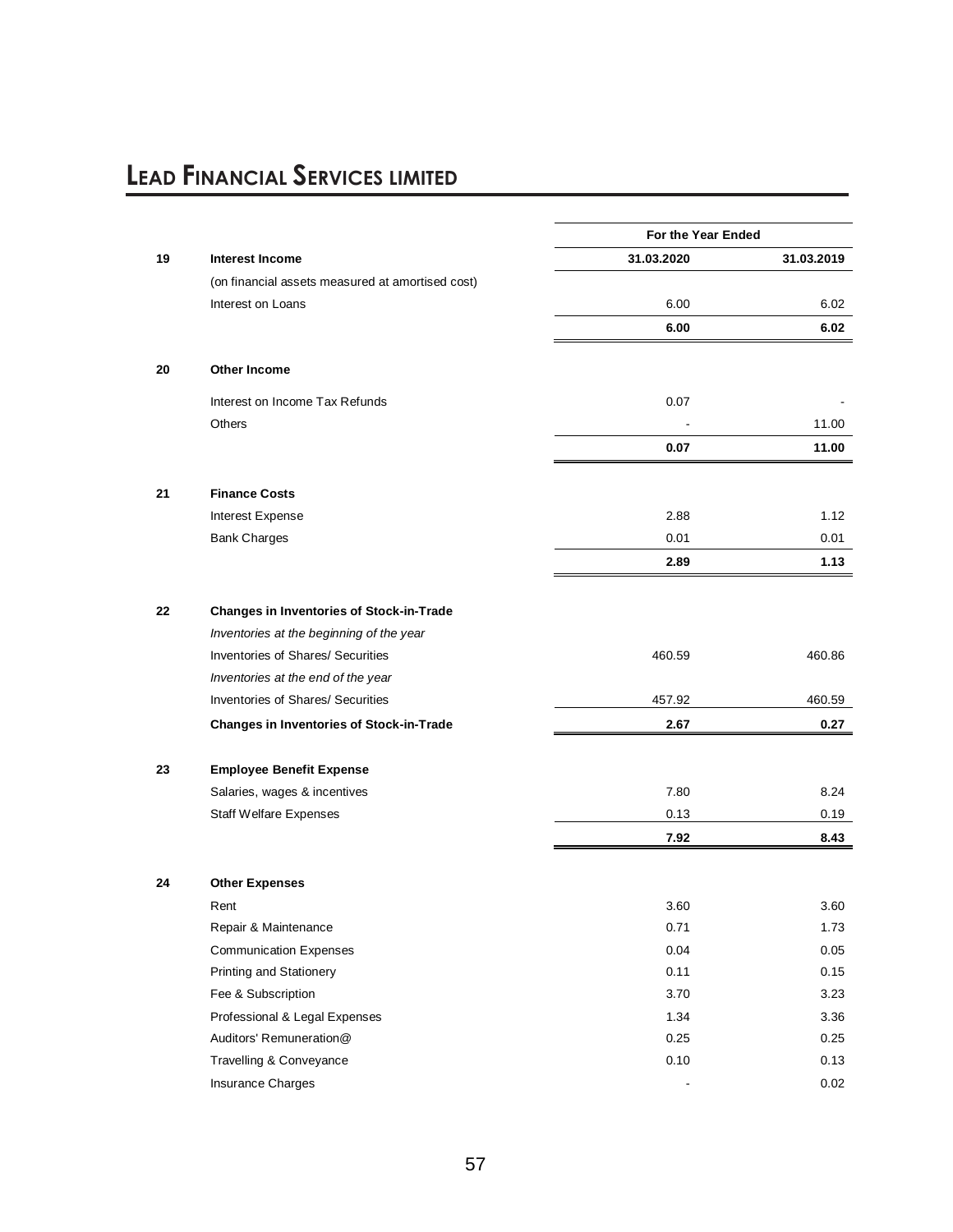|   |                                                        | 0.25  | 0.25  |
|---|--------------------------------------------------------|-------|-------|
|   | <b>Audit Fees</b>                                      | 0.25  | 0.25  |
| @ | Payment to auditor (net of GST ITC availed)            |       |       |
|   |                                                        | 10.47 | 13.32 |
|   | Donation                                               | 0.05  | 0.10  |
|   | Bad debts / Balance written off                        | -     | 0.06  |
|   | General and Miscellaneous Expenses                     | 0.04  | 0.10  |
|   | <b>Advertisement &amp; Business Promotion Expenses</b> | 0.53  | 0.54  |
|   |                                                        |       |       |

#### **25 Contingent Liabilities**

Contingent Liabilities in respect of Guarantees given in respect of loan taken by others, is limited to investment property mortgaged having book value of Rs. 210.20 Lakhs only and subject to adjustment of realizations. The proceedings in respect of matters under litigation are in early stage. Impact of the above will be considered as and when arises.

#### **26 Capital Commitments**

Estimated amount of contracts remaining to be executed on capital accounts (net of advances) Rs. NIL Lakhs (31 March, 2019: Rs. 665 Lakhs) (1 April, 2018: Rs. 665 Lakhs)

**27** No provision has been made for Gratuity as no employee has completed qualifying period of service.

**28** Amounts due to Micro & Small enterprises under MSMED Act, 2006 is Rs. Nil (31st March 2019: Rs. Nil, 1st April 2018: Rs. Nil). In the absence of information about registration of such enterprises under the said Act, the details of dues to Micro & Small Enterprises have been furnished to the extent such parties have been identified by the Company based on information made available by them.

#### **29** Earnings Per Share

Basic earnings Per Share (EPS) is calculated by dividing the net profit for the year attributable to equity shareholders of the company by the weighted average number of equity shares outstanding during the year. Diluted EPS is calculated by dividing the net profit for the year attributable to the equity shareholders of the company by weighted average number of equities shares outstanding during the year plus the weighted average number of equity shares that would be issued on conversion of all the dilutive potential equity shares into equity shares.

|                                                                                        | For the year ended |                  |  |
|----------------------------------------------------------------------------------------|--------------------|------------------|--|
|                                                                                        | 31st March, 2020   | 31st March, 2019 |  |
| Net Profit attributable to equity shareholders                                         |                    |                  |  |
| Net profit/ (loss) for the year                                                        | (8.01)             | (4.67)           |  |
| Nominal value of equity share (INR)                                                    | 10.00              | 10.00            |  |
| Total number of equity share outstanding at the beginning of the year                  | 3,300,000          | 3,300,000        |  |
| Total number of equity share outstanding at the end of the year                        | 3,300,000          | 3,300,000        |  |
| Weighted average no of equity shares                                                   | 3,300,000          | 3,300,000        |  |
| Basic EPS (Rs.)                                                                        | (0.24)             | (0.14)           |  |
| Nominal value of equity share (INR)                                                    | 10.00              | 10.00            |  |
| Weighted average no of equity shares used for calculating diluted<br>earning per share | 3,300,000          | 3,300,000        |  |
| Diluted EPS (Rs.)                                                                      | (0.24)             | (0.14)           |  |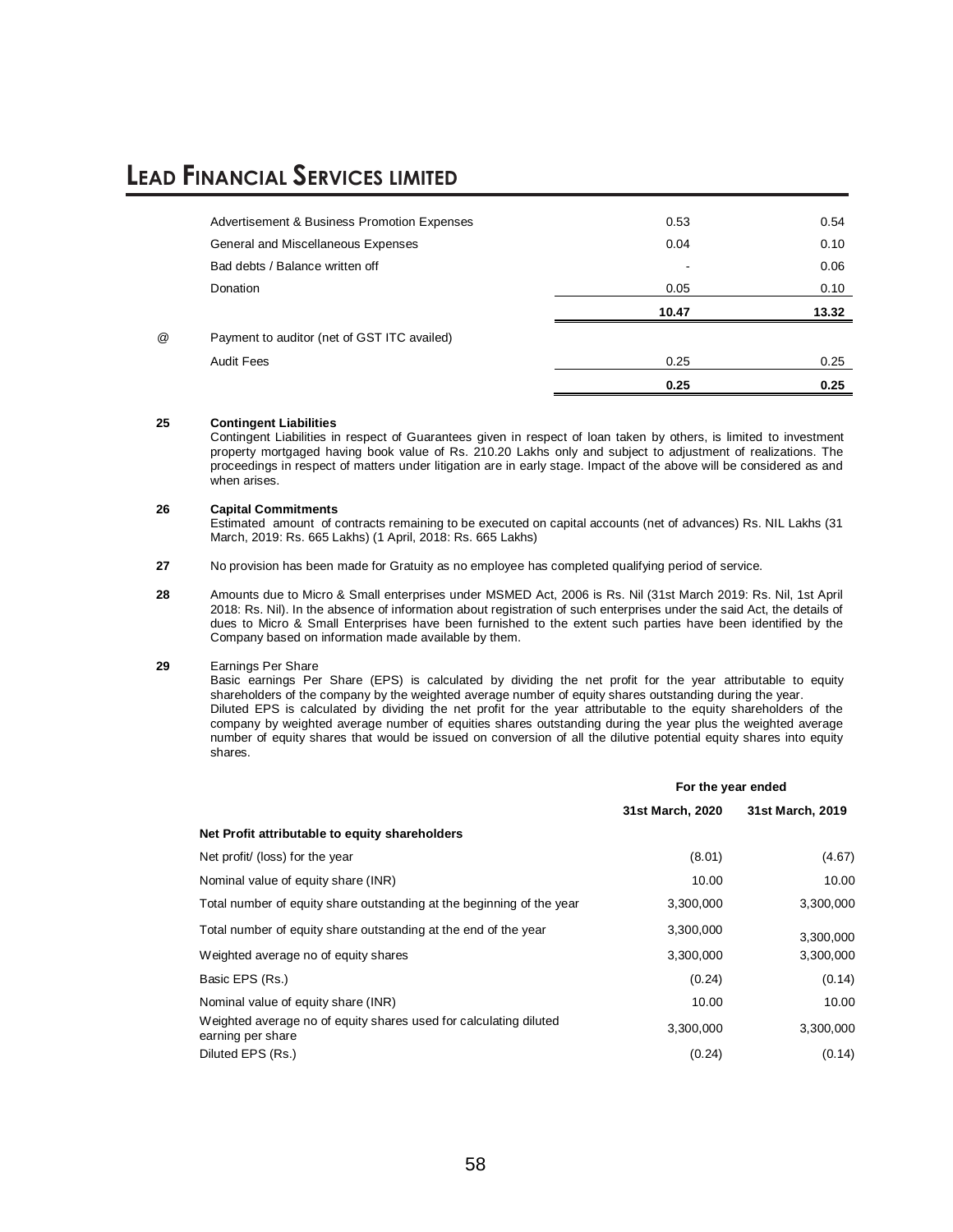#### **30 Segment Information**

The Company is engaged primarily in the business of financing and investments and accordingly, there are no separate reportable segments as per Ind AS 108 dealing with Operating Segments.

#### **31 Leases**

The Company has entered into leases with a lease term of 12 months or less, and has accordingly used the recognition and measurement exemption provided by Ind AS 116 for short-term leases (less than a year).

#### **32 Related Party Disclosures**

In accordance with the requirements of Indian Accounting Standard (Ind AS) - 24 'Related Party Disclosures' the names of the related parties where control exists/ able to exercise significant influence along with the aggregate transactions and year end balance with them as identified by the management in the ordinary course of business and on arms' length basis are given below:

| (a) | <b>List of Related Parties</b> |                               |  |  |  |
|-----|--------------------------------|-------------------------------|--|--|--|
|     | <b>Name of Related Party</b>   | Relationship                  |  |  |  |
|     | Mr. Vijay Kumar                | Manager (KMP)                 |  |  |  |
|     | Ms. Suman                      | Company Secretary (KMP)       |  |  |  |
|     | Mr. Atul Vaibhav               | Chief Financial Officer (KMP) |  |  |  |
|     |                                | (w.e.f. 23-04-2019)           |  |  |  |

### **(b) Transactions with related parties:-**

Disclosure of transactions between the Company & related parties & the status of outstanding balance as on 31st March, 2020 & 31st March, 2019:

|     |                                |                                                                 | For the year ended |                  |  |
|-----|--------------------------------|-----------------------------------------------------------------|--------------------|------------------|--|
|     | Relationship                   | <b>Nature</b>                                                   | 31st March, 2020   | 31st March, 2019 |  |
|     | Key Managerial Personnel       | Remuneration                                                    | 7.80               | 5.17             |  |
| (c) | Key Management Personnel (KMP) | Outstanding credit balance at the year end with related parties | 0.45               | 0.50             |  |

#### **33 Fair Value Measurement & hierarchy**

#### **(a) Valuation principles**

Fair value is the price that would be received to sell an asset or paid to transfer a liability in an orderly transaction in the principal (or most advantageous) market at the measurement date under current market conditions (i.e., an exit price), regardless of whether that price is directly observable or estimated using a valuation technique. In order to show how fair values have been derived, financial instruments are classified based on a hierarchy of valuation techniques.

**(b)** All financial instruments for which fair value is recognised or disclosed are categorised within the fair value hierarchy, described as follows based on the lowest level input that is significant to the fair value measurement as whole.The hierarchy gives the highest priority to quoted prices in active markets for identical assets or liabilities (Level 1 measurements) and lowest priority to unobservable inputs (Level 3 measurements). The categories used as under:

**Level 1:** Level 1 hierarchy includes financial instruments measured using quoted prices, for example listed equity instruments, traded bonds and mutual funds that have quoted prices.

**Level 2:** The fair value of financial instruments that are not traded in an active market is determined using valuation techniques that maximise the use of observable market data and rely as little as possible on entity specific estimates. If all significant inputs required to fair value an instrument are observable the instrument is included in Level 2. However, if such adjustments are based on unobservable inputs which are significant to the entire measurement, the Company will classify the instruments as Level 3.

**Level 3:** If one or more of the significant inputs is not based on observable market data, the instrument is included in Level 3.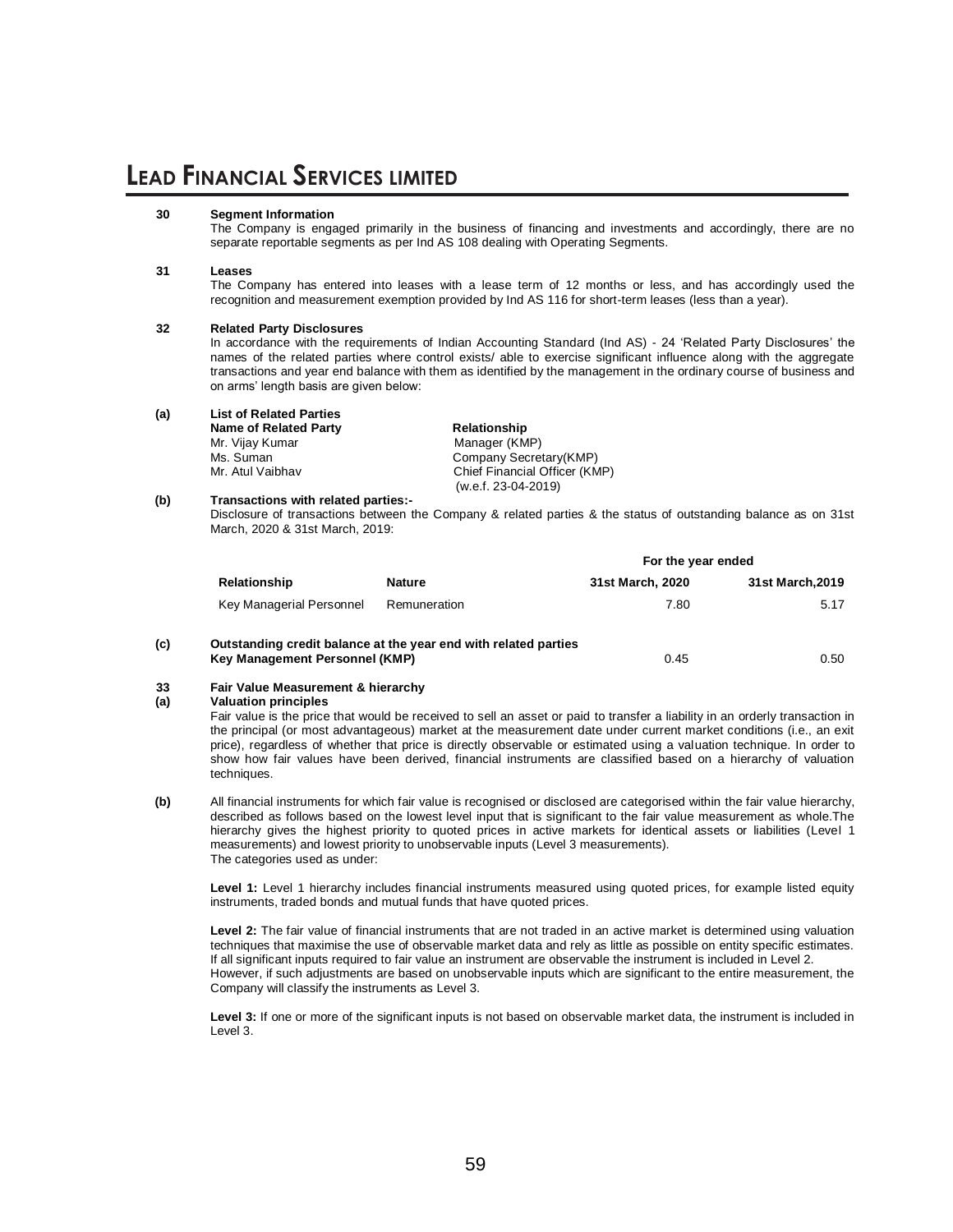#### **Financial Instruments by category & hierachy Financial Assets Amortised Cost Level As at 31st March,2020 As at 31st March,2019 As at 01st April,2018** Cash & Cash Equivalents 2.72 3.80 16.66 Loans 32.30 32.30 32.31 **Fair Value Through Profit & Loss** Securities for Trade  $\sim$  18 Level -1 & Level-3 457.92 460.59 460.86 **Fair Value Through OCI** Investments 29.13 29.13 **Total 494.41 525.48 538.96 Financial Liabilities Amortised Cost**  Borrowings - 24.01 20.00 Other Financial Liabilities 3.98 0.89 1.30 **Total 3.98 24.90 21.30 Assets disclosed at fair value**  Investment Property Level-3 450.00 450.00 450.00 **Total 450.00 450.00 450.00**

**The carrying amounts of other financial liabilities, borrowings, loans, and cash and cash equivalents, as at 31st March, 2020, 31st March, 2019 and 1st April, 2018 are considered to the same as fair values, due to their short-term nature.**

#### **(c) During the year ending 31st March, 2020, there were no transfers between Level 1, Level 2 and Level 3 fair value measurements.**

#### **34 Financial Risk Management**

Financial risk management objective & policies

The Company is a Non-Banking Finance Company. Its principal financial liabilities comprise borrowings and trade and other payables. The main purpose of these financial liabilities is to finance and support the Company's operations. The Company's principal financial assets include inter corporate deposits, loans, investments, cash and cash equivalents and other receivables.

The Company is exposed to market risk, credit risk and liquidity risk. The Company's senior management looks after the management of these risks. The Company's senior management is responsible to ensure that Company's financial risk activities are governed by appropriate policies and procedures and that financial risks are identified, measured and managed in accordance with the Company's policies and risk objectives. All activities for risk management purposes are carried out by specialist teams that have the appropriate skills, experience and supervision. The Board of Directors reviews and agrees policies for managing each of these risks, which are summarised below.

#### **(i) Market Risk**

Market risk is the risk that the fair value of future cash flows of a financial instrument will fluctuate because of changes in market prices. Market risk comprises three types of risk: interest rate risk, foreign currency risk and other price risk. Financial instruments affected by market risk include loans & borrowings, inventories & Investments.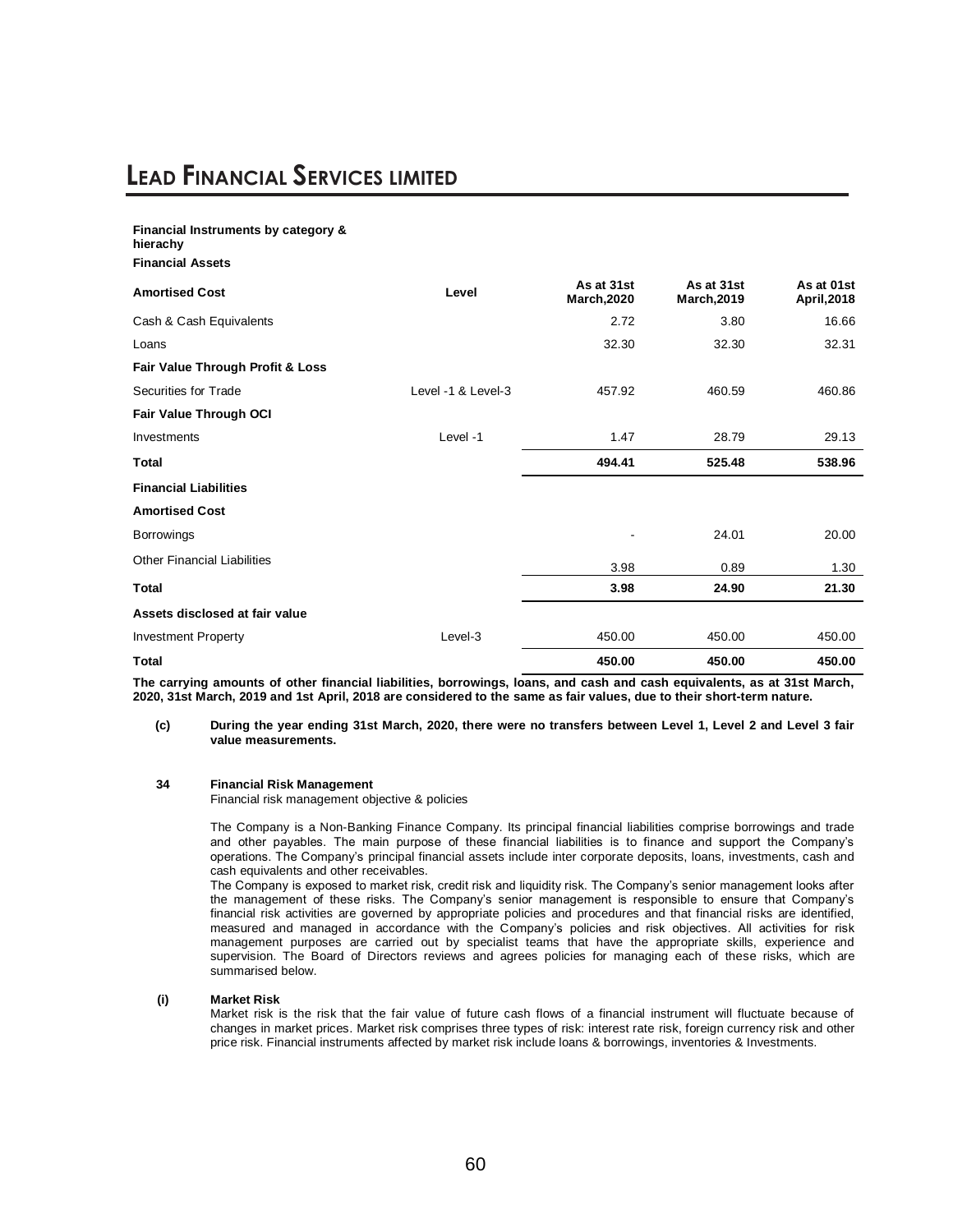#### **(a) Interest Rate Risk**

Interest rate risk is the risk that the fair value or the future cash flows of a financial instrument will fluctuate because of changes in market interest rates. The Company's exposure to the risk of changes in market interests rate primarily relates to the Company's long-term debt obligations with floating interest rates. The Company's policy is to manage its interest cost using a mix of fixed & floating rate borrowings.

#### **(b) Price Risk**

The Company is mainly exposed to the price risk due to its Investments in equity instruments, preference instruments and debt instruments and classified in balance sheet at fair value through profit & loss. The price risk arises due to uncertainties about the future market values of these Instruments. The Company has laid down policies & guidelines which it adheres to in order to minimise price risk from these Instruments.

#### **(c) Foreign Currency Risk**

Foreign currency risk is the risk that the fair value or future cash flows of an exposure will fluctuate because of changes in foreign exchange rates. The Company does not have any foreign currency exposure during the current year as well as in previous financial years and hence, no Foreign Currency Risk.

#### **(ii) Credit Risk**

Credit risk is the risk that the Company will incur a loss because its customers or counterparties fail to discharge their contractual obligations. The Company manages and controls credit risk by setting limits on the amount of risk it is willing to accept for individual counterparties and for geographical and industry concentrations, and by monitoring exposures in relation to such limits. The Company also exposed to credit risk from deposits with banks and other financial instruments.

Credit risk is monitored by the management. It is their responsibility to review and manage credit risk. The Company has established a credit quality review process to provide early identification of possible changes in the creditworthiness of counterparties, including regular collateral revisions. Counterparty limits are established by the use of a credit risk classification system, which assigns each counterparty a risk rating. Risk ratings are subject to regular revision. The credit quality review process aims to allow the Company to assess the potential loss as a result of the risks to which it is exposed and take corrective actions.

The Company classifies its financial assets in three stages having the following characteristics:

Stage 1: unimpaired and without significant increase in credit risk since initial recognition on which a 12-month allowance for ECL is recognised;

Stage 2: a significant increase in credit risk since initial recognition on which a lifetime ECL is recognised; and

Stage 3: objective evidence of impairment, and are therefore considered to be in default or otherwise credit impaired on which a lifetime ECL is recognised.

Unless identified at an earlier stage, all financial assets are deemed to have suffered a significant increase in credit risk when they are 30 days past due (DPD) or one instalment overdue on the reporting date and are accordingly transferred from stage 1 to stage 2. For stage 1 an ECL allowance is calculated based on a 12-month point in time (PIT) probability weighted probability of default (PD). For stage 2 and 3 assets a life time ECL is calculated based on a lifetime PD.

#### **(iii) Liquidity Risk**

Liquidity risk is the risk that the Company may encounter difficulty in meeting its present and future obligations associated with financial liabilities that are required to be settled by delivering cash or another financial asset. Company monitors their risk of shortage of funds using cash flow forecasting models. These models consider the maturity of their financial investments, committed funding and projected cash flows from operations.

The Company's objective is to provide financial resources to meet its business objectives in a timely, cost effective and reliable manner. A balance between continuity of funding and flexibility is maintained through the use of borrowings. The Company also monitors compliance with its debt covenants.

The tables below summarise the maturity profile of the Company's financial liabilities based on contractual undiscounted payments: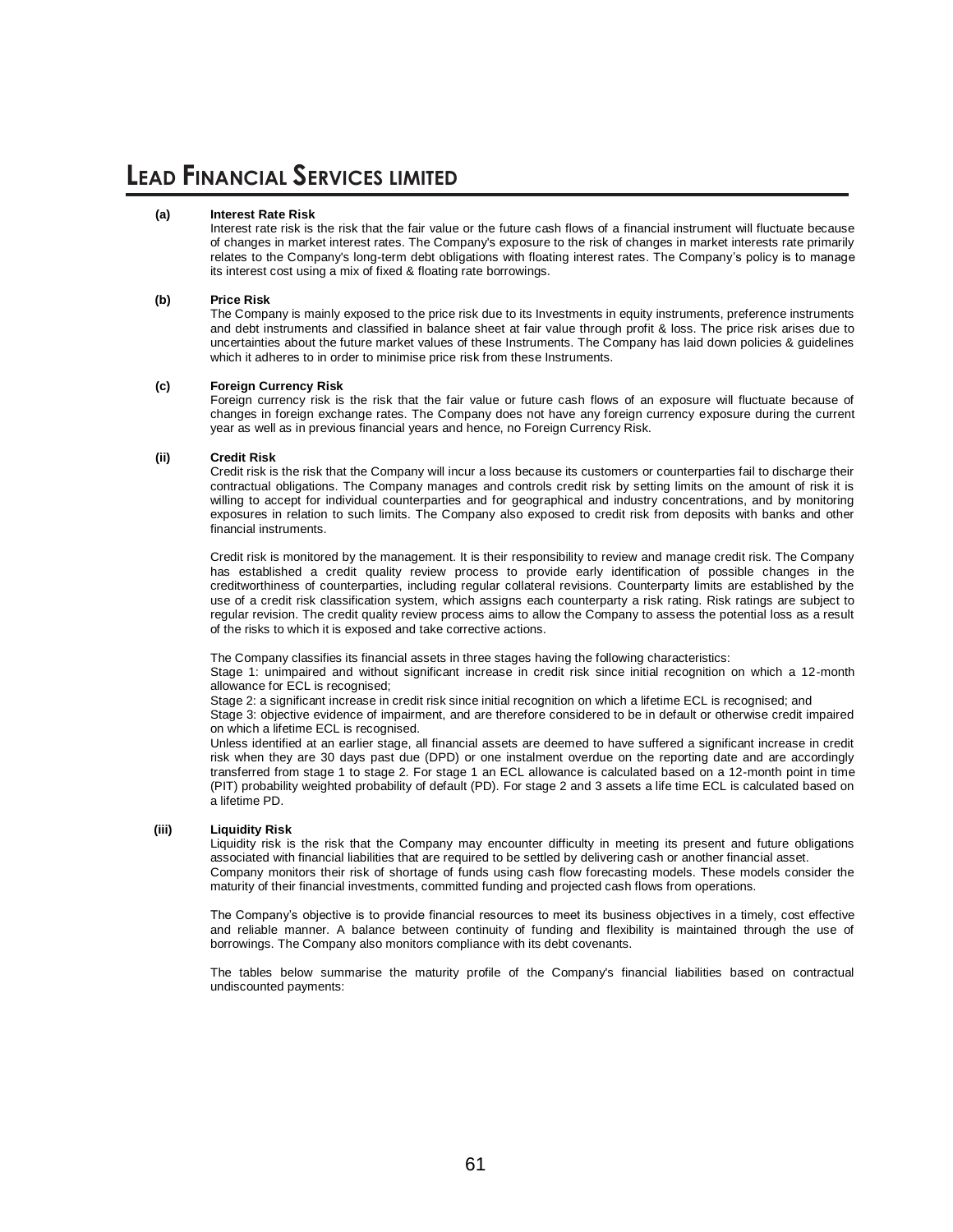|                                       |                        |                             | Payable  |                          |              |
|---------------------------------------|------------------------|-----------------------------|----------|--------------------------|--------------|
|                                       | <b>Carrying Amount</b> | Payable on<br>Demand        | 0-1 Year | After one year           | <b>Total</b> |
| As at 31st March, 2020                |                        |                             |          |                          |              |
| <b>Borrowings</b>                     |                        |                             |          |                          |              |
| <b>Other Financial</b><br>Liabilities | 3.98                   |                             | 3.98     |                          | 3.98         |
|                                       | 3.98                   |                             | 3.98     |                          | 3.98         |
|                                       |                        |                             | Payable  |                          |              |
|                                       | <b>Carrying Amount</b> | Payable on<br><b>Demand</b> | 0-1 Year | After one year           | <b>Total</b> |
| As at 31st March, 2019                |                        |                             |          |                          |              |
| <b>Borrowings</b>                     | 24.01                  |                             | 24.01    | 24.01                    | 48.03        |
| <b>Other Financial</b><br>Liabilities | 0.89                   |                             | 0.89     |                          | 0.89         |
|                                       | 24.90                  |                             | 24.90    | 24.01                    | 48.92        |
|                                       |                        |                             | Payable  |                          |              |
|                                       | <b>Carrying Amount</b> | Payable on<br>Demand        | 0-1 Year | After one year           | Total        |
| As at 01st April, 2018                |                        |                             |          |                          |              |
| <b>Borrowings</b>                     | 20.00                  |                             | 20.00    |                          | 20.00        |
| <b>Other Financial</b><br>Liabilities | 1.30                   |                             | 1.30     | $\overline{\phantom{a}}$ | 1.30         |
|                                       | 21.30                  |                             | 21.30    |                          | 21.30        |

#### **35 Capital Management**

The Company's objectives when managing capital is to safeguard continuity, maintain a strong credit rating and healthy capital ratios in order to support its business and provide adequate return to shareholders through continuing growth. The Company's capital management aims to ensure that it maintains a stable capital structure with the focus on total equity to uphold investor, creditor, and customer confidence and to ensure future development of its business.

The Company sets the amount of capital required on the basis of annual business and long-term operating plans which include capital and other strategic investments. The funding requirements are met through a mixture of equity, internal fund generation and Current and Non- Current borrowings.

#### **36 First Time Adoption of Indian Accounting Standards**

The Company has adopted Indian Accounting Standards (Ind AS) as notified by the Ministry of Corporate Affairs with effect from 1st April, 2019, with a transition date of 1st April,2018. These financial statements for the year ended 31st March,2020 are the first financial statements of the Company prepared under Ind AS. For all the periods upto & including the year ended 31st March,2019, the Company prepared it's financial statements in accordance with accounting standards notified under section 133 of the Companies Act,2013 read together with paragraph 7 of Companies (Accounts) Rules,2014 ('Previous GAAP').

The adoption of Ind AS has been carried out in accordance with Ind AS 101, First time adoption of Indian Accounting Standards. Ind AS-101 requires that all Ind AS Standards & interpretations that are issued & effective for the first Ind AS financial statements be applied retrospectively & consistently for all the financial years presented. Accordingly the Company has prepared financial statements which comply for the year ended 31st March,2020 together with the comparatives as at and for the year ended 31st March,2019 & and the opening Ind AS balance sheet as at 1st April,2018, the date of transition to Ind AS.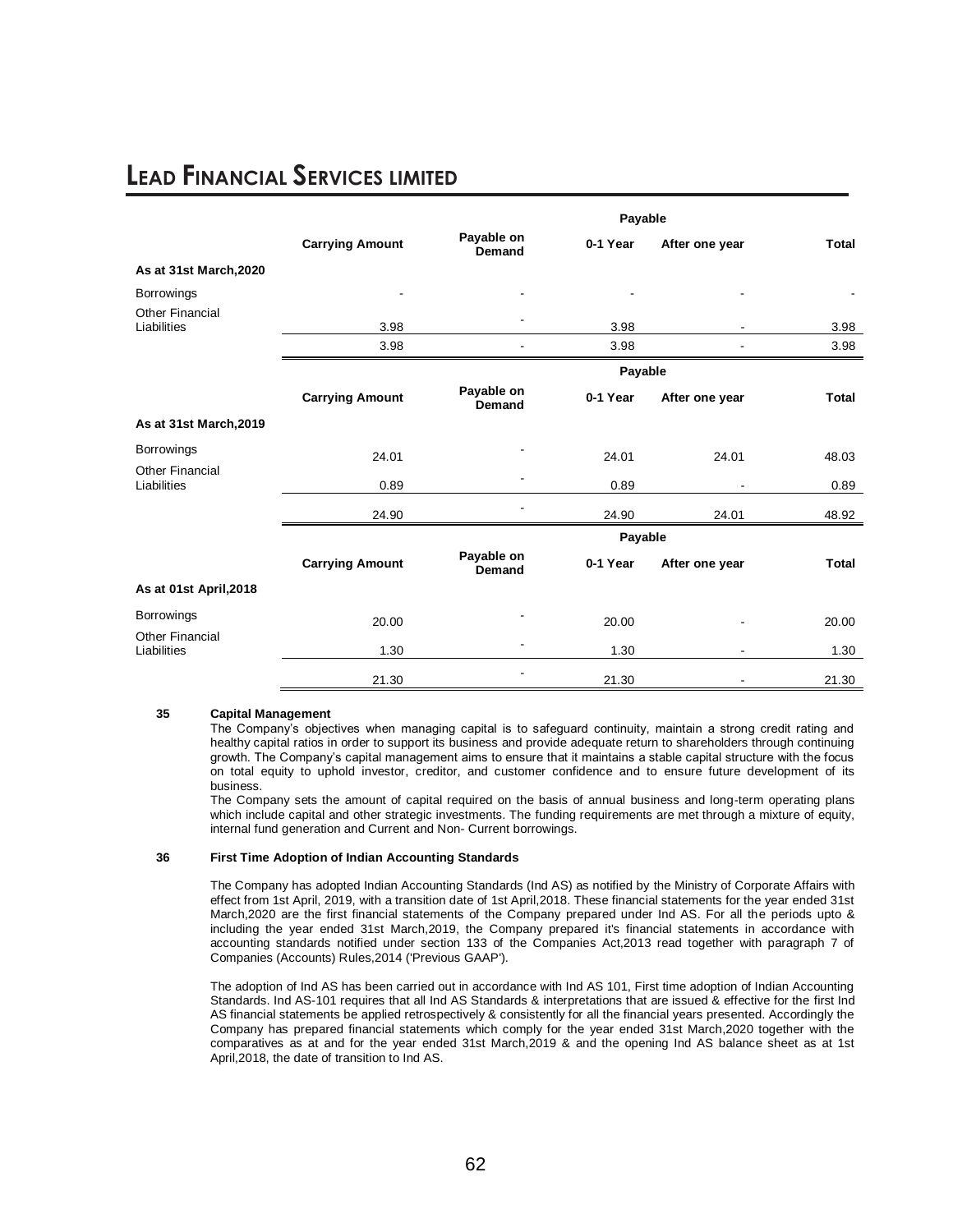In preparing these Ind AS Financial statements, the Company has availed certain exemptions & exceptions in accordance with Ind AS 101, as explained below. The resulting difference between the carrying values of the assets & liabilities in the financial statements as at the transition date under Ind AS & Previous GAAP have been recognised directly in equity (retained earnings or another appropriate category of equity).

This note explains the principal adjustments made by the Company in restating its Previous GAAP financial statements, including the balance sheet as at 1 April 2018 and 31 March 2019 and statement of profit and loss for the year ended 31 March 2019.

#### **(a) Ind AS optional exemptions availed:**

Ind AS 101 allows first-time adopters certain exemptions from the retrospective application of certain requirements under Ind AS. The Company has availed the following exemptions:

#### **(i) Deemed Cost**

The Company has elected to continue with the carrying value of all of its property, plant and equipment and investment property as recognised in the financial statements as at the date of transition to Ind AS, measured as per previous GAAP and used it as its deemed cost at the date of transition.

#### **(b) Ind AS mandatory exceptions:**

The Company has adopted the following exceptions to the retrospective application of Ind AS as mandatorily required under Ind AS 101:

#### **(i) Estimates**

On assessment of the estimates made under the Previous GAAP financial statements, the Company has concluded that there is no necessity to revise the estimates under Ind AS, as there is no objective evidence of an error in those estimates. However, estimates that were required under Ind AS but not required under Previous GAAP are made by the Company for the relevant reporting dates reflecting conditions existing as at that date.

#### **(ii) Classification and measurement of financial assets**

The classification of financial assets to be measured either at amortised cost or fair value through other comprehensive income or fair value through P&L are made on the basis of the facts and circumstances that existed on the date of transition to Ind AS.

#### **(c) Transition to Ind AS-Reconciliation**

The following reconciliations provide the explanations and quantification of the differences arising from the transition from Previous GAAP to Ind AS in accordance with Ind AS 101:

(i) Reconciliation of Balance Sheet as at 1st April,2018

(ii) Reconciliation of Balance Sheet as at 31st March,2019

(iii) Reconciliation of Total Comprehensive Income for the year ended 31st March,2019

(iv) Reconciliation of Other Equity as at 1st April,2018 & 31st March,2019

#### **(i) Reconciliation of Balance Sheet as at 1st April,2018**

| , , , , , , , , , , , ,     | <b>Notes</b><br>No | <b>Previous</b><br>GAAP* | Ind AS<br>adjustments    | Ind AS |
|-----------------------------|--------------------|--------------------------|--------------------------|--------|
| <b>Assets</b>               |                    |                          |                          |        |
| <b>Financial Assets</b>     |                    |                          |                          |        |
| (a) Cash & Cash Equivalents |                    | 16.66                    | $\overline{\phantom{a}}$ | 16.66  |
| (b) Loans                   |                    | 32.31                    | $\overline{\phantom{a}}$ | 32.31  |
| (c) Securities for Trade    |                    | 460.86                   | ۰                        | 460.86 |
| (d) Investments             | (a)                | 25.57                    | 3.56                     | 29.13  |
| <b>Total</b>                |                    | 535.40                   | 3.56                     | 538.96 |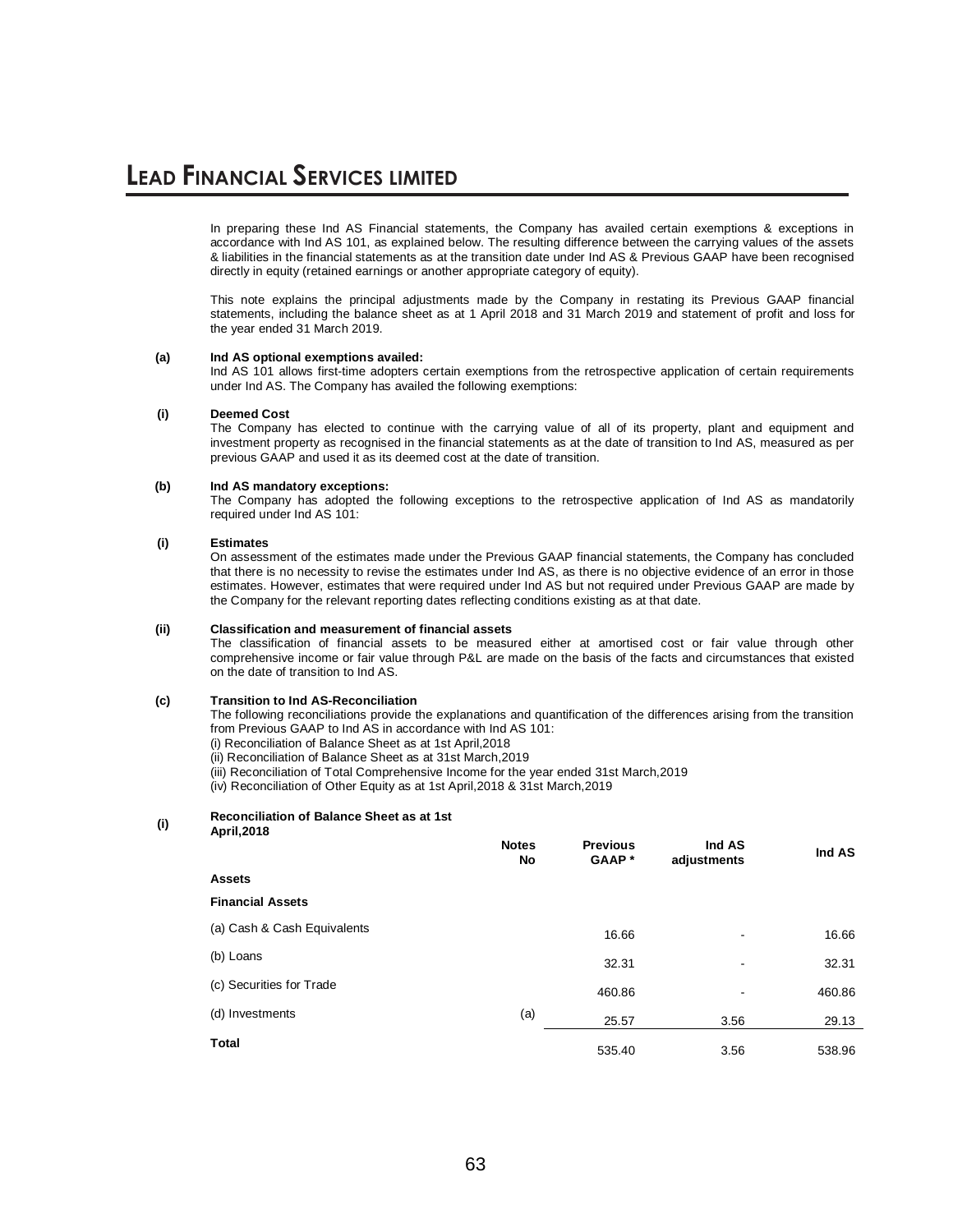|      | <b>Non-Financial Assets</b>                               |     |          |        |          |
|------|-----------------------------------------------------------|-----|----------|--------|----------|
|      | (a) Current Tax Assets (Net)                              |     | 4.09     |        | 4.09     |
|      | (b) Deferred Tax Assets (Net)                             | (b) | 2.29     | (0.93) | 1.37     |
|      | (c) Investment Property                                   |     | 210.20   |        | 210.20   |
|      | (d) Property, Plant & Equipment                           |     | 0.69     |        | 0.69     |
|      | (f) Other Non-Financial Assets                            |     | 285.02   |        | 285.02   |
|      | <b>Total</b>                                              |     | 502.28   | (0.93) | 501.36   |
|      | <b>Total Assets</b>                                       |     | 1,037.68 | 2.63   | 1,040.32 |
|      | <b>Liabilities &amp; Equity Liabilities</b>               |     |          |        |          |
|      | <b>Financial Liabilities</b>                              |     |          |        |          |
|      | (a) Borrowings                                            |     | 20.00    |        | 20.00    |
|      | (b) Other Financial Liabilities                           |     | 1.30     |        | 1.30     |
|      | <b>Total</b>                                              |     | 21.30    |        | 21.30    |
|      | <b>Non-Financial Liabilities</b>                          |     |          |        |          |
|      | (a) Current Tax Liabilities (Net)                         |     | 8.57     |        | 8.57     |
|      | (b) Other Non-Financial Liabilities                       |     | 451.26   |        | 451.26   |
|      | <b>Total</b>                                              |     | 459.83   |        | 459.83   |
|      | <b>Equity</b>                                             |     |          |        |          |
|      | (a) Equity Share Capital                                  |     | 330.00   |        | 330.00   |
|      | (b) Other Equity                                          | (c) | 226.55   | 2.63   | 229.18   |
|      | <b>Total</b>                                              |     | 556.55   | 2.63   | 559.18   |
|      | <b>Total</b>                                              |     | 1,037.68 | 2.63   | 1,040.32 |
| (ii) | Reconciliation of Balance Sheet as at<br>31st March, 2019 |     |          |        |          |
|      | <b>Assets</b>                                             |     |          |        |          |
|      | <b>Financial Assets</b>                                   |     |          |        |          |
|      | (a) Cash & Cash Equivalents                               |     | 3.80     |        | 3.80     |
|      | (b) Loans                                                 |     | 32.30    |        | 32.30    |
|      | (c) Securities for Trade                                  |     | 460.59   |        | 460.59   |
|      | (d) Investments                                           | (a) | 25.57    | 3.23   | 28.79    |
|      | <b>Total</b>                                              |     | 522.26   | 3.23   | 525.48   |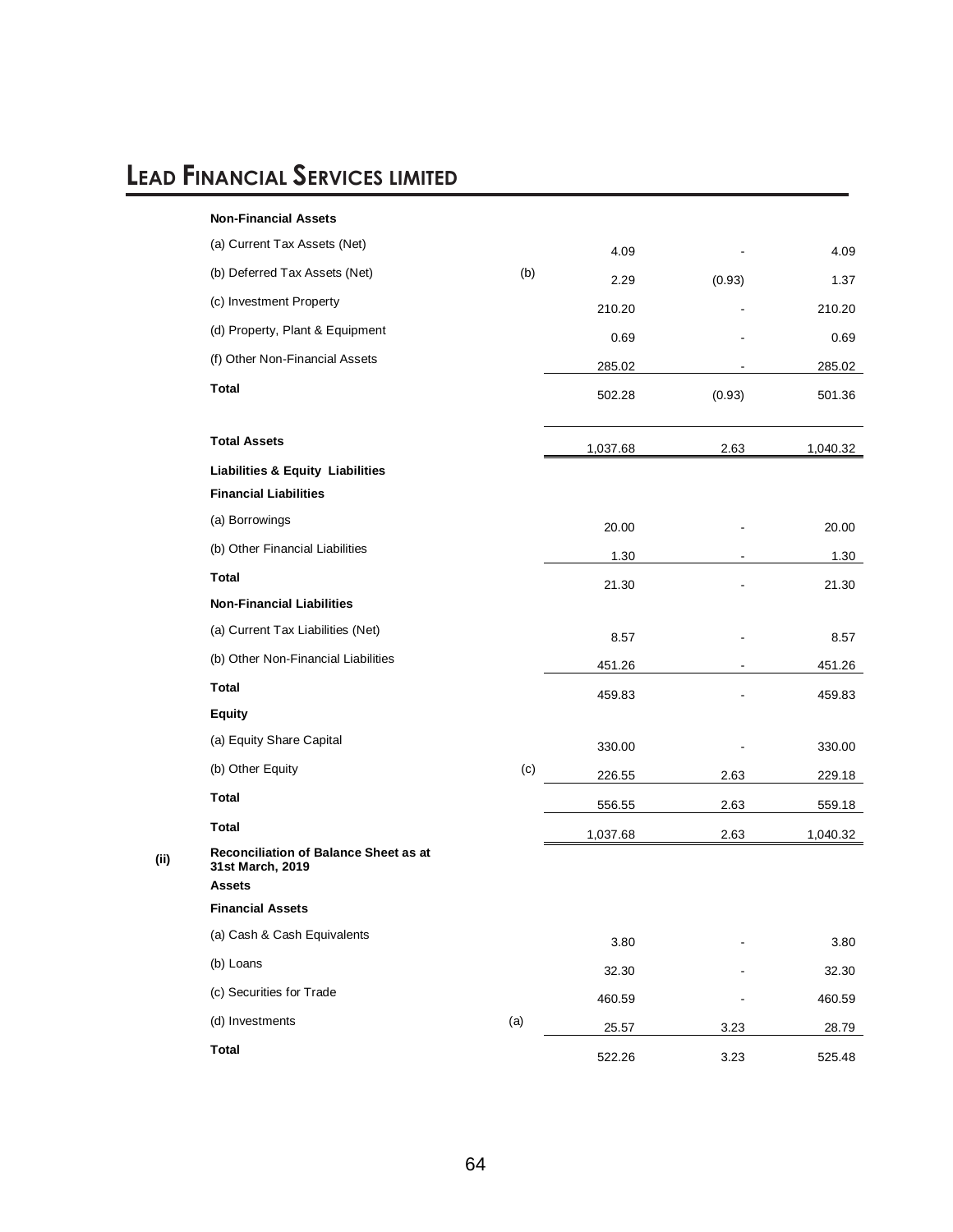|     | <b>Non-Financial Assets</b>                                                                                                                                                     |        |          |                                   |          |
|-----|---------------------------------------------------------------------------------------------------------------------------------------------------------------------------------|--------|----------|-----------------------------------|----------|
|     | (a) Current Tax Assets (Net)                                                                                                                                                    |        | 4.63     |                                   | 4.63     |
|     | (b) Deferred Tax Assets (Net)                                                                                                                                                   | (b)    | 4.05     | (0.84)                            | 3.22     |
|     | (c) Investment Property                                                                                                                                                         |        | 210.20   |                                   | 210.20   |
|     | (d) Property, Plant & Equipment                                                                                                                                                 |        | 0.57     |                                   | 0.57     |
|     | (f) Other Non-Financial Assets                                                                                                                                                  |        | 285.09   |                                   | 285.09   |
|     | <b>Total</b>                                                                                                                                                                    |        | 504.55   | (0.84)                            | 503.71   |
|     | <b>Total Assets</b>                                                                                                                                                             |        | 1,026.80 | 2.39                              | 1,029.19 |
|     | <b>Liabilities &amp; Equity Liabilities</b>                                                                                                                                     |        |          |                                   |          |
|     | <b>Financial Liabilities</b>                                                                                                                                                    |        |          |                                   |          |
|     | (a) Borrowings                                                                                                                                                                  |        | 24.01    |                                   | 24.01    |
|     | (b) Other Financial Liabilities                                                                                                                                                 | 0.89   |          | 0.89                              |          |
|     | <b>Total</b>                                                                                                                                                                    |        | 24.90    |                                   | 24.90    |
|     | <b>Non-Financial Liabilities</b>                                                                                                                                                |        |          |                                   |          |
|     | (a) Current Tax Liabilities (Net)                                                                                                                                               |        |          |                                   |          |
|     | (b) Other Non-Financial Liabilities                                                                                                                                             |        | 450.02   |                                   | 450.02   |
|     | <b>Total</b>                                                                                                                                                                    |        | 450.02   |                                   | 450.02   |
|     | <b>Equity</b>                                                                                                                                                                   |        |          |                                   |          |
|     | (a) Equity Share Capital                                                                                                                                                        |        | 330.00   |                                   | 330.00   |
|     | (b) Other Equity                                                                                                                                                                | (c)    | 221.88   | 2.39                              | 224.27   |
|     | <b>Total</b>                                                                                                                                                                    |        | 551.88   | 2.39                              | 554.27   |
|     | <b>Total</b>                                                                                                                                                                    |        | 1,026.80 | 2.39                              | 1,029.19 |
| (d) | <b>Reconciliation of Total Comprehensive</b><br>Income for the year ended 31st March, 2019                                                                                      |        |          |                                   |          |
|     |                                                                                                                                                                                 |        |          | Year ended<br>31st March,<br>2019 |          |
|     | Net Profit/ (Loss) after tax as reported under<br><b>Previous GAAP</b><br>Adjustments increasing/(decreasing) Net (Profit/ (Loss)<br>after tax as reported under Previous GAAP: |        | (4.67)   |                                   |          |
|     | Net Profit/ (Loss) after tax as per Ind AS                                                                                                                                      |        | (4.67)   |                                   |          |
|     | Other Comprehensive Income (net of tax)                                                                                                                                         |        | (0.25)   |                                   |          |
|     | <b>Total Comprehensive Income</b>                                                                                                                                               | (4.92) |          |                                   |          |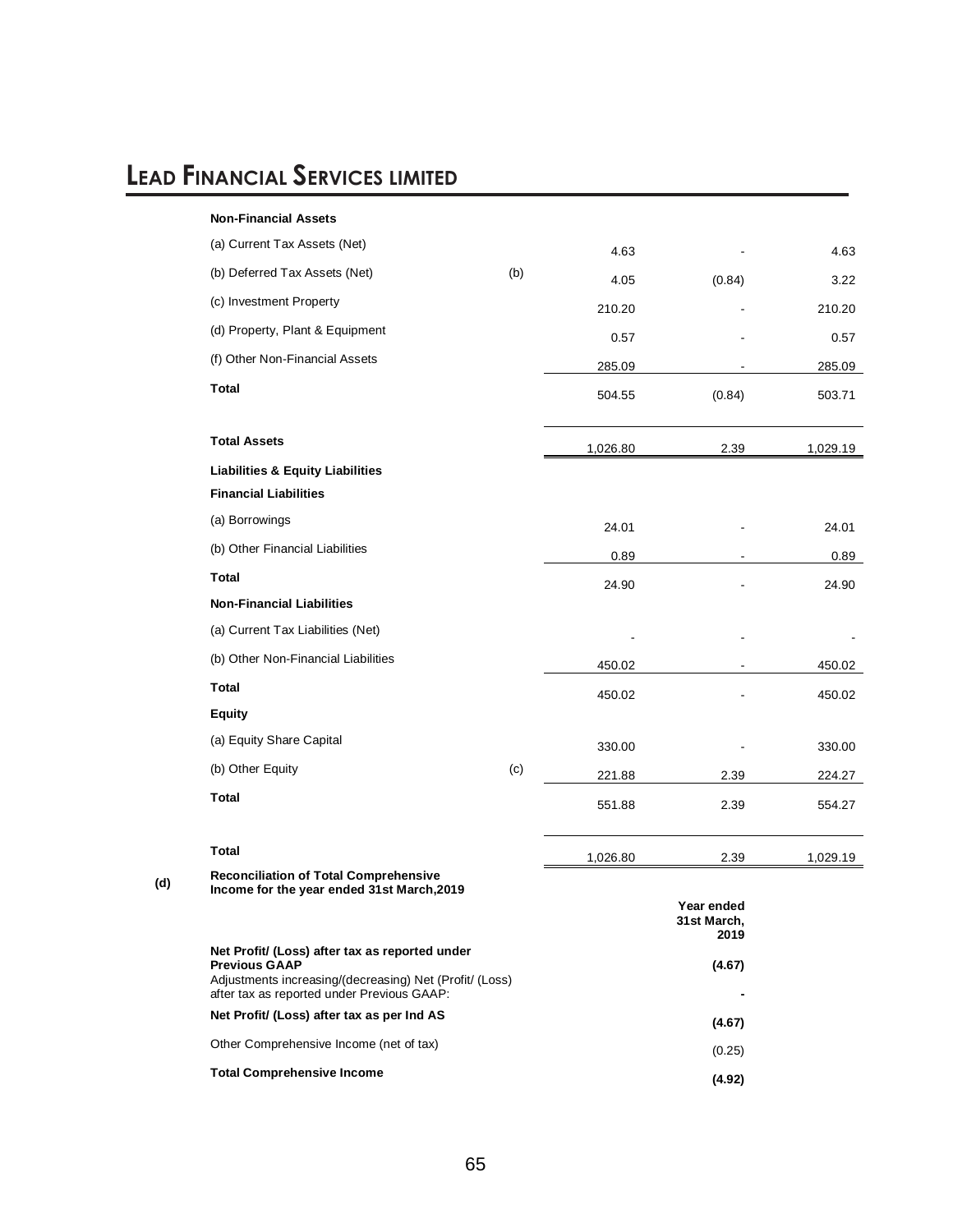| (e) | <b>Reconciliation of Other Equity</b>                                                                                                        | As at 31st<br><b>March, 2019</b> | As at 01st<br>April, 2018 |
|-----|----------------------------------------------------------------------------------------------------------------------------------------------|----------------------------------|---------------------------|
|     | Other Equity as per Previous GAAP                                                                                                            | 221.88                           | 226.55                    |
|     | Adjustment increasing/(decreasing) Other Equity<br>as reported under previous GAAP:<br>- Fair value change on financial assets at fair value |                                  |                           |
|     | through other comprehensive income (net of tax)                                                                                              | 2.39                             | 2.63                      |
|     | Other Equity as per Ind AS                                                                                                                   | 224.27                           | 229.18                    |

The previous GAAP figures have been reclassified to confirm to Ind AS presentation requirements i.e. basis Division III of schedule III for the purpose of this note. After reclassification, effect has been given for transition adiustments.

Footnotes to the reconciliation of equity as at 1 April 2018 and 31 March 2019 and Total Comprehensive Income for the year ended 31 March 2019.

#### **(a) Investments**

Under the Previous GAAP, the Company had accounted for long term investments measured at cost less provision for other than temporary diminution in the value of investments, Current investments were carried at lower of cost and fair value. Under Ind AS, the Company has designated investments at fair value through other comprehensive income (FVOCI) resulting fair value changes of the investments is recognised in equity as at the date of transition and subsequently in the OCI for the year ended 31st March, 2019.

#### **(b) Deferred Tax**

Previous GAAP requires deferred tax accounting using the statement of profit and loss approach, which focuses on differences between taxable profits and accounting profits for the period. Ind AS 12 requires entities to account for deferred taxes using the balance sheet approach, which focuses on temporary differences between the carrying amount of an asset or liability in the balance sheet and its tax base. The application of Ind AS 12 approach has resulted in recognition of deferred tax on new temporary differences which was not required under Indian GAAP. In addition, the various transitional adjustments have lead to temporary differences. Deferred tax adjustments are recognised in correlation to the underlying transaction either in retained earnings or a separate component of equity.

### **(i) Other Equity**

Other Equity as at 1st April,2018 & 31st March,2019 has been adjusted consequent to the above mentioned Ind AS transition adjustments.

**37** Given the dynamic nature of the Covid-19 pandemic situation, the carrying value of the Company's Loans & Investments as at March 31, 2020, may be affected by the severity and duration of the outbreak. However the Company believes that it has taken into account all the possible impact of known events arising out of COVID 19 pandemic in the preparation of financial statements.

The extent to which Covid-19 pandemic will impact the Company's operations and financial statements is dependent on future developments, which are highly uncertain.

**38** The Company has not given any loans and advances in the nature of loans and advances required to be disclosed pursuant to Regulation 53 (f) read with Para A of Schedule V to SEBI (Listing Obligation and Disclosure Requirements) Regulations, 2015.

#### **39 Earning and Expenditure in Foreign Currency**

**For the year ended** 

**31st March,2020 31st March,2019**

Earnings **- -** 

Expenditure **- -**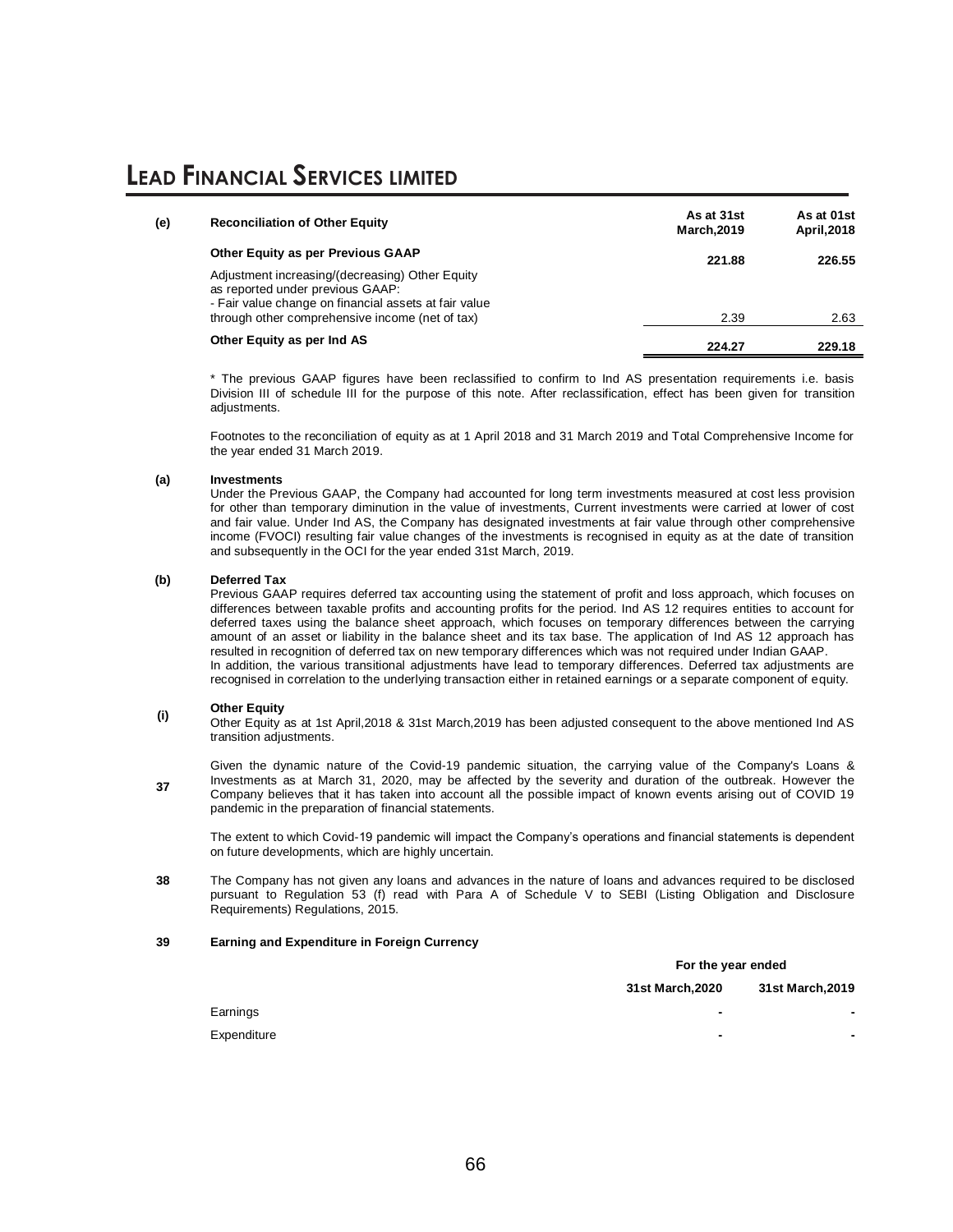**40** Disclosures in terms of RBI Notification RBI/2019-20/220 DOR.No.BP.BC.63/21.04.048/2019-20 Dt. April 17, 2020:

| (a) SMA/overdue categories, where the moratorium/deferment was extended | <b>NIL</b> |
|-------------------------------------------------------------------------|------------|
| (b) Asset classification benefit extension                              | NIL        |

**<sup>41</sup>** Disclosures in terms of RBI Notification RBI/2019-20/170 DOR (NBFC).CC.PD.No.109/22.10.106/2019-20 Dt. March 13, 2020:

|   | <b>Asset Classification as</b><br>per RBI Norms                                         | <b>Asset</b><br><b>Classification</b><br>as per Ind AS<br>109 | <b>Gross</b><br>Carrying<br>Amount as<br>per Ind AS | Loss<br><b>Allowances</b><br>(Provisions)<br>as required<br>under Ind AS<br>109 | <b>Net</b><br>Carrying<br>Amount | <b>Provisions</b><br><b>Required as</b><br>per IRACP<br>norms | <b>Difference</b><br>between<br><b>Ind AS 109</b><br><b>Provisions</b><br>& IRACP<br>norms |
|---|-----------------------------------------------------------------------------------------|---------------------------------------------------------------|-----------------------------------------------------|---------------------------------------------------------------------------------|----------------------------------|---------------------------------------------------------------|--------------------------------------------------------------------------------------------|
|   | (1)                                                                                     | (2)                                                           | (3)                                                 | (4)                                                                             | $(5)=(3)-(4)$                    | (6)                                                           | $(7)=(4)-(6)$                                                                              |
| A | <b>Performing Assets</b>                                                                |                                                               |                                                     |                                                                                 |                                  |                                                               |                                                                                            |
|   | Standard                                                                                | Stage 1                                                       | 32.43                                               |                                                                                 | 32.43                            | 0.13                                                          | 0.13                                                                                       |
|   |                                                                                         | Stage 2                                                       |                                                     |                                                                                 |                                  |                                                               |                                                                                            |
|   | Sub-Total                                                                               |                                                               | 32.43                                               |                                                                                 | 32.43                            | 0.13                                                          | 0.13                                                                                       |
| В | <b>Non-Performing Assets</b><br>(NPA)                                                   |                                                               |                                                     |                                                                                 |                                  |                                                               |                                                                                            |
|   | Sub-Standard                                                                            | Stage 3                                                       |                                                     |                                                                                 |                                  |                                                               |                                                                                            |
|   | Doubtful                                                                                | Stage 3                                                       |                                                     |                                                                                 |                                  |                                                               |                                                                                            |
|   | Loss                                                                                    | Stage 3                                                       |                                                     |                                                                                 |                                  |                                                               |                                                                                            |
|   | Sub-Total                                                                               |                                                               |                                                     |                                                                                 |                                  |                                                               |                                                                                            |
| C | Other items such as                                                                     |                                                               |                                                     |                                                                                 |                                  |                                                               |                                                                                            |
|   | guarantees, loan<br>commitments, etc. which<br>are in the scope of Ind AS               | Stage 1                                                       |                                                     |                                                                                 |                                  |                                                               |                                                                                            |
|   | 109 but not covered under<br>current Income<br>Recognition, Asset<br>Classification and | Stage 2                                                       |                                                     |                                                                                 |                                  |                                                               |                                                                                            |
|   | Provisioning (IRACP)<br>norms<br>Sub-Total                                              | Stage 3                                                       |                                                     |                                                                                 |                                  |                                                               |                                                                                            |
|   |                                                                                         |                                                               |                                                     |                                                                                 |                                  |                                                               |                                                                                            |
|   |                                                                                         | Stage 1                                                       | 32.43                                               |                                                                                 | 32.43                            | 0.13                                                          | 0.13                                                                                       |
|   | <b>Total</b>                                                                            | Stage 2                                                       |                                                     |                                                                                 |                                  |                                                               |                                                                                            |
|   |                                                                                         | Stage 3                                                       |                                                     |                                                                                 |                                  |                                                               |                                                                                            |
|   |                                                                                         | <b>Total</b>                                                  | 32.43                                               |                                                                                 | 32.43                            | 0.13                                                          | 0.13                                                                                       |